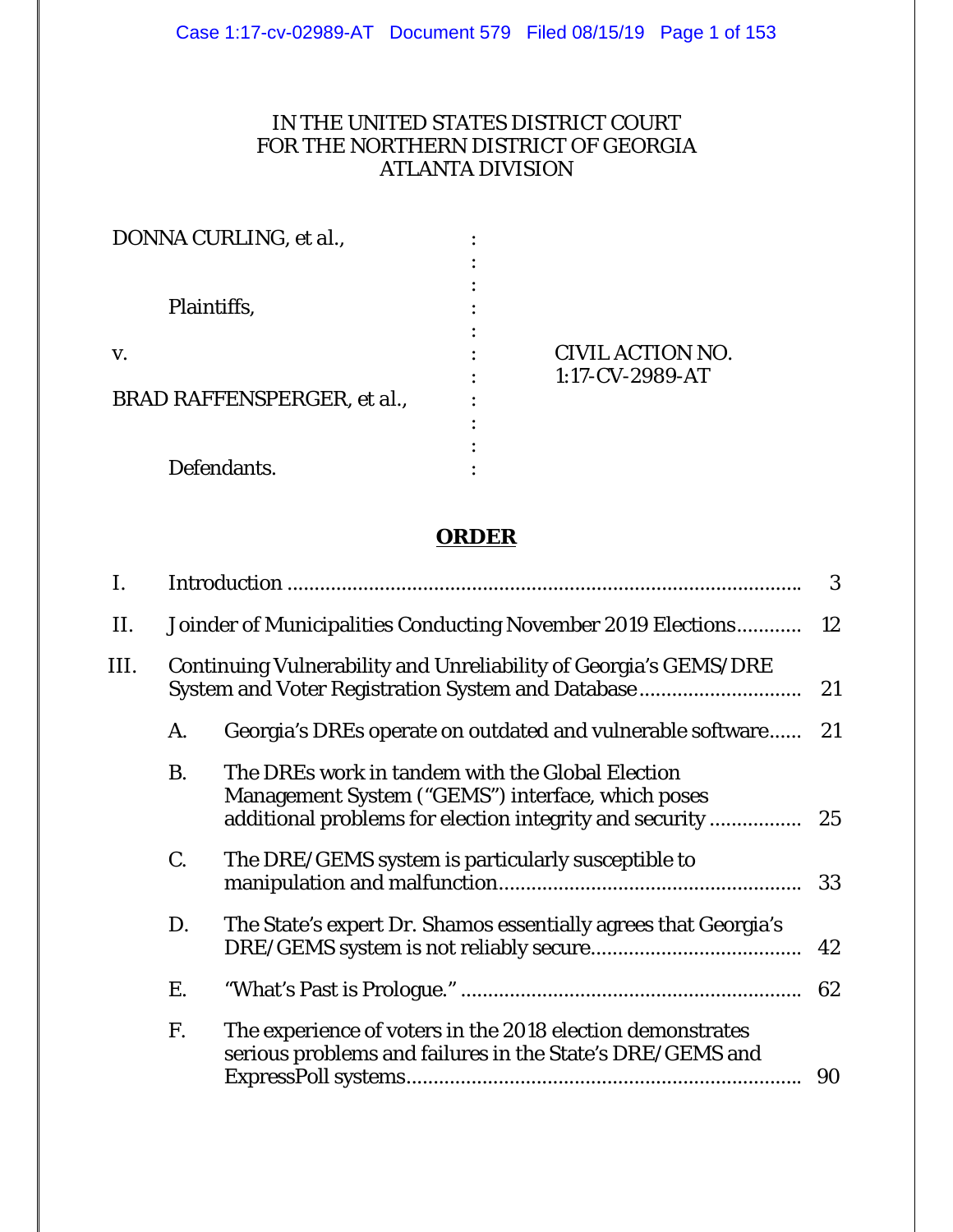| IV. |                | Plaintiffs' Requested Injunctive Relief and Feasibility of |  |  |  |
|-----|----------------|------------------------------------------------------------|--|--|--|
|     |                |                                                            |  |  |  |
|     | $\mathbf{B}$ . |                                                            |  |  |  |
|     |                |                                                            |  |  |  |
|     |                |                                                            |  |  |  |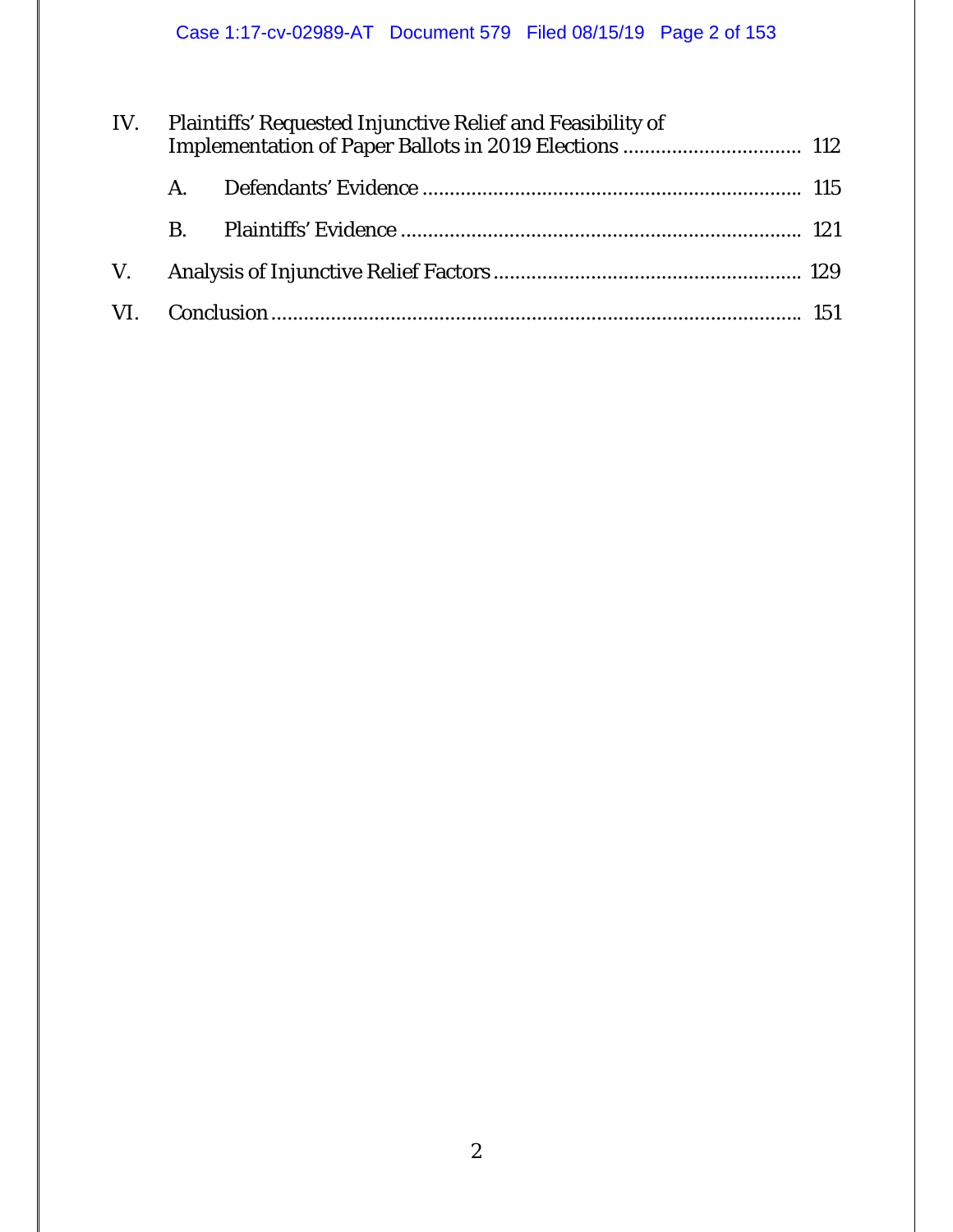### **I. INTRODUCTION**

Approximately two months before the 2018 Georgia state general election, this Court recognized in its first preliminary injunction order that the State had "stood by for far too long" in failing to address the "mounting tide of evidence of the inadequacy and security risks" posed by Georgia's Direct Recording Electronic voting system. *Curling v. Kemp*, 334 F. Supp. 3d 1303, 1307, 1327 (N.D. Ga. 2018). The Court at that time found that Plaintiffs were substantially likely to succeed on the merits of their claims that they faced an imminent threat of the diminishment and burdening of their First and Fourteenth Amendment rights to cast a vote that is properly counted. The Court, however, ultimately determined that the Plaintiffs' eleventh-hour request for an immediate rollout of paper ballots statewide would likely adversely impact the public interest in an orderly and fair election. But, with the 2020 elections looming around the corner, the Court advised the State Defendants that any new balloting system adopted by the State should address democracy's critical need for transparent, fair, accurate, and verifiable election processes that guarantee each citizen's fundamental right to cast an accountable vote. The Court also expressly warned Defendants that further delay by the State in remediating its technologically outdated and vulnerable voting system would be intolerable and any future timeliness objections relating to the State's inability to comply with the requested relief would be of the State's own making.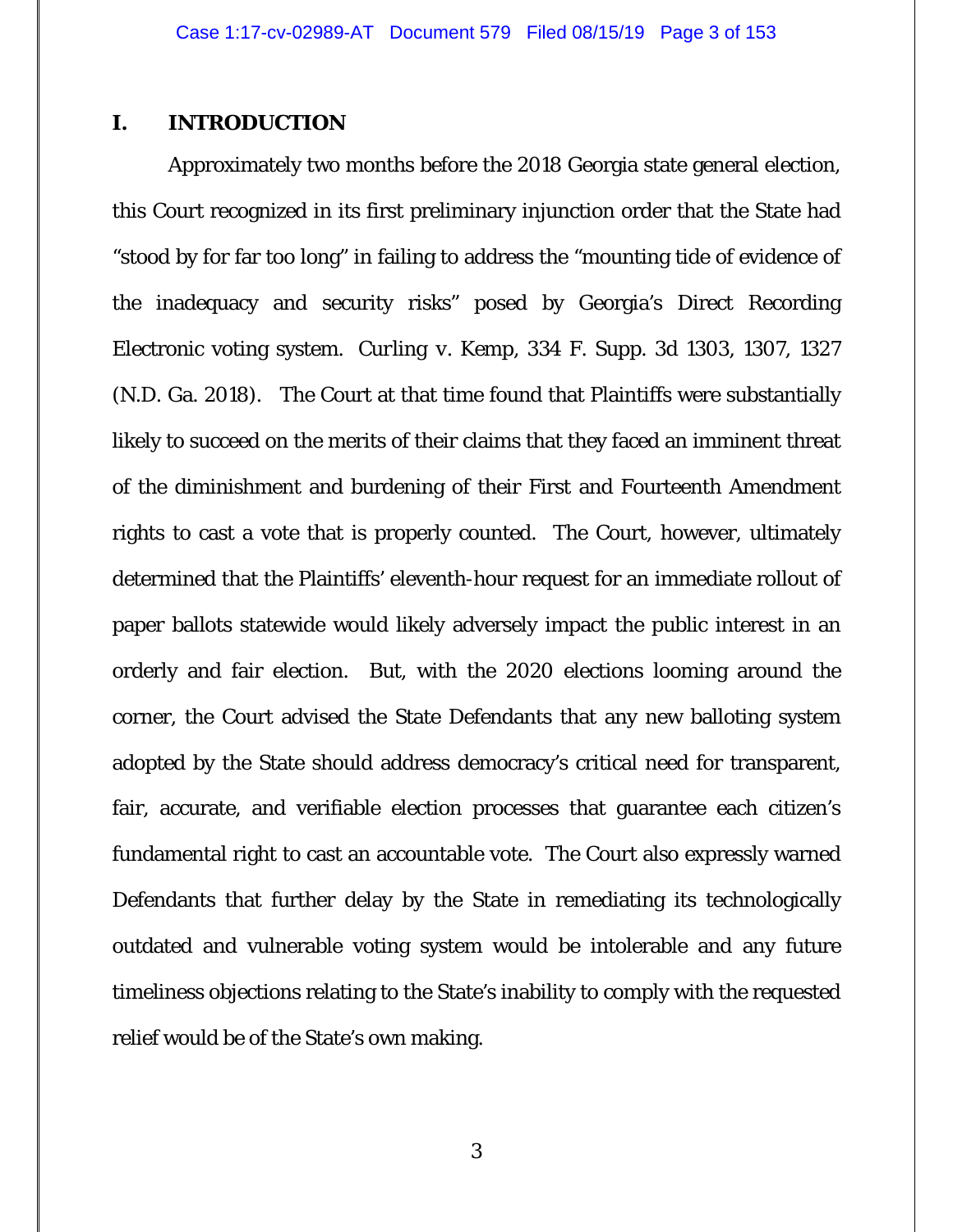The State Defendants immediately appealed this Court's denial of their motions to dismiss on jurisdictional grounds and then sought a stay of this case pending the appeal.1 After the State's appeal was denied in March 2019, the Plaintiffs filed new Motions for Preliminary Injunction. The Plaintiffs' motions seek to enjoin Defendants from using the Global Election Management System ("GEMS") and its central Diebold AccuVote Direct Recording Electronic ("DRE") voting mechanism. The Plaintiffs seek injunctive relief to remedy the claimed unconstitutional gauntlet of state election system practices that continue to thwart and burden their right to vote. And they seek to require the State's use of hand-marked paper ballots in the 2019 municipal and county elections and thereafter.2 The Plaintiffs also seek equitable relief in connection with the Secretary of State's ("SOS") continued use of an electronic voter registration pollbook system, which they contend is riddled with data reliability and accuracy problems that result in the unconstitutional disenfranchisement and burdening of voters' rights to cast regular ballots that are actually counted.

 $\overline{a}$ 1 Plaintiffs forcefully opposed any stay of the proceedings and immediately sought a status conference to discuss an expedited schedule to move the case forward in time to address future elections. Despite having found the State Defendant's immunity and standing arguments meritless and expressing its strong concerns regarding the need for the State to move forward to address election remedial issues, the Court nonetheless reluctantly granted the stay request pending appeal to the Eleventh Circuit due to the exceptionally high legal standard for showing of frivolousness required in this context. On an expedited appeal, the Eleventh Circuit denied and dismissed the State Defendants' appeal of the Court's jurisdictional rulings on immunity and standing in a decision deemed final on March 8, 2019.

<sup>2</sup> The two sets of Plaintiffs in this case are represented by separate counsel and have sought overlapping but somewhat different equitable relief. Donna Curling, Donna Price, and Jeffrey Schoenberg are referred to as the "Curling Plaintiffs." The Coalition for Good Governance ("CGG"), Laura Digges, William Digges III, Ricardo Davis, and Megan Missett are referred to as the "Coalition Plaintiffs." *See* Section IV *infra* regarding the overlapping but distinct relief measures requested by the two groups of Plaintiffs.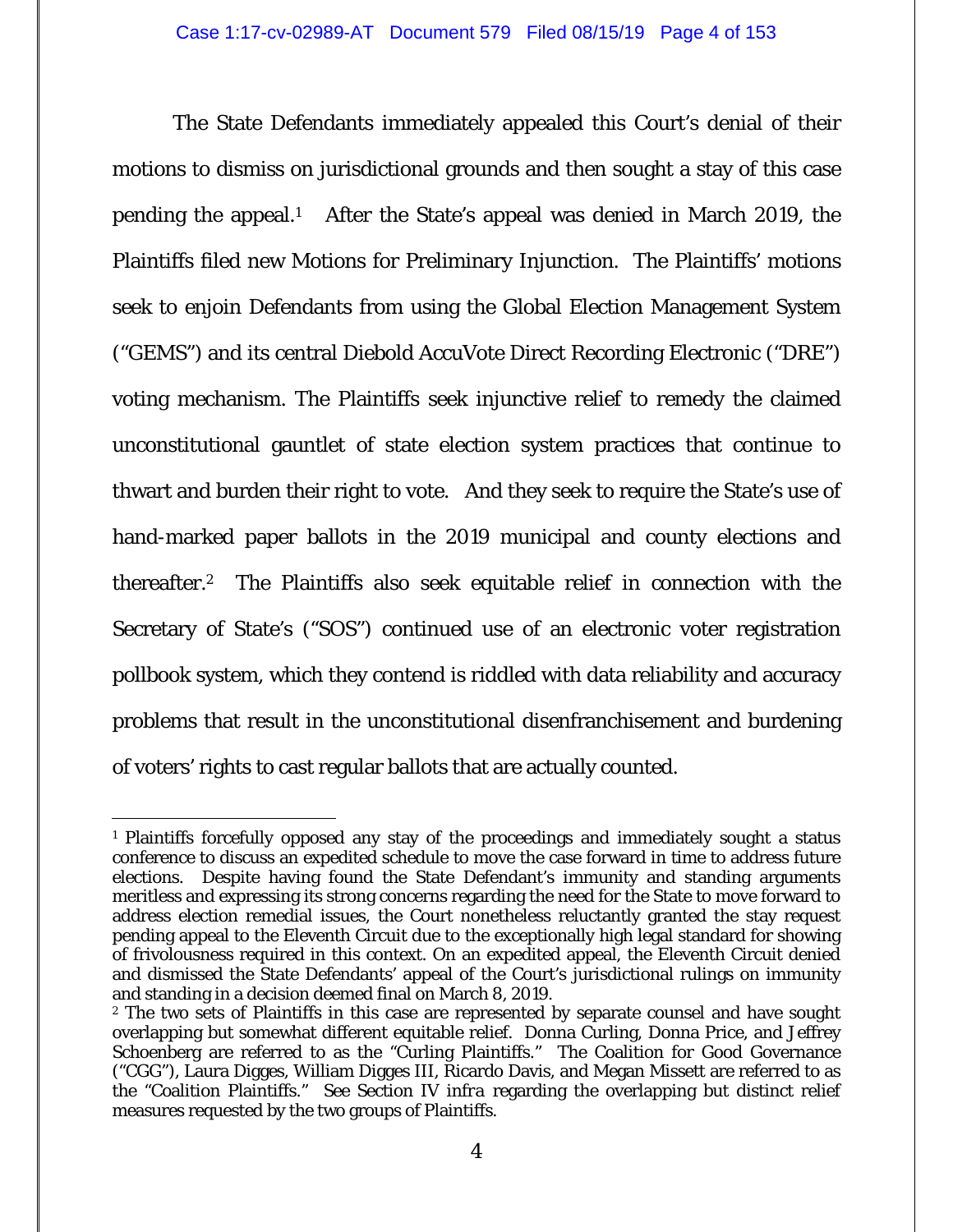Plaintiffs' new motions present testimony manifesting a catalogue of pervasive voting problems arising in the 2017-2018 election period that compounds and expands the evidence established in the September 2018 preliminary injunction record compiled before the November 2018 general election, which itself yielded voluminous voting process complaints as well as litigation. Cumulatively, Plaintiffs in this case have marshaled a large body of evidence to demonstrate the burdens to the voting process and to the casting of a secure, reliable, counted ballot that some portion of voters across Georgia, including Plaintiffs, have experienced. The record in this case is substantial.<sup>3</sup>

This case arises in a technology context where Georgia's current voting equipment, software, election and voter databases, are antiquated, seriously flawed, and vulnerable to failure, breach, contamination, and attack. The ongoing breach of the State's Center for Election Systems4 ("CES") servers, computer networks, and data housed at Kennesaw State University ("KSU"), in 2016 and 2017 unfortunately was an early talismanic event in this saga as was the subsequent wiping of the CES voting system servers upon public exposure of the

<sup>3</sup> For the sake of efficiency, the Court refrains from repeating the full range of factual findings and assessments of the evidence already set forth at length in its September 17, 2018 Order and that the Court finds still applicable.

<sup>4</sup> CES at KSU functioned as a contractor and agent of the Secretary of State's Office in performing critical election management and data management duties for both State and county election processes. CES managed the State's GEMS server, which stores state and county election and voter data. CES also furnished data to create the lists of voters for electronic poll books used in each election, performed all ballot building processes, provided support for all jurisdictions in the election process and in support of DREs, and overall played an essential role in the operation of elections. The Agreement between the Secretary of State and Board of Regents through KSU makes plain that at all times the CES functioned as the agent of the SOS in performing and managing these critical functions on behalf of the SOS and the SOS Elections Division. (Doc. 258-1.)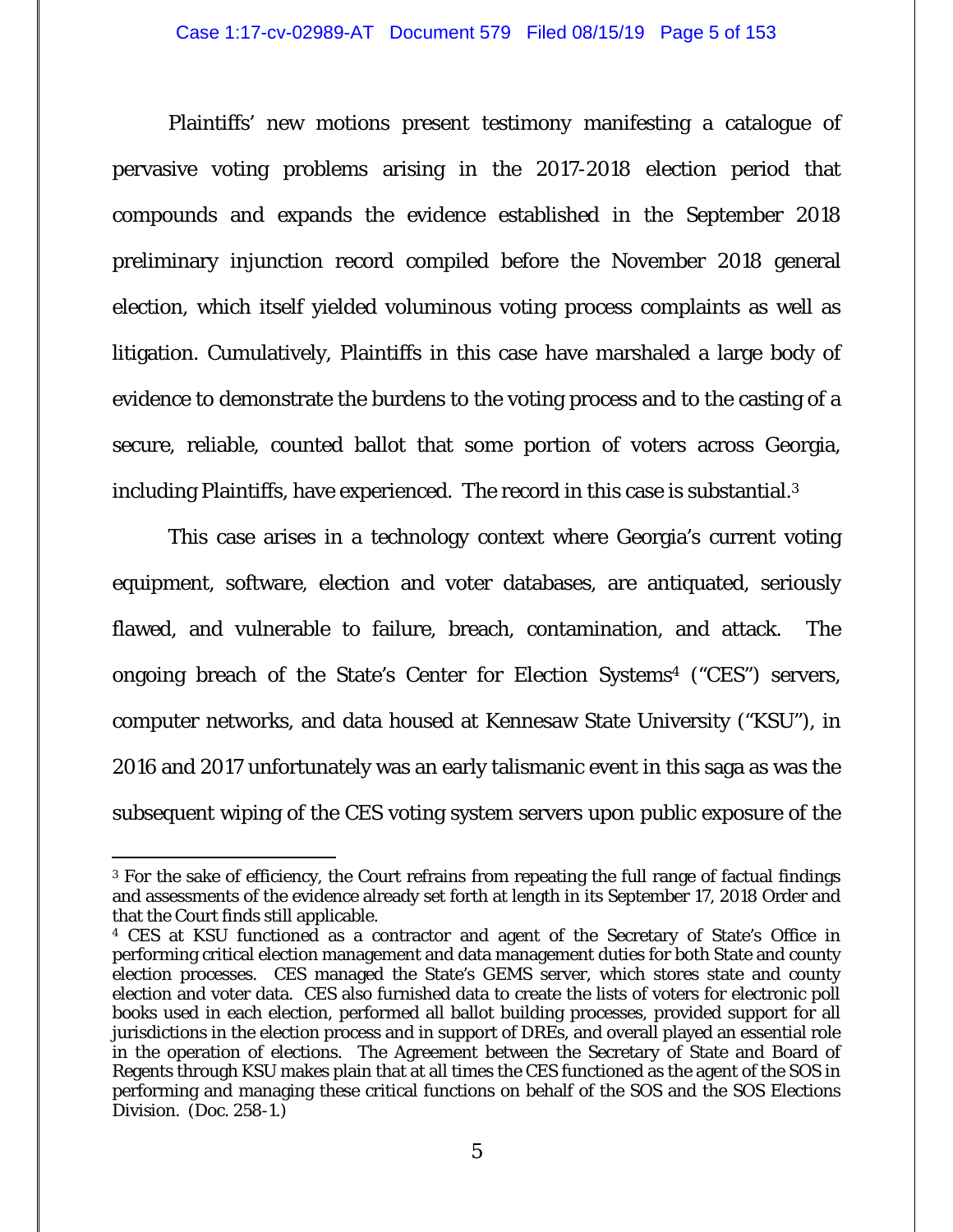breach immediately following the filing of this lawsuit.<sup>5</sup> The State Defendants' refusal to fully acknowledge or remedy these circumstances and their broader ramifications for the voting system's security and reliability both before and after the Secretary of State's Office took over the CES's functions has flagged other, similar troubles.<sup>6</sup>

The Court does not minimize the challenges any state faces in operating a secure, reliable voting system in the current cyber era. Still, the Defendants have been slow and poorly equipped in tackling the security and functionality challenges afflicting its current voting system and the well-established deficiencies in a non-auditable DRE voting system. And Defendants' inconsistent candor with the Court about the CES/KSU hack and the security of the servers, as well as other germane subsequent voting system security issues impacts the evidence.

The imminent threats of contamination, dysfunction, and attacks on State and county voting systems, disparaged by the Secretary of State's representatives at the 2018 hearing virtually as a fantasy and still minimized as speculative at the 2019 hearing, have been identified in the most credible major national and state cybersecurity studies and official government reports. And, in "real life," this

<sup>5</sup> On July 7, 2017, four days after this lawsuit was originally filed in Fulton Superior Court, all data on the hard drives of the University's CES server on "elections.kennesaw.edu" were wiped or destroyed. And on August 9, 2017, the day after this lawsuit was removed to federal court by Defendants, all data on the hard drives of a secondary server which contained similar data was also wiped or destroyed. *Curling,* 334 F. Supp. 3d at 1310.

<sup>6</sup> The Secretary of State's Office absorbed CES on January 1, 2018. CES's Director, Michael Barnes, at that time also transferred back to the State and continues to serve as the Director of CES.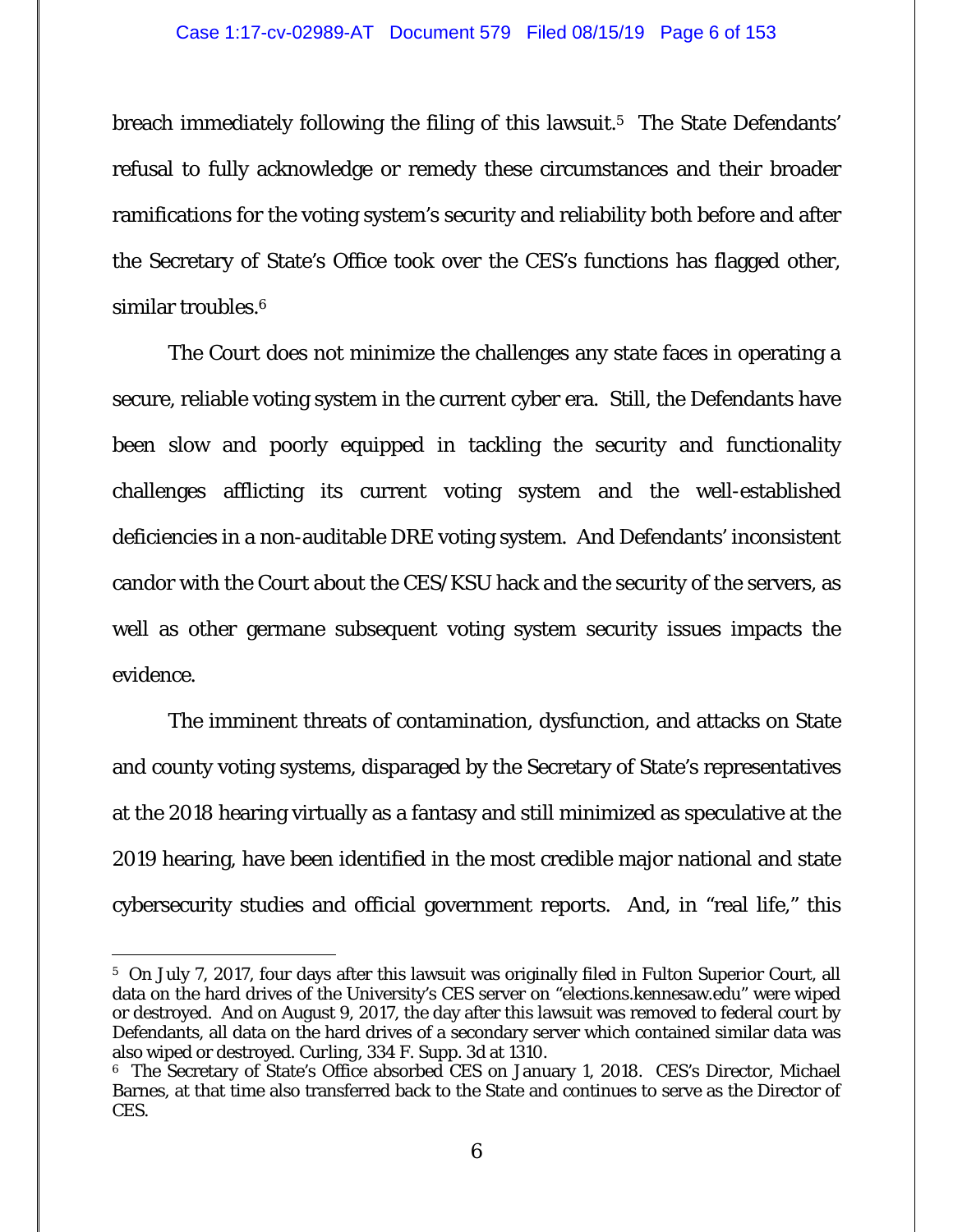#### Case 1:17-cv-02989-AT Document 579 Filed 08/15/19 Page 7 of 153

played out with the United States' July 2018 criminal indictment of a host of Russian intelligence agents for conspiracy to hack into the computers of various state and county boards of election and their vendors as well as agents' efforts during the 2016 election to identify election data system vulnerabilities through probing of county election websites in Georgia and two other states.7 Similarly, the record demonstrates the perilous vulnerability and unreliability of the State's electronic voter registration system as well as its burdening of Georgia citizens' right to cast a vote that reliably will be counted.

All that said, the posture of the case is also markedly different than in September 2018. The Court concluded in its Order last year that although the Plaintiffs had established a likelihood of prevailing, the balancing of equities and public interest preliminary injunction factors weighed against granting an injunction at that late date because of the magnitude of the administrative and fiscal challenges posed by implementation of a paper ballot system in a statewide election in 2600 precincts and 159 counties. However, the Court forewarned the Defendants that their arguments as to administrative and resource constraints "would hold much less sway in the future" in post-2018 election cycles "if Defendants continue to move in slow motion or take ineffective or no action." *Curling*, 334 F. Supp. 3d at 1327.

<sup>7</sup> *See United States of America v. Viktor Borisovich Netyksho et al.*, Criminal No. 1:18-cr-215 ¶¶ 69, 75 (D.D.C., July 13, 2018).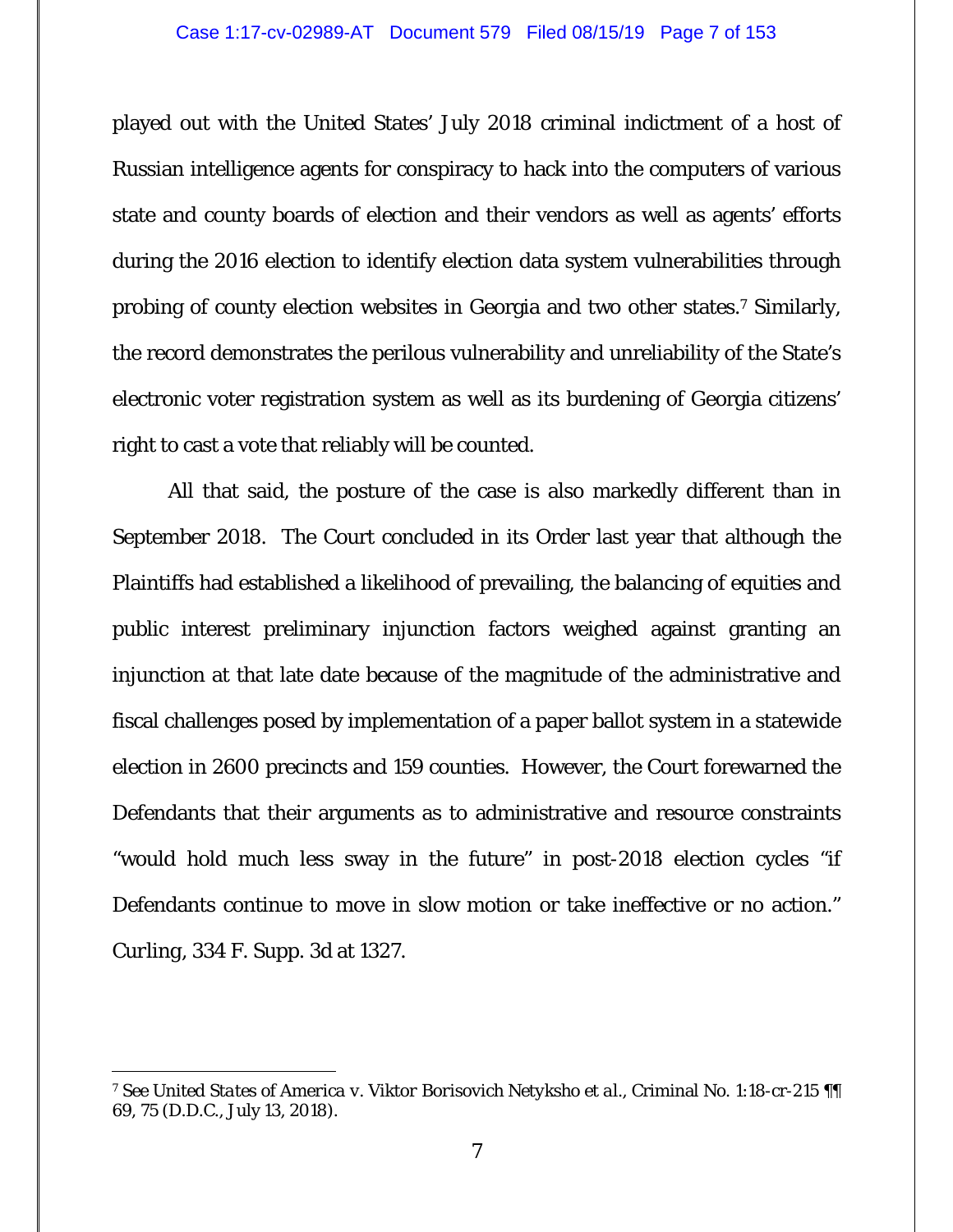On April 2, 2019, the Governor of Georgia approved newly enacted state election legislation.8 The legislation replaces the statewide mandated use of DREs with mandated electronic ballot-marking devices ("BMDs") and optical scanners that count votes recorded on the paper ballots produced via printers attached to the BMDs.9 The legislation also revises various voting procedures and provides somewhat vague requirements for expanded auditing of the balloting system and results, using the ballot printout as a key element in the audit process.

The Secretary of State's Office formally released a request for bid proposals on March 15, 2019, two days after the Georgia Senate approved the legislation. The State represented to the Court that the contract was expected to be awarded by mid-July 2019. Mid-July came and went with no announcement from the State regarding the selection of its voting machine vendor and system. On July 25 and 26, 2019, the Court held a lengthy hearing on Plaintiffs' renewed injunction motions. The hearing concluded after 8:00 p.m. on Friday evening. First thing Monday morning July 29th, the State awarded the low bidder, Dominion Voting Systems, Inc., the contract for a sum of \$106,842,590.80. The Secretary of State's contract with Dominion calls for the full implementation of this new voting system in time for Georgia's March 2020 Presidential Preference

 $\overline{a}$ 8 Georgia Act No. 24, Georgia House Bill 316, amending Chapter 2 of Title 21 of the Official Code of Georgia Annotated.

<sup>9</sup> *See* O.C.G.A. §21-2-300. The state additionally authorized up to \$150 million for the contract with a private vendor, to be selected, for purchase of election equipment, software, and services in connection with the new voting equipment and electronic pollbook equipment and supporting software for the electronic voter check-in and verification system at the polls.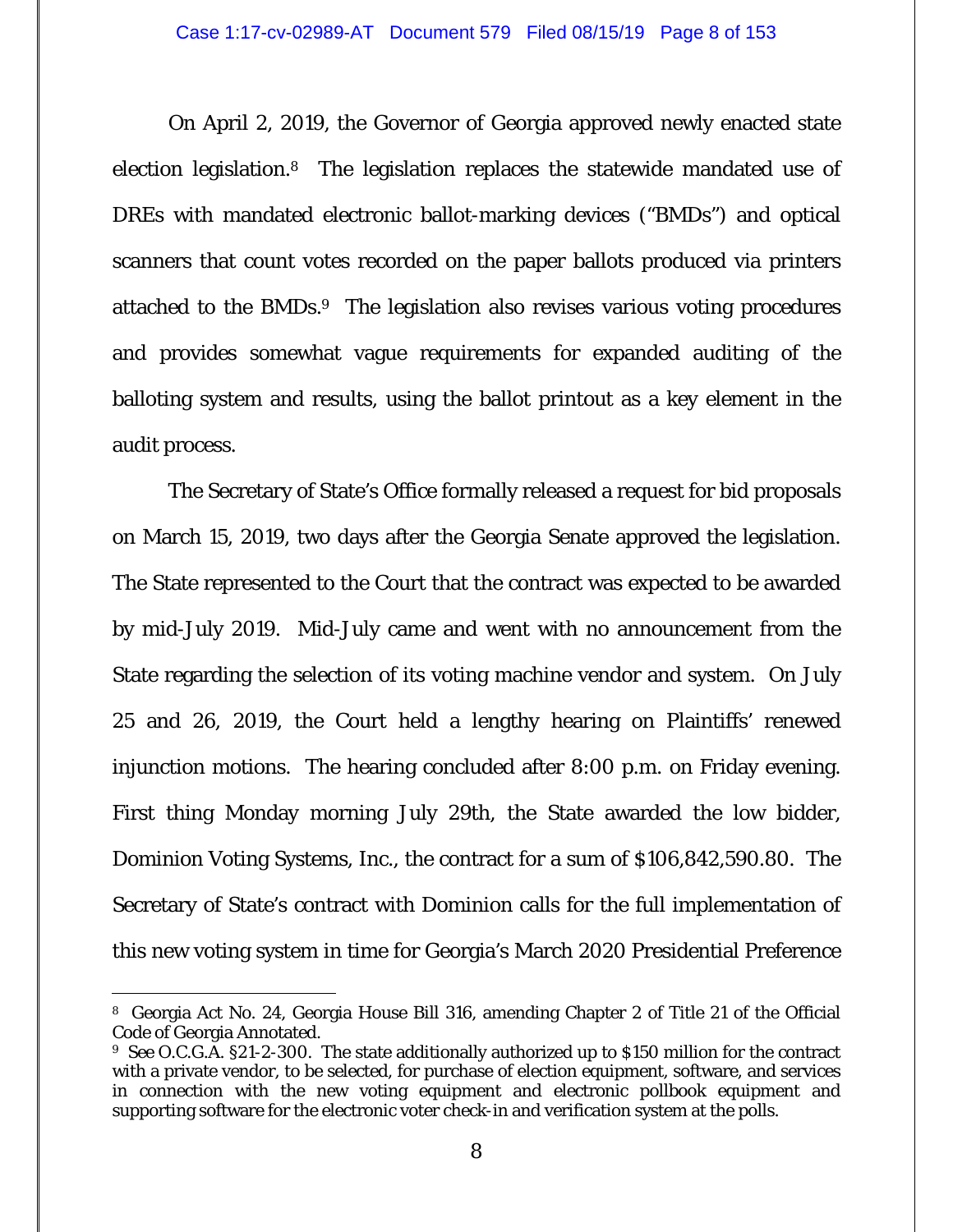Primary as well as a pilot of the system in 6 counties in the November 2019 elections. *See Dominion contract and award documents*, available at https://sos.ga.gov/securevoting (last visited August 13, 2019).

The State's response to the current Motions for Preliminary Injunction focused on four themes:

(1) The State contends it has taken substantial proactive, corrective action by passing new election legislation to implement a reliable and secure new election data system based on ballot marking devices, auditable scanned paper ballot printouts, and ballot scanners/tabulators statewide for the 2020 March Presidential Preference Primary.10 As a result, Defendants further contend that Plaintiffs' request for injunctive relief to bar the use of the DRE system in the 2019 off-cycle elections will cause municipalities and counties to incur significant

<sup>&</sup>lt;sup>10</sup> The State's contract with Dominion calls for in-precinct scanner/tabulators for the "paper" ballots generated by the Ballot Marking Devices ("BMDs"). The contract also calls for rapid full ballot image/ballot counting scanners for absentee and provisional ballots that are handled in the board of elections office in each county. The printer attached to each BMD used for inperson voting on which the elector electronically marks her vote produces a printed list of the candidates the elector has voted for as opposed to an image of the entire completed ballot as it actually appears on the BMD device screen or if printed on an absentee ballot. The ballot scanner tabulates the selections from each ballot based on the bar code imprinted on the paper printout scanned as opposed to the listing of candidates. The Plaintiffs point out that no elector can visually review and confirm whether the bar code accurately conveys her votes actually cast, as filled out on the BMD screen or appearing on the printout. In other words, a voter cannot verify upon inspection what the bar code on the ballot signifies, *i.e.*, what vote it actually is recording. The State appears to rely on its assessment of the reliability of the equipment software as a whole, the scanner, and the provision of auditing to address this concern. The parties also appear to dispute whether the bar code feature of the new ballot system is consistent with the requirements of the legislation. The State's own expert, Dr. Michael Shamos is not a fan of the type of ballot marking devices chosen by Georgia for its new \$106 million election system that rely on a computer-generated barcode to tabulate the votes, the accuracy of which cannot be verified by the voter. (Shamos Dep. at 56-57.) He agrees that the more reliable approach is the use of a BMD that produces a paper record of the vote tabulation readable by the human voter. (*Id.* at 57.) In any event, this dispute as to the reliability of the bar code voting modality as a transparent, reliable mechanism or it's conformity with state law is one not encompassed in the preliminary injunction motions before this Court.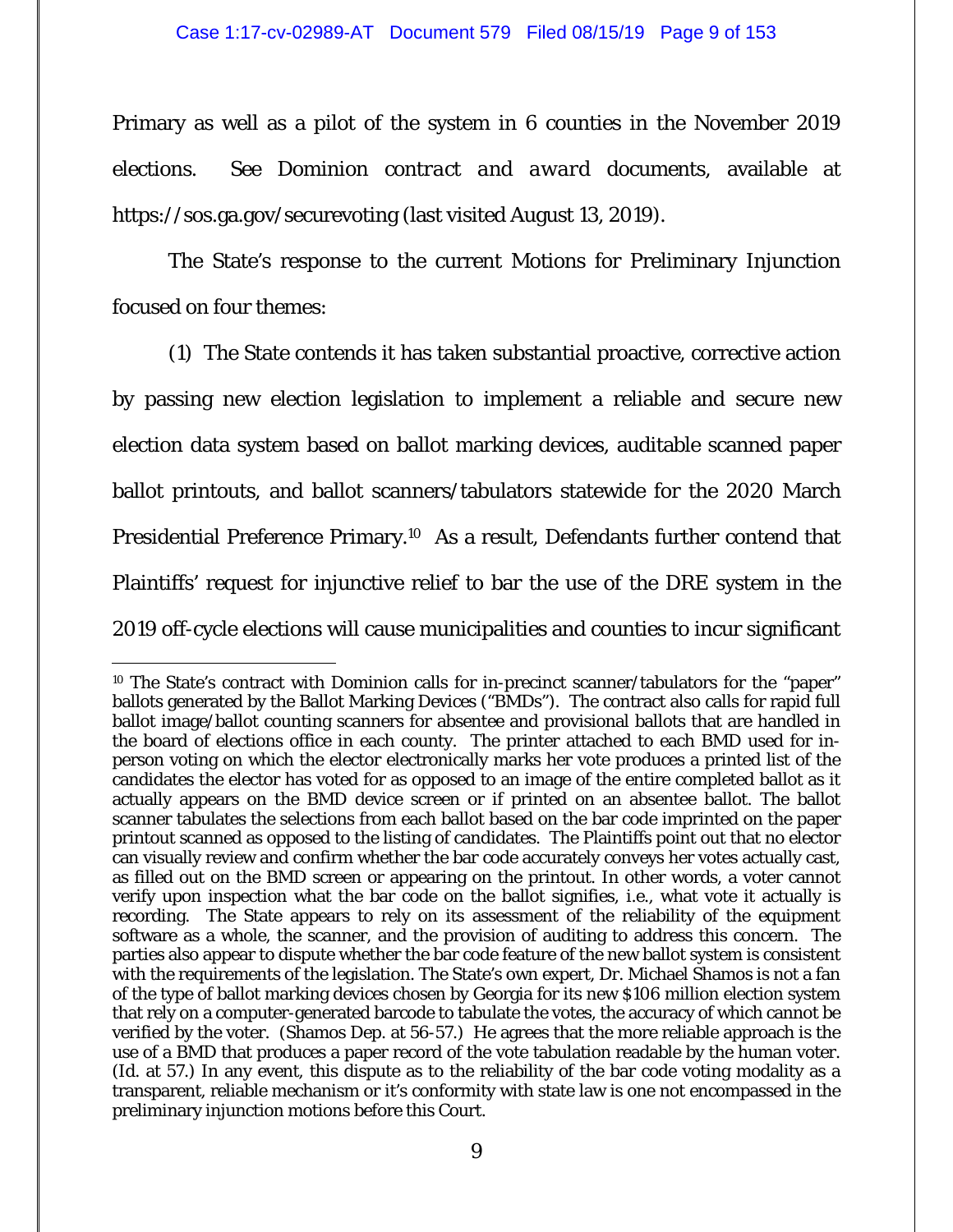#### Case 1:17-cv-02989-AT Document 579 Filed 08/15/19 Page 10 of 153

disruption and financial burdens to implement a hand-marked paper ballot system in a single election cycle in 2019 and such disruption is far outweighed by the important, pragmatic operational challenge of progressive training on and rollout of the new BMD based voting system and pollbooks in the next few months prior to the Presidential Primary.

(2) The State contends it has made progress and taken adequate measures to fortify and address the security and vulnerability of the election data system.

(3) The State contends that all voting systems have their own risks and that Plaintiffs' experts' assessment of the risks (or dangers) of the State's continued use of the DRE/GEMS system and database in the current security environment is unsubstantiated or overstated.

(4) The State contends that all municipalities with scheduled elections in the Fall of 2019 are necessary parties and that the Court cannot proceed to consider the requested relief without these municipalities being joined as partydefendants in these proceedings.

The Coalition and Curling Plaintiffs, by contrast, argue that the State's use of the DRE/GEMS system will likely continue past March 2020, which the State has set as its target for implementing the new BMD/scanner based voting system – whether because this target date is not likely to be met or because of other system deficiencies or defects that will continue onward. They further argue that voters should not be forced anew to run the gauntlet of a voting system in which their ability to cast votes that are properly counted is compromised or thwarted.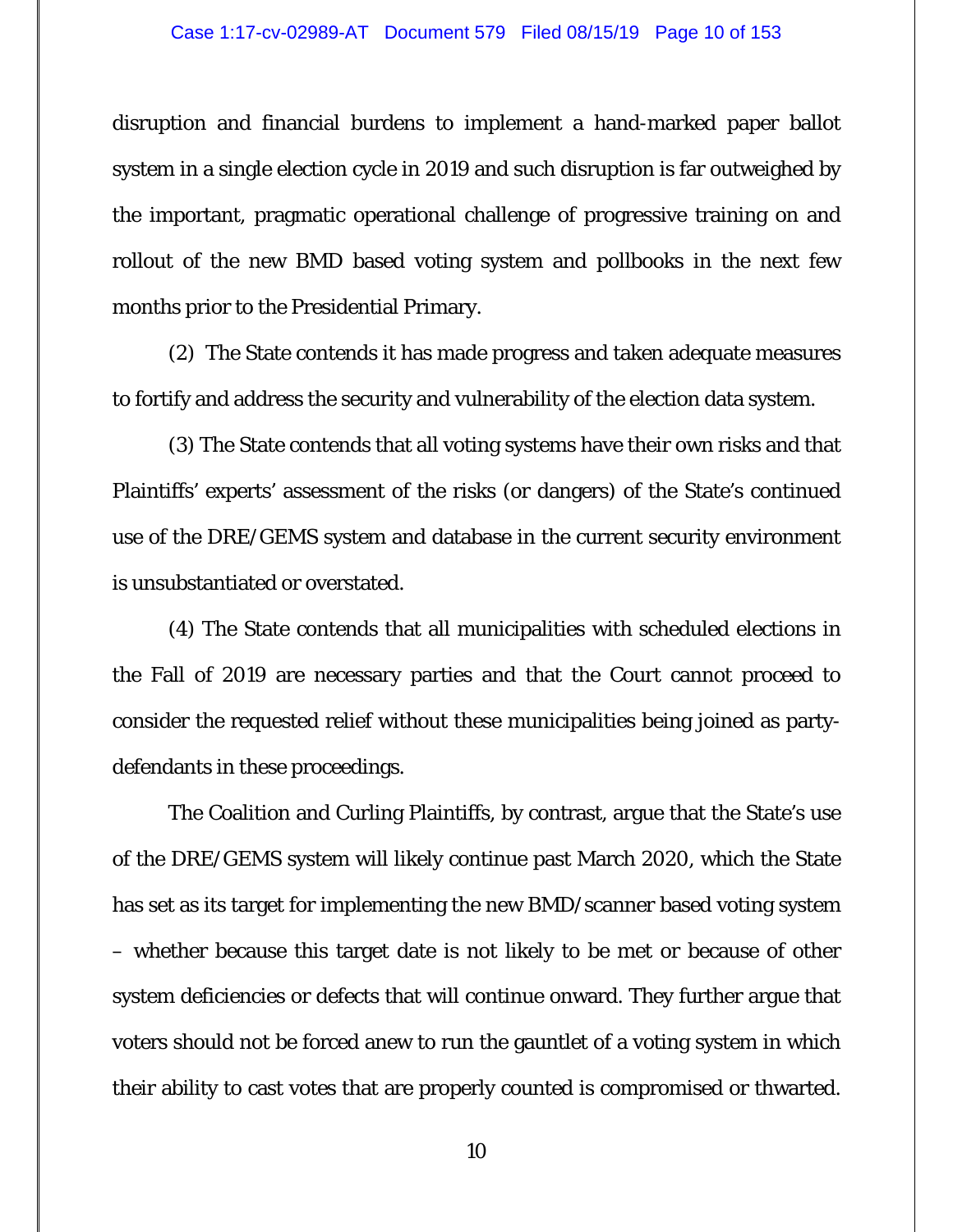They thus seek a hand-marked paper ballot system, with appropriate risk limiting auditing and other measures that are consistent with the recommendations of leading cybersecurity election experts and feasible based on the experience of other state and county jurisdictions that have implemented hand-marked paper ballot based voting systems.

This Opinion and Order begins by rejecting the State Defendants' Rule 19 joinder argument. With that issue out of the way, the Court then details the record evidence demonstrating the serious and continuing vulnerabilities in the State's current electronic voting system that burden the Plaintiffs' constitutional rights. The Court also recounts the mountain of voter testimony showing that these vulnerabilities have a tangible impact on these voters' attempts to exercise their fundamental right to cast a ballot and have their vote counted. The Order further addresses the evidence from both parties regarding the feasibility of implementing Plaintiffs' requested relief of hand-marked paper ballots in the 2019 elections, especially in light of the State's newly enacted BMD voting system. Finally, the Court considers the totality of this evidence and the established legal standards in weighing whether to grant Plaintiffs' requested relief.

Based on this careful review of the record, and consideration of the relevant factors for granting injunctive relief, the Court **GRANTS IN PART** and **DENIES IN PART** the Plaintiffs' Motions for Preliminary Injunction [Doc. 387] and Doc. 419].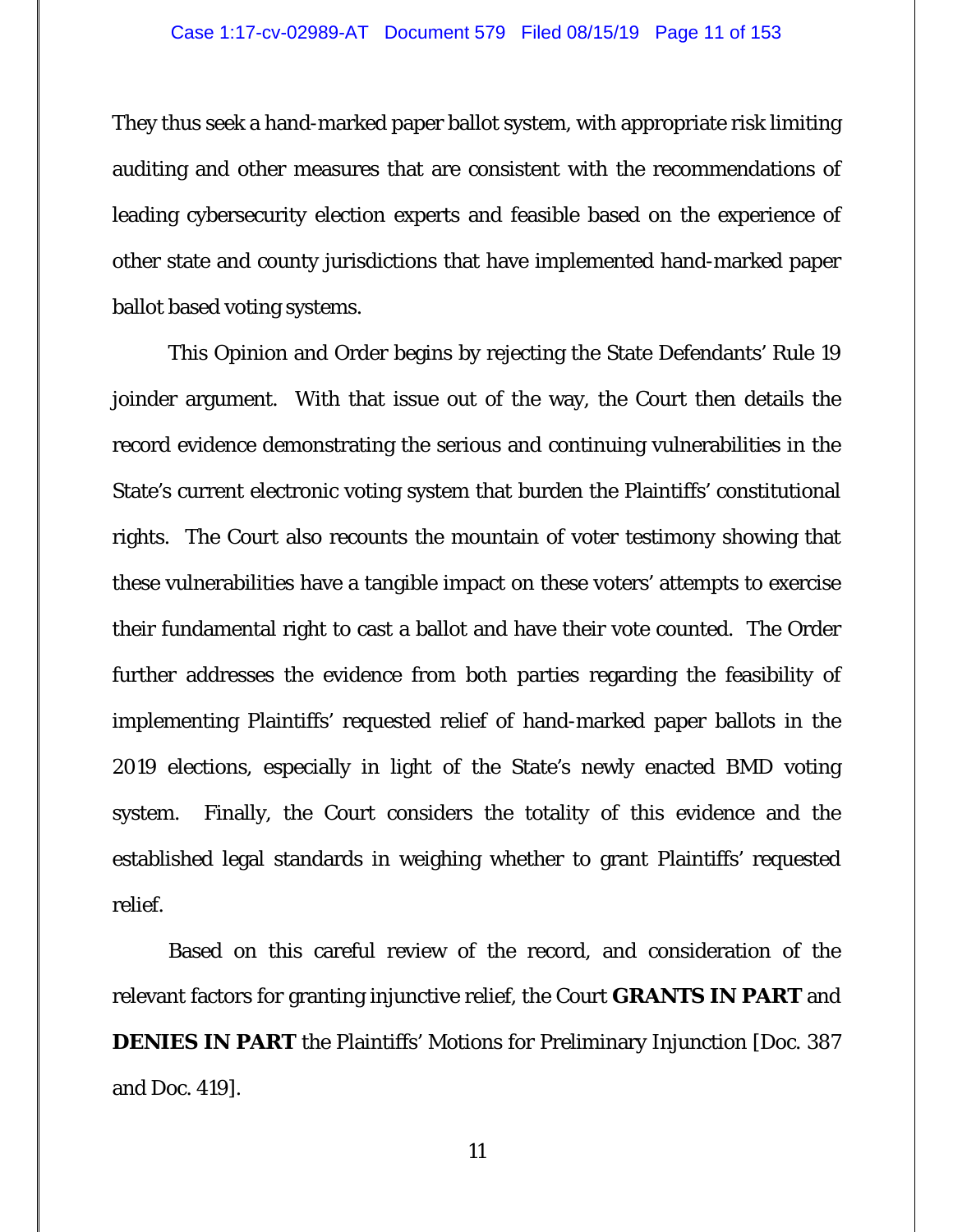### **II. JOINDER OF MUNICIPALITIES CONDUCTING NOVEMBER 2019 ELECTIONS**

 The State Defendants assert that Plaintiffs lack standing to obtain the relief sought because "State Defendants have no control over the upcoming municipal elections" and therefore "any injunctive relief against State Defendants would not achieve Plaintiffs' desired results." (Resp., Doc. 472 at 12-13.) According to the State, each of the Georgia municipalities that conduct their own elections are necessary parties and Plaintiffs' failure to join them in this suit precludes relief under Federal Rule of Civil Procedure 19.

This Court has previously rejected variations of this argument in its prior Orders on the Defendants' Motions to Dismiss. For example, Defendants argued that an injunction prohibiting the State Defendants from using DREs would not actually stop the deployment of DREs because the State is not the entity that enforces the law requiring DREs and county officials not included in this suit would continue to use DREs. Recall that this Court found: (i) the State Defendants play a critical role in directing, implementing, programming, and supporting the DRE system throughout the State, (ii) the Secretary of State has the authority and obligation under Georgia law to take appropriate corrective action in connection with the continued use of the DRE system, and (iii) the State Defendants are in a position to redress the Plaintiffs' injury because the requested injunctive relief as to the suspended use of the DRE voting system would enjoin both the State Defendants as well as counties required to use the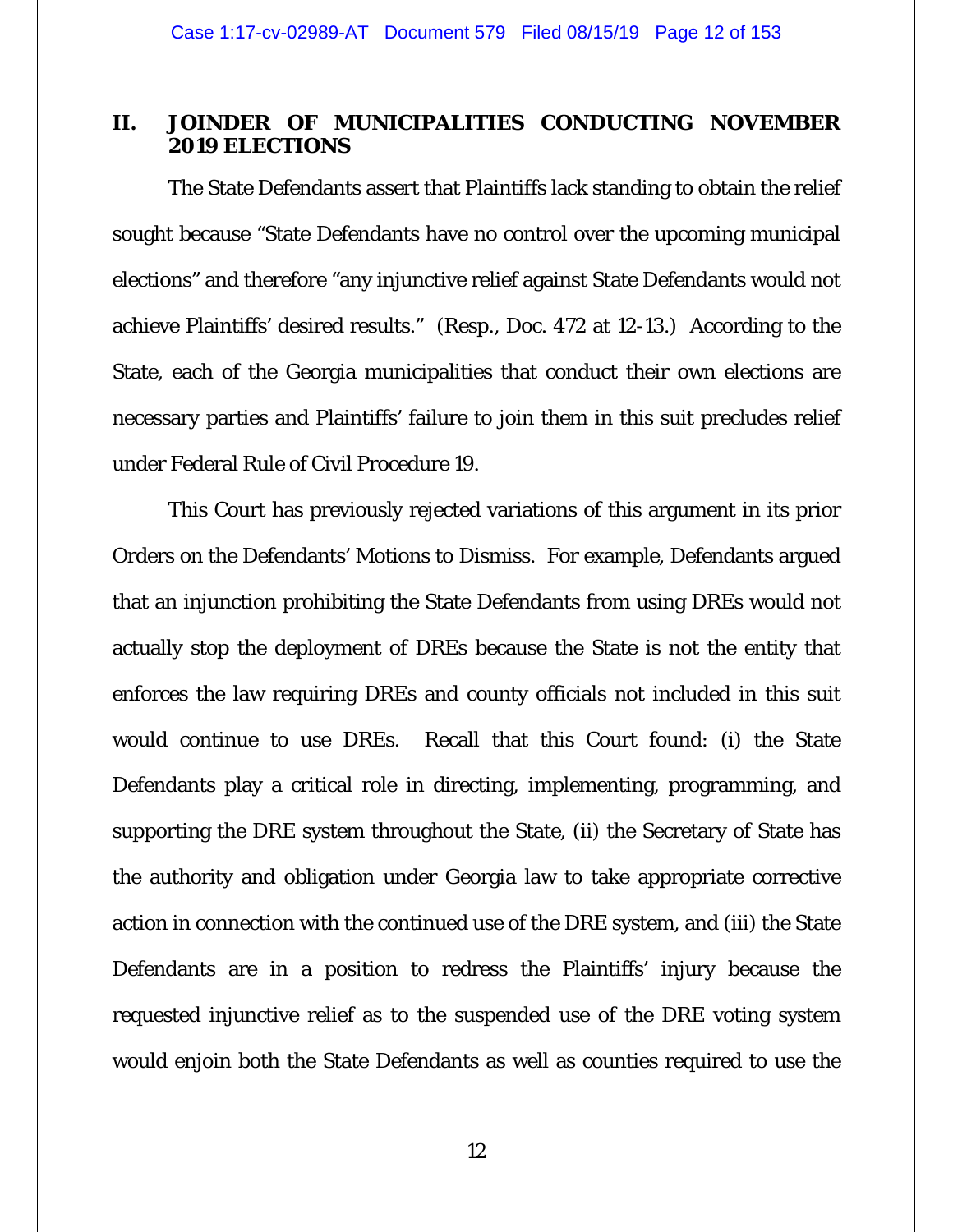DREs, including the Fulton County Defendants.11 *See Curling v. Kemp*, 334 F. Supp. 3d 1303, 1318 (N.D. Ga. 2018).

More recently, in a related challenge to Georgia's election system, *Fair Fight Action Inc. v. Raffensperger*, Civil Action 1:18-cv-5391-SCJ, fellow District Court Judge Steve Jones found that "county election officials are not necessary parties under Rule  $19(a)(1)(A)$  because this Court can provide 'complete relief' among the current plaintiffs and defendants without joining the counties in that existing defendants have the statutory oversight ability to enforce uniform and state-wide election standards and processes." (Order, Doc. 68 at 63) (citing *Grizzle v. Kemp*, 634 F.3d 1314 (11th Cir. 2011) (finding that while the Secretary of State cannot directly perform certain acts that are ordinarily performed by the counties, "as a member and the chairperson of the State Election Board, he has both the power and the duty to ensure that the entities charged with those responsibilities comply with Georgia's election code in carrying out those tasks . . . his power by virtue of his office sufficiently connect[s] him with the duty of enforcement. . . .") and Ga. Op. Att'y Gen. No. 2005-3 (Apr. 15, 2005) (recognizing the Secretary of State's authority to manage the State of Georgia's electoral system and the oversight duty of the State Election Board)).12 In addressing the State's assertion that "it would be inequitable to issue an order

-

<sup>11</sup> The Fulton County Defendants include the Director and members of the Fulton County Board of Registration and Elections (Richard Barron, Mary Carole Cooney, Vernetta Nuriddin, David J. Burge, Stan Matarazzo, and Aaron Johnson) in their official capacities.

<sup>&</sup>lt;sup>12</sup> The plaintiffs in *Fair Fight Action* asserted numerous challenges including that "Georgia's election system, including its voter registration data and voting machines, lacks adequate data security, imposing a severe burden on Georgia voters' right to vote." (Order, Doc. 68 at 33.)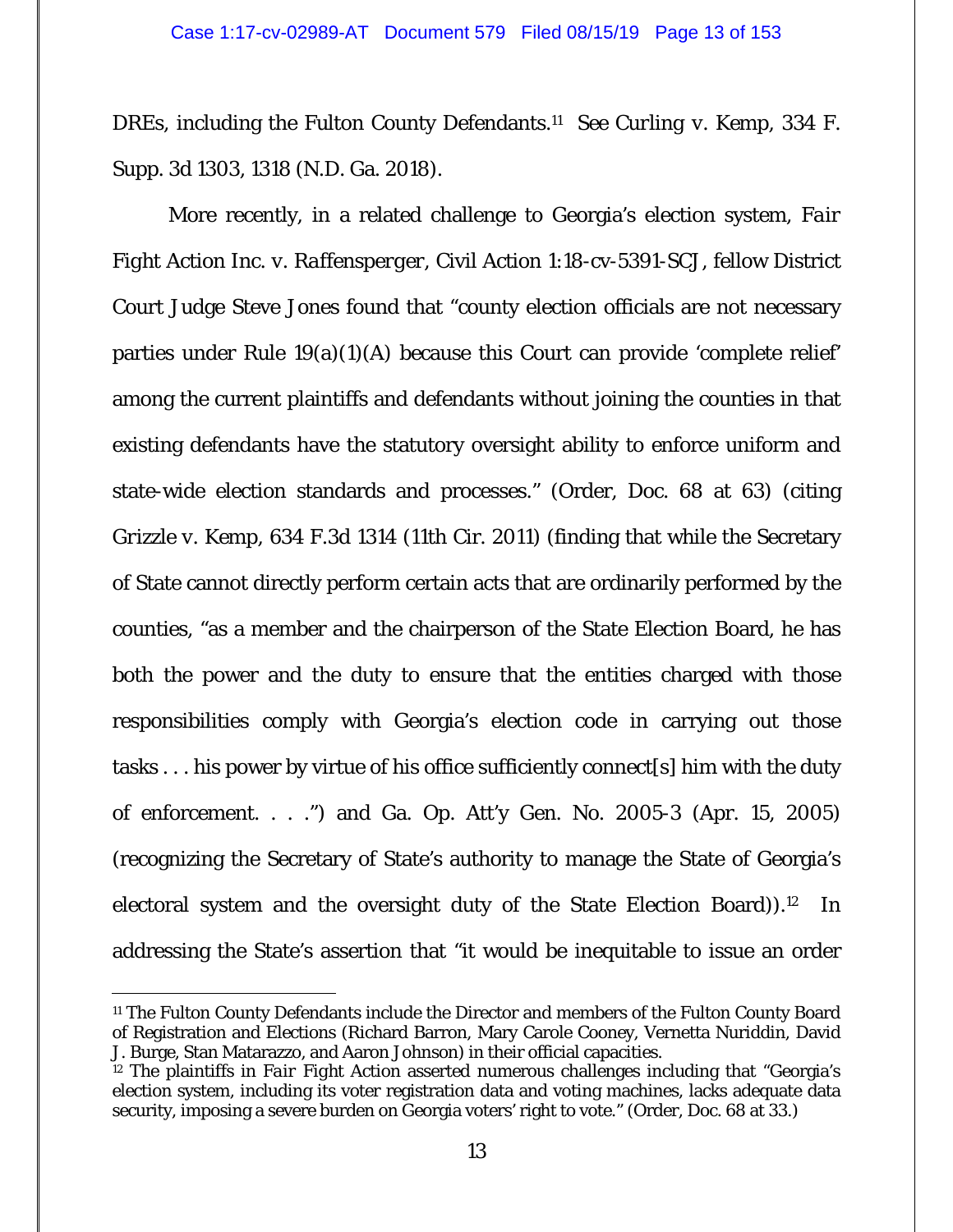compelling the spending of county resources – local taxpayer dollars – without bringing the counties into the lawsuit," Judge Jones reasoned that "the fact that there may be some type of indirect cost to the counties in having to comply with the law is not the test at this point, as the focus of the Rule  $19(a)(1)(A)$  analysis is whether the Court can provide complete relief among the parties presently in the case." (Order, Doc. 68 at 63-64.) He further found that absent the assertion of an interest in the case by any county, the State's argument was not relevant to the Court's joinder determination under Rule 19. The court's Rule 19 analysis in *Fair Fight Action* is persuasive and the reasoning is sound.

 "The purpose of Rule 19 is to 'permit joinder of all materially interested parties to a single lawsuit so as to protect interested parties and avoid waste of judicial resources.'" *Askew v. Sheriff of Cook Cty., Ill.*, 568 F.3d 632, 634 (7th Cir. 2009). In determining whether a party is "necessary" or "indispensable" under Fed. R. Civ. P. 19, the Eleventh Circuit provides the following guidance:

Rule 19 provides a two-part test for determining whether an action should proceed in a nonparty's absence. The first question is whether complete relief can be afforded in the present procedural posture, or whether the nonparty's absence will impede either the nonparty's protection of an interest at stake or subject parties to a risk of inconsistent obligations. *See* Fed. R. Civ. P. 19(a)(1)-(2). Only if we can answer this threshold question "yes," and if the nonparty cannot be joined (say for jurisdictional reasons), do we go to step two. *See Temple v. Synthes Corp., Ltd.*, 498 U.S. 5, 8 (1990). Step two asks us to determine, "in equity and good conscience," whether the action should go forward as cast. *See* Fed. R. Civ. P. 19(b). The Rule provides us four factors to consider. *See id.*; *see also Laker Airways, Inc. v. British Airways, PLC*, 182 F.3d 843, 848 (11th Cir.1999). The Supreme Court has instructed us in this step-two analysis to eschew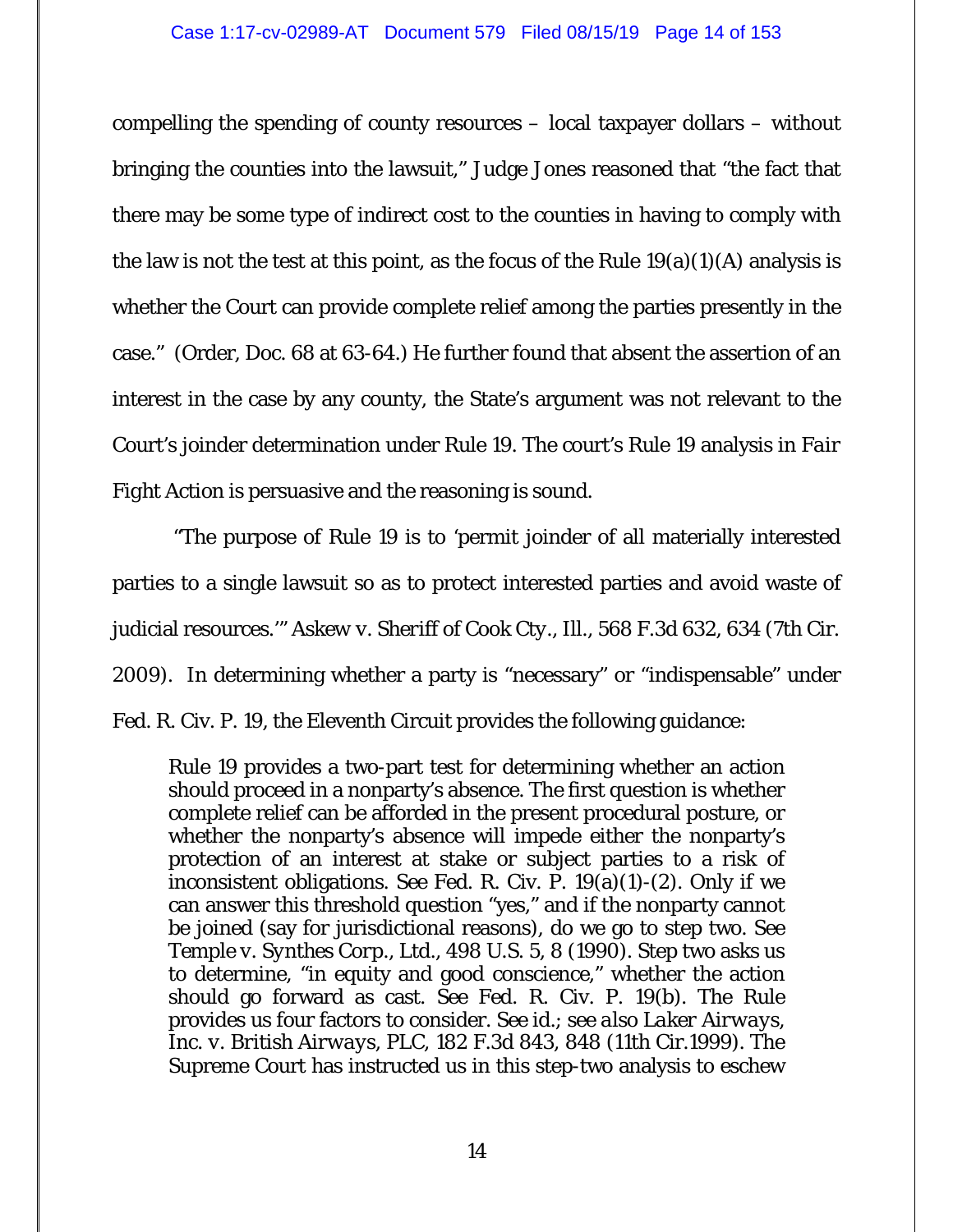formalism in favor of flexible practicality. *See Provident Tradesmens Bank & Trust Co. v. Patterson*, 390 U.S. 102, 118–19 (1968).

*City of Marietta v. CSX Transp., Inc.*, 196 F.3d 1300, 1305 (11th Cir. 1999). "The 'complete' relief concept of Rule 19(a)(1) 'refers to relief as between the persons already parties, not as between a party and the absent [party] whose joinder is sought.'" *Heinrich v. Goodyear Tire & Rubber Co.*, 532 F. Supp. 1348, 1359–60 (D. Md. 1982) (citations omitted). In making this determination, "pragmatic concerns, especially the effect on the parties and the litigation, control." *Focus on the Family v. Pinellas Suncoast Transit Auth.*, 344 F.3d 1263, 1280 (11th Cir. 2003); *accord Challenge Homes, Inc. v. Greater Naples Care Ctr., Inc.*, 669 F.2d 667, 669 (11th Cir. 1982).

The State Defendants previously argued in filings before the Court that preceded Plaintiffs' renewed preliminary injunction motions that the Secretary of State plays a limited role in both county and municipal elections. (*See* Doc. 367.) In response to Plaintiffs' motions for immediate relief in time for the Fall 2019 elections, the State Defendants have scaled back their objection, focusing on municipalities only. The State Defendants now appear to recognize that counties have no leeway in how to conduct their elections under Georgia's election code, despite their prior contradictory assertion that "municipalities *and counties* have authority to determine . . . the method of said elections . . ." (Doc. 367 at 2) (emphasis added). *See also* O.C.G.A. § 21-2-300 ("The equipment used for casting and counting votes in county, state, and federal elections shall be the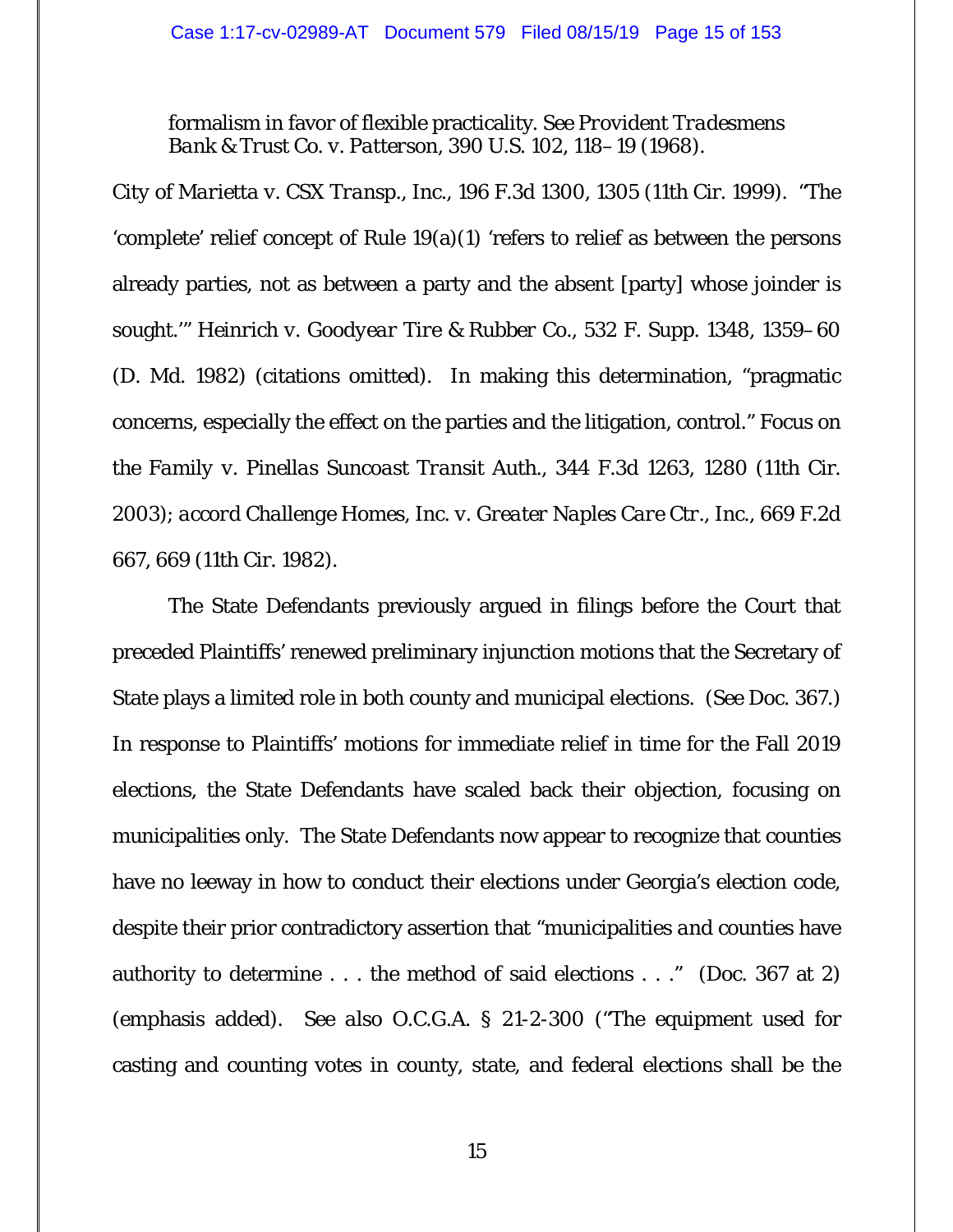same in each county in this state and shall be provided to each county by the state, as determined by the Secretary of State."). As the counties are required to use the same equipment as the State is required to use, Defendants do not argue, and there is no basis to conclude that any relief ordered against the State as to the required method of voting in future elections will not be enforceable against Georgia's counties.

In contrast, Georgia's municipalities are not subject to the uniform statewide voting equipment requirement, though many municipalities contract with their county to conduct the municipal elections using the county equipment. "When municipalities contract with their county to conduct the municipal elections, the State Defendants perform the same actions as if the election were a county, state, or national election."13 (State Defs.' Resp. to Court Order for information regarding scope of 2019 elections, Doc. 537 at 2.) According to the most recent information provided on July 25, 2019 by the State Defendants, there are 386 scheduled elections for Fall 2019: 12 countywide elections; 275 municipal elections run by counties; and 99 municipal elections run by municipalities. All 287 county-run elections are conducted on DREs. Of the 99 municipalityconducted elections, 70 are conducted on hand-marked paper ballots (tabulated

-

<sup>&</sup>lt;sup>13</sup> The State Defendants argued in an April 11, 2019 filing that "[i]f counties are unable to use their existing election system to conduct municipal elections, they may choose not to enter into contractual agreements with the affected municipalities, leaving the municipalities with limited time to implement and fund an interim election system." (Doc. 362 at 10.) This is pure speculation and unsupported by any record evidence. The argument also ignores the reality (based on the information provided to the State Defendants by the counties and municipalities for the 386 scheduled elections thus far) that these intra-governmental agreements have already been executed for the 2019 elections. Any existing contracts would have to be breached for the State Defendants' argument to work.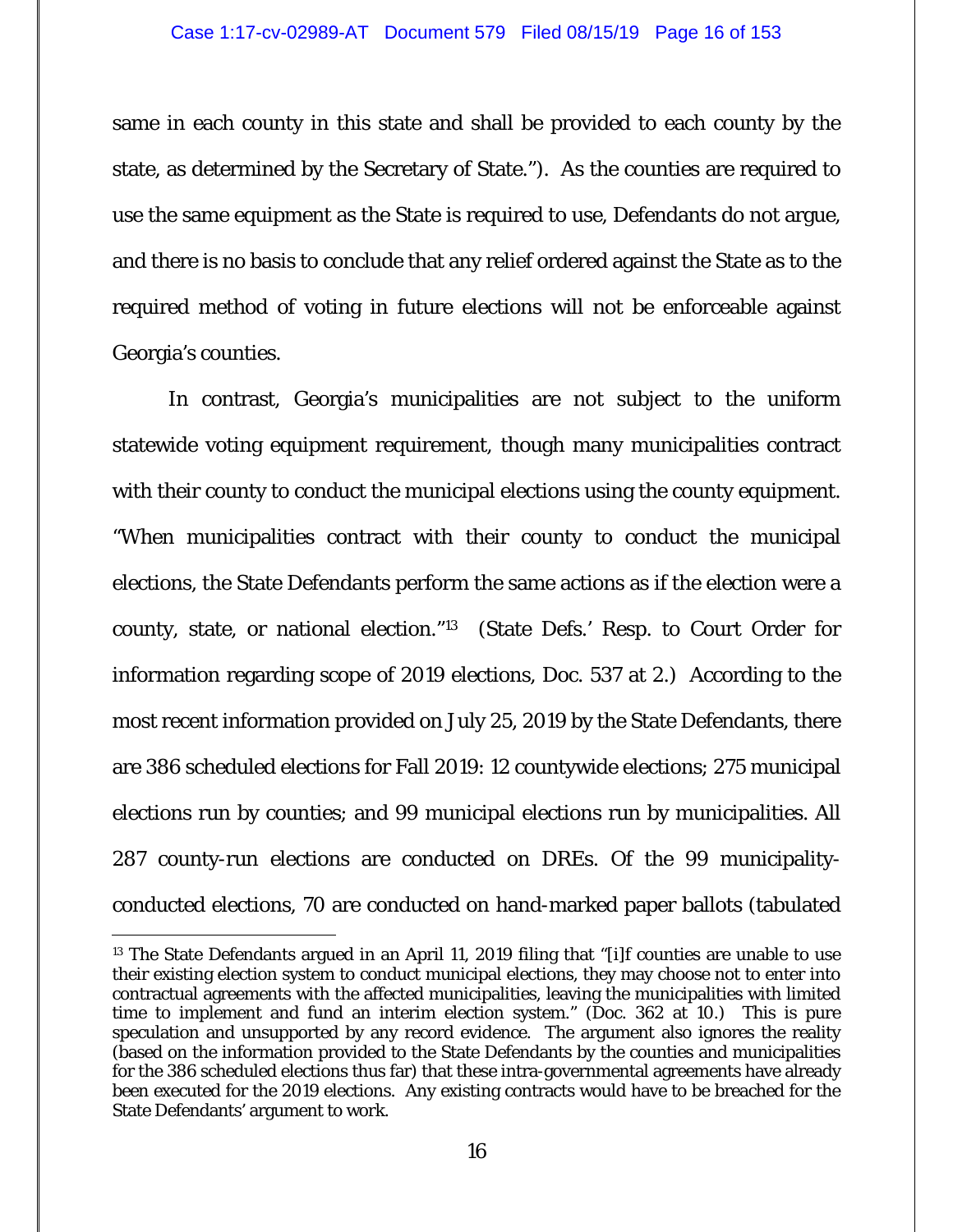by optical scan or hand count), 23 are conducted on DREs, and six are conducted with lever machines.<sup>14</sup>

Contrary to the State Defendants' assertion that complete relief cannot be afforded without joinder of the municipalities, the Secretary of State is the chief election official. Georgia law confers primary authority on Georgia's Secretary of State to manage Georgia's electoral system. *See* O.C.G.A. § 21-2-50(b); *see also* Ga. Op. Att'y Gen. No. 2005-3 (Apr. 15, 2005) ("[I]it is clear that under both the Constitution and the laws of the State the Secretary is the state official with the power, duty, and authority to manage the state's electoral system. . . ."). The Secretary of State and State Election Board also have significant statutory oversight authority to train local elections officials, set election standards, and investigate failures of local elections officials. *See* O.C.G.A. § 21-2-31; O.C.G.A. §  $21-2-50(a)(11)$ . Section  $21-2-50(a)$  of the Georgia election code prescribes the powers and duties of the Secretary of State, and requires the Secretary of State to "develop, program, build, and review ballots for use by counties and municipalities on voting systems in use in the state." O.C.G.A. § 21-2-50(a)(15). Section 21-2-379.4(d) provides that "[t]he form and arrangement of ballots shall be prescribed by the Secretary of State and prepared by the election superintendent." O.C.G.A. § 21-2-379.4. The undisputed evidence in this case is that the Secretary of State's office (and in many or most instances its vendor

-

<sup>&</sup>lt;sup>14</sup> The State Defendants are aware of at least four  $(4)$  municipalities that own their own DREs which will be used in the upcoming November 2019 municipal elections: Riverdale, Chickamauga, College Park, and Eatonton. (Doc. 537 at 2.)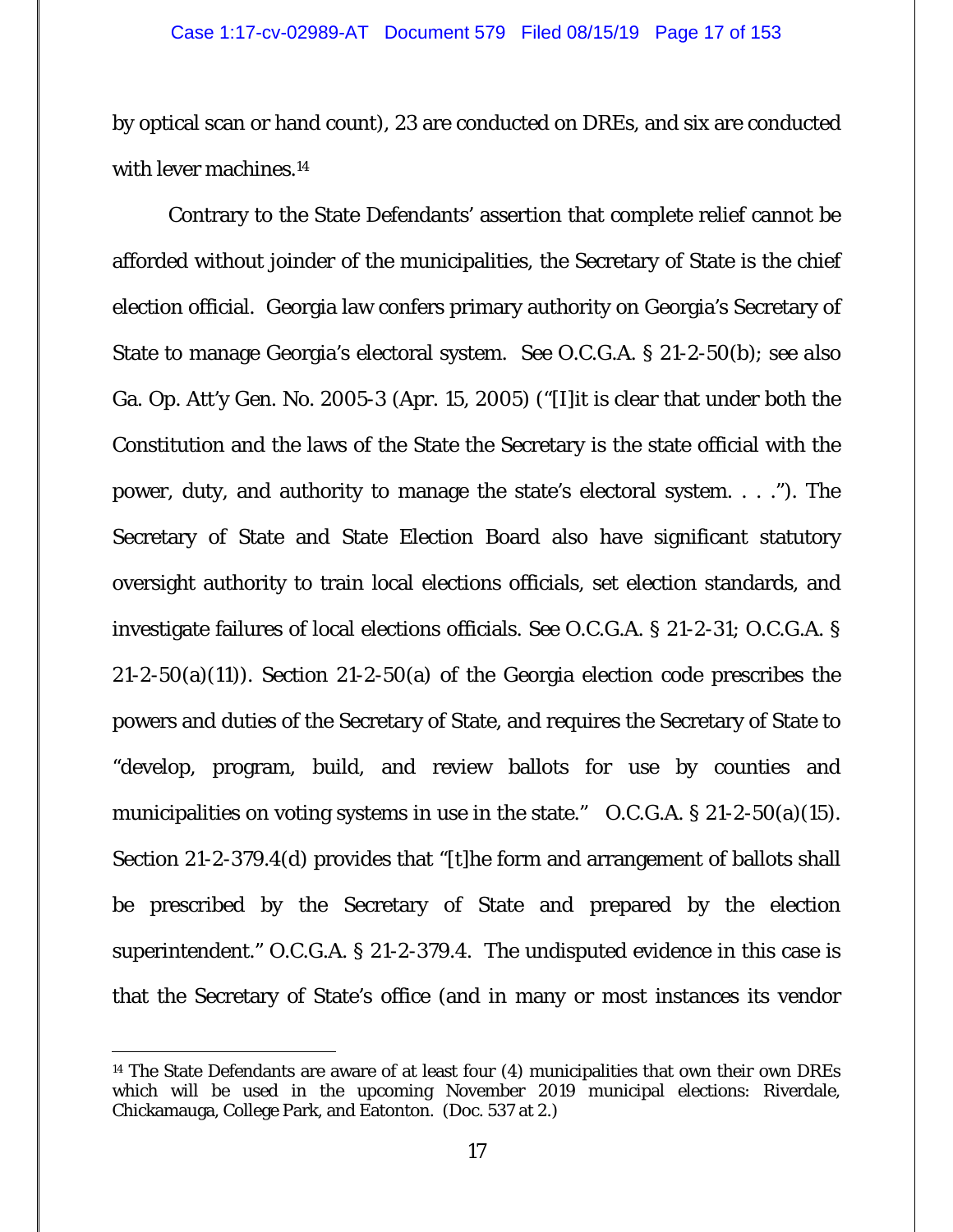#### Case 1:17-cv-02989-AT Document 579 Filed 08/15/19 Page 18 of 153

ES&S15) builds the electronic ballots for use on DREs using the GEMS software, database, and server. However, the State Defendants have represented that a municipality may "work with a third-party vendor to build its own ballot." (Doc. 537 at 2.) The Court directed the State Defendants to identify these municipalities, but they failed to do so. (*See id.*) By allowing a municipality to contract with a third-party vendor to program and build ballots, the Secretary of State appears to run afoul of its statutory obligations under Georgia's election code (but in any event has implicitly approved the arrangements made by such municipalities for the 2019 elections).

In response to an inquiry from the Court in April of 2019 regarding the scope of the anticipated 2019 elections, the State Defendants contended that they "anticipate[d] that municipal officials will seek to be heard by the Court on any potential injunctive relief for 2019 and should be heard because of their interest in this case." (Doc. 362 at 10.) No municipalities have moved to intervene for this limited purpose. The State Defendants presented with their response brief a handful of declarations from *county* election officials regarding the feasibility of implementing a change to paper ballots in advance of the Fall 2019 elections. State Defendants presented no evidence from any of the municipalities that

<sup>15</sup> Elections Systems & Software ("ES&S") is Georgia's elections equipment vendor for the current DRE/GEMS system.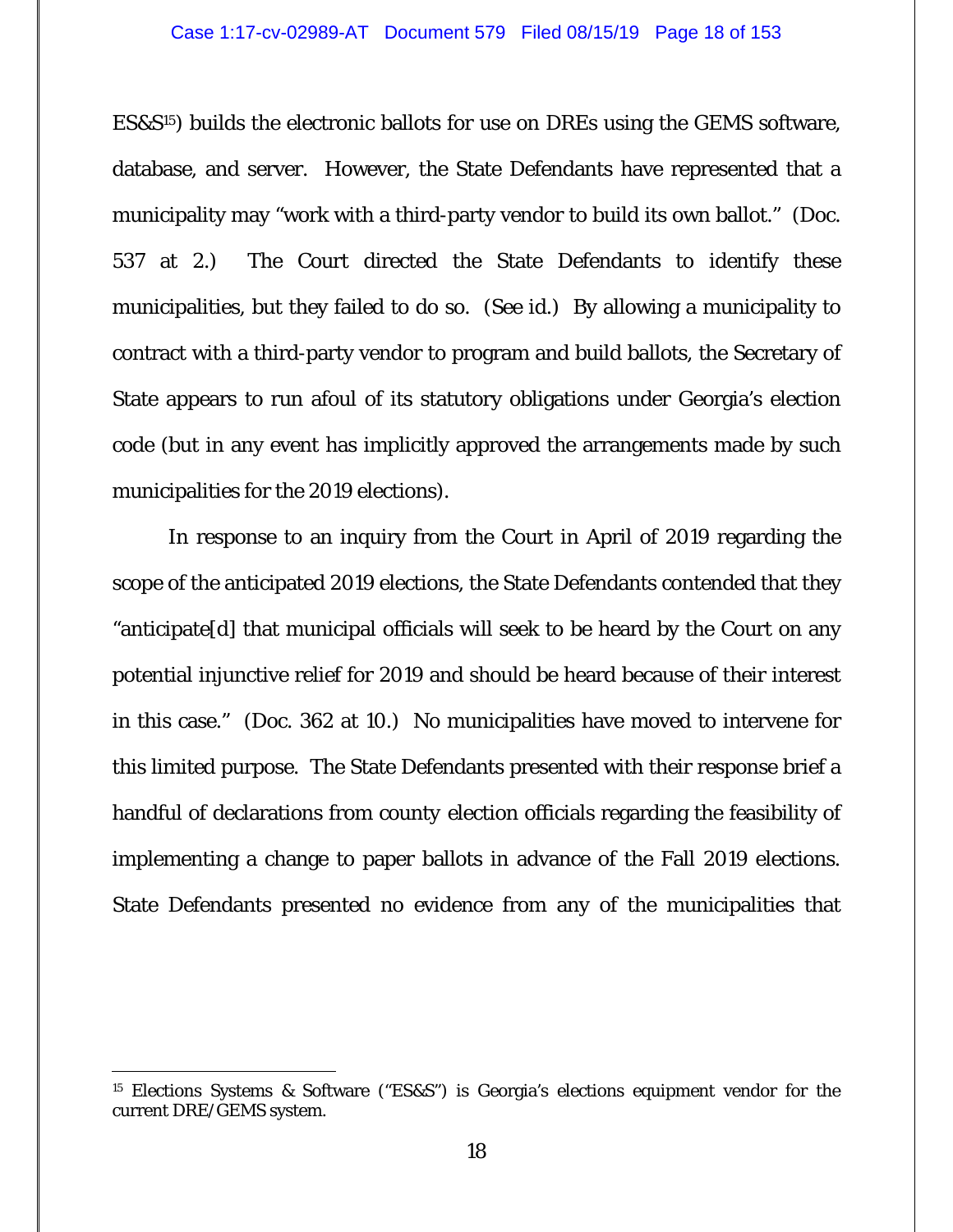conduct their own elections on DREs regarding the burden of switching to a paper ballot system before the scheduled elections.16

The Court finds that joining all of Georgia's counties and municipalities into this action is not feasible and is not required to provide relief to Plaintiffs where the State's Chief Election Officer charged with implementation and enforcement of the State's election system is a party.17 *See* O.C.G.A. § 21-2-50(b) (referring to the Secretary of State as "the state's chief election official"). Defendants are not advocating that the Court needs to join the Georgia counties

 $\overline{a}$ <sup>16</sup> In response to a request by the Court for an updated list of scheduled elections in 2019, State Defendants offered the Declaration of Melisa Arnold, the City Clerk and Elections Superintendent for the City of Snellville in Gwinnett County and the Declaration of James E. Elliott, Jr., the former City Attorney for Warner Robins. (*See* Doc. 537-1; 537-2.) The City of Snellville does not contract with Gwinnett County to conduct its municipal elections. (Doc. 537- 1 ¶ 4.) Rather, Snellville conducts elections using hand-marked paper ballots tabulated by an optical scan machine at a single precinct location. (*Id.* ¶¶ 4, 14.) The City of Snellville owns two (2) AccuVote ES 2000 optical scan machines for tabulating the paper ballots for use by voters at the precinct for scanning of their ballots. (*Id.* ¶¶ 4, 6.) Ms. Arnold opines in her "experience in conducting elections with paper ballots" that she has "serious concerns regarding the implementation of a new method to conduct elections at this time," based on expenses associated with procuring new equipment, certifying equipment, training poll workers, and educating voters. (*Id.* ¶ 22.) The Court struggles to see the relevance of Ms. Arnold's opinion, as Snellville currently uses the exact paper ballot voting method Plaintiffs seek in this case. Mr. Elliott is not an election superintendent in Warner Robins. Rather, in his former role as City Attorney, Mr. Elliott "advise[d] the City Officials on all legal matters as General Counsel, including zoning, licensing, and elections issues." (Doc. 537-2 ¶ 3.) Mr. Elliott does not offer any actual opinion on the burden or feasibility of a change by Warner Robins from DREs to paper ballots. (*See id.*) Instead, the purpose of his declaration appears to be to offer this Court his legal opinions on the interpretation of Georgia's election code. (*See id.* ¶ 11 ("Based on the framework of the law surrounding municipal elections, it is unclear how various municipalities may be affected by the relief requested by Plaintiffs in this case.").

<sup>17</sup> *See* Advisory Committee Notes, Fed. R. Civ. P. 19 ("Even if the court is mistaken in its decision to proceed in the absence of an interested person, it does not by that token deprive itself of the power to adjudicate as between the parties already before it through proper service of process. But the court can make a legally binding adjudication only between the parties actually joined in the action. It is true that an adjudication between the parties before the court may on occasion adversely affect the absent person as a practical matter, or leave a party exposed to a later inconsistent recovery by the absent person. These are factors which should be considered in deciding whether the action should proceed, or should rather be dismissed; but they do not themselves negate the court's power to adjudicate as between the parties who have been joined.")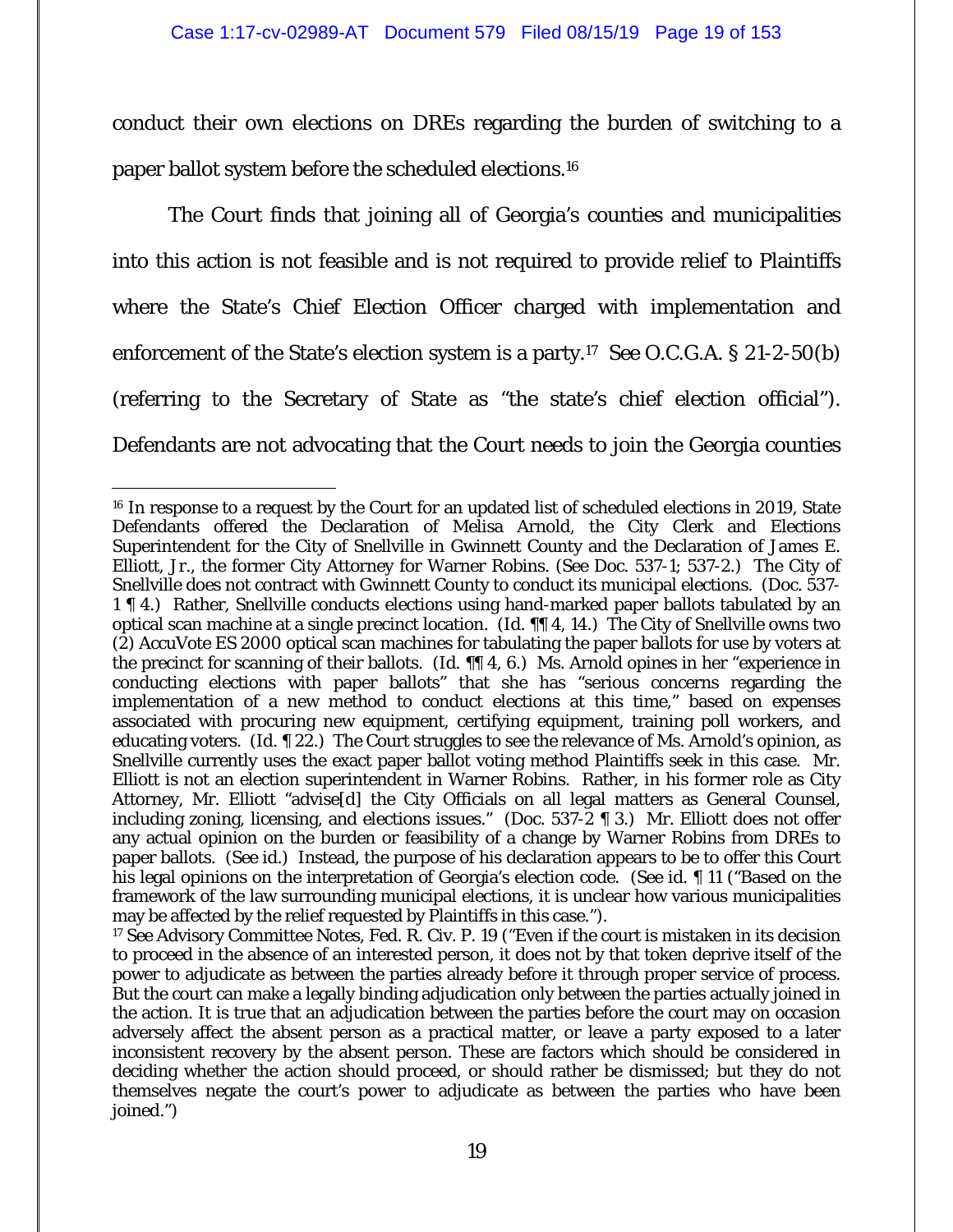#### Case 1:17-cv-02989-AT Document 579 Filed 08/15/19 Page 20 of 153

to provide relief as requested by Plaintiffs, therefore admitting they are not necessary parties under Rule 19. Despite their generalized and hyperbolic arguments regarding the need to join municipalities, the evidence shows that: (i) 275 of the 386 scheduled municipal elections are conducted by the counties; (ii) 70 of the 99 municipality-conducted elections are conducted on hand-marked paper ballots as Plaintiffs requested and six (6) are conducted using lever machines; and (iii) 23 of the 99 municipalities will conduct elections using DREs. The State Defendants have presented no evidence regarding which of these municipalities rely on the Secretary of State to build their electronic ballots, which contract with a third-party vendor to build the ballots, or which, if any, may build their own ballots. Georgia law requires the Secretary of State "[t]o develop, program, build, and review ballots for use by *counties and municipalities* on voting systems in use in" Georgia. O.C.G.A. § 21-2-50(a)(15) (emphasis added). Therefore, if the Secretary of State is enjoined from preparing electronic ballots and ordered to provide only paper ballots for use by counties and municipalities (and to procure optical scanners/tabulators pursuant to O.C.G.A. § 21-2-300 for use as needed), Plaintiffs would be afforded complete relief. Accordingly, the evidence, coupled with the State Defendants' duties and responsibilities under Georgia law to oversee, implement, and manage all primary and general elections in the State, compels a finding that joinder of the 23 municipalities is not required under Fed. R. Civ. P. 19.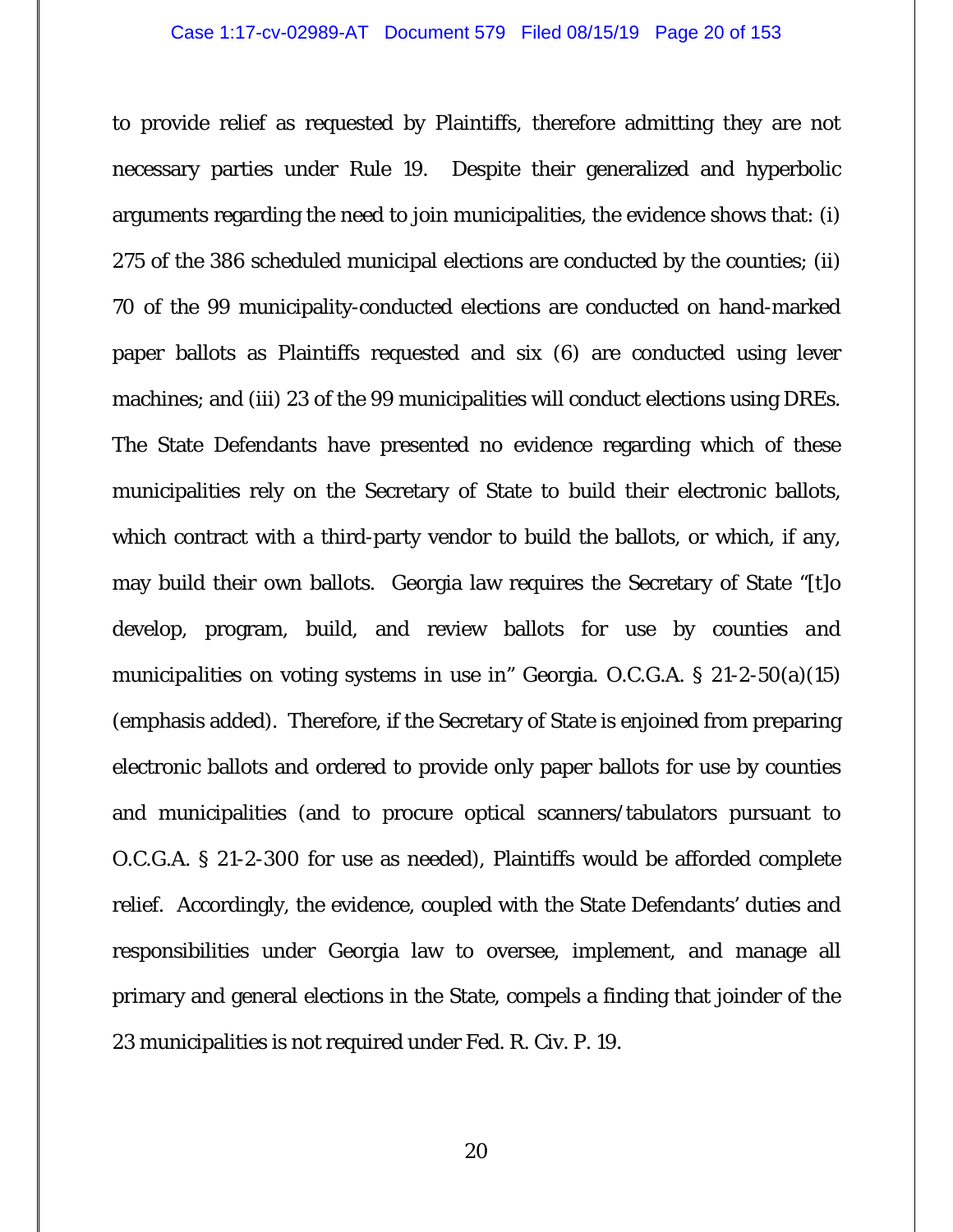### **III. CONTINUING VULNERABILITY AND UNRELIABILITY OF GEORGIA'S GEMS/DRE SYSTEM AND VOTER REGISTRATION SYSTEM AND DATABASE**

### **A. Georgia's DREs operate on outdated and vulnerable software.**

The 2000 presidential election spurred the national transition from mechanical to electronic voting machines and from manual to automated processes. National Academies of Sciences, Engineering, and Medicine, et al. *Securing the Vote: Protecting American Democracy* at 109 (National Academies Press, 2018) ("National Academies Report" or "NAS Report"). In 2002, Congress passed the Help America Vote Act ("HAVA") and authorized the allocation of \$3 billion to the states, primarily for the purchasing of new voting technology.<sup>18</sup> As a result, federal funding pursuant to HAVA led to the development and deployment of new voting machines, and in particular, a more widespread deployment of DRE devices. (*Id.*) While HAVA provided necessary funding for improved voting technology, contemporaneous with the Act's passage, available voting technologies had existing security and operational flaws. (*Id.* at 110.) For example, "DRE machines did not produce a means for voter verification." (*Id.*)

HAVA contained no provisions for future funding of replacement voting machines or updates to the system. (*Id.*) Consequently, in 2018 the National Academies of Science concluded:

<sup>-</sup>18 Significantly, HAVA also required every state to implement a single centralized, computerized, statewide voter registration list containing the name and registration information of every legally registered voter in the State. 52 U.S.C. § 21083(a)(1)(A).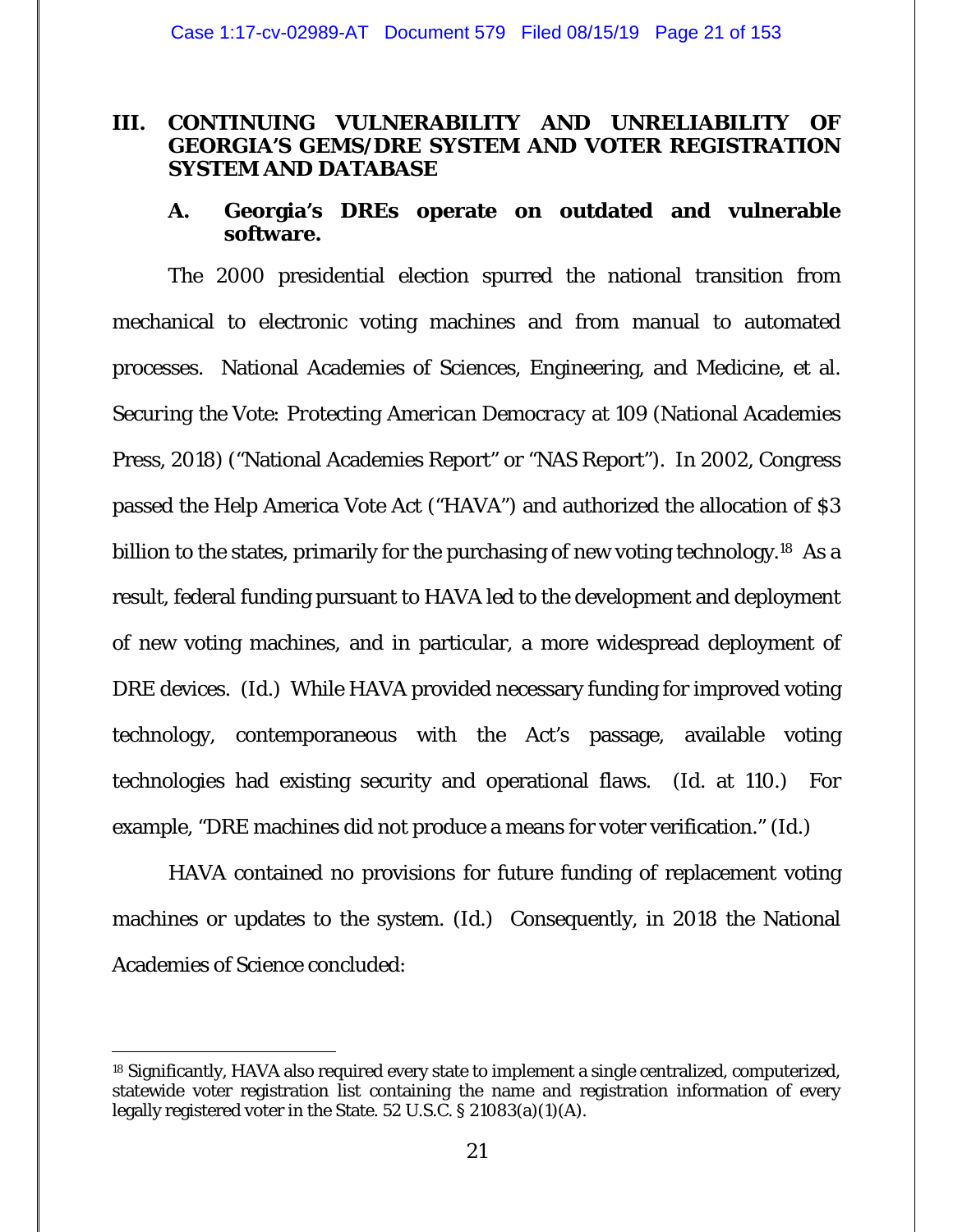[t]he depletion of the HAVA funds has significant implications today, as the systems deployed as a result of HAVA are nearing the end of their useful life and need to be replaced. The service life of most new voting hardware and software purchased and installed immediately after the passing of HAVA is 10-15 years, and states now lacking HAVA funds have to go to extraordinary lengths to keep their aging systems operational.

(*Id.*)

Georgia's DRE system originally was intended to include the capacity for an independent paper audit trail of every ballot cast, but this feature was never effectuated. (Report of the 21st Century Voting Commission, Pl. Ex. 10 at 38, introduced at Preliminary Injunction hearing; testimony of Cathy Cox.) In the September 2018 hearing, former Secretary of State Cathy Cox testified that when Georgia made the switch to DREs without the option for a paper trail in 2001, "none of us contemplated that this would be the end of the process but that it would – that Kennesaw to some extent could help us stay on top of things. But I don't know that we realized this equipment probably could not be updated as much as we would have anticipated. We probably didn't anticipate obviously a recession would come about and there wouldn't be money to provide new equipment over time." (Tr., Doc. 307 at 293-94.)

Georgia chose to use the Diebold Accuvote DRE which relies upon versions of Windows and BallotStation software (developed in 2005) both of which are out of date – to the point that the makers of the software no longer support these versions or provide security patches for them. (Halderman Decl., Doc. 260-2 ¶¶

22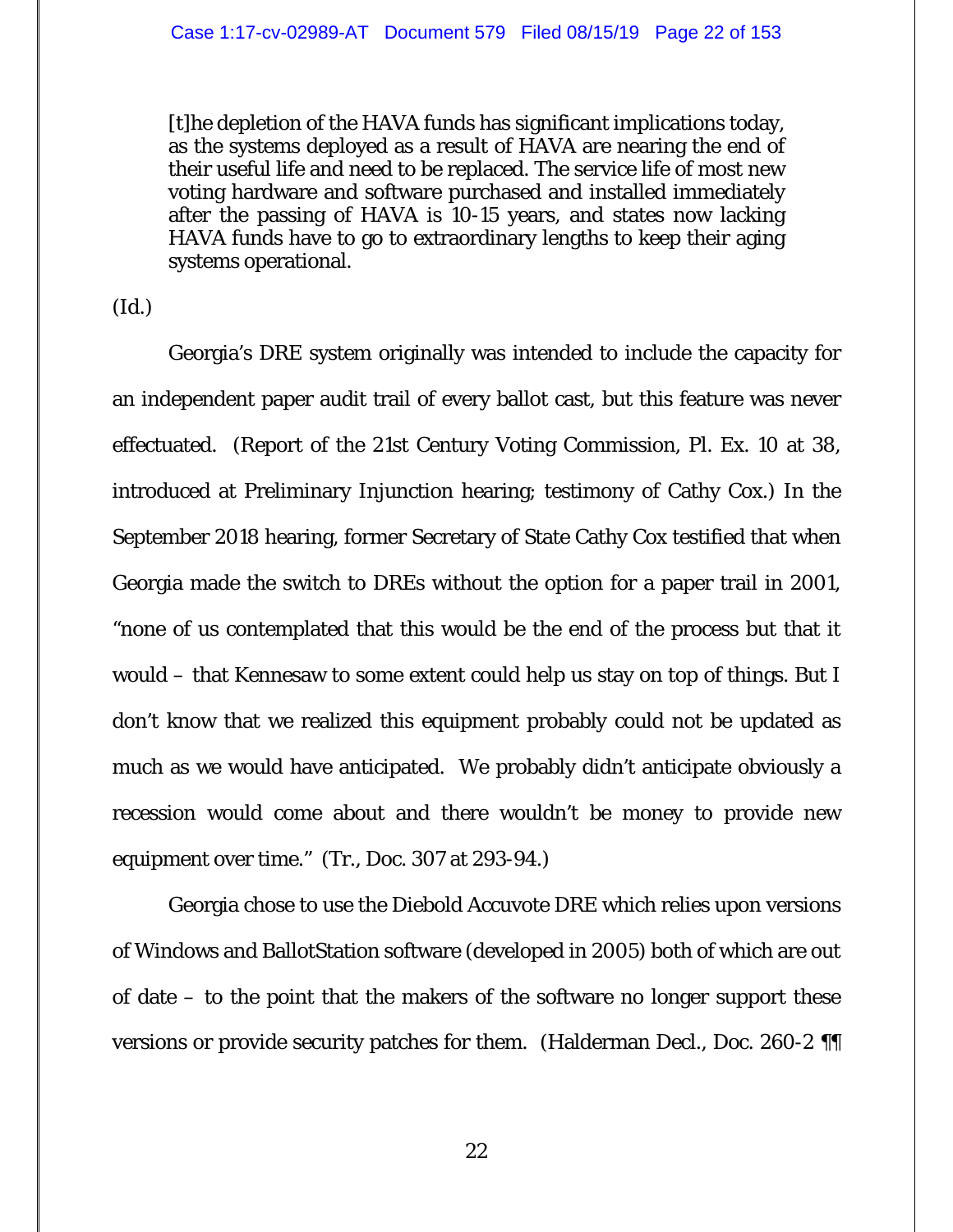24-28.) As Dr. Halderman19 testified, the DREs use "a Windows CE operating system that is notoriously insecure. It doesn't have a security subsystem, for example." (Tr., Doc. 307 at 137.) The operating system software on Georgia's DRE machines has not been updated since at least 2005 to address any of the security flaws discovered in the software over the last 13 plus years. (Halderman Decl., Doc. 260-2 ¶¶ 27-28.)

In 2006 Harri Hursti,<sup>20</sup> a nationally recognized cyber expert and "ethical hacker," discovered a serious vulnerability in the AccuVote TSX – the same model of DRE machines used in Georgia. The State Defendants' own retained expert described this vulnerability in the AccuVote DREs as "one of the most severe security flaws ever discovered in a voting system," up to that time. (Shamos Dep. at 115.) Hursti's 2006 security alert report demonstrated numerous vulnerabilities with the AccuVote TSX, the most critical security issue being that the machine's operating software enables "a malicious person to compromise the equipment even years before actually using the exploit, possibly leaving the voting terminal incurably compromised.... [The] defects compromise the underlying platform and therefore cast a serious question over the integrity of the vote. These exploits can be used to affect the trustworthiness of the system or to selectively disenfranchise groups of voters through denial of service." Harri

<sup>19</sup> Dr. Halderman's extensive qualifications as Professor of Computer Science and Engineering and Director of the University of Michigan Center for Computer Security and Society have been previously described.

<sup>&</sup>lt;sup>20</sup> Mr. Hursti has performed several cybersecurity examinations of electronic voting machines of the type used in Georgia.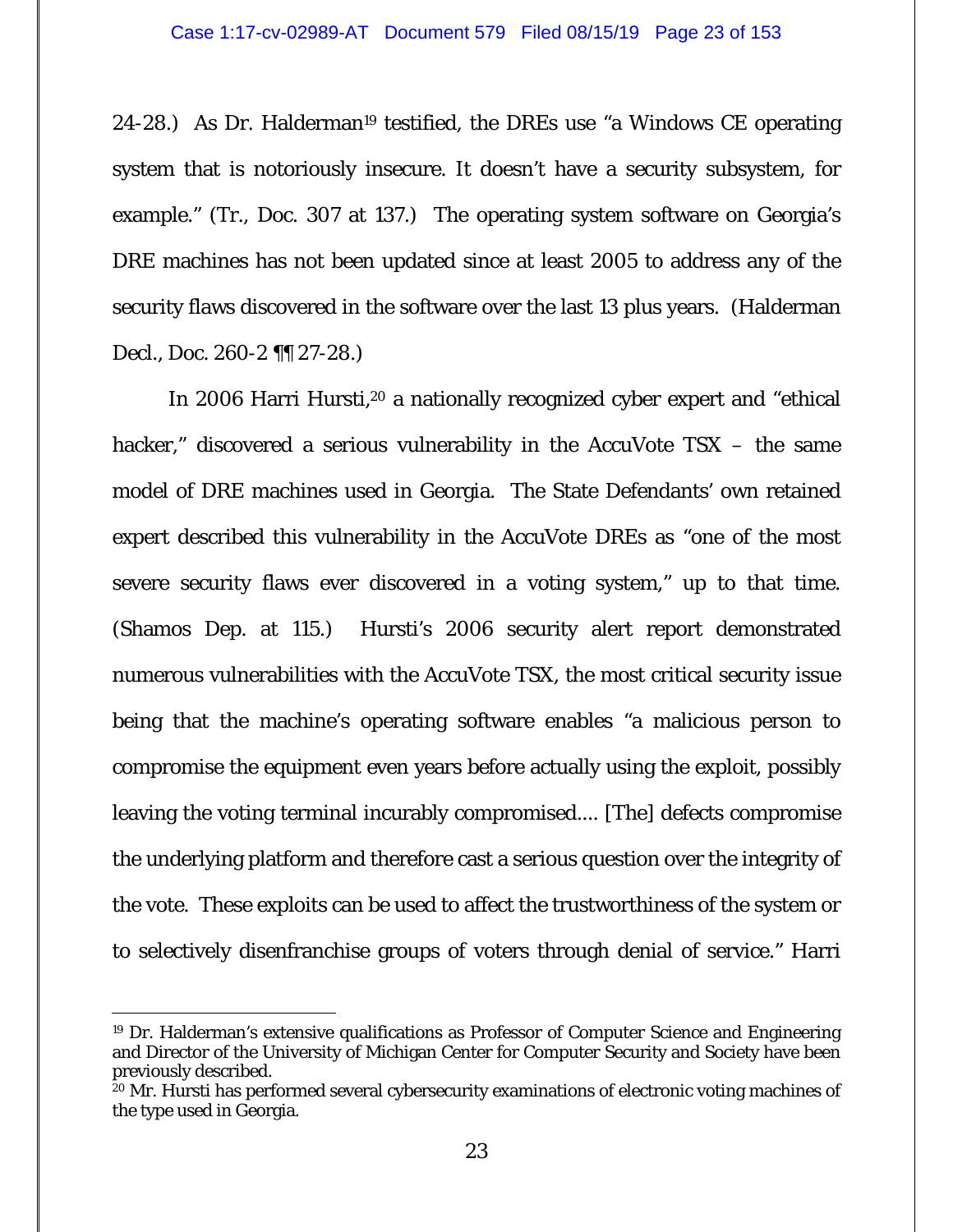Hursti, *Diebold TSX Evaluation, Security Alert: May 11, 2006, Critical Security Issues with Diebold TSX*, Executive Summary at 2.<sup>21</sup>

After Hursti's security alert was issued, Diebold was forced to create a security patch for the vulnerable TSX software. There is no evidence that Georgia ever implemented the software patch or made any upgrades to protect the integrity of its DRE machines. (Shamos Dep. 116-17.) Georgia's AccuVote DRE machines use software from at least 2005, which predates the version of the software released by Diebold after the Hursti discovery in 2006 and the updated BallotStation software on the same model Diebold Accuvote TSX machines that were decertified in California in 2006-07 as discussed below. (*See* Halderman Decl., August 2018, Doc. 260-2 ¶ 25.) Michael Barnes, Director of the Center for Election Systems at the Secretary of State's office, testified that the internal memory of the DRE voting machines themselves has never been tested or inspected by the State. (Tr., Doc. 570 at 77.)

<sup>-</sup>21 As Hursti's report explains in greater detail: "Unlike the desktop versions of Windows, the embedded versions of Windows CE 3.x and 4.x versions used in the Diebold system (which are both noncurrent versions) have very limited security features against a user with access below the application level. Because of the lesser security available in Windows CE, access to the standard Windows Explorer application grants users access to replace and modify files almost without restriction. This enables a hostile attacker to severely alter the system functionality and/or add new software (and hidden processes) to the system. In addition to altering individual files, the TSx and TS6 systems also present opportunities to change the Operating System itself. This provides possibilities for hiding the attack and/or altering the application's behavior without any changes to the application itself. A major contributor to this is the ability to change the Operating System functions and libraries any application software relies on at a deep level." (*Id.* at 3-4.)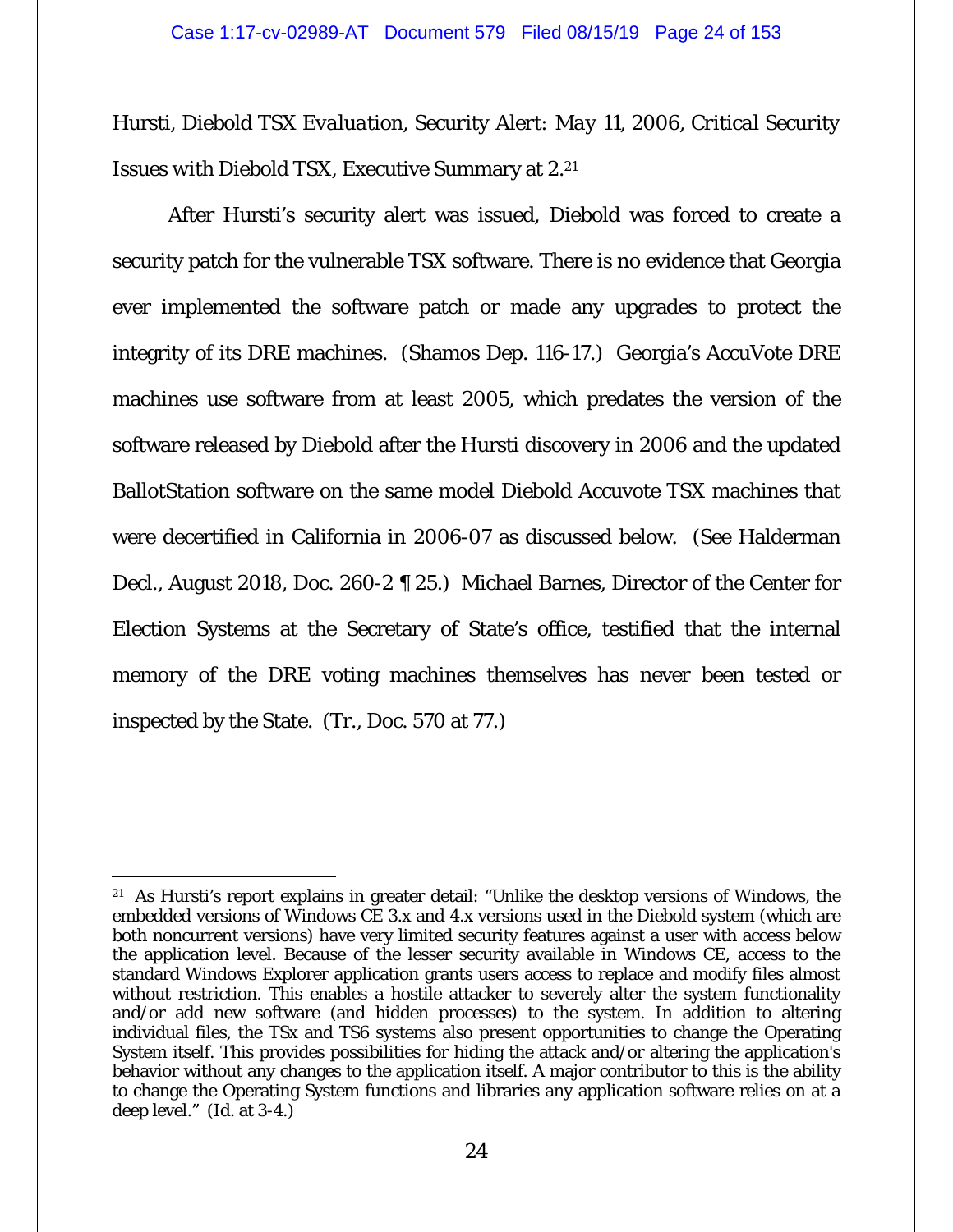### **B. The DREs work in tandem with the Global Election Management System ("GEMS") interface, which poses additional problems for election integrity and security.**

The DREs work in tandem with the Global Election Management System ("GEMS") – the computer software that generates the ballot programming files.<sup>22</sup> (Halderman Decl. ¶ 31) (stating that the computer software that generates the ballot programming files is called an election management system (EMS)). According to Dr. Halderman, "ballot programming files typically are created by election officials either on a regular desktop computer in a government office, or by an election service vendor that creates programming for voting machines across many jurisdictions." (Halderman Decl. ¶ 31; *see also* Tr., Doc. 570 at 60-61 (Merritt Beaver's testimony describing the ballot building process and files being moved back and forth from desktop computers to the GEMS server and vice versa).) Michael Barnes, Director of the CES, is responsible for oversight of the GEMS ballot generation files for all 159 Georgia Counties.

The Georgia GEMS server runs on a Windows XP/2000 operating system.23 (Tr., Doc. 307 at 227, 307-308; Tr., Doc. 570 at 274-75.) In general terms, as explained more fully below, the ballots are constructed in a GEMS

 $\overline{a}$ 22 A related software program, maintained and licensed by PCC (a different company than ES&S that licenses the GEMS / DRE software), is used to create the ExpressPoll pollbooks providing confidential voter identification information by precinct. Poll workers access this data by computer to verify voter registration and to create the DRE Voter Access Card, which activates the specific electronic ballot on the DRE machine that should be linked to the voter's address and precinct.

<sup>&</sup>lt;sup>23</sup> Theresa Payton of Fortalice Solutions, retained by the State to evaluate the security of the Secretary of State's general computer network system, testified at the 2019 hearing that while software patches are available for the Windows XP operating system, she "wouldn't want to run [her] stuff on it." (Tr., Doc. 570 at 275.)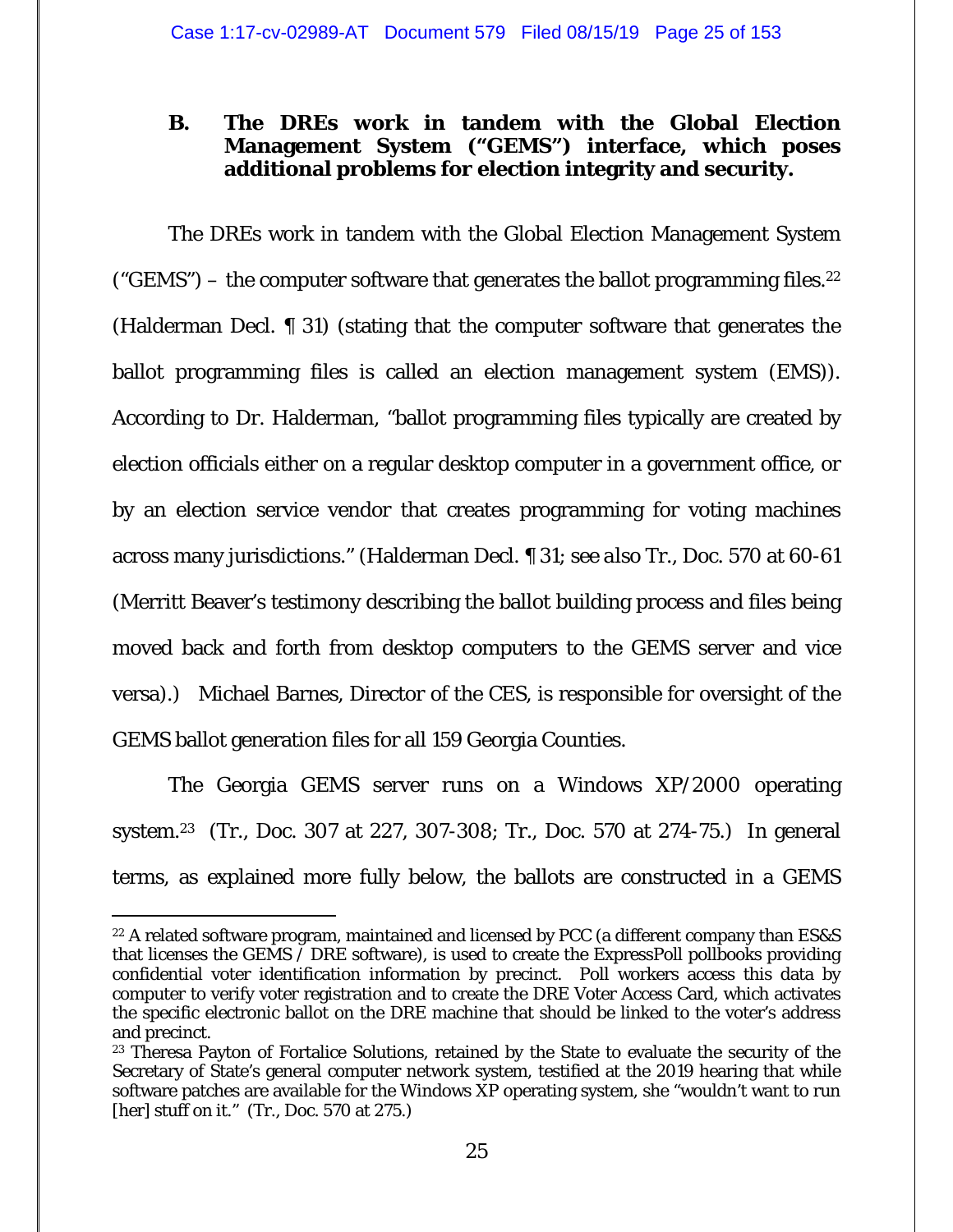database at the State level, the ballot database is transmitted to the Counties, and then transferred onto memory cards that load the ballots into the DRE voting machines. At the end of the election, the election data from the memory cards is then uploaded onto the County GEMS server that tabulates the county election votes.24 Thus, in addition to serving as the ballot building platform, the GEMS system also serves as a means of communication/transmission of ballot and voting data downloaded to and from the DREs and between the County and State GEMS servers. Because of the interface between the GEMS and the DREs, an infection or intrusion in the GEMS system ballot programming files can spread viruses and malware from the GEMS to all voting machines serviced by GEMS. (*See* Halderman Decl. ¶ 31.) As described below, a malware or virus attack can occur at any level here (the ballot programming files, DRE removable memory cards, or GEMS database at the County or State level.) (*Id.* at ¶ ¶30-32.)

The testimony of CES Director Michael Barnes about the GEMS system has been inconsistent. At the September 2018 injunction hearing he testified that, "[w]e have an air gapped system within the Secretary of State's office that holds our ballot-building information, our ballot-building software. And that is the

<sup>&</sup>lt;sup>24</sup> Until the November 2018 election, the SOS allowed county elections offices to transmit their election night results by modem to the state election night server. According to the Election Supervisor for Morgan County, called as a witness by Defendants, the current established state protocol she follows on election night for transmission of County returns instead of the modem transmission is to (1) copy on a flash drive the GEMS election results datafile; (2) take that drive to her internet connected computer; and (3) upload the GEMS vote tabulation results to the Election Night Reporting website run via PCC for the SOS. (Tr., Doc. 571 at 326.) The Georgia State Patrol transports the final CD containing the GEMS database election results from each county back to the SOS some days later, after the County Board of Elections has certified the vote totals.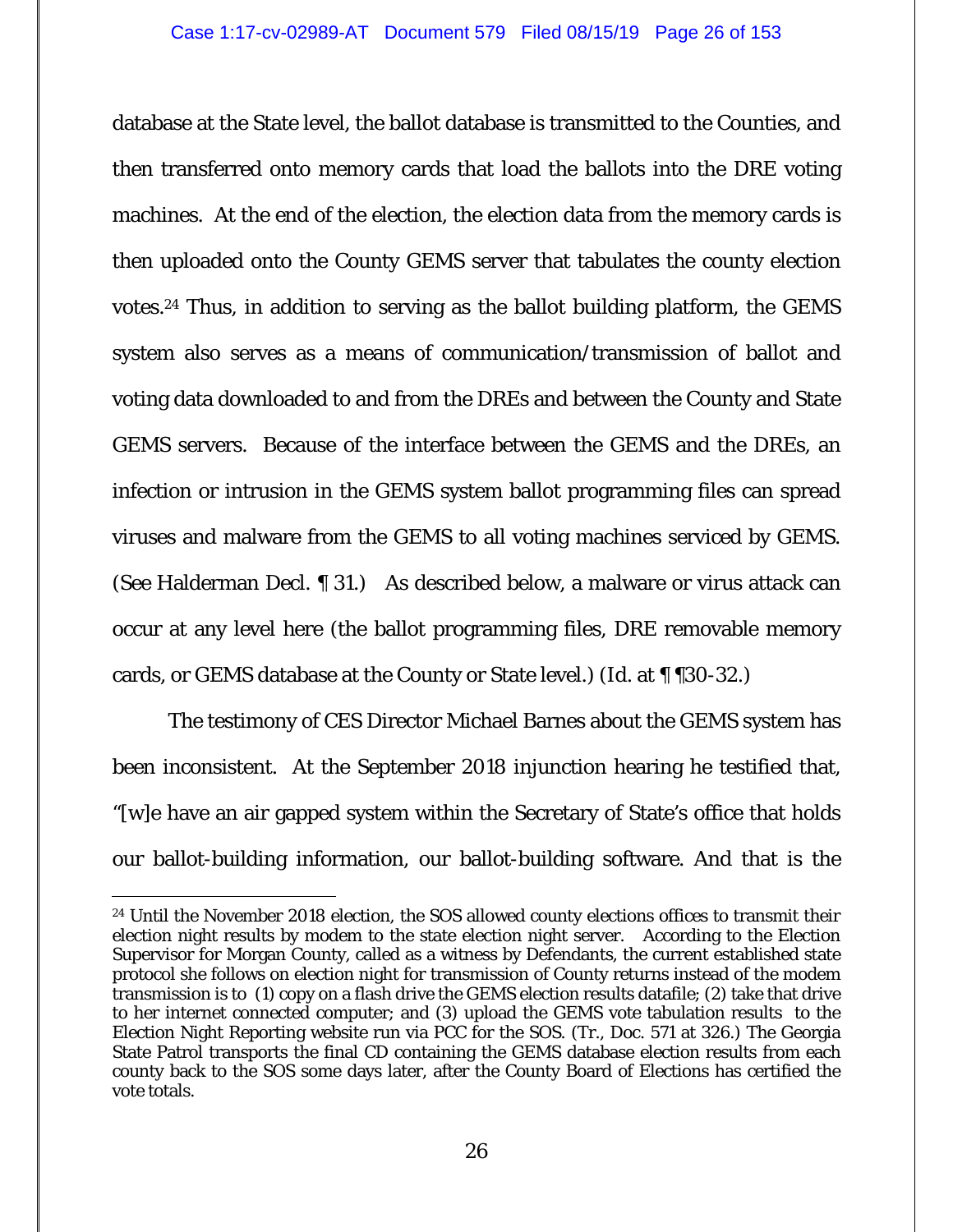system that is used to produce that data output." (Tr., Doc. 307 at 207.) He testified the system containing the "ballot-building software" is never connected to the internet. (*Id.* at 207-208.) He even stated that "[t]he SOS server where the ballot-building information is housed today  $-$  I don't even have access to that server. It is within a locked environment that only the IT systems operators for the Secretary of State's office have access." (*Id.* at 208.)<sup>25</sup> Barnes testified that the "only thing that is used to transfer data from the private network over to distribution points is a single USB – lockable USB drive . . . used to take PDF files that are generated as proofs to transfer over for county for proofing purposes." (*Id.* 227-28.) Barnes connects the USB drive to his public internet-facing computer that "is connected to a secure FTP [file transfer protocol] site." (*Id.* at 228.) But he also stated that the "GEMS server within the Secretary of State's office that I do my work on does not have a wireless connect point," which is the basis for his understanding that "it is a secured air gapped system."26 (*Id.* at 226.)

During the July 2019 hearing, Barnes described the GEMS ballot building process differently than how he portrayed the process in September 2018. The ballots are not built on the private GEMS server in the Secretary of State's secure facility. (Tr., Doc. 570 at 166-67.) The ballots are built on the GEMS application

<sup>&</sup>lt;sup>25</sup> But he admitted he had no knowledge regarding the security of the software on which the GEMS server operates or "what levels of security they have surrounding that entire system." (*Id.* at 227.)

<sup>26</sup> Merritt Beaver, the Chief Information Officer at the Secretary of State's Office testified at the 2019 hearing that there is no endpoint protection on the GEMS server because they consider the server air gapped. (Tr., Doc. 570 at 61-62.)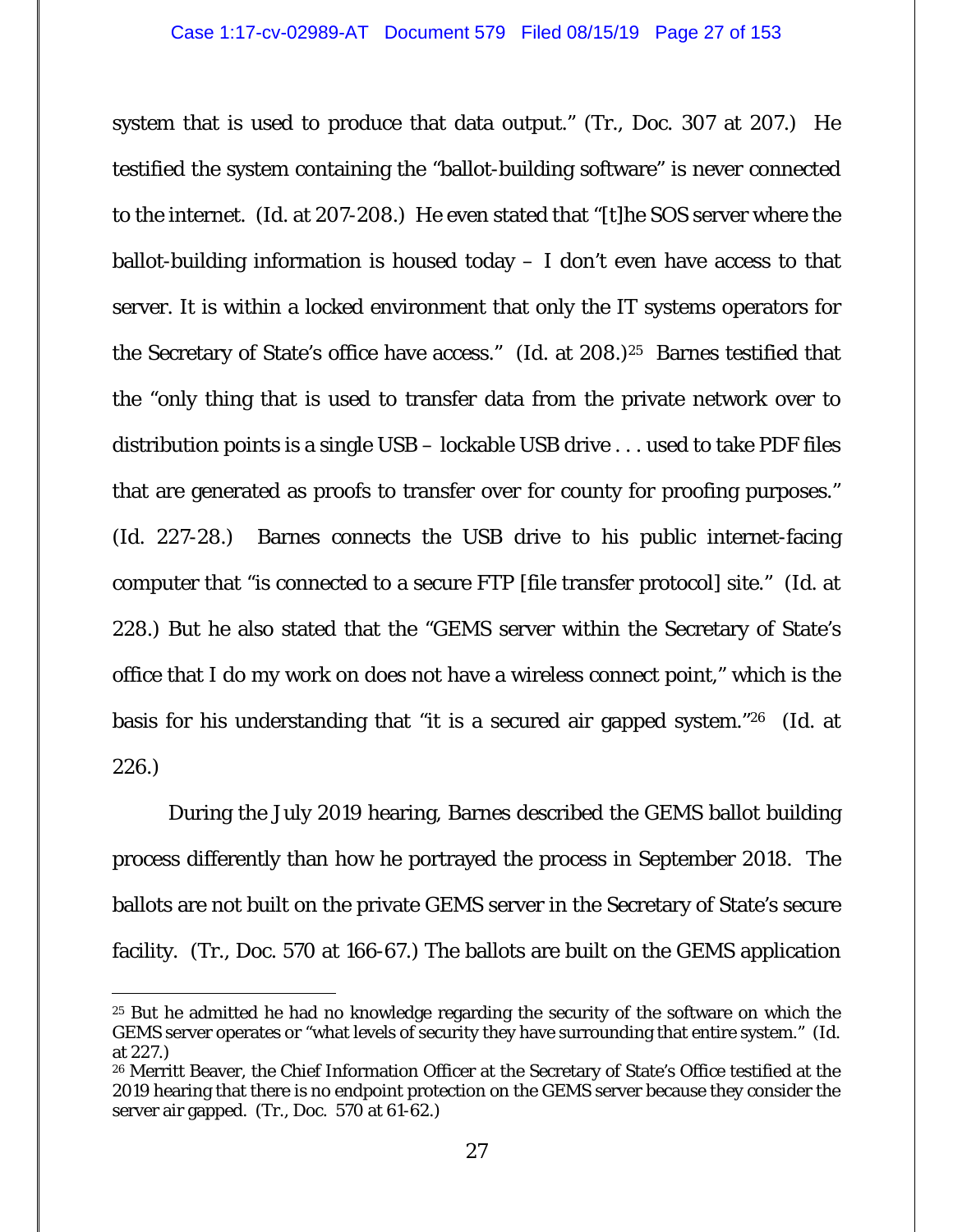(the "ballot-building software") on public-facing internet-connected desktop computers of the individual ballot builders, then copied over from the publicfacing computer onto a "lockable" USB drive, which is then inserted into the private<sup>27</sup> computer to be uploaded into the secure GEMS server for storage of the ballot programming files. (*Id.* at 77-78, 166-67.) Mr. Barnes scans and reformats the lockable USB drive during each transfer. (*Id.* at 77-78, 101, 107.) He follows the same process when copying files from the private GEMS server to the USB drive and back onto the public internet-facing computer for distribution to the counties. (*Id.* at 101, 107.)

The Secretary of State has contracted with ES&S for ballot building support services to "assist" the Center for Election Systems in constructing the GEMS databases that are used within county elections. (*Id.* at 83-84.) Three individuals from ES&S28 work solely on Georgia election databases and perform "their ballot building work within their own purviews" and construct the GEMS databases on desktop computers from their homes. (*Id.* at 84-85.) According to Barnes, the individuals are subject to the same requirements for using air gapped equipment as the Secretary of State, though he testified he does not know what physical security parameters each of the individuals have within their homes. (*Id.* at 85-

-

<sup>&</sup>lt;sup>27</sup> Mr. Barnes often refers to the private computer housing the GEMS server as "air gapped." However, as Dr. Halderman and Dr. Shamos both testified – the actual process used by the Secretary of State's Office does not constitute an "air gapped" system as explained below. The Court will therefore refer to "private" as not being directly connected to the internet.

<sup>&</sup>lt;sup>28</sup> Two of these individuals previously worked for Barnes at CES and the third worked for Cobb County. (Tr. Vol. 1, Doc. 570 at 85.) Barnes was not aware of whether these individuals were employees of ES&S or independent contractors.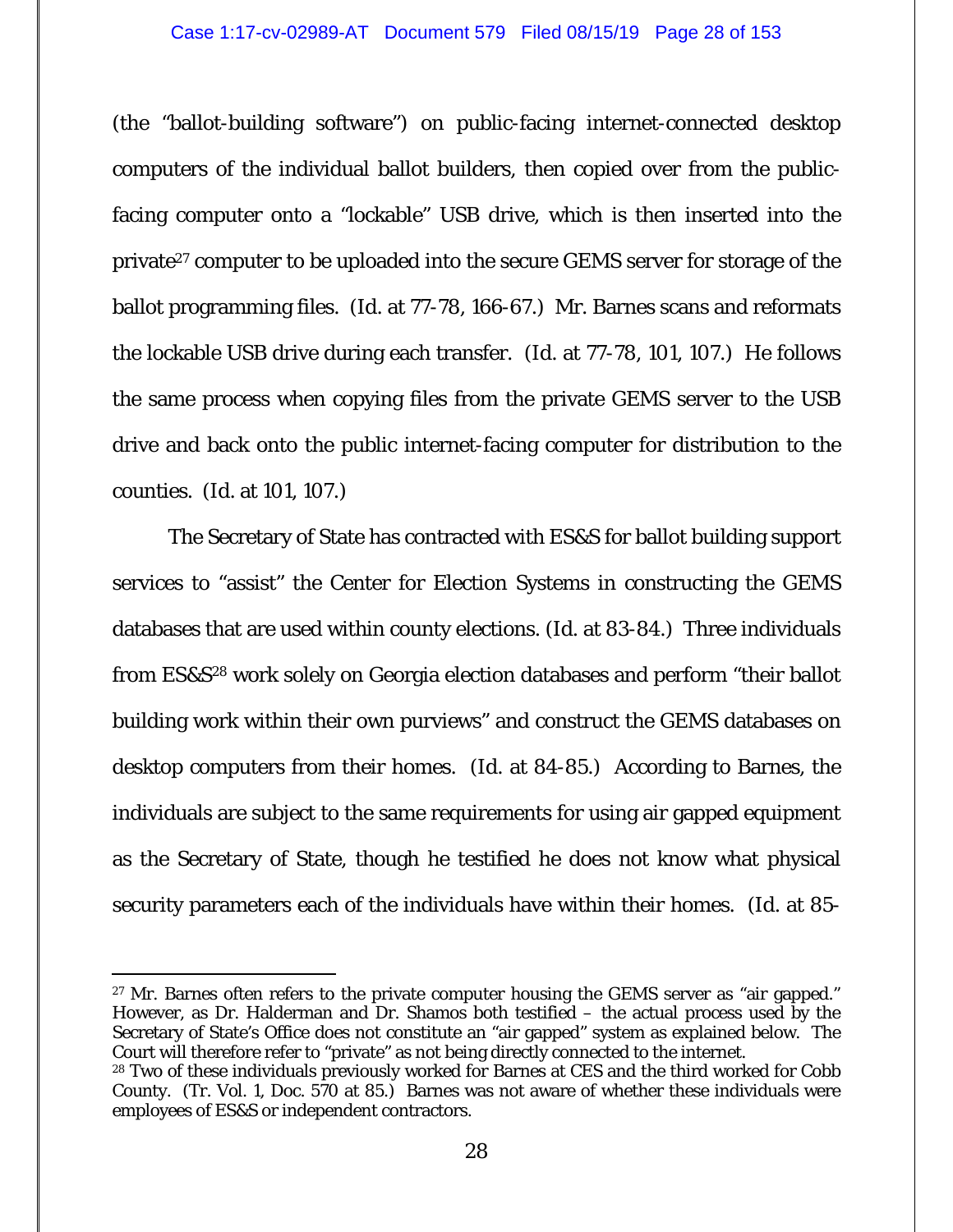86.) These individual contractors built all of the ballots for all counties for the November 2018 general election, and they built the ballots for 98 out of 159 counties for the May 2018 primary election. (*Id.* at 174.)

Once the State collects all of the information from the counties relating to candidates, jurisdictions, and races involved in the election, the three individual contractors construct the initial GEMS databases and initial layout of the data set. (*Id.* at 162.) The databases are then delivered to the SOS on an encrypted CD or locked USB drive. (*Id.* at 163.) Barnes "moves the files from their thumb drives into" the State's GEMS file system by downloading the data on the public computer and then onto his lockable reformatted USB drive that he "uses for moving the files back and forth" from his public and private/air-gapped computers. (*Id.* at 164-65.) The GEMS server holds the ballot file, which is then placed into a review folder on the server for inspection. (*Id.* at 165.) Barnes and his staff perform a "line-by-line review of the data set to make sure that the right candidates are listed in the right order, names are spelled properly, [and] that the races are in the proper order." (*Id.* at 163.) If any corrections are needed on the contractor-built GEMS ballot databases, they are not returned to the contractors. Instead, Barnes or his staff make those corrections. (*Id.* at 163-64.)

Barnes described this review/correction process as follows:

A. Once the file is placed into a review folder on the server, then a member of my team – we have a check sheet that is itemized of what we're looking at that is within a specific database within specific elections. They will then download from the server a copy of that file. And it is saved to their local private CPU. The local – private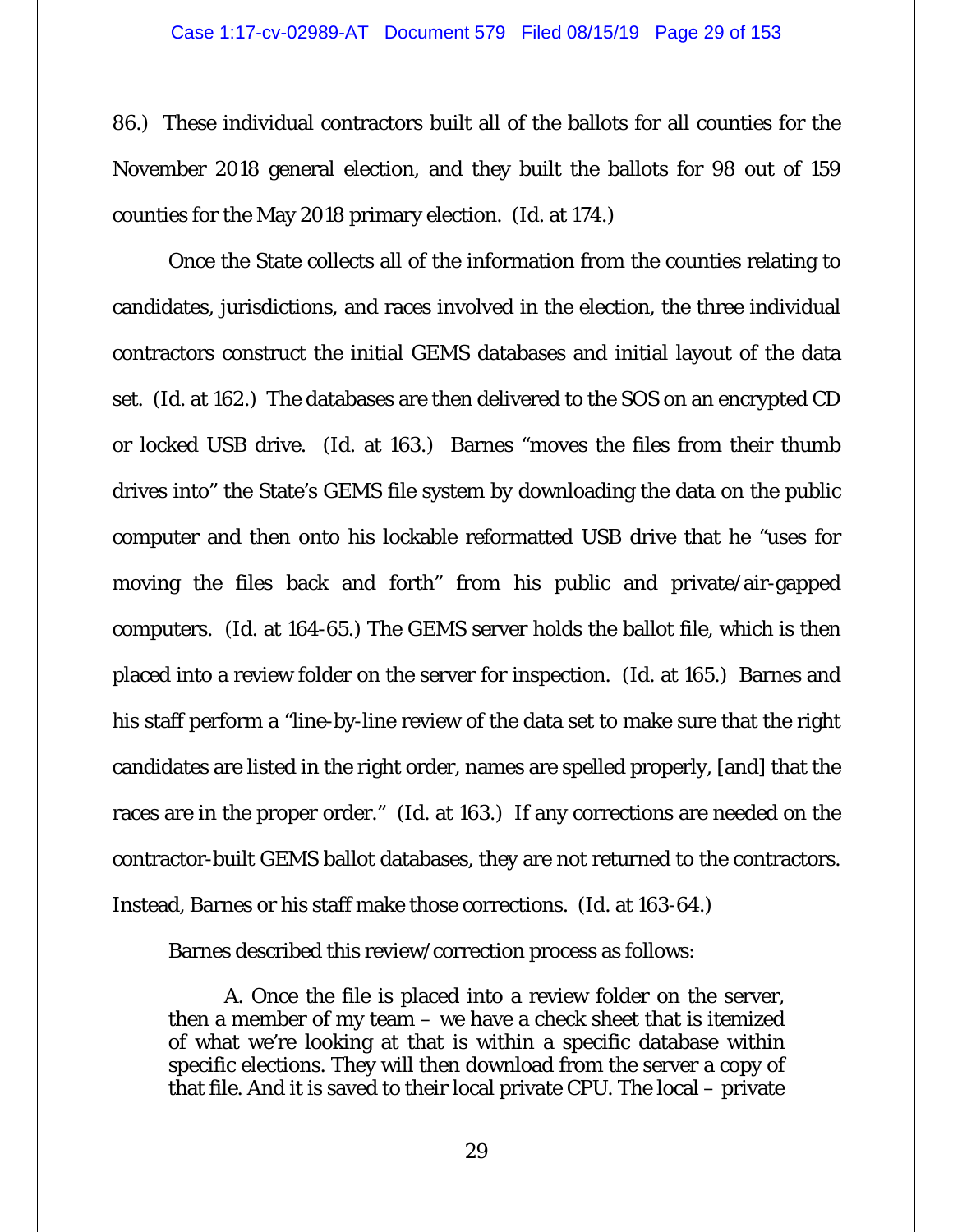CPU is where the GEMS executable application or the GEMS application is residing. The GEMS application is not residing on the server. It is just – the server is just holding files. The GEMS application is on the individual's own CPU. They download a copy of that file onto their computer. They open up the data file on their computer. And they begin examining it to make sure that it has been built properly, that all precincts are there, all district combinations – that all ballots are there, all voting locations. That everything has been built properly.

Q. All right. So then if they make a correction because somebody's name has been spelled incorrectly or for whatever reason, they save it again on that. What happens then?

A. Right. They first – after they have made the correction, the corrected file is residing on their personal CPU. They then create a backup copy of that file and save it back to the server. That saving action back to the server replaces the existing copy with the modified copy. So we only have one copy of the database sitting on the server.

Q. Is that the public server, or is that on your  $-$ 

A. That is the private.

Q. That is the private, your units?

A. Yes. Everything constructed with the GEMS is done through the private environment.

Q. All right. So then what happens?

A. Then it moves from a review – a review of the database function. Then the file is moved from one folder to another folder. That folder is for audio and visual inspection. Once it is placed into that folder, we have a dedicated room in our office where a member of my team will go in, again copy that file from the server onto a private CPU in order to create an election media, a memory card that is then placed into a touchscreen device within that room. And then we look at the ballot on a DRE to again validate that all the races are appearing, all the candidates are in the proper order, that all the audio files are in place, that we do not see any – any issues with the display of the ballot on the touchscreen. Sometimes because of long questions or such, the screen doesn't look correct in the way it lays things out. So that would make us then make some subtle scaling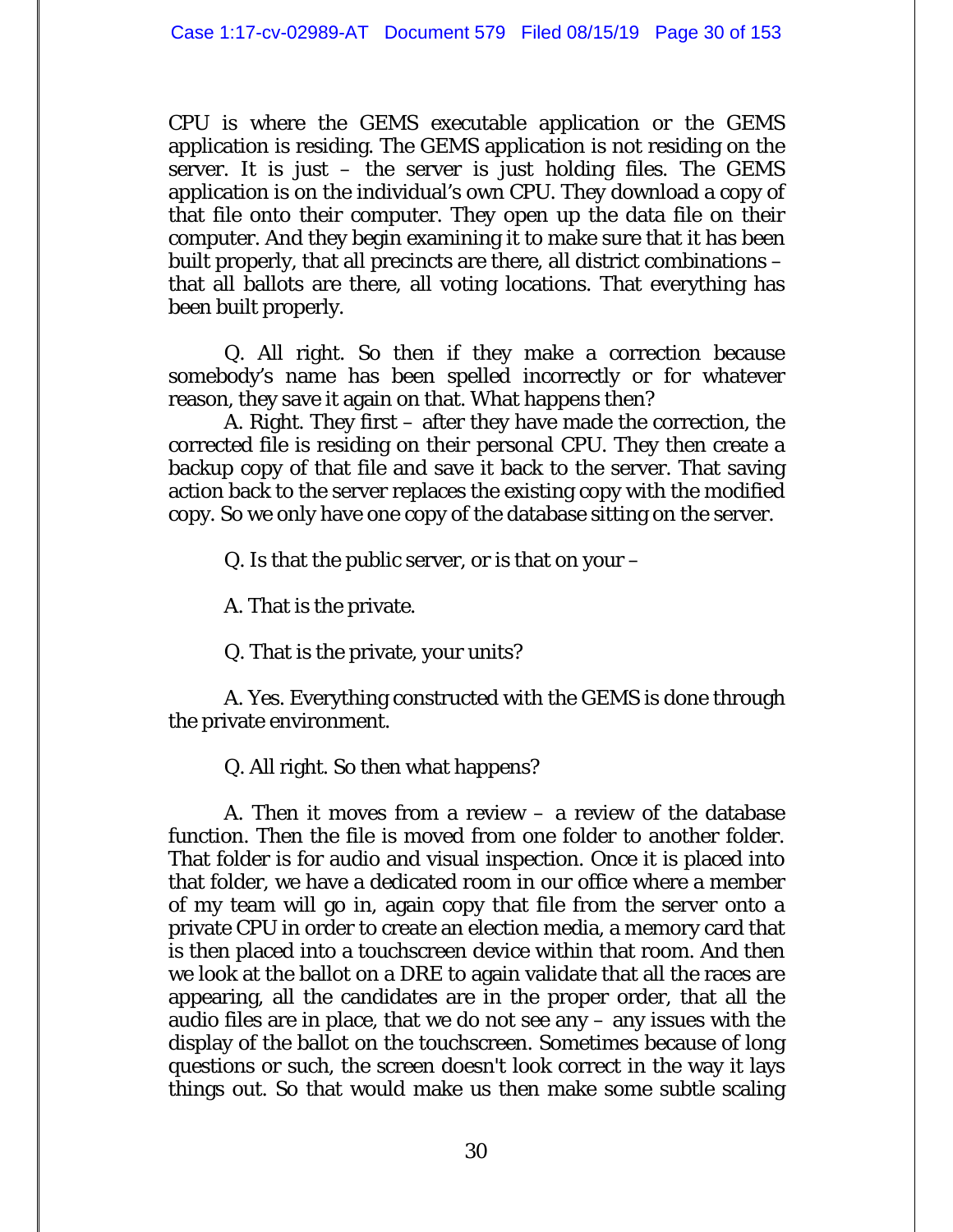adjustments in the display of the database, which requires us to touch the database again.

(*Id.* at 165-67.) This is entirely contrary to the following testimony Mr. Barnes gave to this Court in the September 2018 hearing, just shy of two months prior to the November election:

Q. Do state workers type in every race and candidates' name into the GEMS server?

A. Yes, sir.

Q. So that is how the data gets loaded?

A. Yes, sir. It is all manual entry.

(Tr., Doc. 307 at 226-27.) Despite his testimony in September 2018 that the entire ballot building process is done in-house on a secure GEMS server, the ballot programming was not done by state staff by manual entry directly into the GEMS server housed in the State's secure facility.

Finally, once counties approve the ballot proofs and ballot database reports, CES provides each county with a single CD with a single file that is the County GEMS database. (Tr., Doc. 570 at 170.) The county takes the CD that contains its GEMS database, loads it into their local GEMS computer and creates the various media they use (*i.e.* memory cards) to program and power the DRE and optical scan units. (*Id.*) Election results data from the DRE machines is stored on the memory cards that is transferred back to the County GEMS server for tabulation of results that are subsequently relayed to the Secretary of State both via the Election Night Reporting System and later manual delivery of a CD.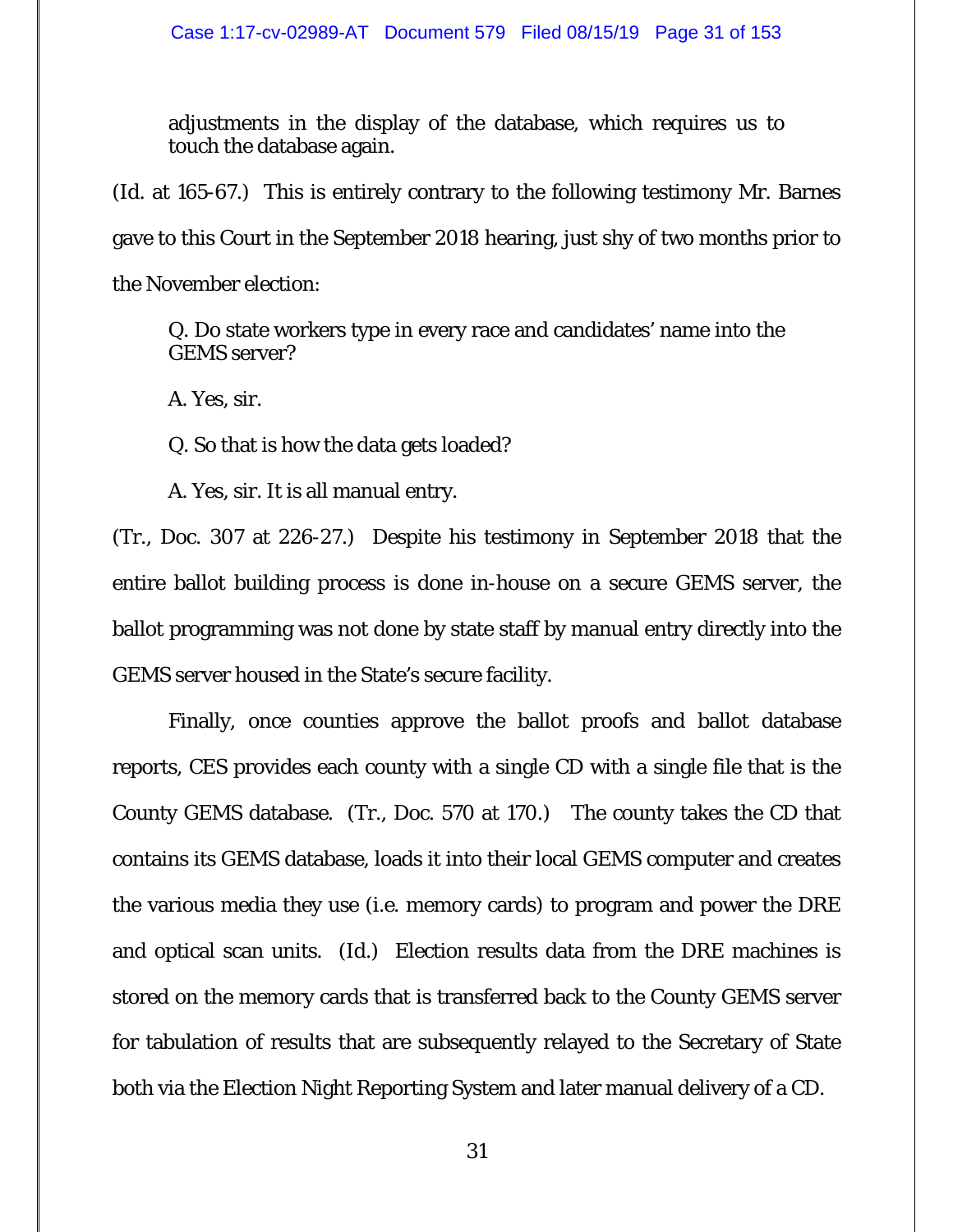Dr. Halderman was surprised to learn that the Secretary of State's Center for Election Systems uses outside contractors working from their home computers to build Georgia's ballots for use on the DREs. (Tr., Doc. 571 at 87.) These computers that the contractors are working on in their homes are outside the secure facilities that the Secretary of State maintains for ballot building. (*Id.*) The ballot files must be transmitted into the secured facility on USB drives, and the data from those drives is then copied by Mr. Barnes through his public internet-connected computer<sup>29</sup> in order to transfer them into the separate/private secure GEMS server. (*Id.*) Thus, the election programming for every county that is programmed by those external contractors, which included every county in Georgia during the November 2018 general election, travelled through an internet-connected computer where there is an attendant risk of infection by malware that can then be spread to voting machines. (*Id.*)

As Dr. Halderman testified, the process that Barnes described using to transfer GEMS files using a "lockable" (presumably a write-protect switch) USB drive is not in fact secure and does not protect the integrity of the GEMS system as portrayed by Mr. Barnes and Mr. Beaver. (*Id.* at 88.) In order to move the files between the USB drive and the computers, Barnes "has to have [the USB] unlocked in his internet-attached computer in order to format it in order to copy files to it." According to Halderman, this process unfortunately exposes the data

<sup>29</sup> The pubic internet-computer screens for standard known malware.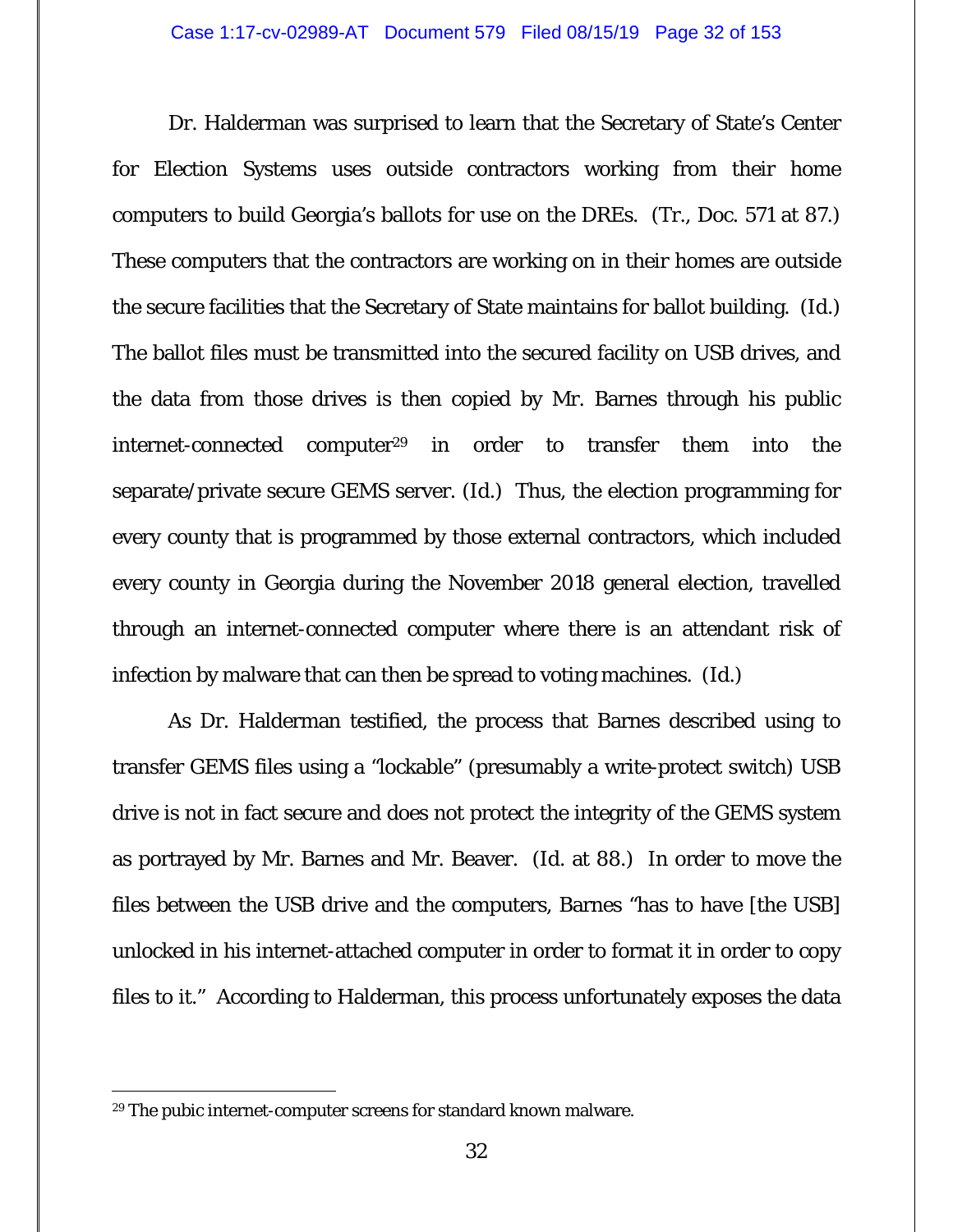to infiltration by new malware (or other modes of tampering with election software or data) that can then contaminate the entire election system. (*Id.*)

### **C. The DRE/GEMS system is particularly susceptible to manipulation and malfunction.**

In connection with their 2018 preliminary injunction motions, Plaintiffs presented considerable evidence that Georgia's outdated DRE voting system is highly susceptible to manipulation and malfunction. As Plaintiffs' expert, Dr. Alex Halderman testified here (and most recently before the U.S. Senate Select Committee on Intelligence), Georgia's DRES are vulnerable to various routes of infection and attack that are difficult or impossible to detect or reverse. (Halderman Decl., Doc. 260-2.) They include the following: A computer virus could subtly steal votes from one candidate and assign them to another, without detection. A malicious intruder could install malware that would alter the vote count or stop the machine from accepting votes, as demonstrated during the 2018 injunction hearing.30 Anyone with access to a single voter access memory card, could spread malware from the card to DREs and then from DREs to the election management system, potentially infecting the entire voting system. An attacker can access the ballot programming files on an unsecure election management system and piggyback on the pre-election programming process to spread malicious software to the voting machines across all jurisdictions serviced by the GEMS system. And as Dr. Halderman demonstrated in April 2018,

 $\overline{a}$ <sup>30</sup> There was no means of detection of this as the "malware modified all of the vote records, audit logs, and protective counters stored by the machine, so that even careful forensic examination of the files would find nothing amiss." (Halderman Decl. ¶ 19, Doc. 260-2.)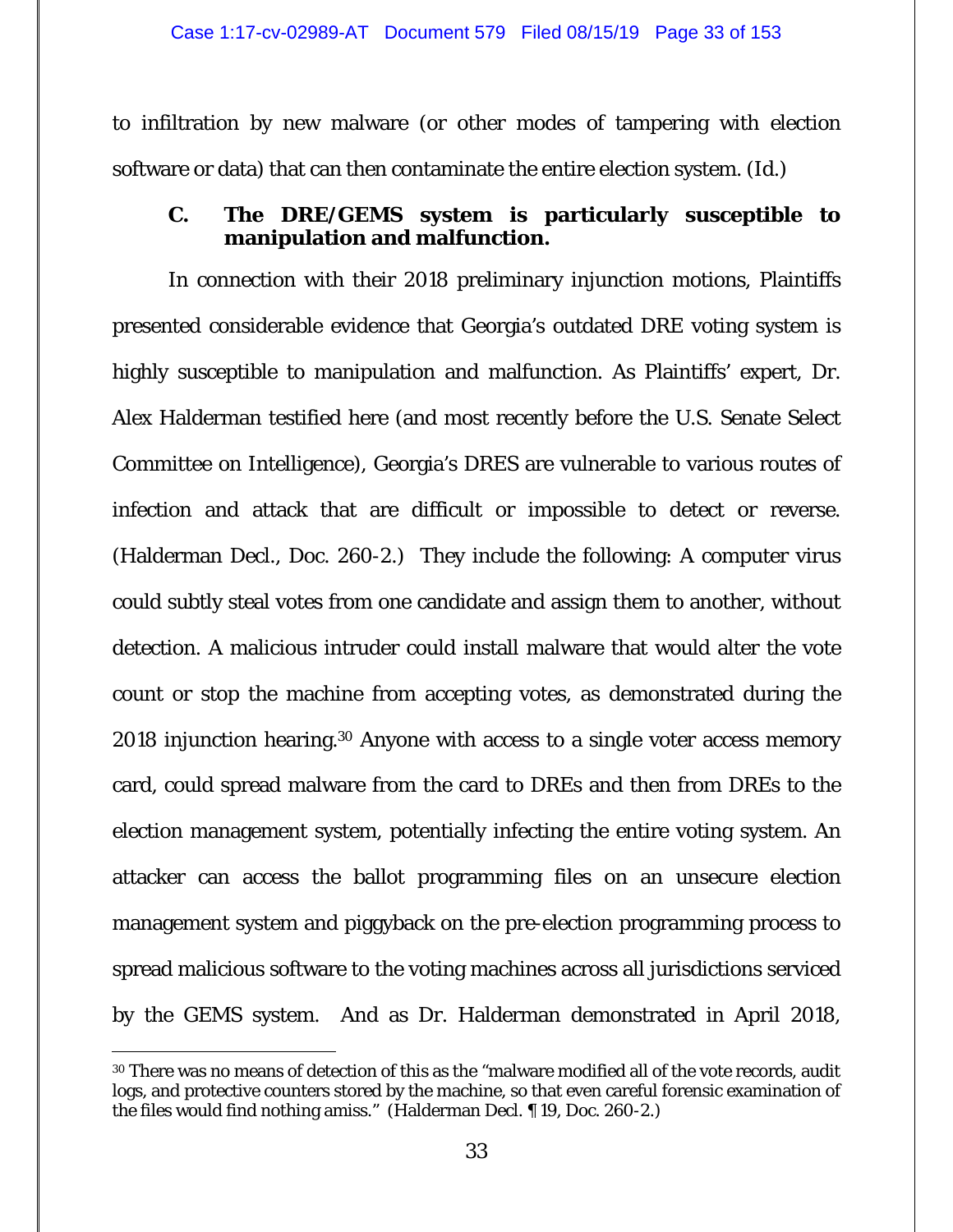#### Case 1:17-cv-02989-AT Document 579 Filed 08/15/19 Page 34 of 153

Diebold DRE machines can be hacked remotely to steal votes, a method by which foreign adversaries could impede elections without any physical access to voting machines. (*Id.* ¶ 26, n. 20.)

Other cybersecurity elections experts have shared in Dr. Halderman's observations of the data manipulation and detection concealment capacity of such malware or viruses, as well as the ability to access the voting system via a variety of entry points. (*See* DeMillo Decl., Doc. 277, Ex. C; *see also* DeMillo Suppl. Decl., Doc. 548 at 75-85 (supplementing his prior expert testimony in connection with 2018 preliminary injunction motion discussed in 2018 Order regarding observation of malfunction of DRE machines and Express Pollbooks during 2018 election);<sup>31</sup> Buell Decl., Doc. 260-3; Stark Decl., Doc. 296-1; Lamb Decl., Doc. 258-1 at 126-135; *see also* Bernhard Decl., Doc. 258-1 at 33-42.)

<sup>31</sup> Dr. DeMillo, who also testified at the 2018 hearing, is the Chair of Computer Science at Georgia Tech and Director of the Georgia Tech Center for Information Security, having previously served as the Dean of the College of Computing at Georgia Tech and Chief Technology Officer for Hewlett-Packard. (Doc. 548 at 74.) Dr. DeMillo has conducted research and taught courses relating to voting system and election security since 2002. He helped write guidelines for using electronic voting machines for use by the Carter Center. He also serves on the advisory boards of Verified Voting and the Open Source Election Technology Institute. (*Id.*) Dr. DeMillo is familiar with Georgia's Diebold DRE voting system, its design, the body of academic literature on the system from the last ten years, and its operation as it is deployed in the polling places in Georgia. He is likewise familiar with Georgia's testing procedures conducted prior to machine deployment at the polling places. Dr. DeMillo owns both the Diebold TSx and TS voting machines which he has examined and used to conduct certain experiments related to DRE system security. (*Id.* at 75.) In his November 21, 2018 Declaration, Dr. Richard DeMillo discussed his observations of DRE voting machine and electronic pollbook malfunctions while he served as a statewide pollwatcher during the November 6, 2018 election. (Doc. 548 at 77.) On the afternoon of November 6, 2018, Dr. DeMillo conferred with Harri Hursti (the nationally recognized Diebold voting systems expert that discovered the severely compromised nature of the AccuVote TSX software in 2006 previously mentioned by the Court above) and cyber security researcher Logan Lamb. Hursti and Lamb had just completed a review of technical information at the Anistown voting precinct in Gwinnett County where fourhour voting delays were being attributed to malfunctioning ExpressPollbooks. (*Id.*)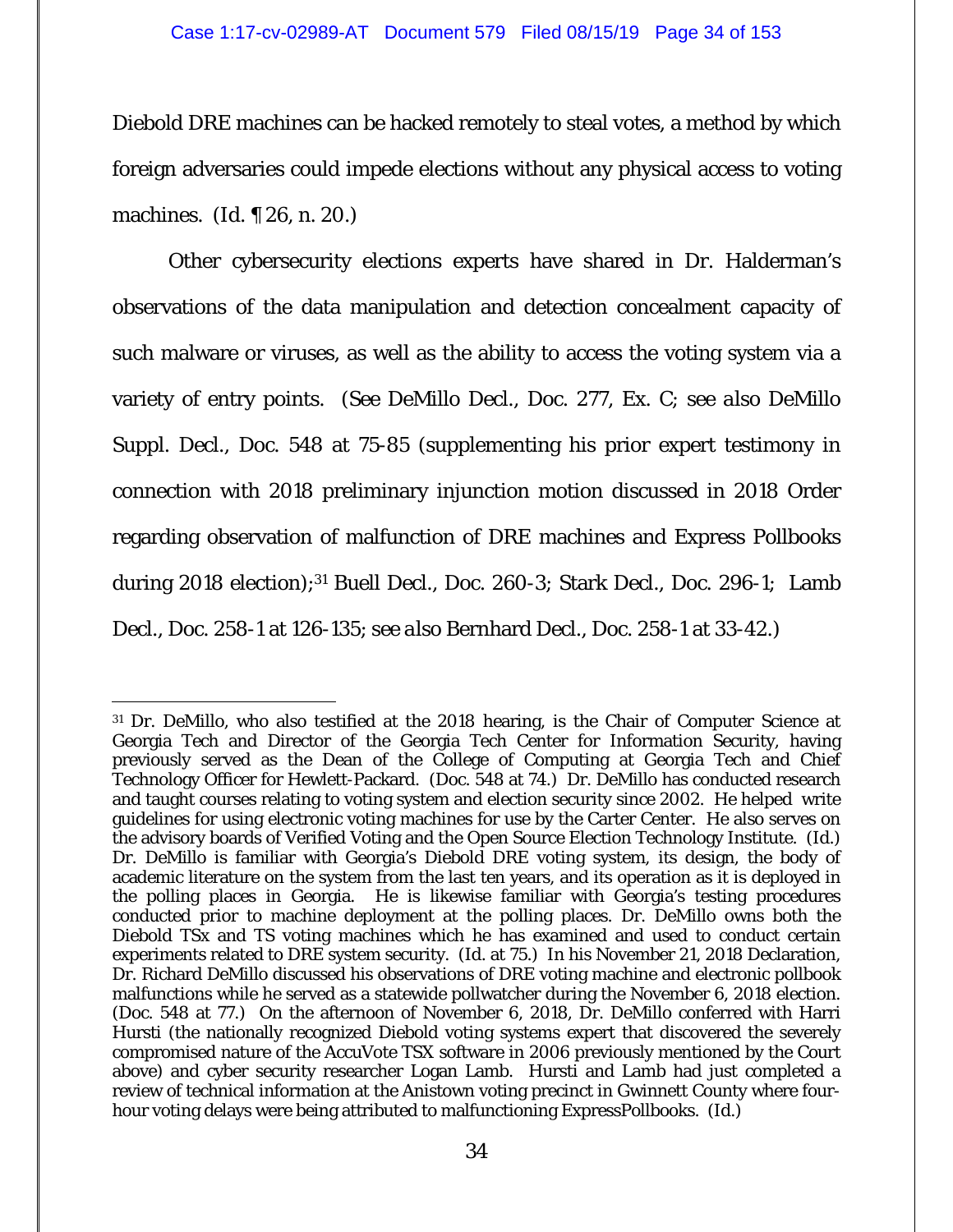Dr. Halderman and Dr. DeMillo also explained in their testimony in detail the reasons why the DRE auditing and confirmation of results process and parallel testing of DREs used by state officials on a restricted sample basis is of limited value. (Halderman testimony at hearing; Halderman Decl., Doc. 260-2 ¶¶ 35-48; *see also* DeMillo Decl., Doc. 277, Ex. C ¶¶ 10-20.)

This evidence was buttressed by a mounting tide of research and testing by the nation's leading election cybersecurity experts in election cybersecurity. The consensus of these experts, recently reaffirmed by the National Academies of Science, Engineering and Medicine and the U.S. Senate Select Committee on Intelligence reports in September 2018 and July 2019 respectively, has reached national prominence in the general public's understanding of election security. As the Amicus Brief of the Electronic Privacy Information Center discusses, almost from their inception, DREs have been plagued by warnings that the voting machines are unreliable, insecure, unverifiable.<sup>32</sup> As the evidence presented by

-

<sup>32</sup> *See, e.g.,* Eric A. Fischer, Cong. Research Serv., RL32139, *Election Reform and Electronic Voting Systems (DREs): Analysis of Security Issues* (2003) ("there appears to be an emerging consensus that in general, current DREs do not adhere sufficiently to currently accepted security principles for computer systems"); David L. Dill, Bruce Schneier & Barbara Simons, Voting and Technology: *Who Gets to Count Your Vote?*, 46 Communications of the ACM 29 (Aug. 2003) (explaining, "[a] computer can easily display one set of votes on the screen for confirmation by the voter while recording entirely different votes in electronic memory, either because of a programming error or a malicious design"); Tadayoshi Kohno, et al., *Analysis of an Electronic Voting System, 2004 IEEE Symposium on Security and Privacy* 27 (2004) (discussing researchers' findings that DRE software is significantly flawed after the source code for a DRE voting machine was accidentally posted online); Joseph A. Calandrino, et al., *Source Code Review of the Diebold Voting System* 10, Univ. of Cal. (July 20, 2007) (finding the systems of California's DREs were susceptible to viruses and malicious software, i.e. "malware"); Ariel J. Feldman, J. Alex Halderman, & Edward W. Felten*, Security Analysis of the Diebold AccuVote-TS Voting Machine, USENIX/ACCURATE Electronic Voting Technology Workshop* (2007) ("[A]nyone who has physical access to a voting machine, or to a memory card that will later be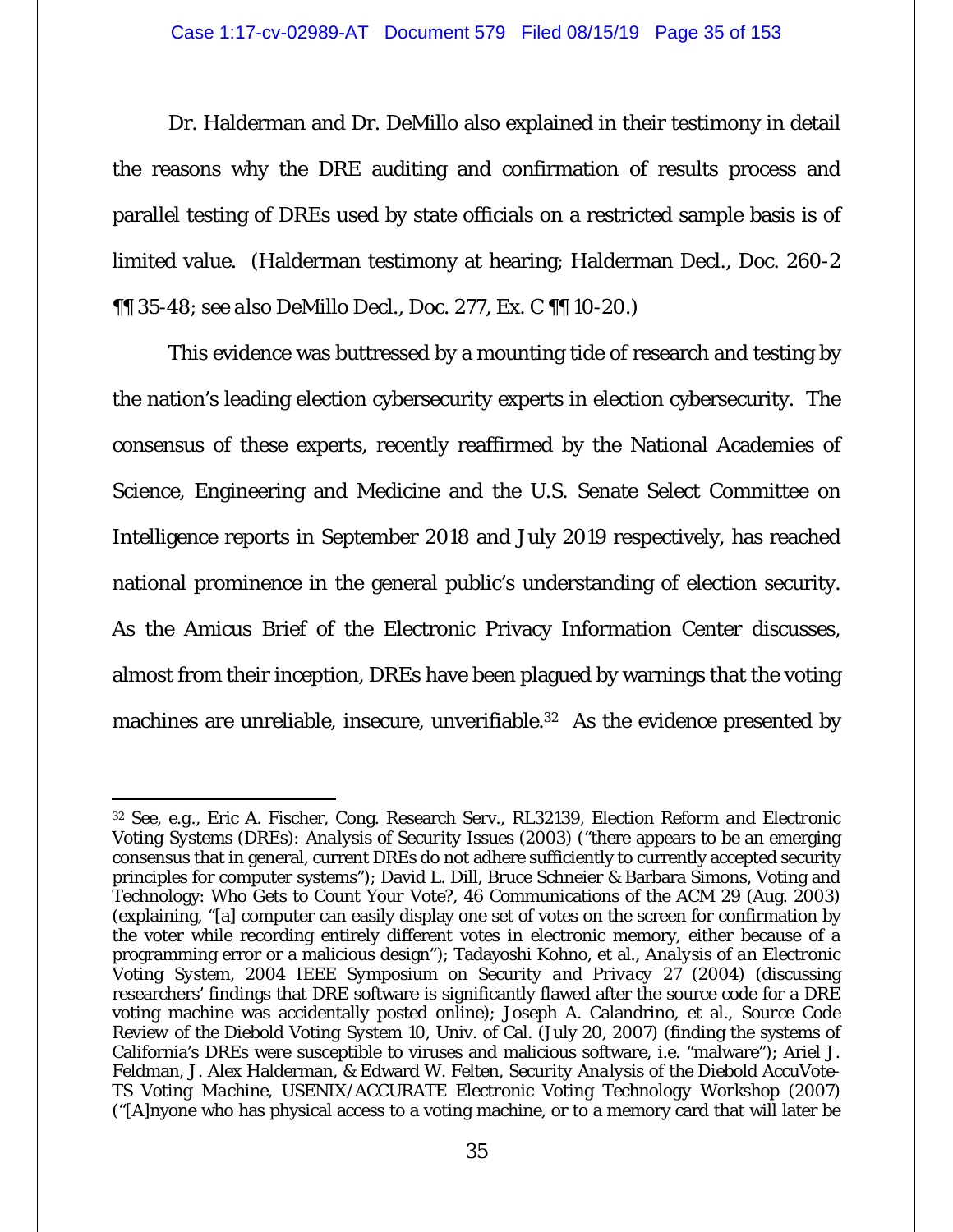Plaintiffs in this case shows – while Georgia election officials have effectively taken no steps to address these deficiencies with its DRE-based system – a litany of other states have abandoned the plagued machines in exchange for a more secure and reliable alternative voting method. *See Election Assistance Comm'n, Overview of Election Administration and Voting in 2018* 20 (Jun. 27, 2019). These include California, Colorado, Kansas, Kentucky, Ohio, and Virginia. (Doc. 437-2 at 10-12.)

Plaintiffs' expert, Dr. Alex Halderman was part of an expert team of computer scientists who conducted the "top to bottom" review of California's DRE system in 2006, which concluded that the machines were "inadequate to ensure accuracy and integrity of the election results." (Halderman Decl. ¶ 22, Doc. 260-2.) This report informed the California Secretary of State's decision to decertify the machines and transition to a paper ballot system. (*Id.*)

The Court has also considered the Declaration and hearing testimony of Lowell Finley, former Deputy of State for voting Systems Technology and Policy (and simultaneously general counsel for 3 years) for the State of California for the period 2007-2014. Mr. Finley oversaw California's top-to-bottom review of the state's electronic voting systems that included computer security experts from major universities including Stanford, University of California, Princeton, and Rice. "The review resulted in the de-certification of several DRE systems, including a version of the AccuVote TSX currently used in Georgia based

inserted into a machine, can install said malicious software using a simple method that takes as little as one minute.").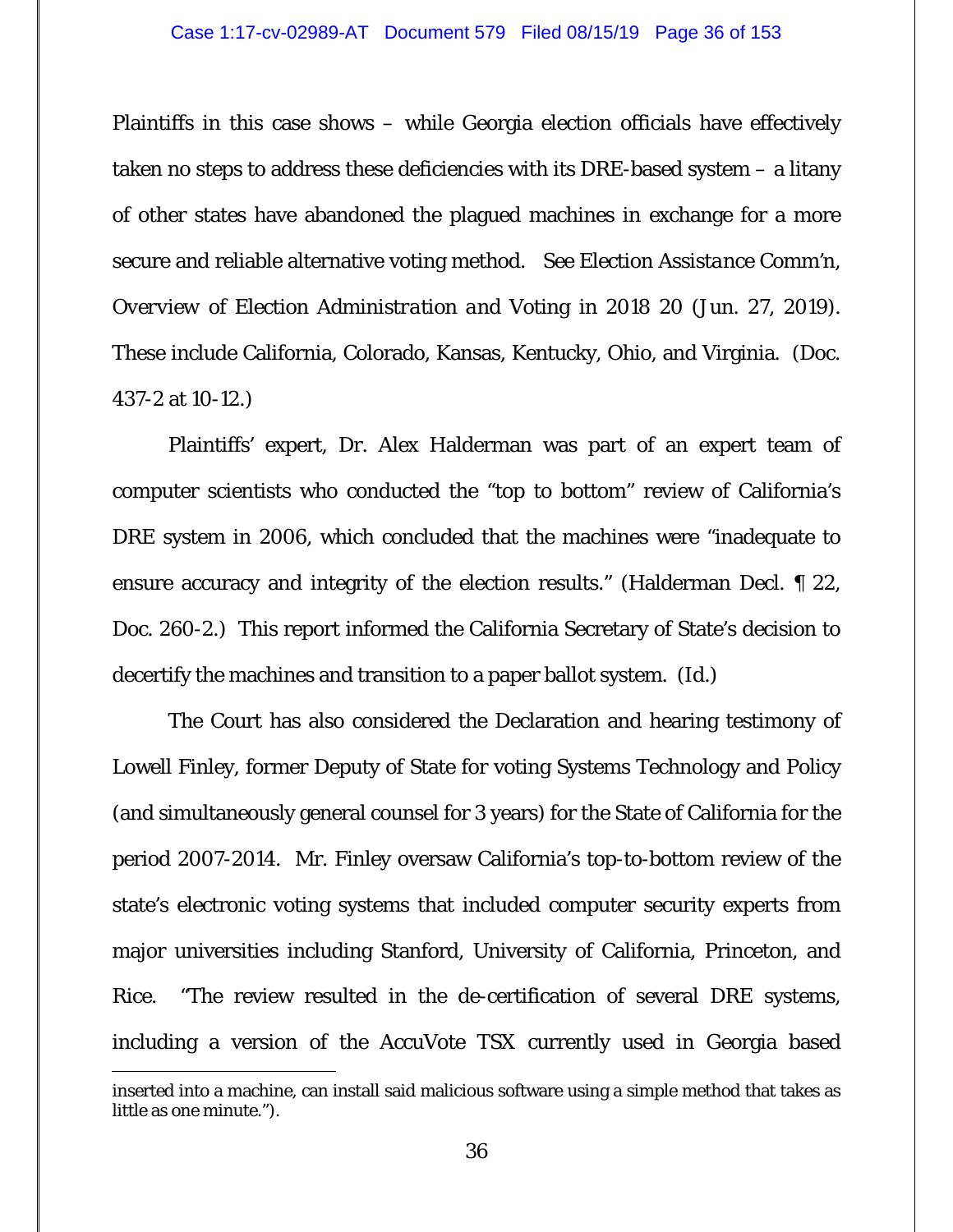primarily on severe security vulnerabilities uncovered during the review." (Doc. 387-3 at 3.) And Mr. Finley oversaw the rollout in dozens of California counties of paper, hand completed ballot systems including optical machine scanning and tabulation along with a verifiable paper audit trail. (*Id.*; *see also*, Declaration of Nathan Woods, Doc. 510-2.)

Similarly, Candace Hoke, who offered testimony in support of the Coalition Plaintiffs' preliminary injunction motions (discussed more fully below in Section IV), was part of a team of election security experts advising Ohio's Secretary of State Jennifer Brunner in 2007 regarding vulnerabilities in its DREs. Secretary Brunner's Evaluation and Validation of Election-Related Equipment, Standards and Testing ("EVEREST") initiative – which examined a newer version of the AccuVote DREs than Georgia uses – found that vulnerabilities in the voting system's security and reliability were easily exploitable by an attacker under election conditions. Secretary of State Jennifer Brunner, *EVEREST: Evaluation and Validation of Election-Related Equipment, Standards and Testing* (Dec. 2007) at 103. Following the report, the Ohio Legislature eliminated Ohio's electronic voting machines.

In their 2019 preliminary injunction submissions, Plaintiffs offer additional declarations from other prominent cybersecurity election technology experts. Additional expert declarations filed and testimony of note considered here came from Dr. Andrew Appel, the Eugene Higgins Professor of Computer Science at Princeton University, where he served as Department Chair from

37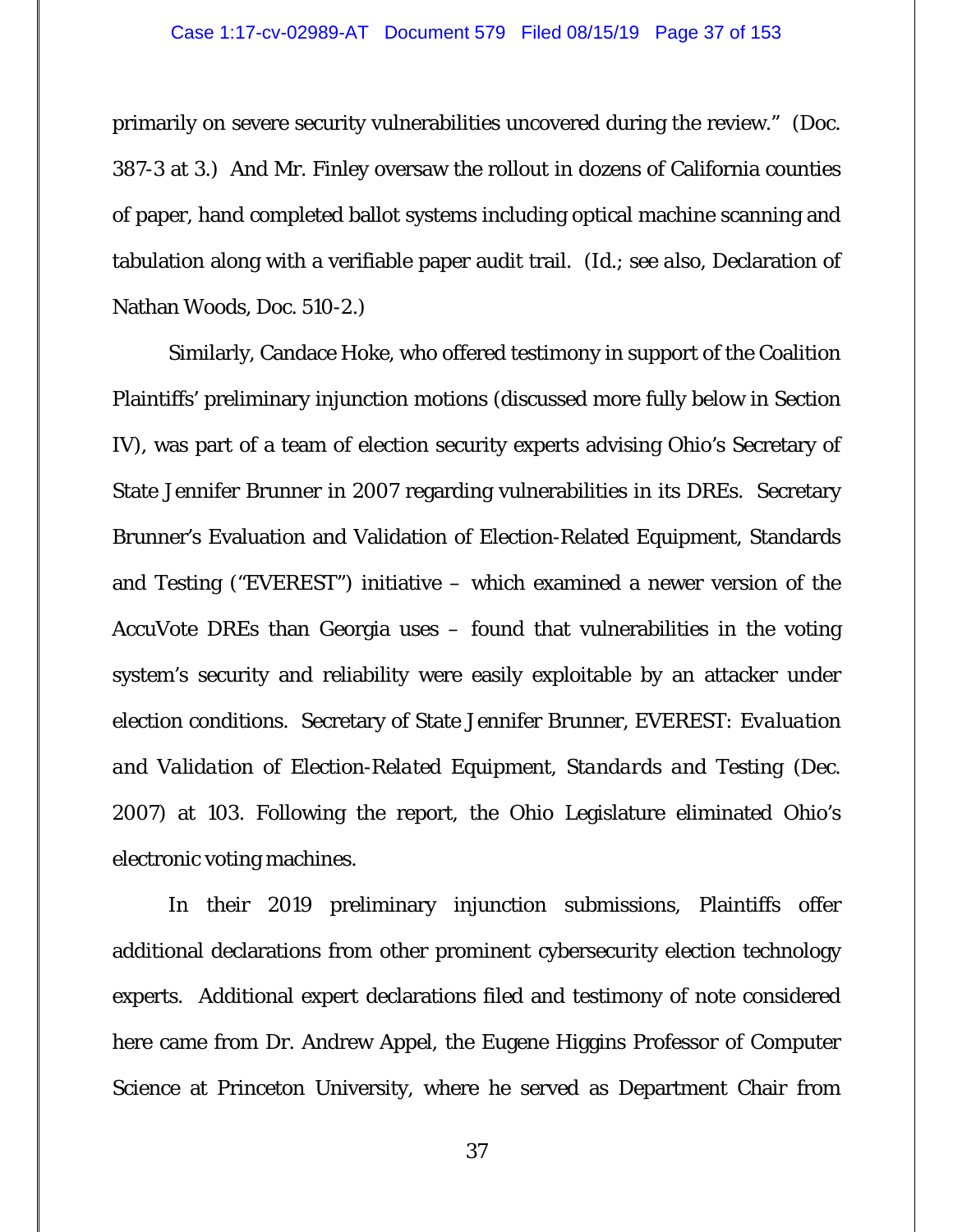2009-2015. Dr. Appel has also served as both the Director of Undergraduate Studies and Director of Graduate Studies and as Editor in Chief of ACM Transactions on Programming Languages and Systems, the leading journal in his field, and he is a fellow in the Association for Computing Machinery, the leading scientific and professional society in Computer Science. In 2017, Dr. Appel was appointed by the National Academies of Science, Engineering and Medicine to serve on the Consensus Committee on the Future of Voting, inclusive of computer scientists, election officials, and other subject matter experts and was chaired by two university presidents, one a computer scientist and one a law professor.33 Dr. Appel has also testified on election technology before the U.S. House of Representatives and the New Jersey legislature as well as in other proceedings. (Doc. 510-2.)

The National Academies of Sciences Report issued in September 2018, in which Dr. Appel participated, concerning the integrity of voting systems and the risks associated with digital technology, determined:

<sup>-</sup>33 The NASEM (or NAS, for short) was established by Congress in 1863 to provide independent scientific and technical advice to the Government. The NAS study committee was charged with: 1) documenting the current state of technology, standards and resources for voting technologies; 2) examining the challenges arising out of the 2016 federal election; 3) evaluating advances in current and upcoming technology that can improve voting; and 4) providing recommendations to make voting easier, accessible, reliable, and verifiable. (Doc. 285-1, Ex. 1 at 4.) The committee members, including Dr. Appel met over 16 months and heard testimony from experts and election administrators. After the study passed a separate independent peer review, it was released by the National Academies of Sciences in September 2018 under the title *Securing the Vote: Protecting American Democracy*. As noted by Dr. DeMillo in his supplemental declaration in 2018, "a consensus report of the NAS . . . represents the highest authority that the U.S. Government can rely upon when it seeks to be advised on matters of science, technology and engineering." (Doc. 285-1 ¶¶ 8, 9.)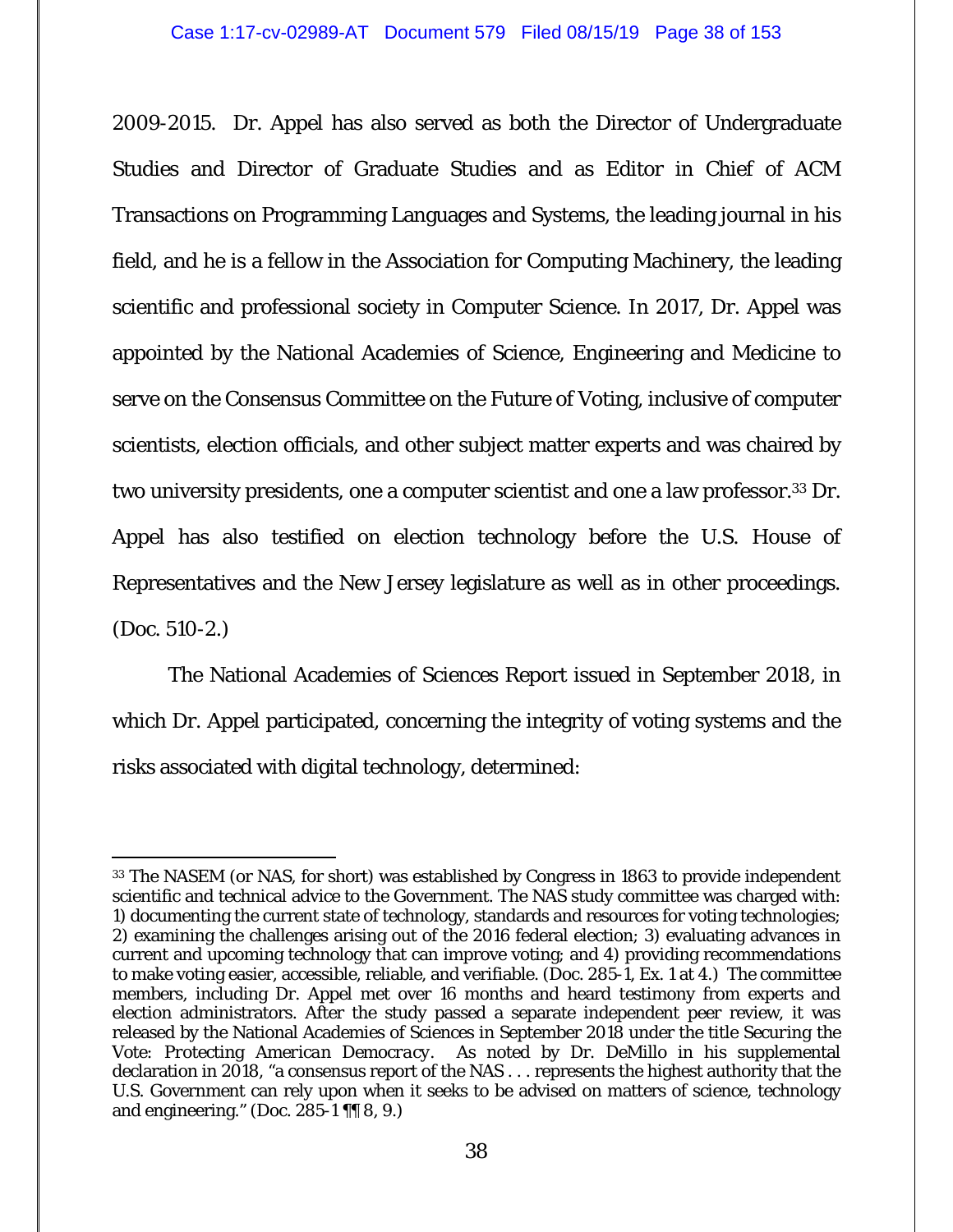[A]ll digital information – such as ballot definitions, voter choice records, vote tallies, or voter registration lists – is subject to malicious alteration; there is no technical mechanism currently available that can ensure that a computer application – such as one used to record or count votes – will produce accurate results; testing alone cannot ensure that systems have not been compromised; and any computer system used for elections – such as a voting machine or e-pollbook – can be rendered inoperable.

National Academies of Sciences, Engineering, and Medicine, et al. Securing the Vote: Protecting American Democracy 42, 80 (National Academies Press, 2018) ("National Academies Report" or "NAS Report"). The NAS report identified several risks and usability problems with DRE voting machines. (*Id*. at 78.) The advent of DREs in the early 2000s introduced "new technical challenges," such as touchscreen miscalibration, which causes a voter's intended selection of one candidate to be misinterpreted as a vote for another candidate. (*Id*.) However, the NAS was even more concerned about the risk of undetectable cyberattacks on DREs that lack a "paper artifact that could be manually counted." (*Id*.) Furthermore, the NAS report emphasized that any voting system should allow a voter to verify that the recorded ballot reflects his or her intent, which isn't possible with paperless DRE machines. Although some concerns with DREs are alleviated if the machines create voter verified paper audit trails (VVPATs), the NAS report notes that "it is possible that the information stored in a computer's memory does not reflect what is printed on the VVPAT." (*Id*.) The NAS also endorsed the use of "risk-limiting audits," in which individual randomly selected paper ballots are examined until sufficient statistical assurance is obtained. (*Id*.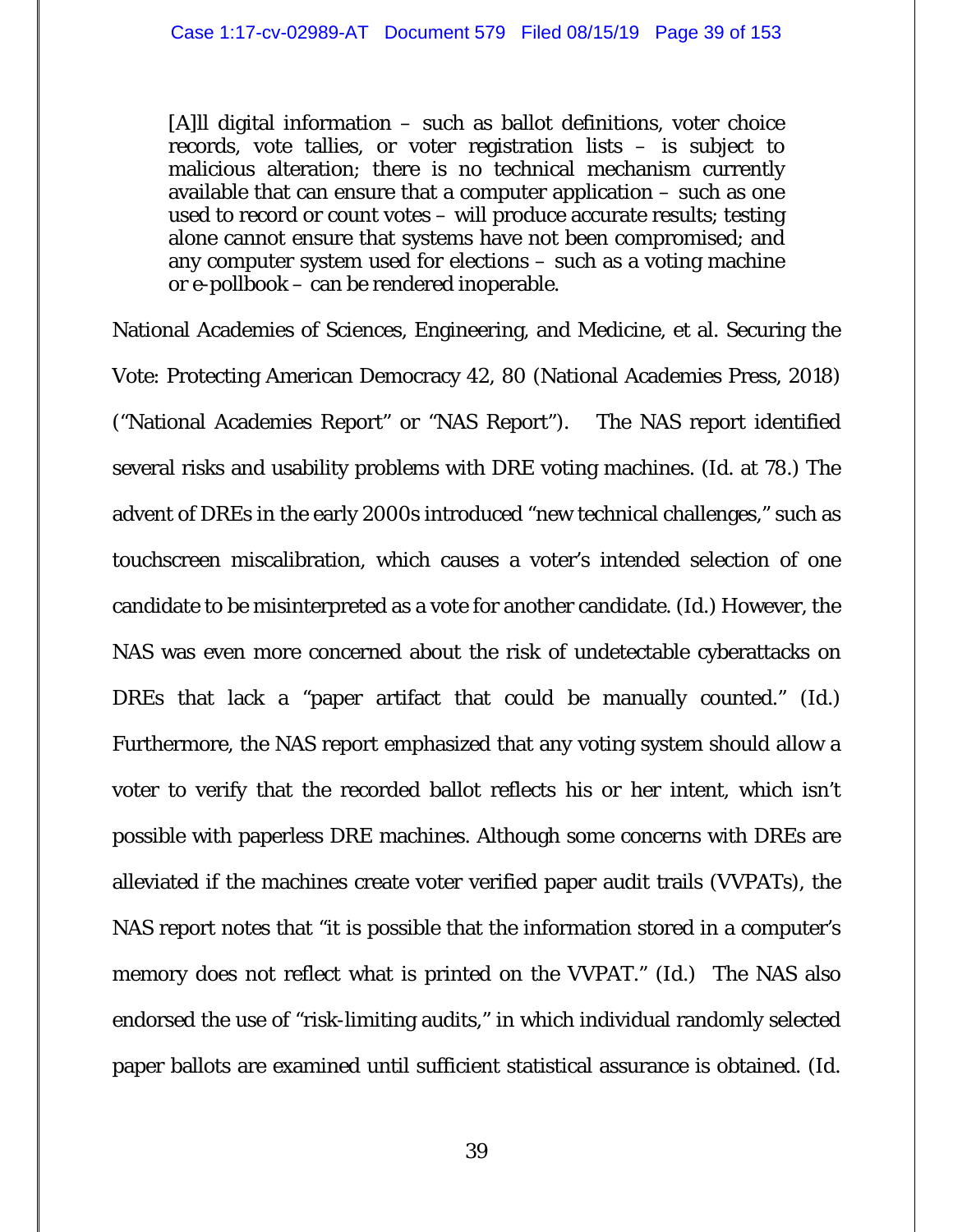at 95.) The key to the NAS recommendation is that paper ballots are required for such audits. The report recommended that voting machines that do not produce paper audit trails "be removed from service as soon as possible" and that "[a]ll local, state, and federal elections should be conducted using human-readable paper ballots by the 2020 presidential election." (*Id*. at 80.)

The NAS report also noted several cybersecurity risks regarding electronic pollbooks and voter registration databases. It detailed concerns about "unauthorized access to or manipulation of the registrant list" because voter registration databases are "often connected, directly or indirectly, to the Internet or state computer networks." (Doc. 285-1, Ex. 1 at 57.) As an example of the vulnerability of electronic voter databases, the report listed the server error that left 6.5 million voter records in Georgia exposed for six months in 2016-17. (*Id*. at 58.) The NAS report listed a number of ways in which cyberattacks on electronic voter registration data or e-pollbooks could disrupt elections: 1) by altering voter registration databases used to generate pollbooks; 2) by altering the record of which eligible voters have actually voted; and 3) by a "denial-of-service" attack, which would shut done voting altogether. (*Id*. at 72.) Thus, the NAS report recommends that "[j]urisdictions that use electronic pollbooks should have backup plans in place to provide access to current voter registration lists in the event of any disruption." (*Id*.)

Dr. Halderman most recently testified before the U.S. Senate Select Committee on Intelligence that prominently featured his testimony in its report,

40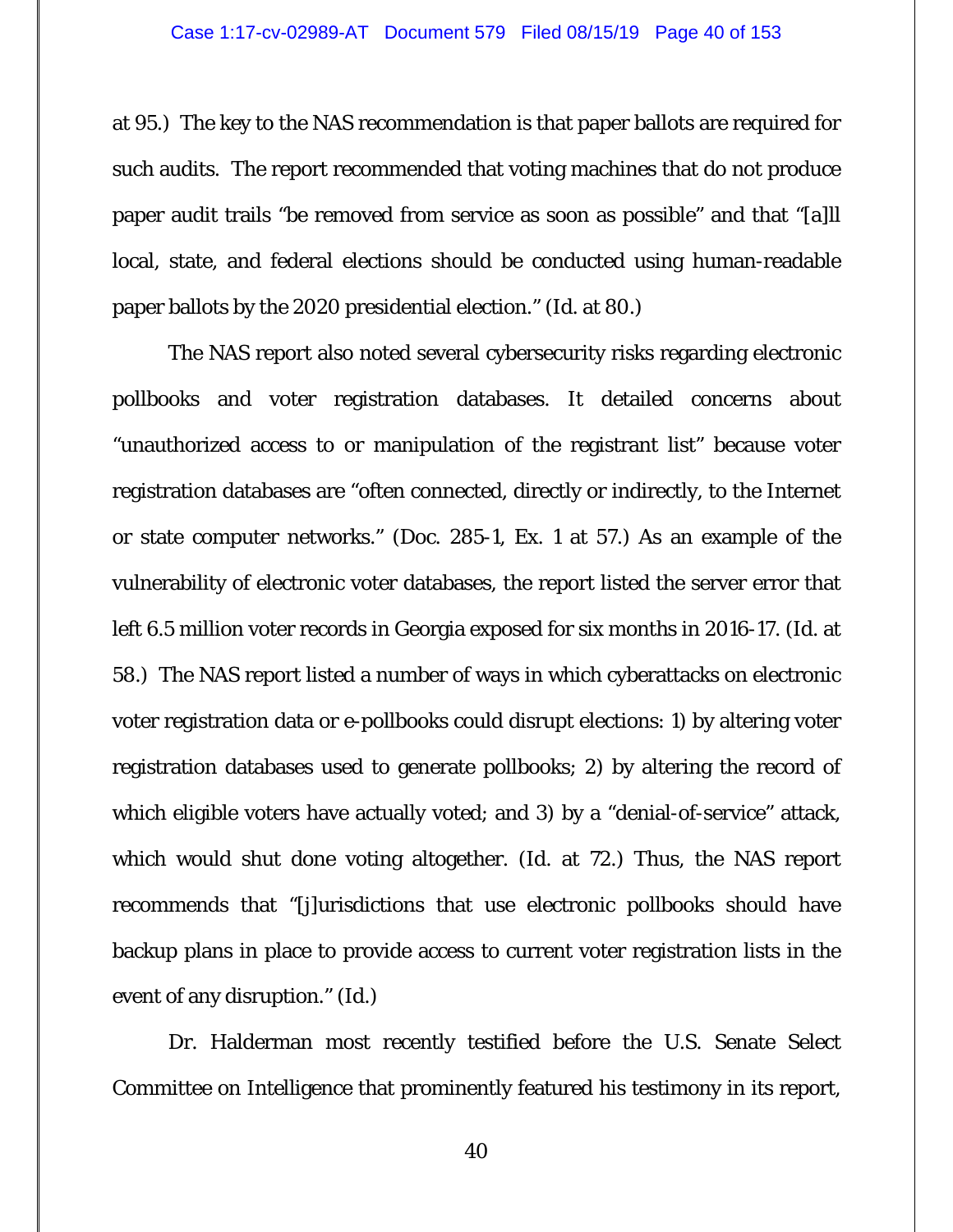2016 U.S. Election, Vol. 1: Russian Efforts Against Election Infrastructure with Additional Views, 116th Cong., 1st Session (2019) (*partially redacted*) ("SSCI Report"). The Senate Select Committee on Intelligence concurred with the NASEM regarding the susceptibility of electronic voting machines to external manipulation in its report on Russian interference in the 2016 U.S. election.<sup>34</sup> Relying on testimony from Dr. Alex Halderman and other experts, the SSCI noted that "researchers have repeatedly demonstrated that it is possible to exploit vulnerabilities in electronic voting machines to alter votes." (SSCI Report at 40.) A computer virus could steal votes from one candidate and assign them to another or could stop the machine from accepting votes altogether. (*Id*.) According to the Senate Committee report, DRE machines "can be programmed to show one result to the voter while recording a different result in the tabulation." (*Id*. at 42.) Therefore, the SSCI report called for states to discontinue using DREs, which "are now out of date." (*Id*.)

The Senate Committee further echoed these findings regarding voter registration systems. After holding hearings, reviewing intelligence, and hearing testimony from state election officials and U.S. Government authorities responsible for election security, the Committee also concluded that voter

 $\overline{a}$ 34 Report of the Select Committee on Intelligence on Russian Active Measures Campaigns and Interference in the 2016 U.S. Election, Vol. 1: Russian Efforts Against Election Infrastructure with Additional Views, 116th Cong., 1st Session (2019) (*partially redacted*) ("SSCI Report"). The Senate Select Committee on Intelligence, which was released to the public on July 25, 2019, "sought to determine the extent of Russian activities, identify the response of the U.S. Government at the state, local, and federal level to the threat, and make recommendations on how to better prepare for such threats in the future." (*Id*. at 3.) The redacted SSCI Report was presented at the July 26th hearing marked as Defendant's Exhibit 3, but Defendants did not move for its admission into evidence.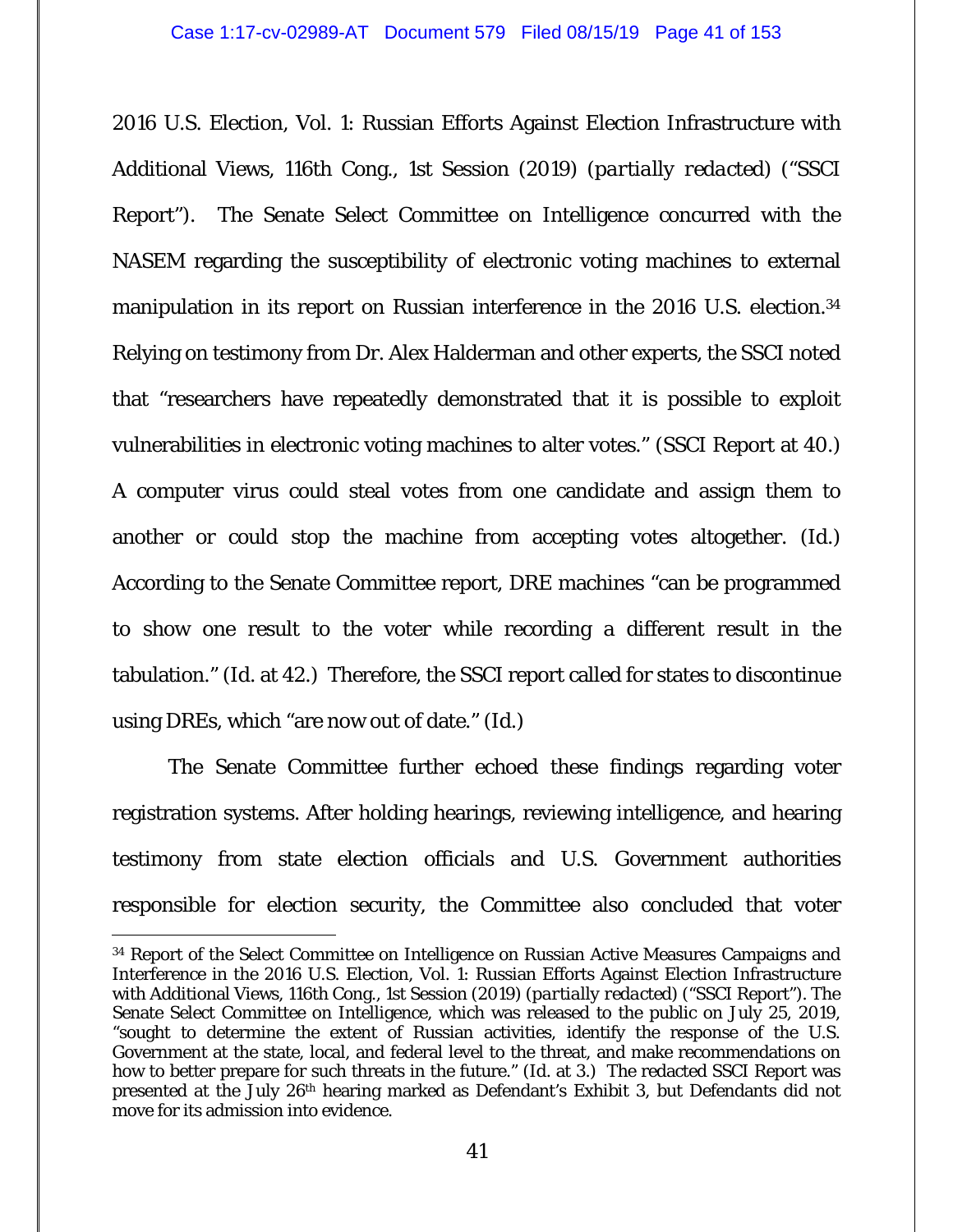#### Case 1:17-cv-02989-AT Document 579 Filed 08/15/19 Page 42 of 153

registration databases and electronic pollbooks, which can be accessed over the internet, are vulnerable components of U.S. election infrastructure. (SSCI Report at 57.) The July 2019 SSCI report noted that Russian government cyber actors engaged in operations to scan the election-related state infrastructure of all fifty states and conducted research on "general election-related web pages, voter ID information, election system software, and election service companies" and that Russian operatives were able to penetrate the voter registration databases and access voter registration data from Illinois and at least one other state. (*Id*. at 8, 22.)

Counties in Georgia were targeted as well. In July 2018, Special Counsel Robert Mueller released an indictment that alleges that a Russian operative "visited the websites of certain counties in Georgia, Florida, and Iowa" on or about October 28, 2016. (Doc. 471-7 at 3.) As a result, the SSCI report recommends that state officials "[u]pdate software in voter registration systems" and "[c]reate backups, including paper copies, of state voter registration databases." (SSCI Report at 57*.*)

## **D. The State's expert Dr. Shamos essentially agrees that Georgia's DRE/GEMS system is not reliably secure.**

 One might recall that Defendants surprisingly presented no witness with actual computer science engineering and forensic expertise at the 2018 preliminary injunction hearing to address the impact of the breach of the Center for Election Systems servers housed at Kennesaw State University, or the specifics of any forensic evaluation of the servers, DREs, or the State and County

42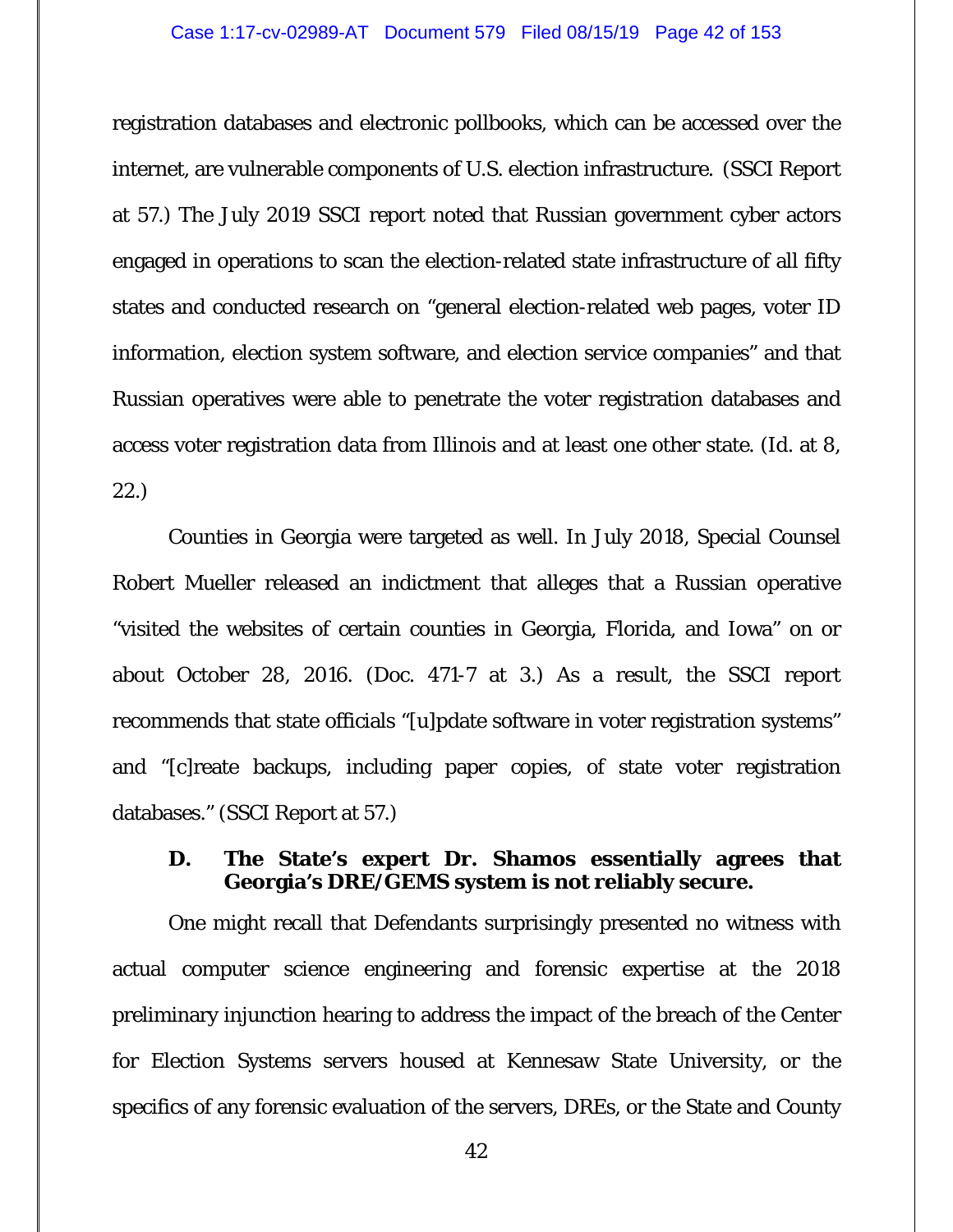#### Case 1:17-cv-02989-AT Document 579 Filed 08/15/19 Page 43 of 153

processes for data transfer using removable media connected to public facing computers and the private GEMS servers. Now in response to the Plaintiffs' renewed request for injunctive relief in time for the Fall 2019 election cycle, the State Defendants offer testimony from two cyber-security experts who had been retained by the State in 2017: Theresa Payton of Fortalice Solutions, whose findings and testimony are addressed later, and Dr. Michael Shamos.

 The State offers Dr. Shamos to rebut and discredit the testimony of Plaintiffs' experts Dr. Alex Halderman and Dr. Richard DeMillo regarding the security vulnerabilities of Georgia's DRE voting machines and election system management infrastructure. Dr. Shamos was not asked to address the questions of ballot secrecy, post-election audits, electronic pollbook corrections, or voting system security evaluation and remediation.

 Dr. Shamos holds strong opinions regarding the vulnerabilities in paperballot voting systems when compared to what he describes in his declaration as the "supposed" risks and vulnerabilities of DREs identified by Plaintiffs and their experts. (*See* Shamos Decl. ¶¶ 33, 35.) As explained below, however, Dr. Shamos appears to be an outlier to the rest of the scientific community. According to Dr. Shamos's declaration offered in conjunction with the State's opposition brief, a paper ballot based voting system "is demonstrably less safe," than the DREs currently used by the State of Georgia. The central underpinnings of Dr. Shamos's criticisms of Plaintiffs' request for a switch from DREs to hand-marked ballots in his declaration are: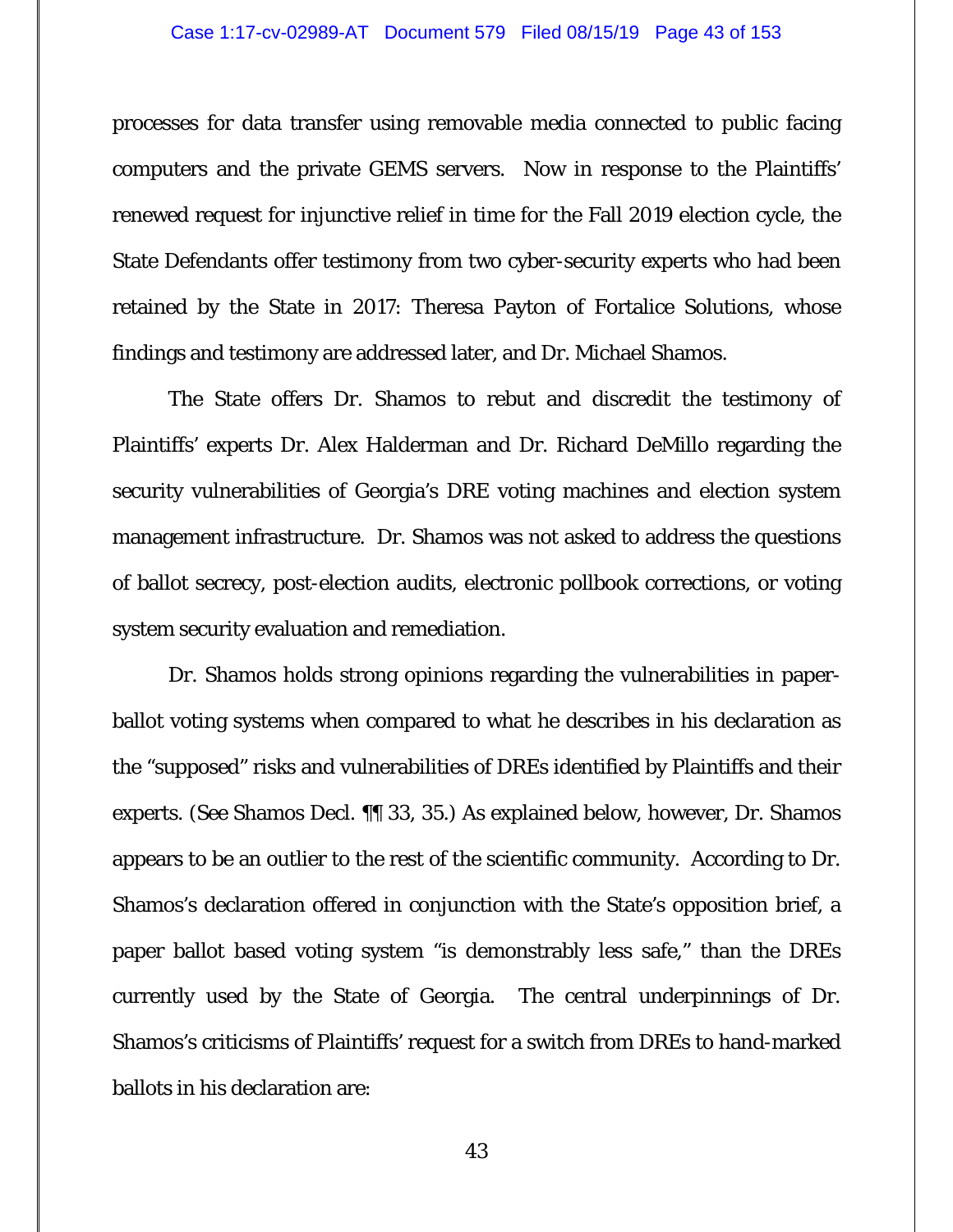- (i) Voters cannot be trusted to properly mark ballots by hand so that they will be interpreted as constituting a vote as the voter intended and therefore accurately counted by election officials, (Shamos Decl. ¶¶ 36, 38, 46-52);
- (ii) There is abundant evidence of fraud and tampering with paper ballots throughout the nation's history, (*id.* ¶¶ 36, 39-46);
- (iii) There has never been a verified incident of tampering with an electronic voting machine being used in an election (*id.* ¶¶ 33-34, 115);
- (iv) No expert has offered a feasible scenario for such tampering under actual election conditions, (*id.* ¶¶ 64-68, 69-73, 76, 84, 89, 91, 118); and
- (v) If attempts to tamper with voting machines had been made, they would be detectable, (*id.* ¶¶ 74, 76, 77, 92, 93, 97-98, 103, 115, 117, 122, 132, 133).

According to Dr. Shamos in his July 10, 2019 declaration, "the issue is not whether a system is vulnerable in isolation, but whether it is vulnerable in actual use, considering that representatives of the political parties are watching with sharp eyes, and the administrators of elections (who are also being watched) are interested in clean elections." (*Id.* ¶ 67.) Nine days later, however, during his videotaped deposition, Dr. Shamos walked back much of what he'd previously stated in his declaration and admitted that Georgia's current election system had significant security gaps and weaknesses that cast serious doubt on the viability of its continued use in future elections if left unremediated. Thus, the totality of evidence in this case reveals that the Secretary of State's efforts in monitoring the security of its voting systems have been lax at best  $-$  a clear indication that Georgia's computerized election system is vulnerable in actual use.

In his declaration Dr. Shamos, lays out a laundry list of drawbacks to paper ballots that in his opinion make them less safe than DREs. These include: a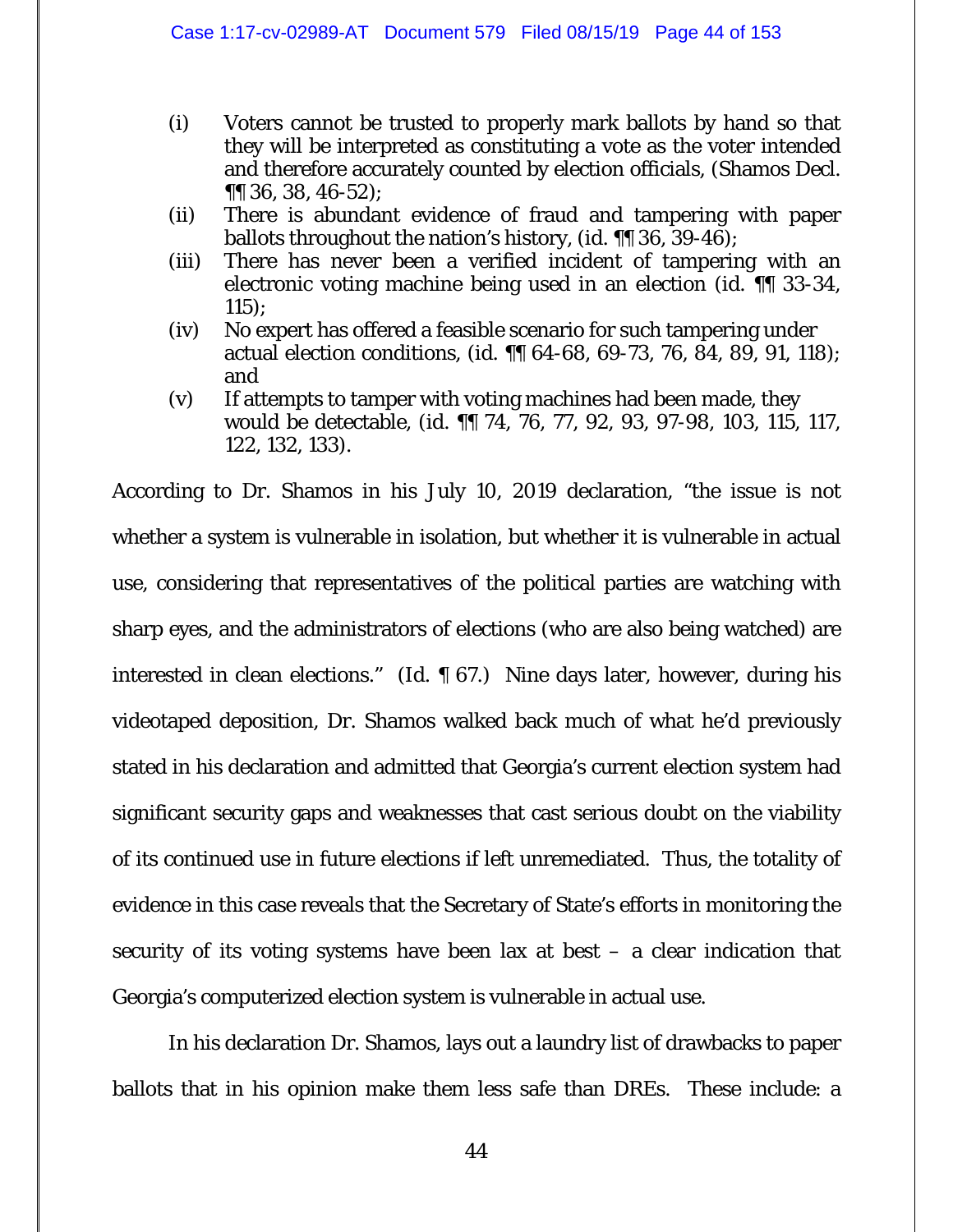paper ballot is the sole record of the voter's choice that, if lost, cannot be recovered;<sup>35</sup> anytime another human touches a paper ballot, it can be modified;<sup>36</sup> hand-marked paper ballots can be subject to an overvote simply by "holding a pencil lead under one's thumbnail," causing the loss of a legitimate vote; and ballot boxes can be lost or stolen on their way to the tabulation center. (Shamos Decl. ¶¶ 36, 39.) In his subsequent deposition, Dr. Shamos clarified that it is not his opinion that paper ballots should not be used, but that one should understand the risks of them: "using paper ballots is a rational means of voting. It has risks and vulnerabilities just like DREs. They are different, but they are risks." (Shamos Dep. at 42, 44; *see also* Dep. at 123 ("I think voters should have their eyes open as to what the real risks are, and there are real risks in paper systems; there are real risks in DREs systems, too.").) In an article authored on December 3, 2008, entitled "Voting as an Engineering Problem," Dr. Shamos wrote, "Voting machines are among the least reliable devices on this planet. It has been reported anecdotally that approximately 10 percent of DRE machines fail in some respect during the average 13 hours they are in use on election day. In some cases, the percentage is much higher (Bishop et al., 2005)." *Available at* https://www.nae.edu/7671/VotingasanEngineeringProblem.

 $\overline{a}$ 

<sup>35</sup> This "assumes that the scanner itself does not maintain an image of the ballot. It counts the ballot, but it doesn't keep a copy of the ballot," unlike modern scanners used in connection with the hand-marked paper ballot election system. (Shamos Dep. at 27.)

<sup>36</sup> Dr. Shamos admitted in his deposition that it is also true that anytime a programmable computer voting machine is used to count a vote, the count can be modified and a "miscalibrated DRE will not capture a vote accurately." (Shamos Dep. at 34-35.)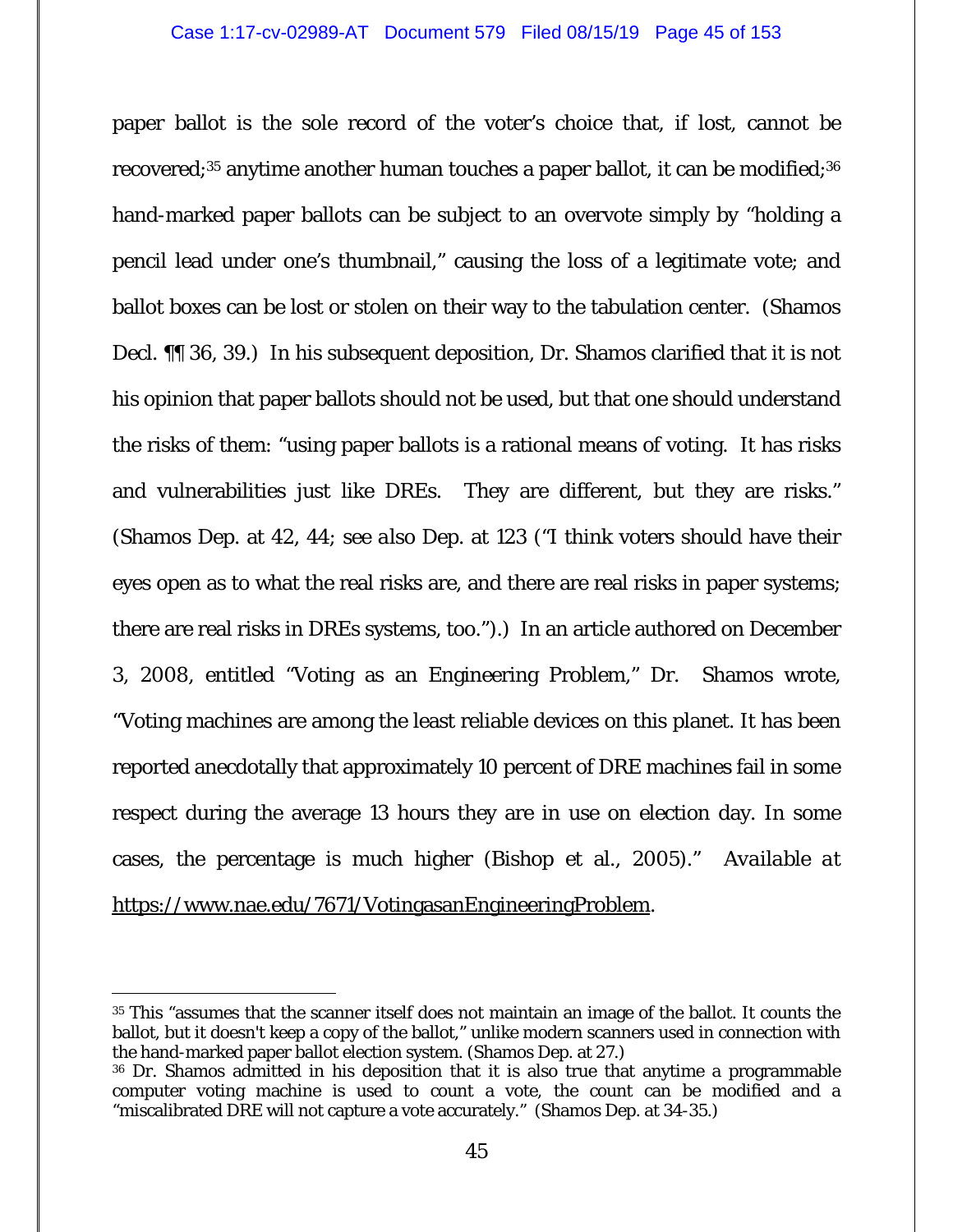According to Dr. Shamos, one pitfall with paper ballots is the use of optical scanners to tabulate votes. Dr. Shamos states in his declaration that optical scanners that use infrared light to read ballots may not accurately read certain paper ballots.37 (Shamos Decl. ¶ 55.) First, he posits that ballots may be printed that look blank but have already been pre-voted by using white ink to fill in the voting ovals. In that scenario, "any race in which the voter votes for the preselected candidate will count (because the voter made a mark over the prevoted position), while any other selection will result in an overvote." (*Id.*) To Plaintiffs' point that paper ballots serve as a verifiable backup record to the electronic record captured by the scanner, Dr. Shamos admits that manipulation of an optical scan ballot system could be discovered and negated by a manual/hand re-count using the paper ballot itself as a verification of the voter's intent.38 (*Id.* ¶¶ 55, 57.)

 Second, Dr. Shamos suggests that the sensitivity of each optical scan sensor can be adjusted manually inside the machine in order to manipulate how the scanner will scan and tabulate votes from certain ballots. (*Id.* ¶ 56.) For

 37 In his deposition, Dr. Shamos testified that he believes that Georgia uses the AccuVote OS model that scans ballots using infrared light, as opposed to the model that makes an optical scanned image of the ballots that is stored on the memory cards. (Shamos Dep. at 195-96.) The record in this case suggests that the State purchased and uses both models of the AccuVote OS, the older model that uses infrared scanning technology purchased when the State formerly used paper ballots in 2000 and with the initial rollout of the DRE system in 2001 to 2002, and newer models using optical scan technology obtained later by the State for incorporation into the system for use with absentee and provisional ballots.

<sup>&</sup>lt;sup>38</sup> However, election administrators Russell Bridges from Chatham County and Lynn Ledford from Gwinnett County testified at the preliminary injunction hearing in this case that, when scanners used at the precinct level are either unable to accurately read a ballot or detect overvotes, voters are given the opportunity to complete a new ballot. When such errors are registered on a central count scanner, the elections officials will prepare hand-duplicate ballots based off of the original ballot completed by the voter. (Tr., Vol. 2, Doc. 571 at 262-263, 309.)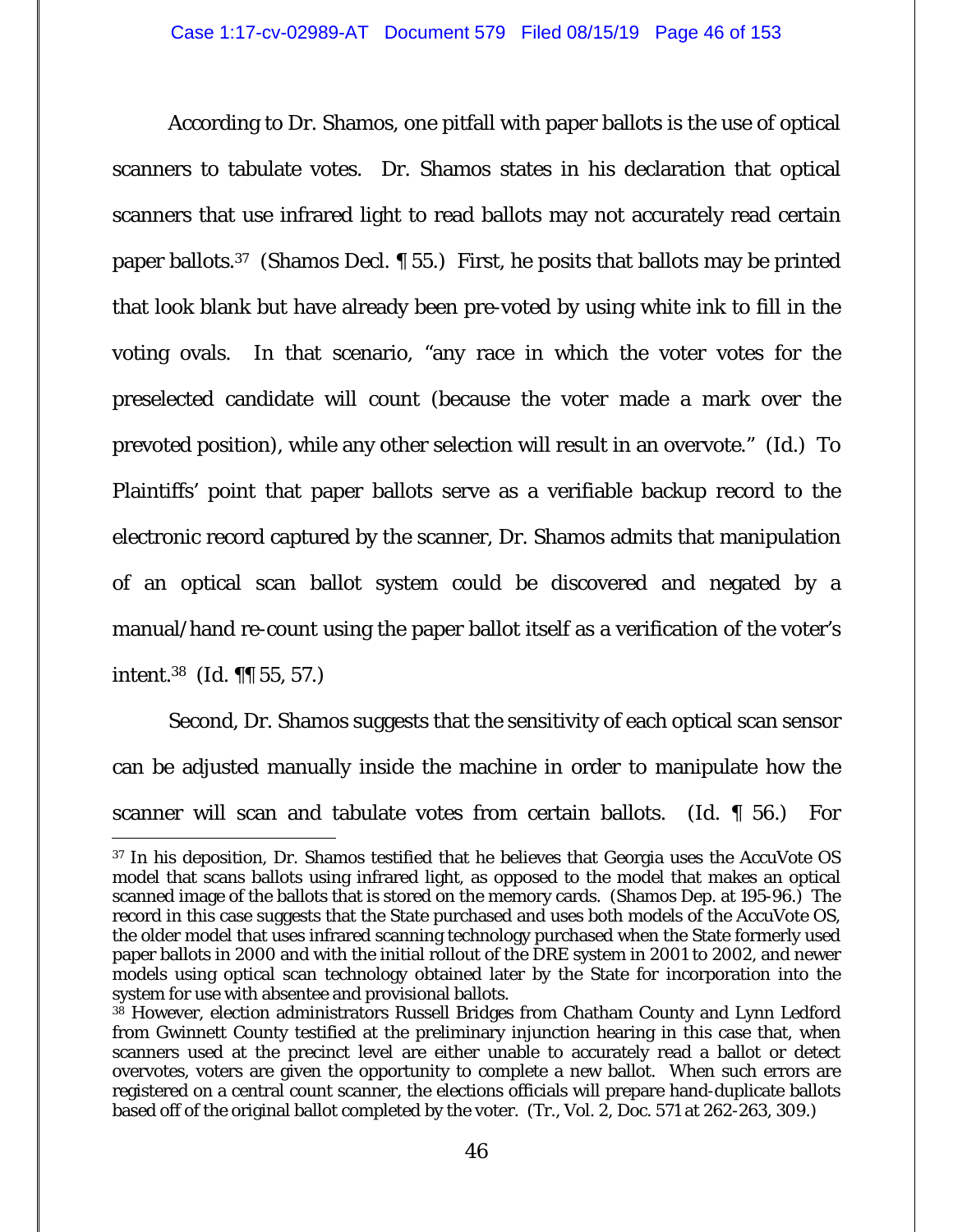example, if one desires to suppress votes in a precinct known to favor a particular political party, the sensitivity of the sensor may be set very low to only recognize extremely dark marks as votes, or set very high to pick up variations in paper reflectivity as votes causing a large number of overvoted ballots. (*Id.*) Again, he acknowledges that the correct choices can be counted through either a hand recount or if the ballots are re-counted on a different scanner.39 (*Id.*) Dr. Shamos does not indicate whether there are any documented instances of these forms of tampering with optical scan ballots and scanners. Nor has he undertaken any analysis of the reliability of Georgia's current processes or procedures for handling absentee and provisional paper ballots. (Shamos Dep. at 48.)

 In his deposition, Dr. Shamos explained that modern optical scanners that produce images of ballots, when used at the precinct level, are safer and more reliable than older infrared technology.40 (*Id.* at 26-27.) These precinct count systems produce vote totals and ballot images that can be compared with the actual ballots for post-election verification. (*Id.*)

 $\overline{a}$ 

<sup>39</sup> According to Dr. Shamos, this assumes the voter's intent can be properly interpreted under Georgia SEB Rule 183-1-15-.02, *i.e.*, the voter must follow the instructions and properly mark the ballot for her markings to constitute a vote.

<sup>&</sup>lt;sup>40</sup> The experts disagree on the type of optical scan systems used in Georgia. Dr. Shamos believes that Georgia's scanners do not store an optical scan copy of the ballot image. It is Dr. Halderman's understanding of the information he has knowledge of that Georgia does use an AccuVote OS model that stores an actual image of each ballot scanned. Either way, O.C.G.A. § 21-2-300, enacted April 2, 2019, requires the State to furnish new ballot scanners for use in each county as soon as possible. As Dr. Appel noted in his Declaration, modern precinct-count optical scan machines scan a high-resolution image of the entire ballot page and the memory image in the precinct-count optical scanner "can provide important forensic evidence if it is suspected that the paper ballots have been tampered with." (Appel Decl. ¶ 2, Doc. 510-2; 524- 2.)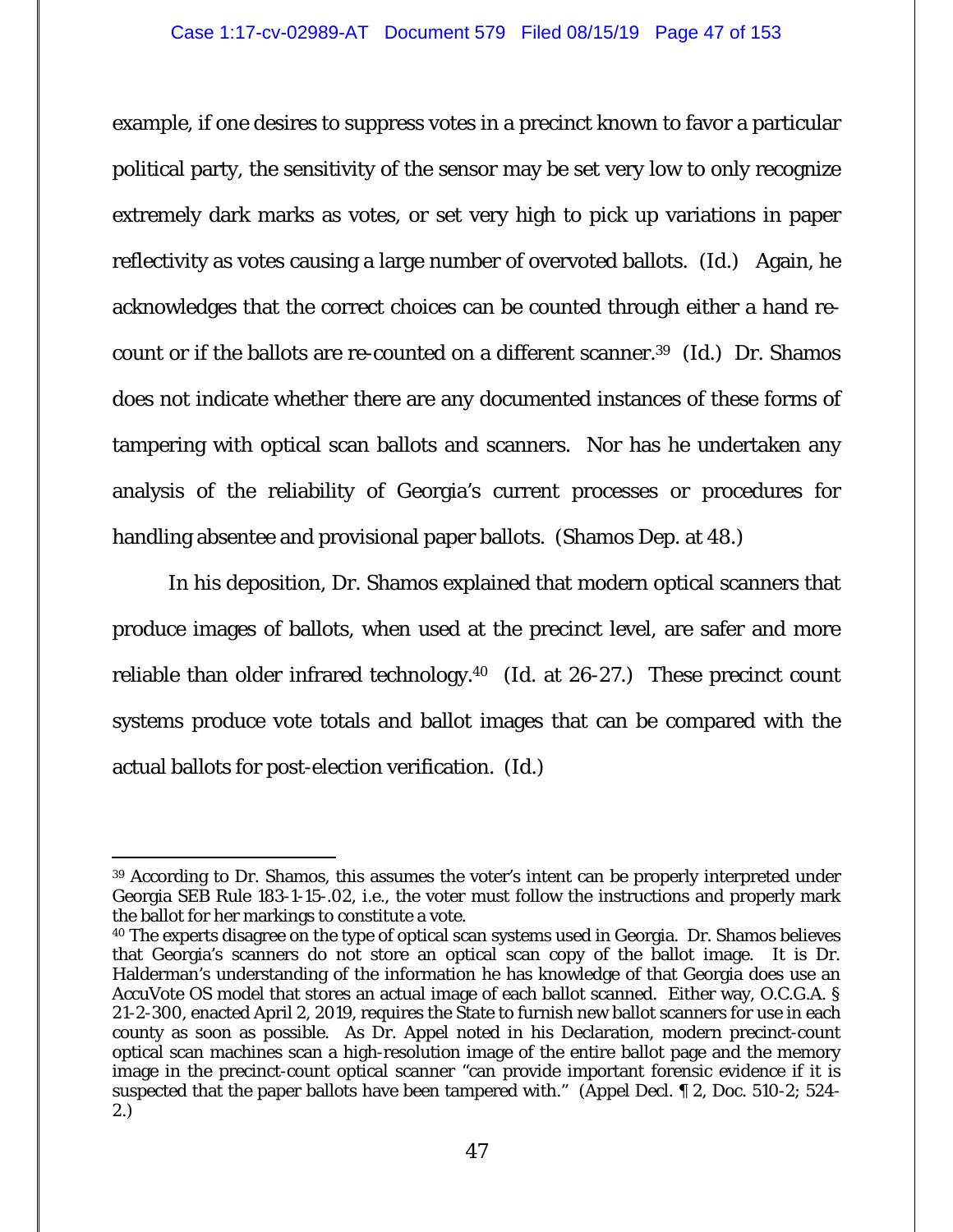In his declaration, Dr. Shamos also criticizes Dr. Halderman and Dr. DeMillo's testimony regarding the susceptibility of DREs to malicious interference as conjecture. Dr. Shamos states that Russia has no capability of interfering with Georgia elections "except through the Internet, and neither GEMS nor Georgia's DREs are accessible through the Internet." (Shamos Decl. ¶ 64.) In his deposition, however, Dr. Shamos acknowledges several potential penetration points for contamination. (*See* Shamos Dep. at 114 (testifying that penetration points for polymorphic viruses and back door intrusions could include insiders and could occur if the election tabulation system/GEMS server was not air gapped).) Dr. Shamos agreed that a political operative could bribe an insider to tamper with the DREs or swap out a memory card infected with malware that is used to program the voting machines on election day – and that would be a "realistic penetration factor" with Georgia's current election system. (Shamos Dep. at 50, 82.) For example, "[t]he system that the memory card gets – gets put into gets infected . . . it's conceivable that any other memory card you put in that system, the malware would also copy itself to that memory card, and so there could be a kind of biological distribution mechanism like that." (*Id.* at 83; *see also* Shamos Decl. ¶ 77 (acknowledging the potential for Dr. Halderman's scenario of the propagation of vote-stealing malware via removable memory cards to a large population of machines).) Dr. Shamos further testified that assuming that the malware could exploit a vulnerability in the interface between the DRE and the GEMS server that are connected by a local area network, the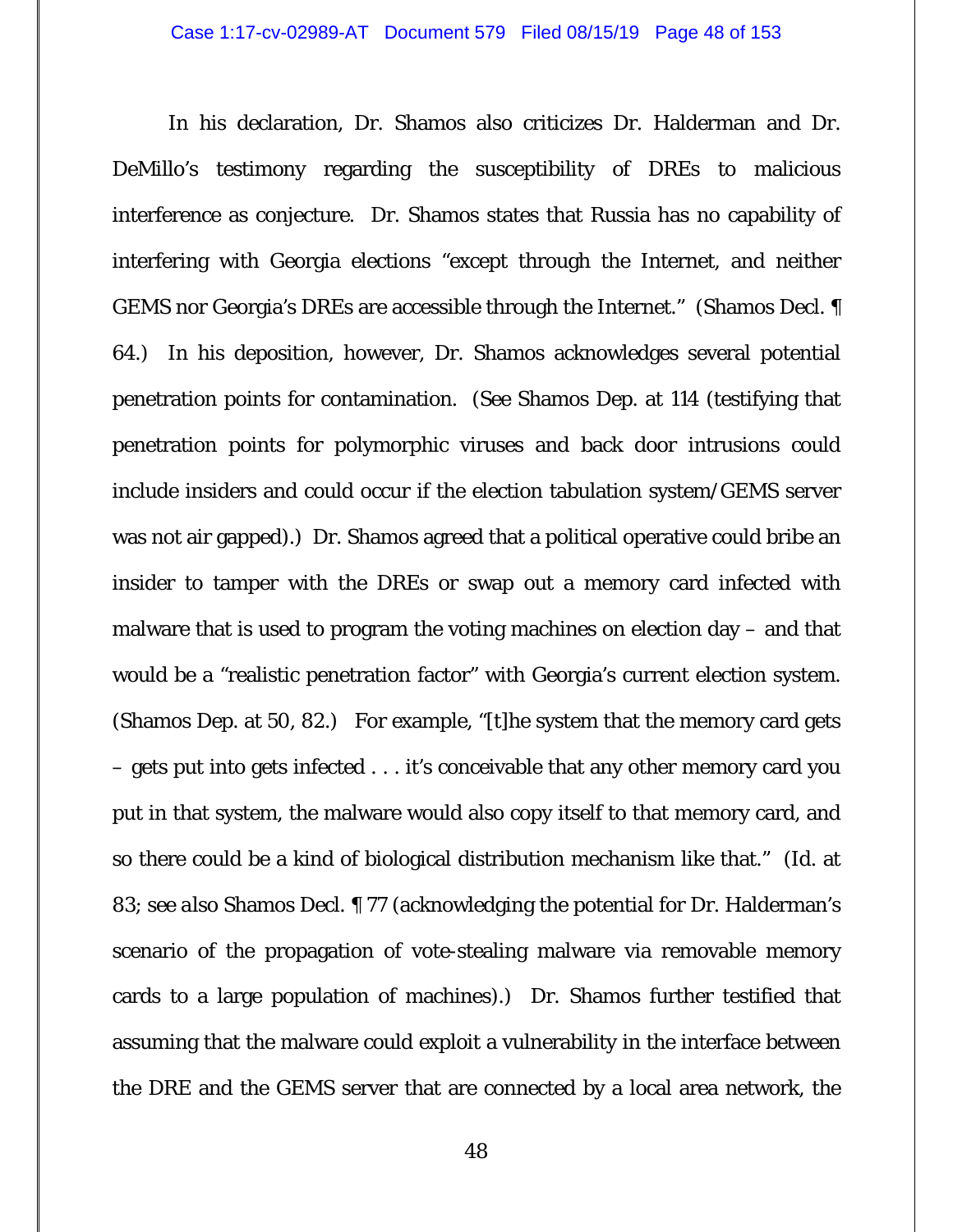malware would potentially infect the GEMS server and be transmitted to other DRES that are also connected to this local network. (Shamos Dep. at 84; *see also* Dep. at 119 (testifying that if malware is on the memory cards it can be propagated between GEMS and the DREs).) According to Dr. Shamos, there would be detectable evidence of this "if one chooses to look, and it doesn't evade parallel testing." (*Id.; see also id.* at 88 ("Remember all of this stuff leaves evidence if one chooses to look.") In his declaration, Dr. Shamos opines that an infected memory card is easily detected because the contents of the infected card differ from those of legitimate memory cards. (Shamos Decl. ¶ 77.) Thus, he states it is important "to verify the integrity of a memory card before inserting into a machine. An authorized copy of the memory card for the election in each precinct can be maintained at the county and a hash value computed. The individual precincts, prior to installing the memory card, would plug it into a PC to compute its hash value, which would then be compared with the true value." (*Id.*) When asked whether there is any evidence that election workers in Georgia perform such tests on each memory card before opening the machines for voting, Dr. Shamos testified: "I don't know of any, I don't know that they do. I think they should . . . I don't know of it being done. I seriously doubt that it was done." (Shamos Dep. at 102.)

 In his declaration, Dr. Shamos acknowledges that DREs are computers that can be hacked if the hacker is given "unfettered access" to it. (Shamos Decl. ¶ 66.) Dr. Shamos goes further in contending that "the issue is not whether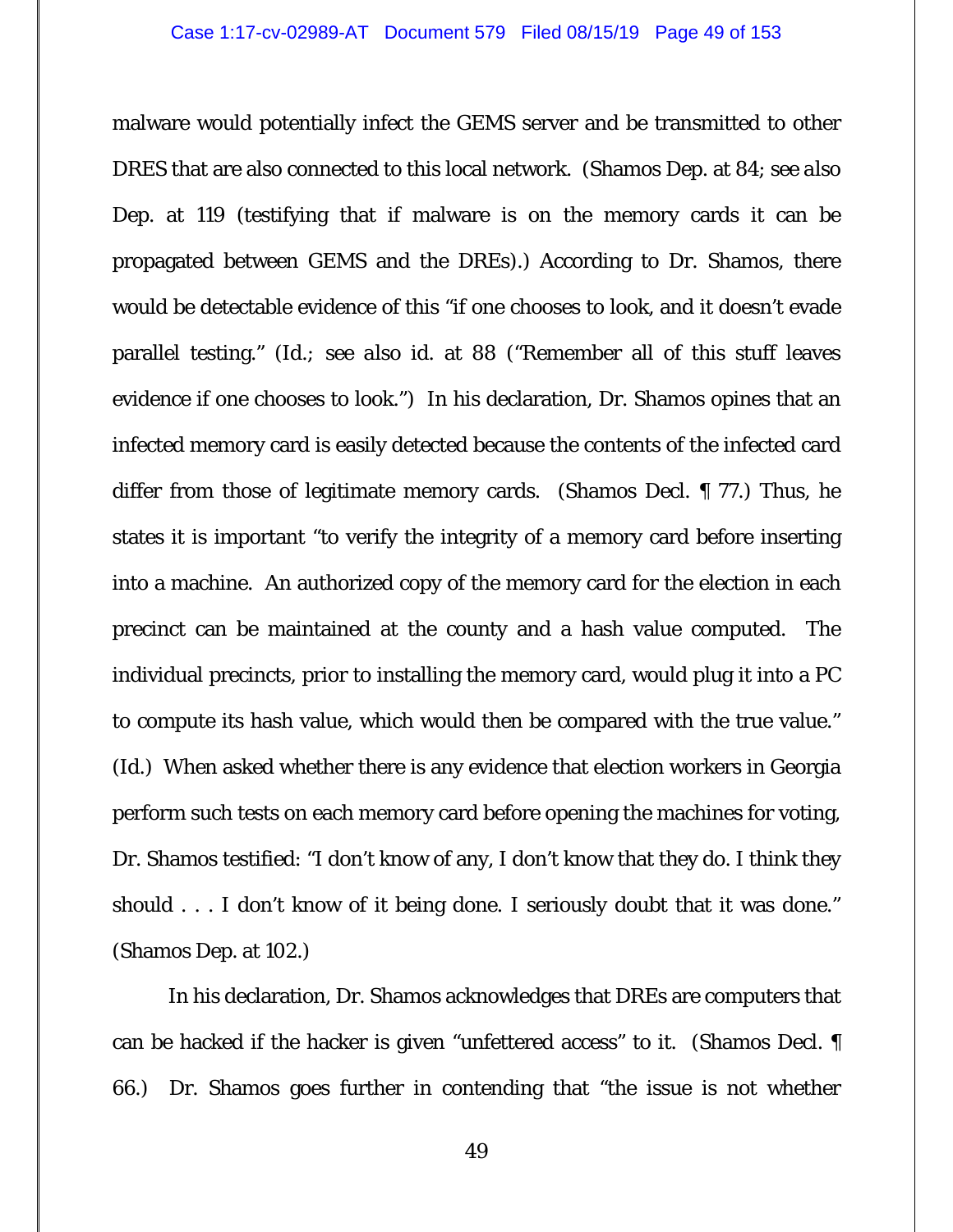vulnerabilities exist, but whether there is any rational possibility of exploiting them in a system that involves tens of thousands of non-networked machines distributed among Georgia's 159 counties, all of which conduct elections independently," and that in order for every DRE to be vulnerable to cyberattacks the hacker must be given unlimited access to each machine. (*Id.* ¶¶ 70, 72.) Contrary to the statements in his declaration, Dr. Shamos admitted in his deposition that a hacker would not necessarily need access to thousands of DREs in hundreds of counties to infiltrate Georgia's election system. (Shamos Dep. at 85.) A hacker could affect a single memory card with malware that could possibly propagate to the local GEMS server and to other DREs. (*Id.*) Dr. Shamos also acknowledges that infecting only a relatively small number of DREs could affect the outcome of close elections. (*Id.* at 86.) Dr. Shamos has not examined Georgia's election systems to determine whether it is in fact possible. (*Id.*)

 Once malware is installed, Dr. Shamos contends the malware is detectable because it differs from the legitimate software and "simply by dumping the contents of a machine's memory one could detect the difference during an audit." (*Id.* ¶ 72.) But he admits in his deposition that to his knowledge Georgia does not, and has never conducted, such audits of the software and memory on its DREs to detect the presence of malware. (Shamos Dep. at 114.) Dr. Shamos further admits that the printout generated by DREs of each ballot cast would not reveal whether any software had been tampered with. (*Id.* ¶ 63.) Again, Dr. Shamos is not aware of any evidence that the State of Georgia has undertaken any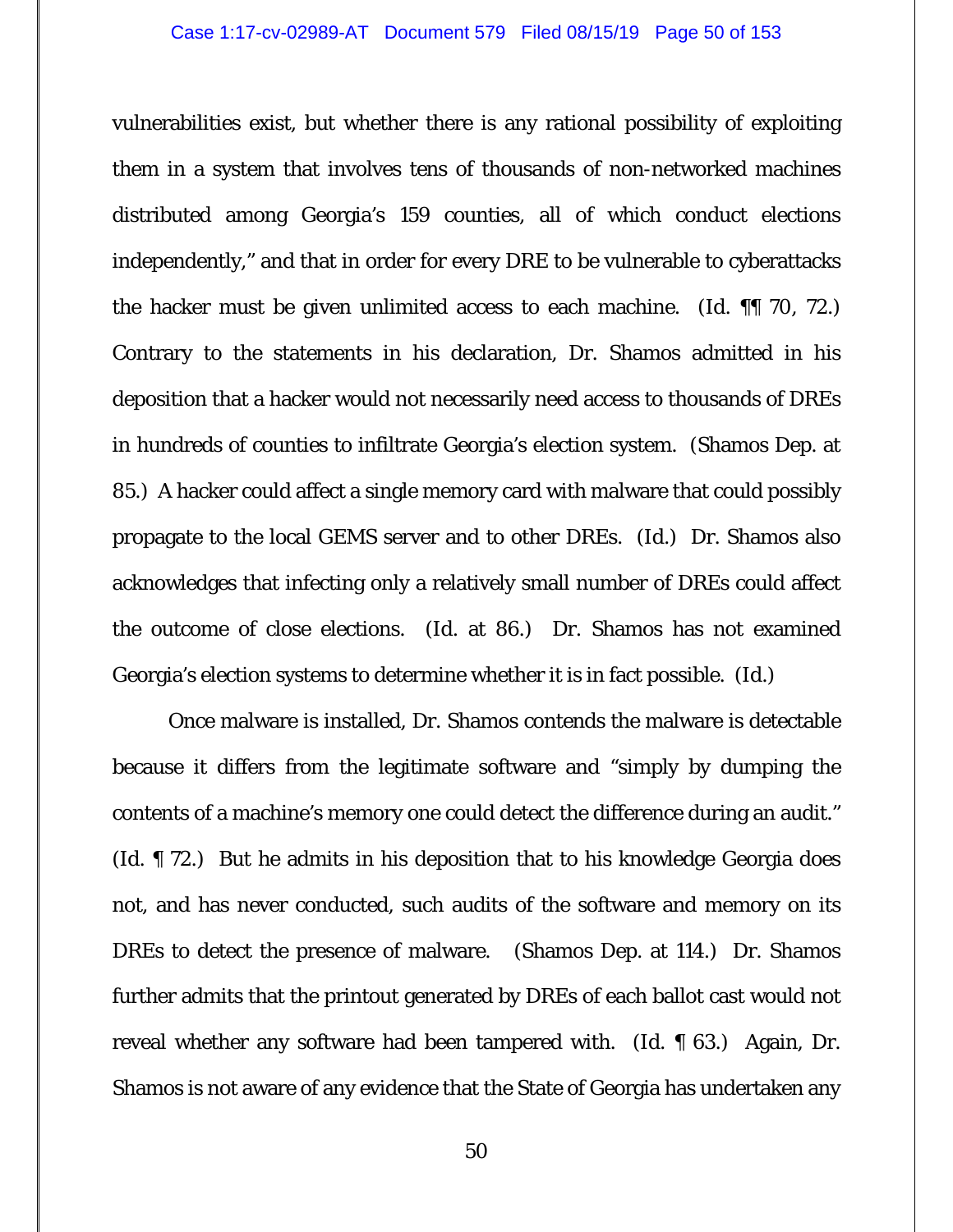forensic examination of Georgia's DREs for contamination. (*Id.* at 88.) Nor has he seen any evidence or have any reason to believe that Georgia has performed any review of the computers used by the State or the counties on the GEMS network to determine if there is any infection of the election system because it would not be routine procedure. (*Id.* at 103.)

 Dr. Shamos criticizes Dr. Halderman for educating the Court about the serious vulnerability in the AccuVote TSX DRE machine used in Georgia that was discovered in 2006 by Harri Hursti<sup>41</sup> because he assumed the vulnerability existing in Georgia "was remediated a long time ago" – which was not so. (*See id.*  ¶ 75.) As discussed above, based on his review of the AccuVote TSX source code and after conducting tests on the system in 2006, Hursti found numerous vulnerabilities with the AccuVote TSX, the most serious of which is that the operating system software in the machines enables "a malicious person to compromise the equipment even years before actually using the exploit, possibly leaving the voting terminal incurably compromised." Harri Hursti, *Diebold TSX Evaluation, Security Alert: May 11, 2006, Critical Security Issues with Diebold TSX*, Executive Summary at 2. Hursti further noted, "[i]t is important to understand that these attacks are permanent in nature, surviving through the election cycles. Therefore, the contamination can happen at any point of the device's life cycle and remain active and undetected from the point of contamination on through multiple election cycles and even software upgrade

<sup>&</sup>lt;sup>41</sup> Mr. Hursti is a computer programmer and noted data security expert who has performed several cybersecurity examinations of electronic voting machines used in Georgia.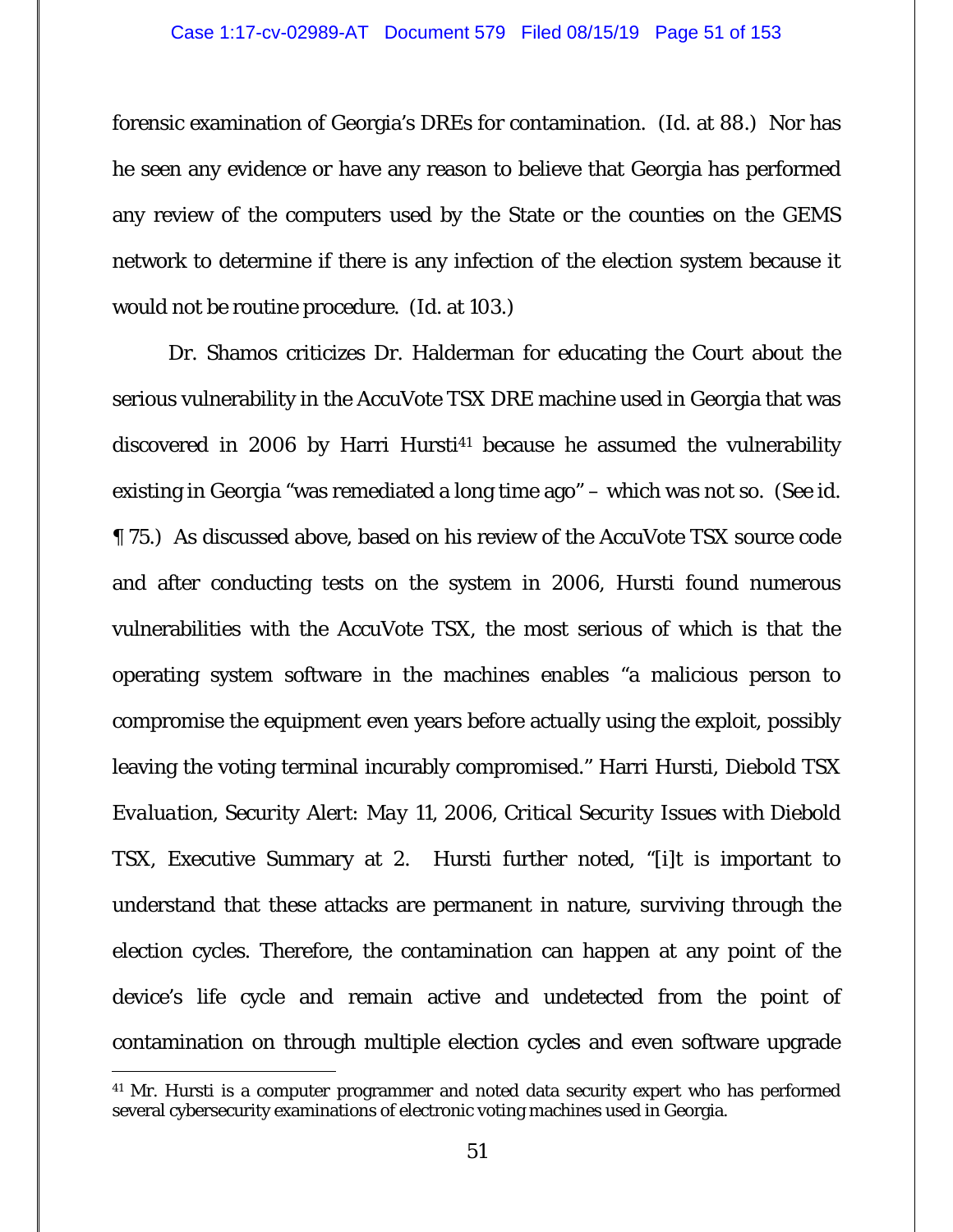cycles." *Id.* at 4. The software defects "compromise the underlying platform and therefore cast a serious question over the integrity of the vote. These exploits can be used to affect the trustworthiness of the system or to selectively disenfranchise groups of voters through denial of service." *Id.* at 2. In his deposition, Dr. Shamos characterized the vulnerability found by Hursti in 2006 as "one of the most severe security flaws ever discovered in a voting system," up to that time. (Shamos Dep. at 115.) And he acknowledges that there are more serious flaws that have been discovered with DREs since that time. (*Id.*)

 Following Hursti's 2006 security alert, Diebold was forced to upgrade and create a security patch for the vulnerable TSX software. While Dr. Shamos<sup>42</sup> insisted that the Pennsylvania Secretary of State threaten Diebold with decertification unless the vulnerability was remediated before the next election, he has no direct knowledge that Georgia availed itself of the security patch on its DREs that run on a software version from 2005. (Shamos Decl. ¶ 75; Shamos Dep. 116-17.) Dr. Shamos admitted that he is unaware of any evidence that Georgia has in fact implemented the patch and that "it should be done before the machines are used again." (Shamos Dep. at 117.)

 Dr. Shamos has "never [been] a Diebold fan," and believes "the voting machine manufacturers did not pay what [he] thought would be sufficient attention to security, secrecy and various other issues. They were interested in

-

<sup>42</sup> Dr. Shamos served as an electronic voting system certification examiner for Pennsylvania from 1980 to 1996. From 2004 to 2017, he served as a consultant to the Secretary of the Commonwealth of Pennsylvania on electronic voting matters.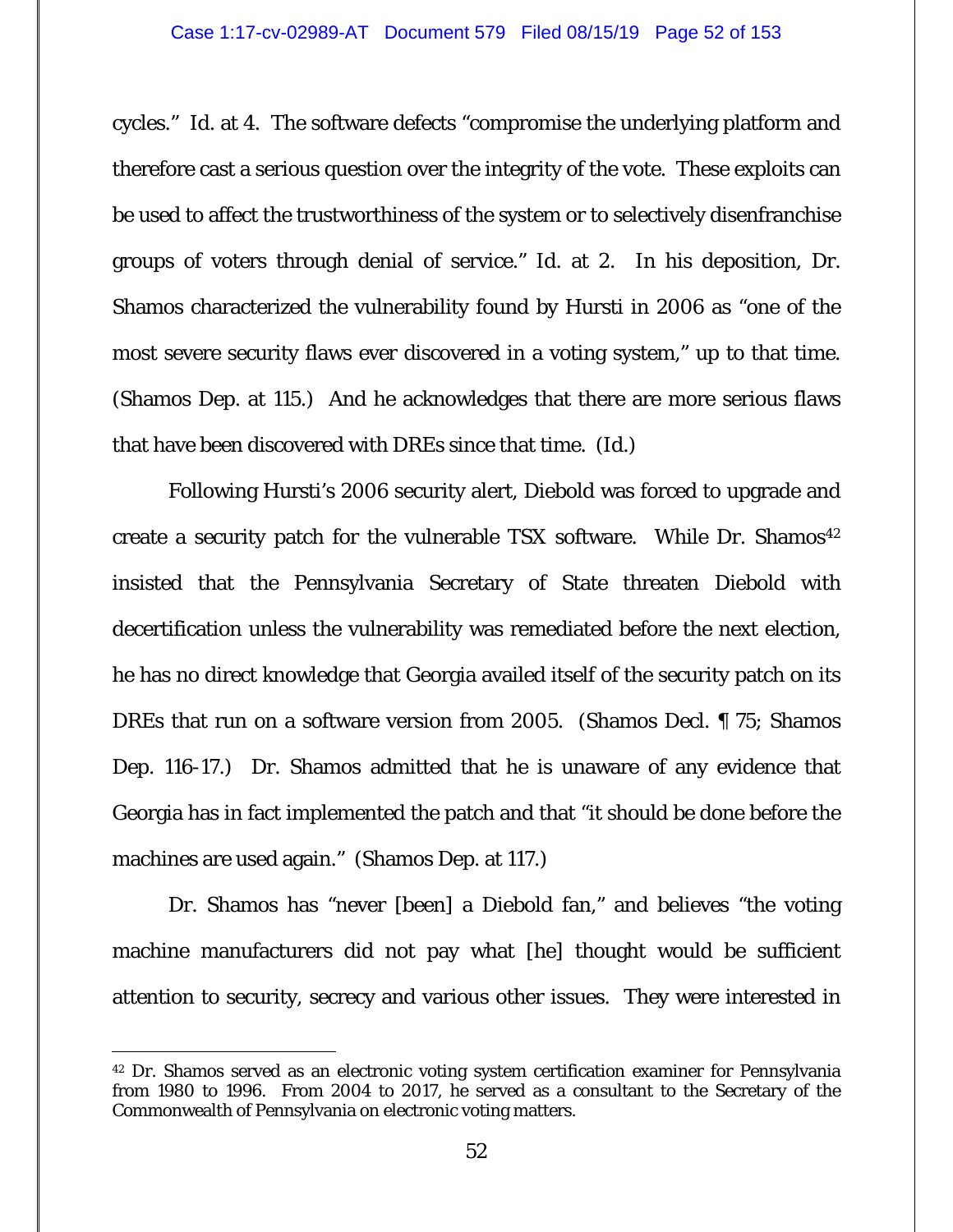selling machines." (*Id.* at 118.) In a Washington Post article published in 2006, Dr. Shamos is quoted as saying, "What are these companies really doing? They don't seem to have embraced the seriousness with which people in this country take their elections. It's been kind of an adversarial thing where companies want to make profits and they just haven't spent enough time and energy designing secure systems." (*Id.*) When asked by Plaintiffs' counsel in this case at his July 2019 deposition whether it was his view that the machines are better now, Dr. Shamos testified that "if the machines are in the state that they were in 2006, no." (*Id.*)

 Dr. Shamos states in his declaration that he "was the inventor of parallel testing in 2004," that can detect the presence of malware on electronic voting machines. (Shamos Decl. ¶ 97.) According to his declaration, "in proper parallel testing, officials select a precinct at random and designate a machine to be voted, but its votes will not be counted in the election. The officials then cast a predetermined set of ballots (generated at random based on the political demographic of the precinct) while the election is in progress. If malware is present that alters votes, the reported totals will not correspond to the predetermined ones, and the machine will be revealed as having been altered." (*Id.* ¶ 98.) Dr. Shamos "does not deny" that malware can be created that would "be able to detect it was under test and would operate properly but later sense that it was actually being used in an election and would manipulate votes, then erase itself at the close of the election." (*Id.* ¶¶ 97, 99.) However, in his opinion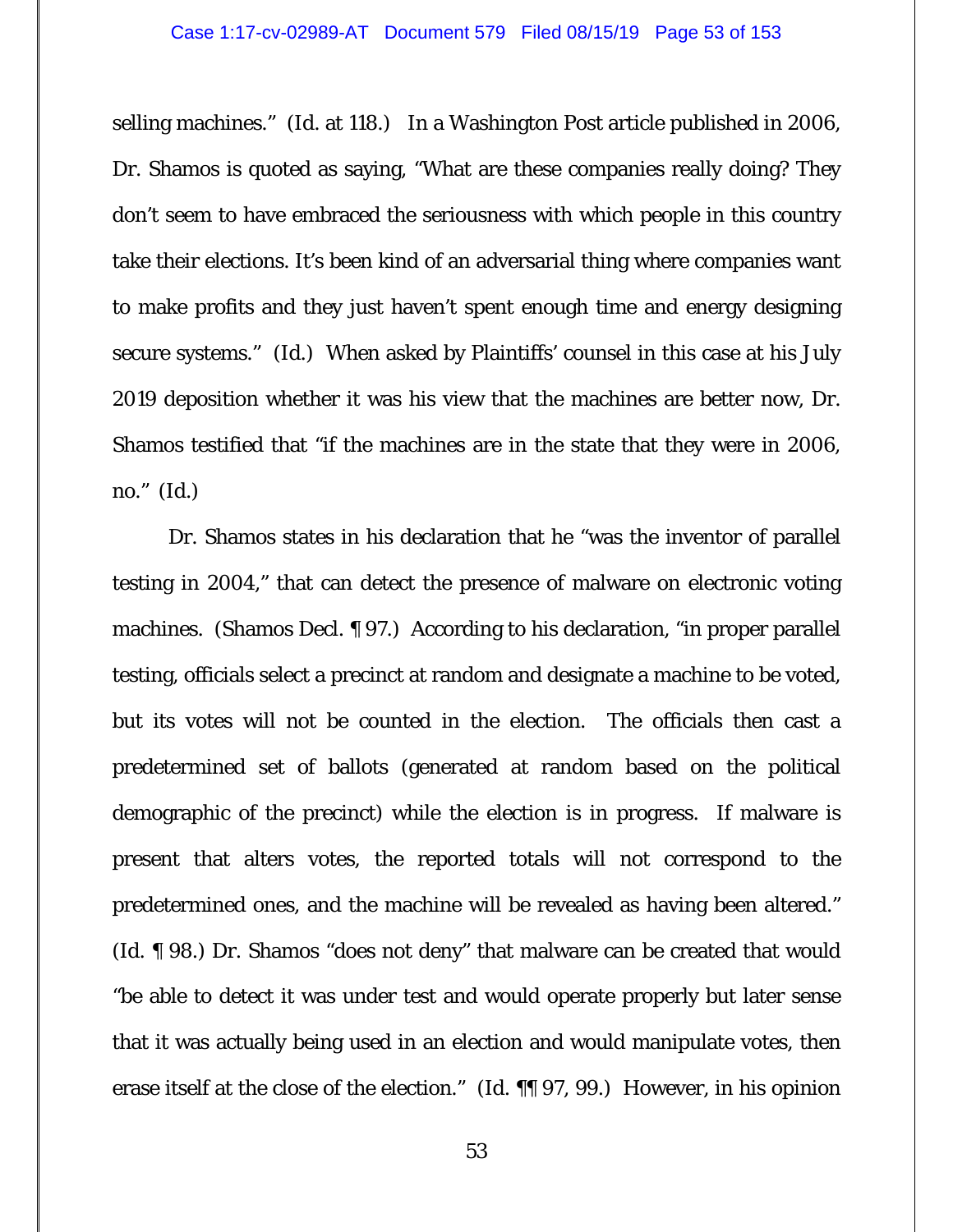as stated in his declaration "parallel testing ensures that it would be discovered." (*Id.* ¶¶ 97; 132.)

But in his deposition, Dr. Shamos clarified that the description of parallel testing provided in his declaration was incorrect. Instead, he explained that parallel testing should not be limited to a single precinct, but instead should be conducted on voting machines in each county conducting an election, and in larger counties you would conduct testing in multiple precincts. (Shamos Dep. at 105.) The correct number of voting machines and precincts needed for parallel testing is determined on a statistical basis. (*Id.*)

 Dr. Shamos further testified that he is aware that the Georgia Secretary of State's office conducts parallel testing on a single DRE out of the 27,000 used in the state and that he "castigates Georgia for not following [his] recommendations on how parallel testing should be done." (Shamos Dep. at 105-106.) Dr. Shamos has no confidence "in a procedure which selects one machine out of 27,000." (*Id.* at 107.) "The only thing that parallel testing on a single DRE will reveal is whether all of the voting machines in the state have been infected, because then the machine being tested would also have been infected." (*Id.*)

 In addition to parallel testing, Dr. Shamos suggests that to determine the accuracy of voting machines during an election "it is possible to open machines for voting, then upload their software for comparison with the authorized software. If the comparison passes, then voters are allowed to use the machine. Otherwise, the machine is impounded." (*Id.* ¶ 101.) Dr. Shamos agrees with Dr.

54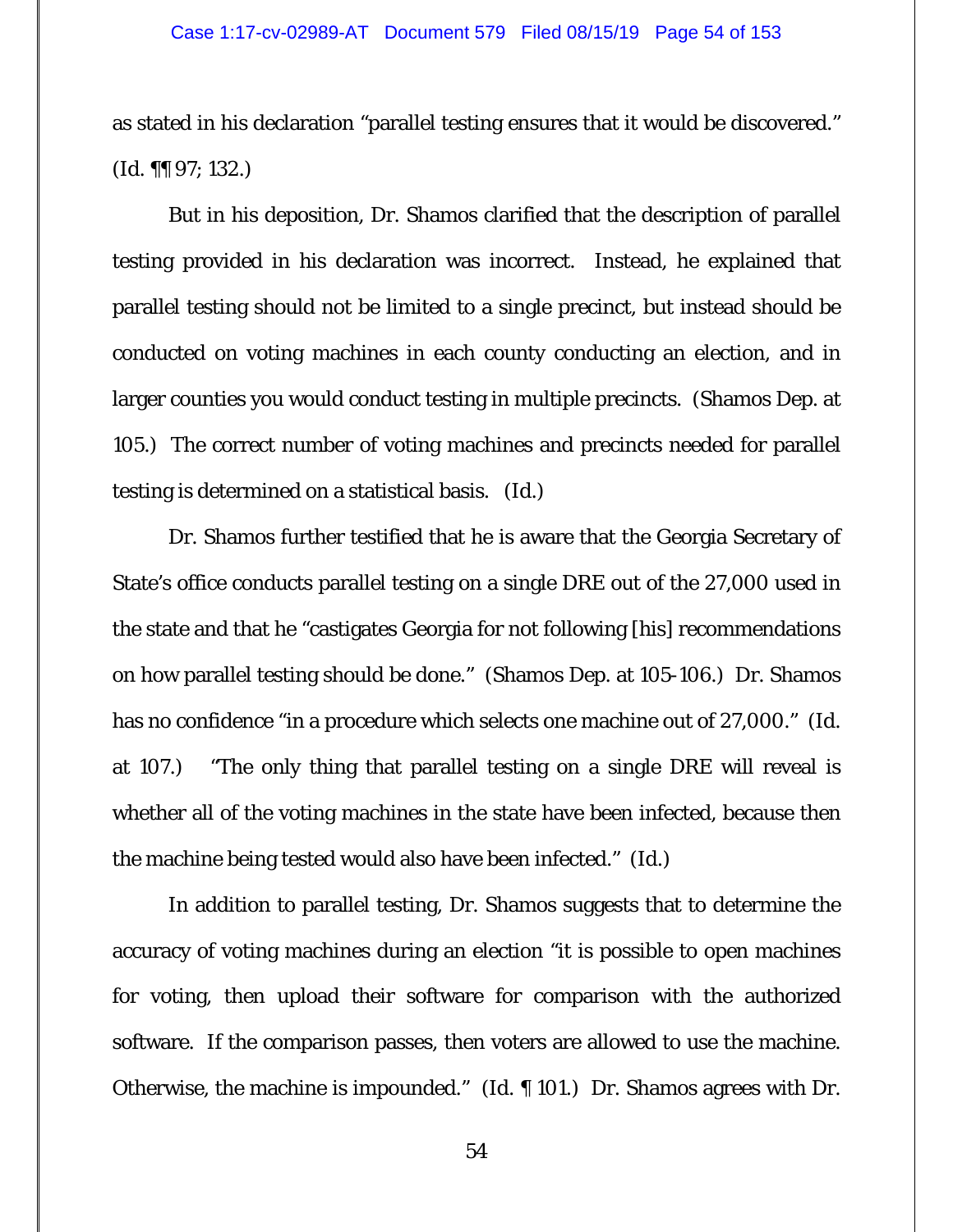Halderman as to the futility of detecting post-election malware that has erased itself when the polls close. (*Id.* ¶ 103.) For this reason, Dr. Shamos suggests that a forensic investigation should be performed before or during the election as part of parallel testing. (*Id.*) In his deposition, however, Dr. Shamos admitted that he knew of no evidence indicating that Georgia reviews the integrity of the DRE software on its machines prior to putting them in use for voting – "other than the defective parallel testing" – and he doubts they do it. (Shamos Dep. at 108, 113.)

 Dr. Shamos has no doubt that state actors are constantly trying to infiltrate public-facing servers in Georgia. (Shamos Decl. ¶ 114.) Dr. Shamos believes it could be determined whether advanced persistent threats have infiltrated Georgia's vote counting systems through a forensic examination of the code on those systems, though he acknowledges the State has undertaken no such review of its election systems. (*Id.* ¶¶ 114, 122; Shamos Depo. at 113-14.)

 Dr. Shamos agrees with Plaintiffs' experts and the general scientific consensus that Russia's attacks on the voting process in the United States in 2016 were indeed unprecedented. (Shamos Decl. ¶ 61.) It is his opinion that if Russia's attempts to intrude into voter registration systems had been successful, all forms of voting – DRE, opscan, hand-counted paper – would be affected. (*Id.; see also* Shamos Dep. at 66 (testifying that because only registered voters are permitted to vote, any interference with voter registration databases affects all forms of voting because voters will show up to the polls and be told they do not get to vote).) By removing a voter from the registration rolls, the voter is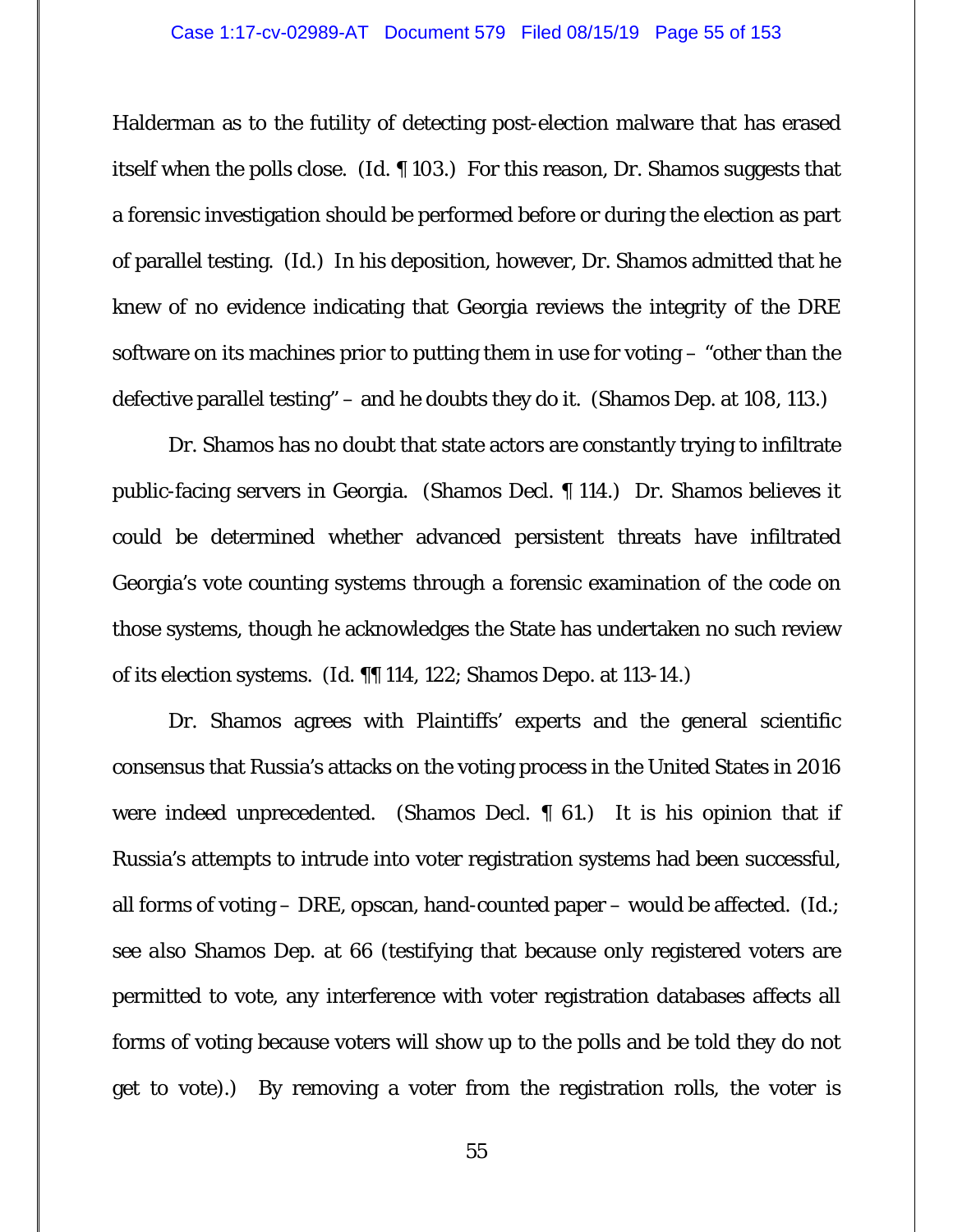prevented from voting, except by provisional ballot. (*Id.*) Dr. Shamos believes that all provisional ballots cast by voters whose registration information had been manipulated would "eventually be counted." (*Id.*) This mistakenly presumes: (1) all such voters were offered a provisional ballot; (2) all such voters were given instructions on how to cure their registration status in the 3-day period allowed under Georgia law prior to election certification by the Secretary of State; (3) that the registration status (occurring as result of error in the State's database) could be cured; and (4) that the counties employ proper procedures for processing and counting provisional ballots. As this Court is aware based on its handling of this case and a recognition of the legal issues addressed in other 2018 Georgia election cases filed in the Northern District of Georgia, these presumptions by Dr. Shamos are not all correct.

 In his deposition, Dr. Shamos acknowledges that an intrusion could be made into the voter registration systems to target particular voters based on voter demographics. (*Id.* at 67.) For example, Dr. Shamos agreed that in a state like Georgia where voters in a metropolitan county overwhelmingly lean democratic as opposed to the more rural counties that tend to vote republican, one could attempt to manipulate the election results by disenfranchising particular voters by removing them from the registration of a particular county. (*Id.* 67-68.) In his opinion, interference with the voter rolls would result in a complete loss of faith in the entire voting process. (*Id.* at 66.)

56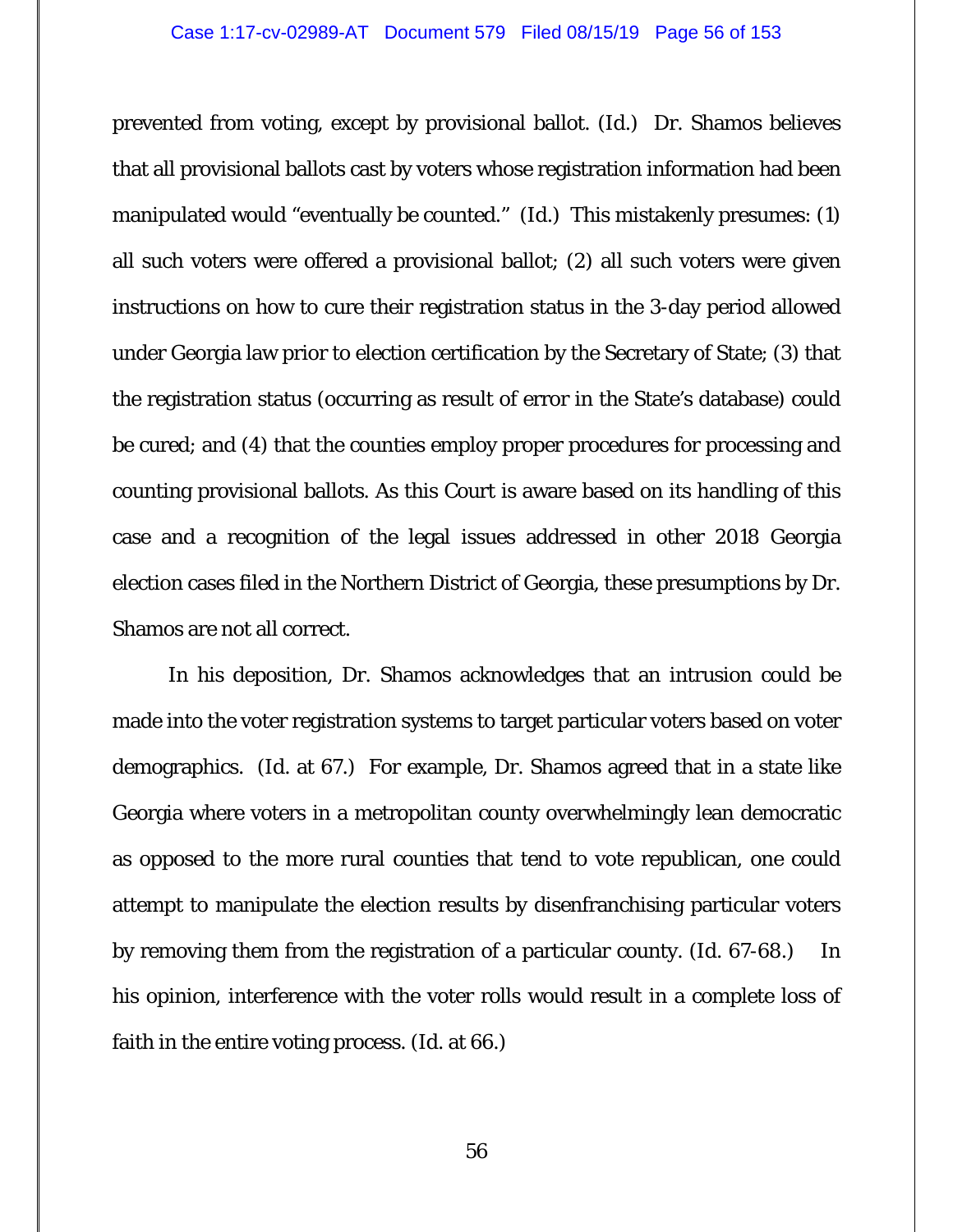Dr. Shamos explained what it means for a computer system to be air gapped:

I have different components of a system, I have some in this room and I have some in that room. If it is not possible for one computer to communicate with another computer except by the physical moving of media from one to other, they are air-gapped. It doesn't directly relate to the Internet. But, of course, if I can get to your system through the Internet, it's not air gapped.

(Shamos Dep. at 70.) A system where removable media is sometimes connected to an Internet-facing computer and then also connected to that standalone system is not considered air gapped. (*Id.*) Computer systems used "for election management should never, at any point in their life, have ever been -- ever be connected to the Internet," including "by removable [] media that at some point was connected to an Internet-facing computer . . . because of the possibility of infections from malware." (*Id.* at 70-71.) The same is true of a server that is connected to phone lines by a modem: "air gapped refers to a gap between two things. So if it's connectable by a phone line to something else, it's not air gapped from that thing." (*Id.* at 71.) Jurisdictions that transmit vote totals via modem to a central count station are not air gapped and are not secure:

Q. And you're aware of instances involving infiltration in computer systems using phone lines historically, right? A. Yes. I'm not a phone line fan when it comes to voting systems. Q. Because they can be infiltrated. A. Because they can be, and you don't know whether they have been, and you just don't know what's going on.

(*Id.* 71-72.)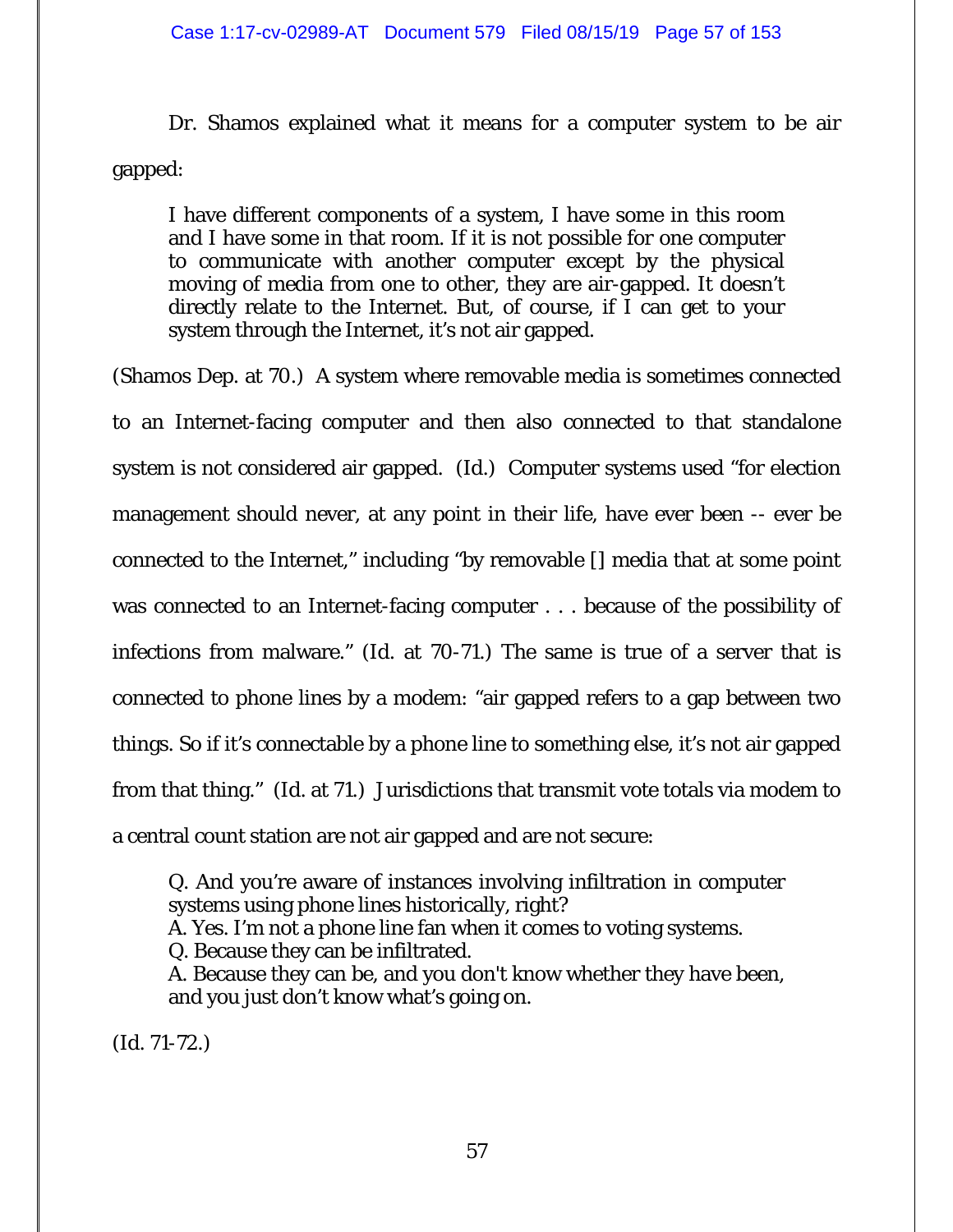Dr. Shamos was told by counsel for State Defendants that Georgia's tabulation system – i.e. the GEMS servers and databases – were not Internet facing and he assumed that information to be accurate in offering the opinions in his declaration. (Shamos Dep. at 73.) He also reviewed "documentation years ago" regarding the GEMS architecture that indicated the GEMS servers are air gapped and are not Internet-facing, but he "can't swear that at no point in its life have any of the GEMS servers not been connected to the Internet." (*Id.* at 74, 77- 78.) Dr. Shamos has not personally confirmed that the Georgia GEMS servers and databases are not accessible through the Internet and testified that "[i]t would be very difficult for me to do that, because as soon as I left a GEMS system, they could plug it into the Internet. Even though it wasn't connected when I looked at it, it could be connected five minutes later." (*Id.* at 80.) Except for his trip to Atlanta on July 19, 2019 for his videotaped deposition in this case, Dr. Shamos has not been in Georgia for twenty years.

 In sum, in Dr. Shamos's view, voters cannot have absolute confidence in any voting system, including DREs, because all voting systems have risks and vulnerabilities. (Shamos Dep. at 46.) Dr. Shamos, however, is an outlier in his views about the legitimacy of continuing to use DREs in the face of a mountain of identified critical security flaws and risks and in his attitude about the potential for the hacking of DREs and election management systems in the context of actual elections.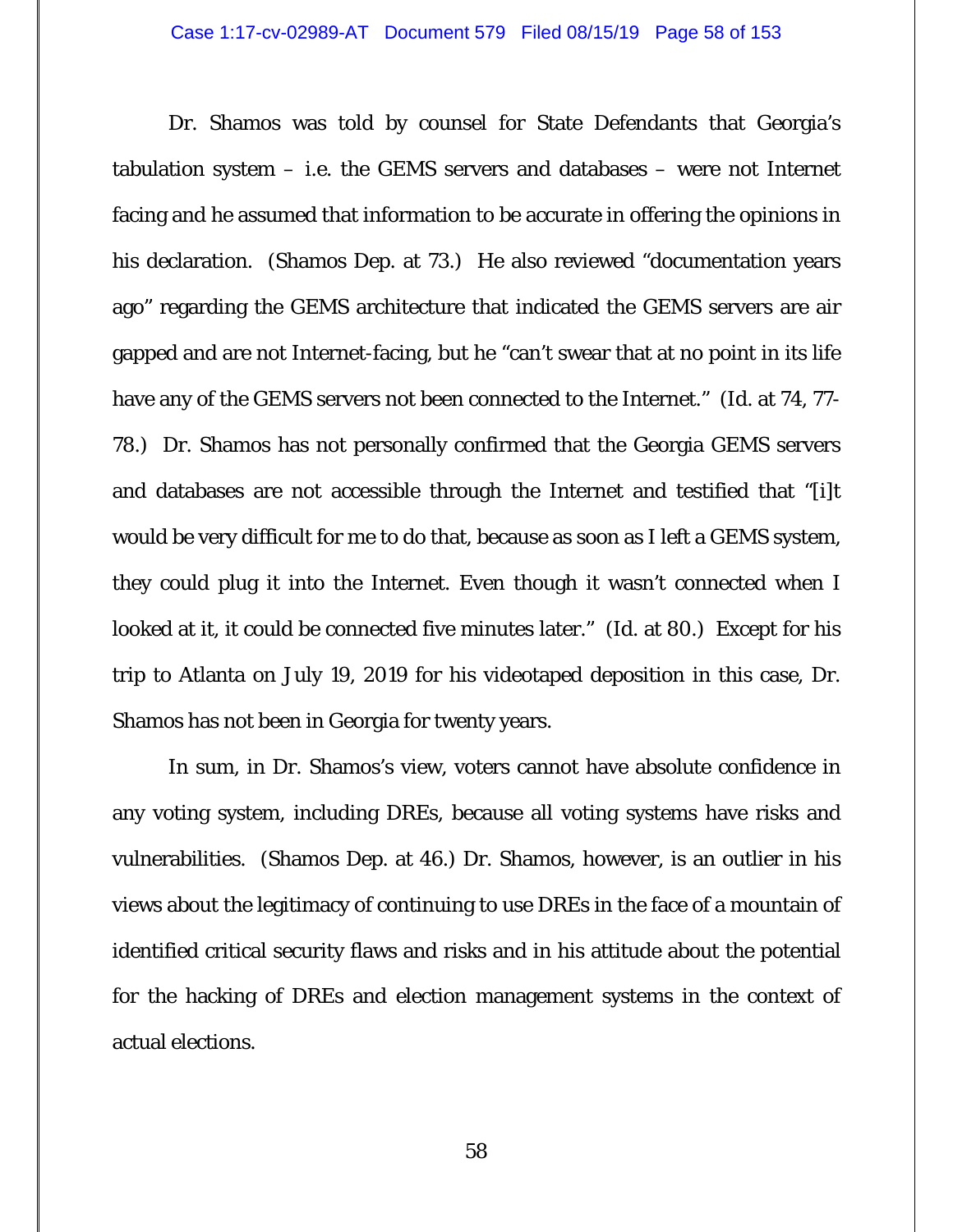In a declaration offered in support of Plaintiffs' motions here, Dr. Andrew Appel, an appointed member of the National Academies of Science, Engineering and Medicine (NASEM) Consensus Study Committee on the Future of Voting, explains that Dr. Shamos's claims that DREs are more reliable than voter verified paper ballots in his July 10, 2019 Declaration go against the weight of scientific consensus. (Appel Decl. ¶¶ 30-38, Doc. 510-2; 524-2.) In his fifteen years of studying voting machines from 2004 to 2019, Dr. Appel attests that he has spoken and corresponded with, and read the work of well over 100 experts on the computer science and security aspects of voting machines. (*Id.* ¶ 38.) He has reviewed the scientific literature since 2007 on voting machines with publications by dozens of scientists. (*Id.*) On this basis, Dr. Appel understands that, "with one exception, all computer-science experts on voting machines recognize that voting machines are not difficult to reprogram (to "hack" if reprogrammed without authorization) and therefore it is unacceptably insecure to use paperless DRE voting machines in public elections." (*Id.*) "The sole exception," Dr. Appel has identified across his extensive experience and research in the field is Dr. Michael Shamos. (*Id.*)

 The NAS Committee on which Dr. Appel served extensively studied the vulnerabilities of electronic voting systems in use in the United States, and had no difficulty in reaching consensus that "[e]very effort should be made to use human-readable paper ballots in the 2018" and that "[a]ll local, state, and federal elections should be conducted using human-readable paper ballots by the 2020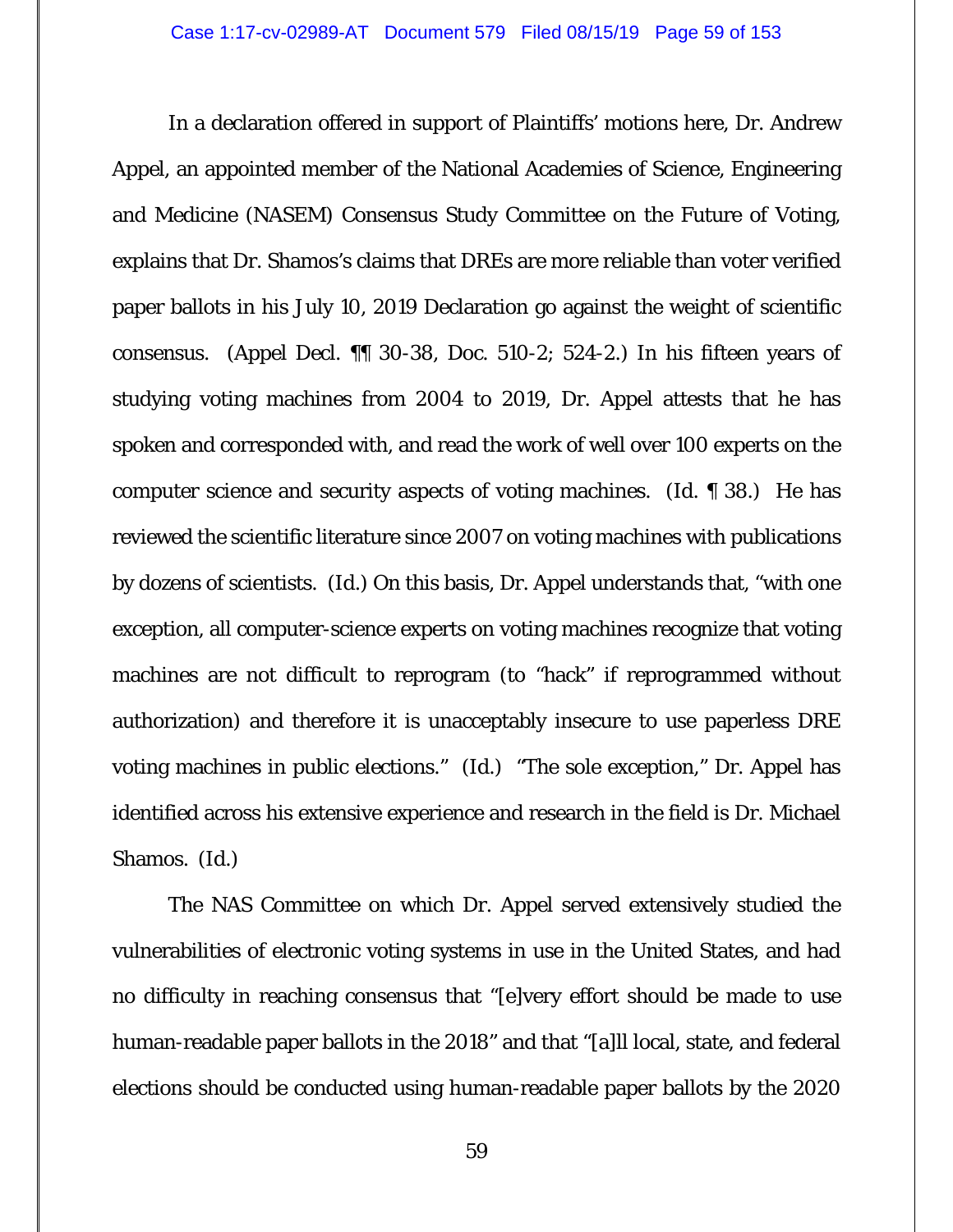presidential election."43 (*Id.* ¶¶ 31-35) (quoting the NAS's September 2018 Report). According to the NAS report, cybersecurity experts generally agree that cybersecurity risks are inherent when states rely entirely on computers for voters to cast ballots and was particularly concerned about the risk of undetectable cyberattacks on DREs that lack a "paper artifact that could be manually counted." (Doc. 285-1, Ex. 1 at 77-78.) NAS reports are "subjected to rigorous peer reviews before they are released to the public," and "a consensus report of the NAS . . . represents the highest authority that the U.S. Government can rely upon when it seeks to be advised on matters of science, technology and engineering." (DeMillo Decl., Doc. 285-1 ¶ 8, 9.)

As discussed above, contrary to Dr. Shamos's singular voice, the U.S. Senate Select Committee on Intelligence concluded that "[p]aper ballots and optical scanners are the least vulnerable to cyberattack." (SSCI Report at 59.) Dr. Appel further explains,

Contrary to Dr. Shamos's conclusions, Dr. Halderman's description of how DREs can be easily hacked is consistent with the scientific consensus, as described in peer-reviewed academic publications and in other venues, and agrees with my own research and study of this issue. Dr. Shamos's claims (of the supposed difficulty in hacking) in his [declaration] are incorrect, unsupported by scientific research, contradicted by the published scientific research, and inconsistent with the scientific consensus.

(Appel Decl. ¶ 20, Doc. 510-2; 524-2; *see also* ¶¶ 21-24 (detailing a variety of documented and tested ways in which a DRE can be "hacked" and an election

 $\overline{a}$ <sup>43</sup> And while noting that paper ballots are not without challenges, the NAS report concluded that "[w]ell designed, voter-marked paper ballots are the standard for usability." (*Id*. at 79.)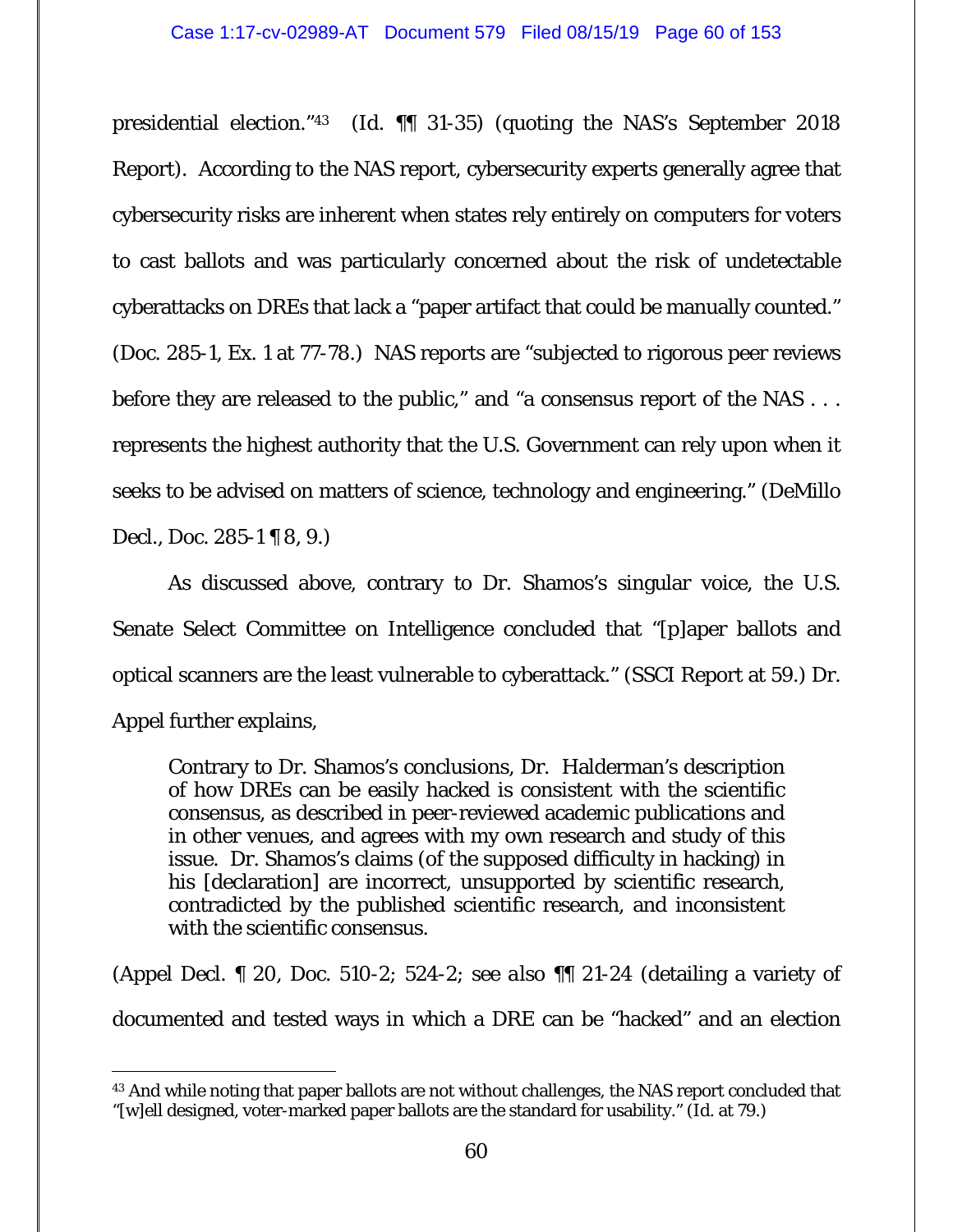management system "hijacked"); ¶ 26 (noting documented cases of intrusions by stealthy hackers that survived years without detection). Therefore, according to Dr. Appel, "Dr. Shamos is incorrect in asserting that it would be impractical to hack Georgia's DREs by a fully remote attack, and that any such attack would be readily detected." (*Id.* ¶ 27.) Dr. Shamos appears to be a lone wolf in his belief that DREs are acceptably insecure and is therefore "an outlier to the scientific community." (Appel Decl. ¶ 38, Doc. 510-2; 524-2.)

 But even Dr. Shamos has no confidence in Georgia's use of DREs that run on outdated and unsecure software from 2005 or in Georgia's use of deficient parallel testing44 as a means for verifying the accuracy of its outdated DREs. (*Id.* at 107, 117.) While Dr. Shamos offered all sorts of opinions in his declaration to support Defendants' opposition to a request for relief requiring them to abandon DREs for 2019 elections, his testimony presented by video deposition at the injunction hearing in many ways provides further expert evidence in support of Plaintiffs' position, as well as the expert testimony of Dr. Halderman and Dr. DeMillo. Rather than defeating Plaintiffs' evidence, Dr. Shamos's testimony reaffirmed the credibility of Plaintiffs' experts' concerns (as substantiated by the national consensus) of the significant security risks in Georgia's current

 $\overline{a}$ 44 Dr. Appel agrees that Georgia does not do effective parallel testing. (Appel Decl. ¶ 30, Doc. 510-2; 524-2) (identifying his review of August 1, 2018 letter from Chris Harvey to County Commissioners describing an extremely ad-hoc and lightweight regime for parallel testing used by Georgia in 2018). According to Dr. Appel, "[p]arallel testing would be an extremely laborintensive and impractical means of detecting DRE fraud, if it were ever done as thoroughly as would be necessary to be reliable. There is no evidence that parallel testing has ever been done, in any state, at a large enough scale to reliably assure the absence of DRE hacking." (Appel Decl. ¶ 29, Doc. 510-2; 524-2.)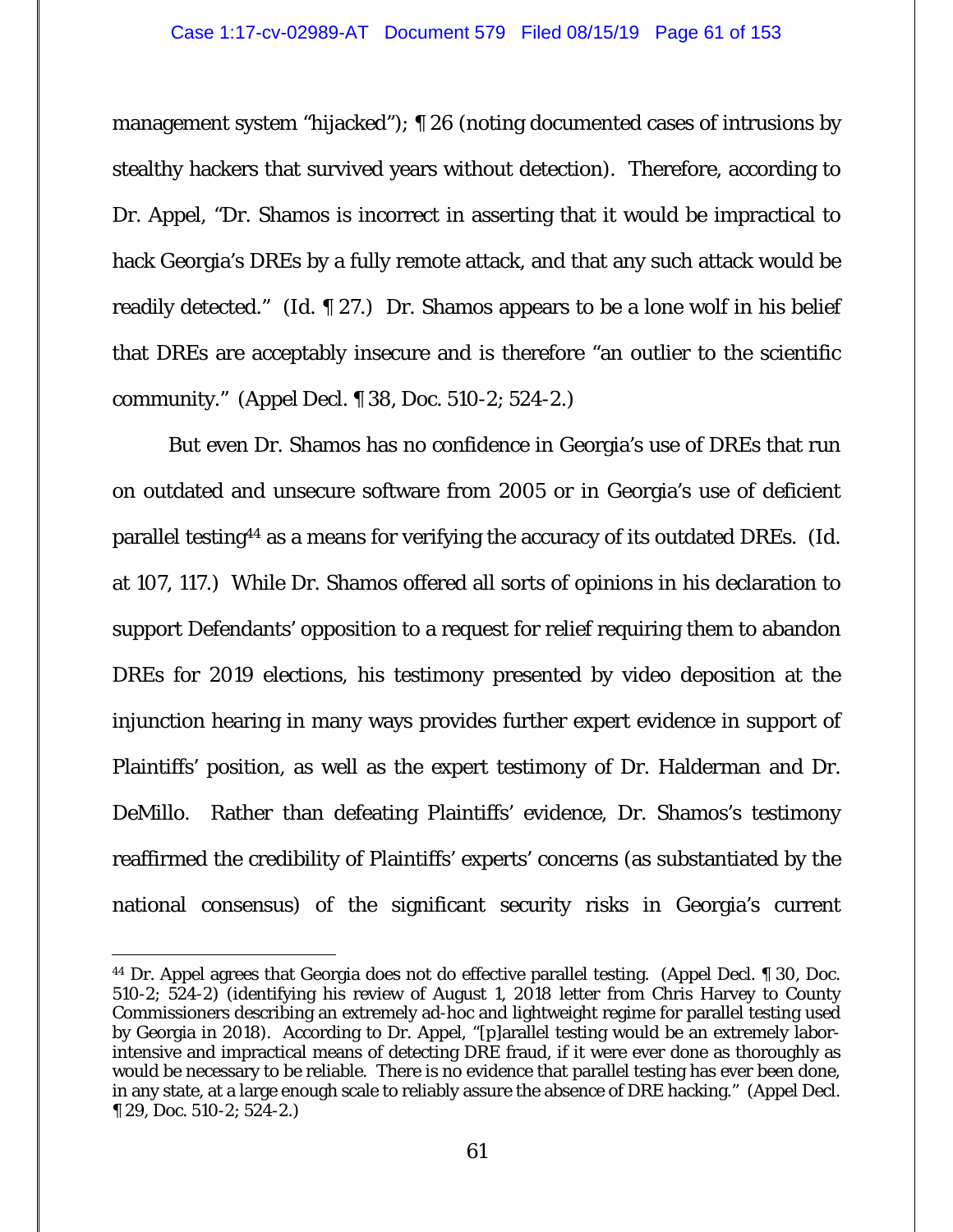electronic voting system. This is especially true considering the State Defendants' attack of Dr. Halderman's testimony that Georgia's GEMS servers and databases are not air gapped and are not isolated from cyber intrusion as the State's elections and information technology representatives believe. (*See also* Appel Decl. ¶¶ 24, Doc. 510-2; 524-2) ("Election-management computers must be routinely (directly or indirectly) connected to the internet (or to the phone system, which nowadays is the same thing) for a variety of purposes, including the dissemination of election results. It is widely known (and documented) as a matter of science . . . that computer systems connected (directly or indirectly) to the internet are often hacked, that is, infiltrated by malicious hackers."). As evidenced by Michael Barnes's testimony in both the 2018 and 2019 injunction hearings regarding the use of phone and modem lines by counties, his own use of USB drives plugged back and forth between the private GEMS server and his public facing computer, and the State's reliance on ballot building contractors working independently in their homes without direct security oversight – Georgia's election system is not in fact an impenetrable secure air gapped system safe from intrusion or an advanced persistent threat.

## **E. "What's Past is Prologue."45**

From approximately 2002 through at least December 2017, the Secretary of State contracted with Kennesaw State University's Center for Elections System through the Board of Regents of the University of Georgia to provide all the nuts

 $\overline{a}$ 

<sup>45</sup> William Shakespeare, *The Tempest*, Act 2, Scene 1.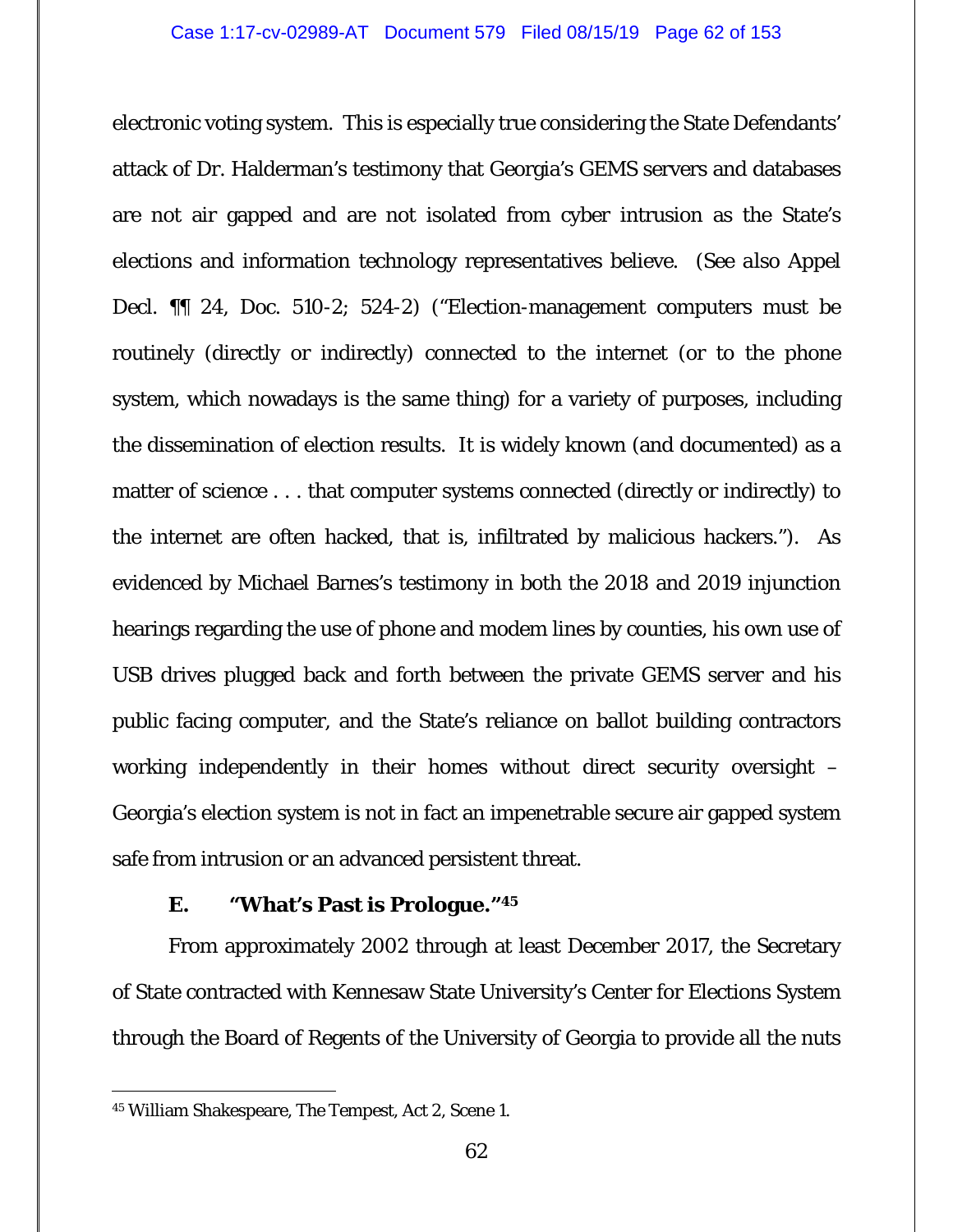and bolts management of the GEMS and Georgia's election system.46 CES maintained the central election server, for Georgia's GEMS system; managed the State's GEMS server; stored and managed GEMS State and County election and voter data; furnished data to create the lists of voters for electronic express pollbooks used in elections in every precinct across the State; performed all ballot building processes required for the County elections offices' issuance of the specific election ballots at the precinct level; provided support for all jurisdictions in the election process and in support of DREs, and overall played an essential role in the operation of elections. (Doc. 258-1.) In effect, the Secretary of State's Office contracted out its election management operational responsibilities to CES until the public exposure of major data management security lapses in March 2017 catalyzed the Secretary of State's Office's termination of the CES's services at KSU, effective January 1, 2018.

Merle King, served as Executive Director throughout the Center's existence, and Michael Barnes served on the Center's staff starting in 2005 and as its Director from 2010 during the years leading up to the CES's closure and his subsequent transfer in January 2018. Barnes immediately became Director of the CES at the Secretary of State's office.47 No other CES staff transferred to the SOS

 $\overline{a}$ 

<sup>46</sup> Doc. 472-10 at 9; 472-4 at 2. *See also*, https://news.kennesaw.edu/stories/2006/Center-for-Election-Systems-provides-national-leadership-on-voting-issues.ph.

<sup>&</sup>lt;sup>47</sup> Mr. Barnes's educational background is in public administration. He has no formal training or expertise in computer science or cybersecurity. However, he previously served as Assistant Director of Elections for the Georgia Secretary of State prior to his move to the CES/KSU in 2005 and directed the State of Georgia's operational transfer to the GEMS / DRE system. (Doc. 472-4 at 1.)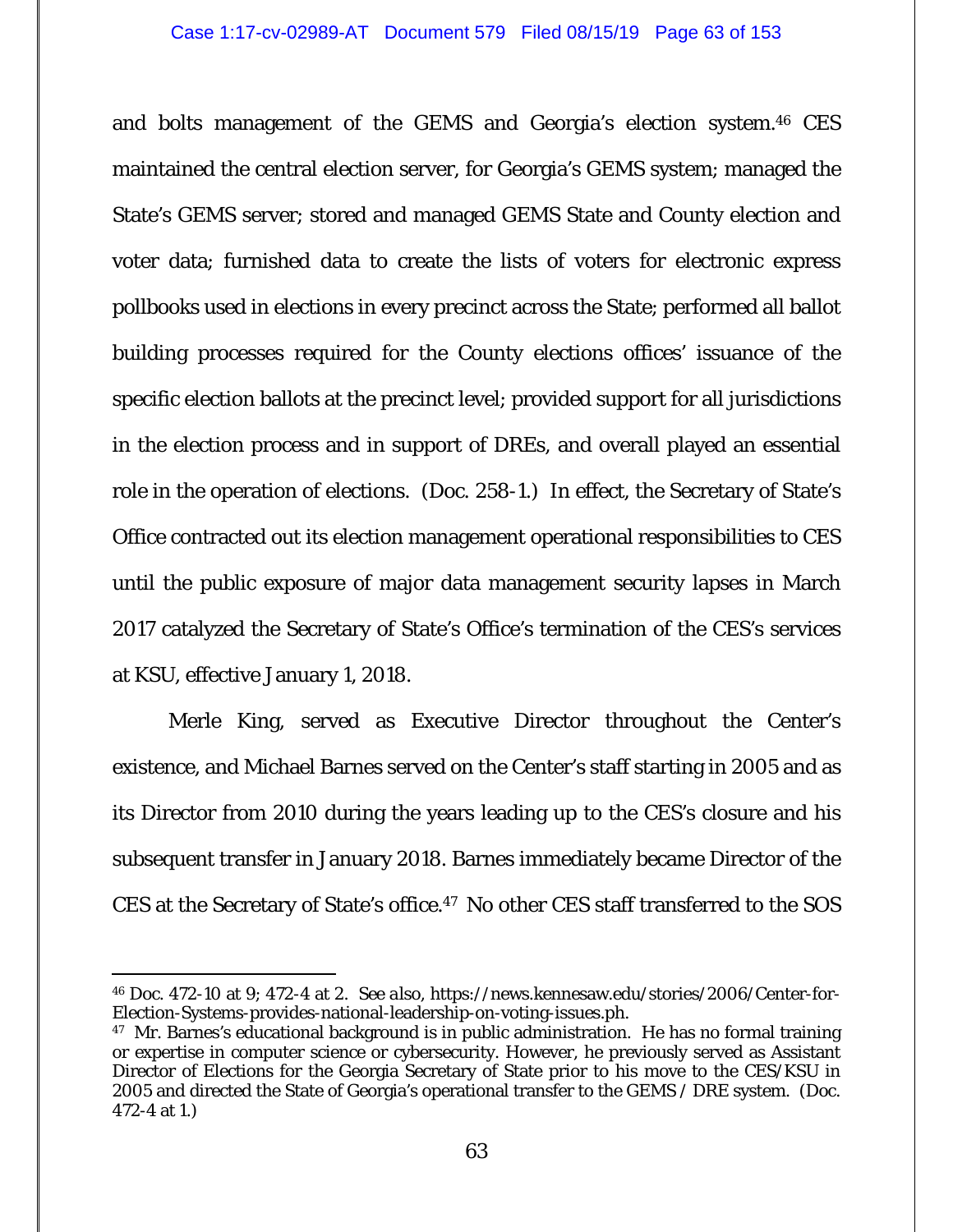office. In other words, when the Court held its first preliminary injunction hearing in September 2018, the SOS's office had assumed the functions of the CES at KSU ("CES/KSU"), less than a year earlier, on January 1, 2018. (Doc. 472- 4 at 2.)

The State Defendants effectively dismiss the significance of the CES/KSU data breach, data systems mismanagement, and record destruction. But as the Court assesses the current operation of Georgia's voting systems and voter registration databases, the legacy of these events stands out.

 The Court's September 17, 2018 Order summarized these events as follows:

In August 2016, Logan Lamb, a professional cybersecurity expert in Georgia, went to CES's public website and discovered that he was able to access key election system files, including multiple gigabytes of data and thousands of files with private elector information. The information included electors' driver's license numbers, birth dates, full home addresses, the last four digits of their Social Security numbers, and more. Mr. Lamb was also able to access, for at least 15 counties, the election management databases from the GEMS central tabulator used to create ballot definitions, program memory cards, and tally and store and report all votes. He also was able to access passwords for polling place supervisors to operate the DREs and make administrative corrections to the DREs. Immediately, Mr. Lamb alerted Merle King, the Executive Director overseeing CES, of the system's vulnerabilities. The State did not take any remedial action after Mr. King was alerted.

In February 2017, a cybersecurity colleague of Mr. Lamb's, Chris Grayson, was able to repeat what Mr. Lamb had done earlier and access key election information. Mr. Lamb also found, around this time, that he could still access and download the information as he had before. On March 1, 2017, Mr. Grayson notified a colleague at Kennesaw State University about the system's vulnerabilities, and this led to notification of Mr. King again. Days later, the FBI was alerted and took possession of the CES server.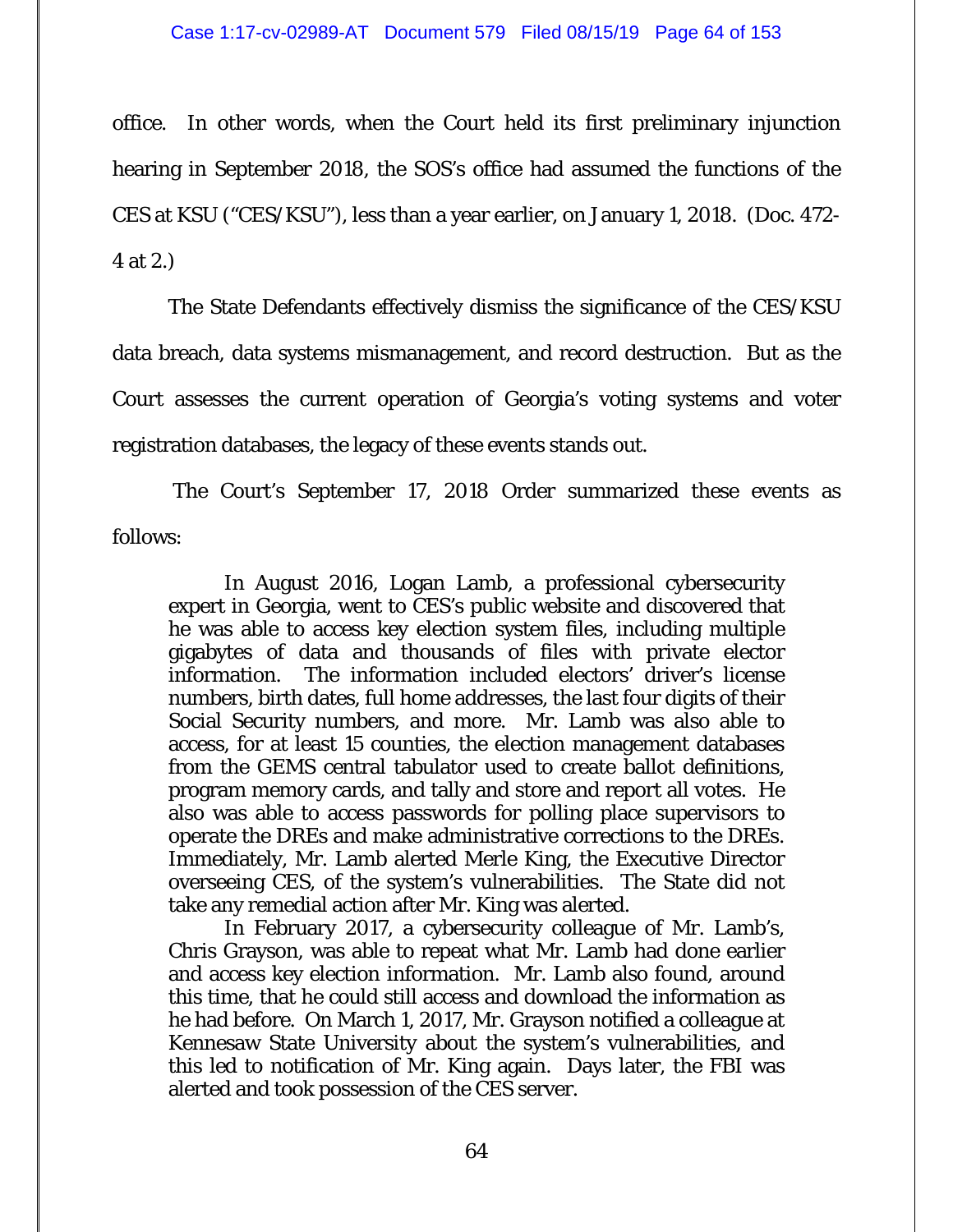The Secretary of State has since shut down the CES and moved the central server internally within the Secretary's office. But on July 7, 2017, four days after this lawsuit was originally filed in Fulton Superior Court, all data on the hard drives of the University's "elections.kennesaw.edu" server was destroyed. And on August 9, 2017, less than a day after this action was removed to this Court, all data on the hard drives of a secondary server – which contained similar information to the "elections.kennesaw.edu" server – was also destroyed. As discussed more fully later in this Order, the State offered little more than a one-sentence response to these data system incursions and vulnerabilities at CES.

*Curling*, 334 F. Supp. 3rd at 1310. The Court further found after hearing Mr.

Barnes's testimony at the September 2018 preliminary injunction hearing:

Mr. Barnes professed effectively no knowledge about the ramifications for the state's voter system or remedial measures in connection with Mr. Lamb's accessing the CES's voter registration databases – which was filled with millions of voter records with personally identifiable information, passwords for election day supervisors, and the software used to create ballot definitions, [DRE] memory cards, and vote tabulations.

*Id.* at 1323.

 $\overline{a}$ 

The Court's closer examination of the record evidence now is even more disturbing. In a detailed email dated August 28, 2016, Mr. Lamb brought to Merle King's attention the CES server exposure and compromise, data exposure, software flaws and security issues – all of major magnitude – that rendered the CES-managed voting system highly vulnerable and subject to dysfunction, erroneous data outputs, manipulation and attack.48 (*See generally* Doc. 258-1 at

<sup>&</sup>lt;sup>48</sup> Mr. Lamb's affidavit describes the simple scripts that he used to access multiple megabytes of sensitive voter and GEMS data and structural information, that was either publicly accessible or poorly encrypted. He also noted in his email that the Kennesaw server was using Drupal software that is subject to "drupaggedon" malware for which there was a 2014 public advisory,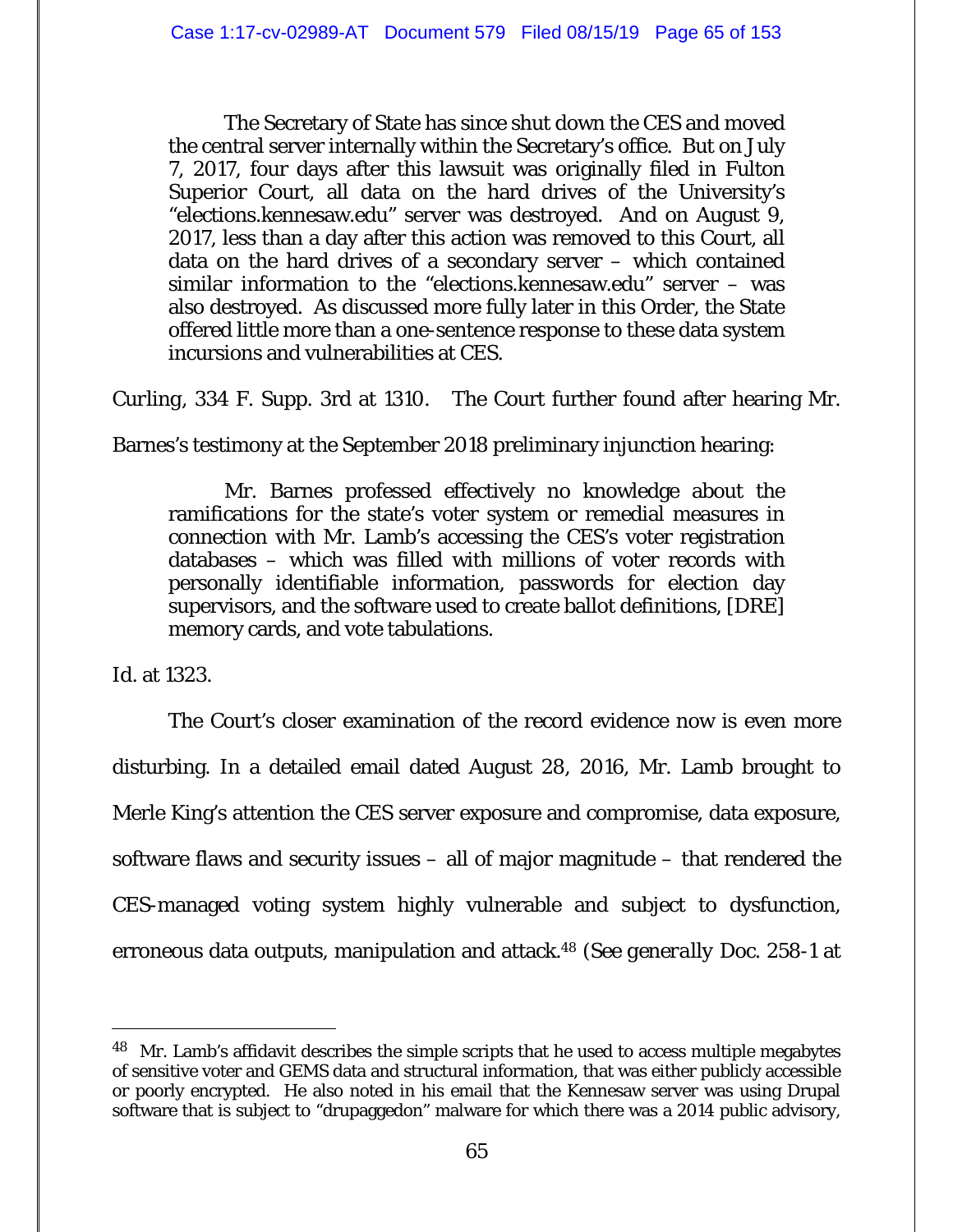125-255, 251-253.) Mr. King communicated with both Mr. Barnes and KSU Chief Information Officer, Stephen Gay, and others regarding Lamb's detailed email. And Barnes in turn emailed Mr. Gay about the "unsolicited email" from Mr. Lamb. (Doc. 258-1 at 249-250) Despite his prior role as CES/KSU Director and current CES Director at the SOS, Mr. Barnes could recall little or what expressly was done after the August 2016 communication except that CES "got rid of" the data and did not look at it or do any forensic review of the files Mr. Lamb was able to download.49 (Doc. 472-10 at 56.) But the email communications up until mid-October 2016 between information technology staff, in fact, kept Mr. Barnes fully in the loop regarding the host of serious software threats, website holes, and data security exposures that they had now confirmed after receipt of Lamb's letter and that they were still struggling to address.<sup>50</sup> By the end of October, the

 $\overline{a}$ alerting users that an attacker with this malware could now or could previously have created, modified, or deleted files on web servers without detection. (Doc. 258-1 at 128-133.)

<sup>49</sup> Barnes's first instinct after receiving this news (which he soon retracted on August 29, 2016) was to direct that Mr. Lamb and his cybersecurity firm be placed on a blacklist of addresses. (Doc. 258-1 at 368.)

<sup>50</sup> For instance, Mr. Barnes's deposition testimony and Open Records email documentation furnished in connection with Mr. Lamb's affidavit indicates that CES/KSU staff, after notification of Lamb's concern regarding the scope of data exposed in the absence of an essential Drupal software patch, only then sought to apply the patch. As one of the CES website managers wrote, "Unfortunately, until today, the CES website was built on Drupal before either of us were employed here and we have spent the last several years simply maintaining it in the order it had been working previously. Obviously, this has become untenable in the current atmosphere and Jason and I must learn more to get the security of the website under control. . . . " And after just then installing the patch, the CES staff member comments, "it seems the file tree had been available to anonymous users. . . . We are currently [] having trouble patching the ability for anonymous users to access individual files." (Doc. 258-1 at 246.) Mr. Barnes was copied on this and almost all other communications that occurred after Mr. Lamb's proactive efforts to provide alerts to CES / KSU leadership staff in August 2016 and the March 2017 alerts to CES/KSU of the profound and continuing data exposure and breach via the CES/KSU website. Similarly, when the Elections and backup Unico server were finally scanned in mid-October 2016, the Associate Executive Director of KSU Information Security emailed Steven Dean, the Technical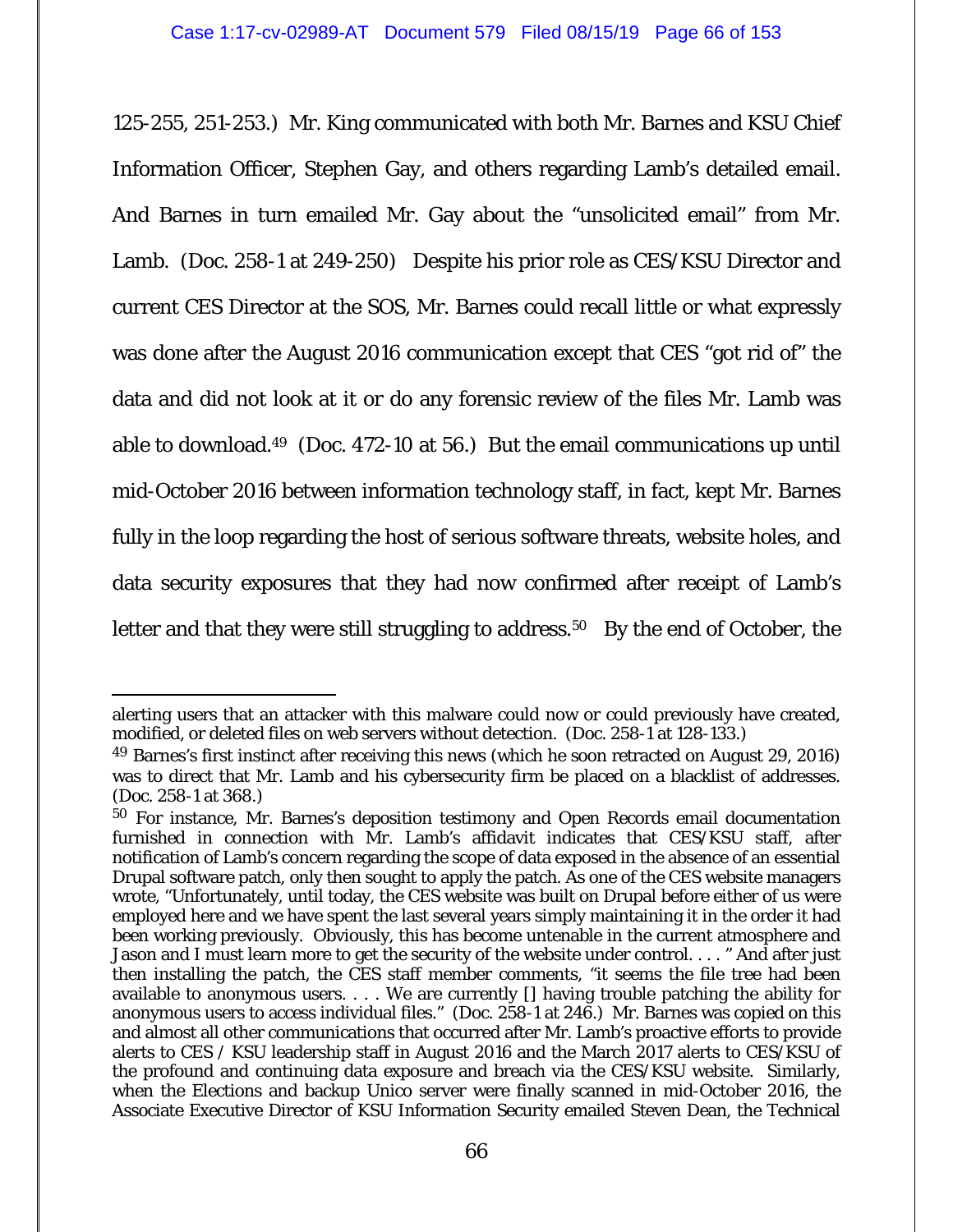record goes silent and nothing appears to have happened or been done until March, 2017.

As Mr. Lamb never heard from Mr. King or other CES staff after his original August 28, 2016 email, his colleague, Chris Grayson, who had verified Lamb's previously flagged identification of the security risks contacted a KSU faculty member, Andy Green, a lecturer on Information Security and Assurance. Mr. Green similarly confirmed the significant voting directories' exposure and election officials' credentials exposure vulnerability, among other vulnerabilities. Green then directly contacted Stephen Gay via email to address this issue anew and in his intermediary capacity commented that in his view, the cybersecurity professional (Lamb) who had identified these significant issues and the organization he was affiliated with were acting in good faith and seemed to want to give KSU an opportunity to remedy these problems before contacting the media. Gay later that night wrote Merle King that his tech security response team had also recreated the directory vulnerability on elections.kennesaw.edu earlier described. Gay relayed that his team had pulled "voter information in database files for counties across the state and data elements including the DOB, Drivers License Number, Party Affiliation, etc. Understanding the risk associated

 $\overline{a}$ 

Director for CES/KSU about the scan identifying one "critical vulnerability" (invalid logins permitted) on the Unicoi server as well as plain text logins that provide "opportunity for malicious users." He also noted that the Elections server was still showing use of an outdated version of server-side software (PHP) (used to create dynamic webpages that interact with databases) and that "this might be the reason 40+ critical vulnerabilities are being identified as related to PHP." (Doc. 258-1 at 229-30.)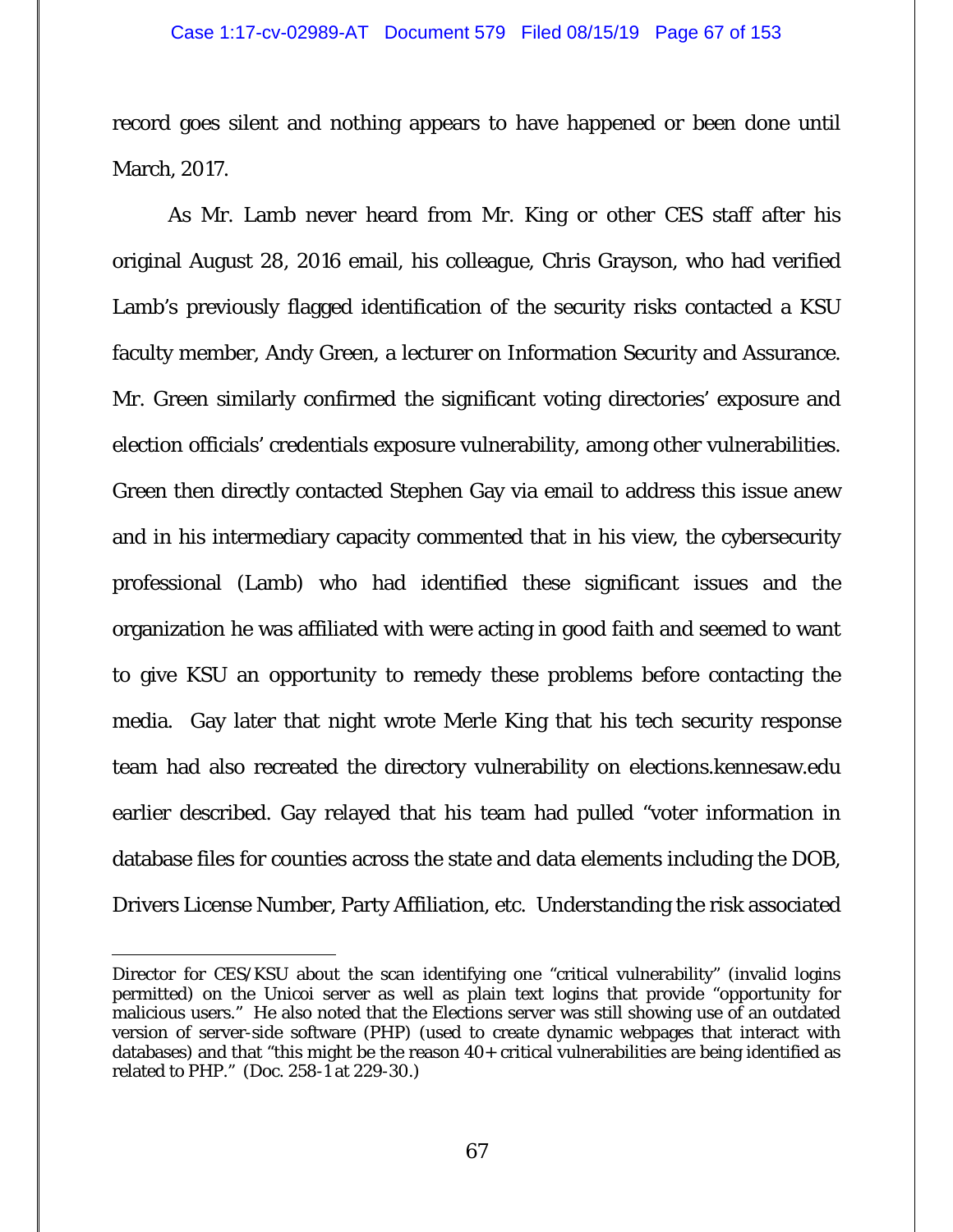with this vulnerability, we have closed all firewall exceptions for elections.kennesaw.edu to contain the incident …." (Doc. 258-1 at 226.)

 An information security engineer in KSU's Information Security Office then on March 4, 2017 ran a special scan of the CES backup server and identified a number of other files open to all KSU users, the top one of which contained 5.7 million records with personal identifying information. (*Id.* at 201-202.) The Associate Executive Director for KSU Information Security therefore recommended that CES close down the server – and King directed Barnes to do so that day. Sometime in the ensuing week, with the pervasiveness of the data breach and vulnerabilities finally confronted, Mr. Gay contacted federal investigators who took temporary possession of the Elections server.

A detailed incident report, dated April 18, 2017, generated by the KSU Information Technology Information Security Office identified the seriousness and extensiveness of ten security issues posed by the CES information technology systems and data breach, with the top three identified as follows:

- 1. **Issue:** Poor understanding of risk posed by the Center for Election Systems IT systems. While a previous server scan and an external researcher had helped UITS understand the high threat level of CES systems, the lack of understanding the hosted data set led to an incomplete picture of the asset value. This resulted in the existence of a high risk server (High Asset Value / High Threat Level) which should have been prioritized…
- 2. **Issue:** Elections webserver and Unicoi backsup server are running a vulnerable version of Drupal and vulnerable to exploitation.

**Action Items**: Elections (externally-facing) was seized immediately and Unicoi (isolated network) was seized thereafter ….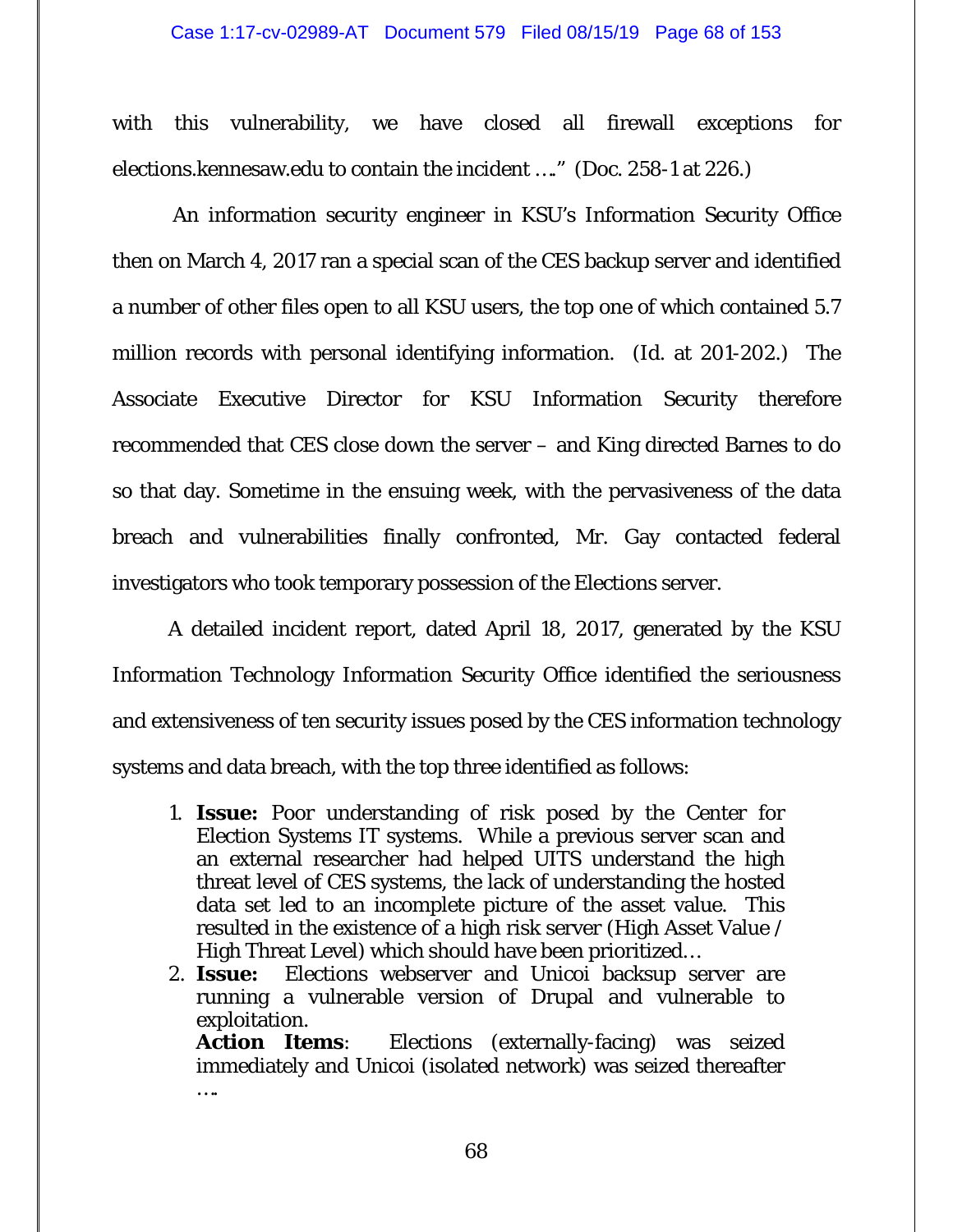# 3. **Issue:** CES confidential data handling processes were not defined …

(Doc. 1-2 at 99-102.) In other words, critical security issues that Lamb had identified in August 2016 finally caused major alarm bells to go off in 2017 when the University's Information Security Office investigated, independent of CES, following faculty member Andrew Green's communication. But in reality, CES had been advised of these *confirmed* critical vulnerabilities in October 2016 when the KSU Information Security Office had scanned CES's backup Unicoi server and when CES's own staff acknowledged they were merely juggling – but apparently no follow-up had occurred. (*See infra*.)

In late March 2017, KSU began arranging with SOS for the uploading of the CES/KSU Express Poll election files to the SOS server, with some transfer security protocols in place. There is no indication than any measures were taken to address the integrity of the database being transferred given the circumstances.51 (*Id.* at 191-197.) The accessible files could have been and likely were open to access for far longer than the window of time between Lamb's original review in August 2017 and his second review in March 2017. In his declaration, Mr. Lamb articulated his view as a cybersecurity engineer that "[a]ny malware that may have been introduced during periods of security failure would very likely still be present on ExpressPoll books or on other voting system components which remain in use across the state." (Doc. 258-1 at 133.) This view

<sup>&</sup>lt;sup>51</sup> The Court notes, though, that the SOS subsequently purchased new servers for operation of the GEMS system.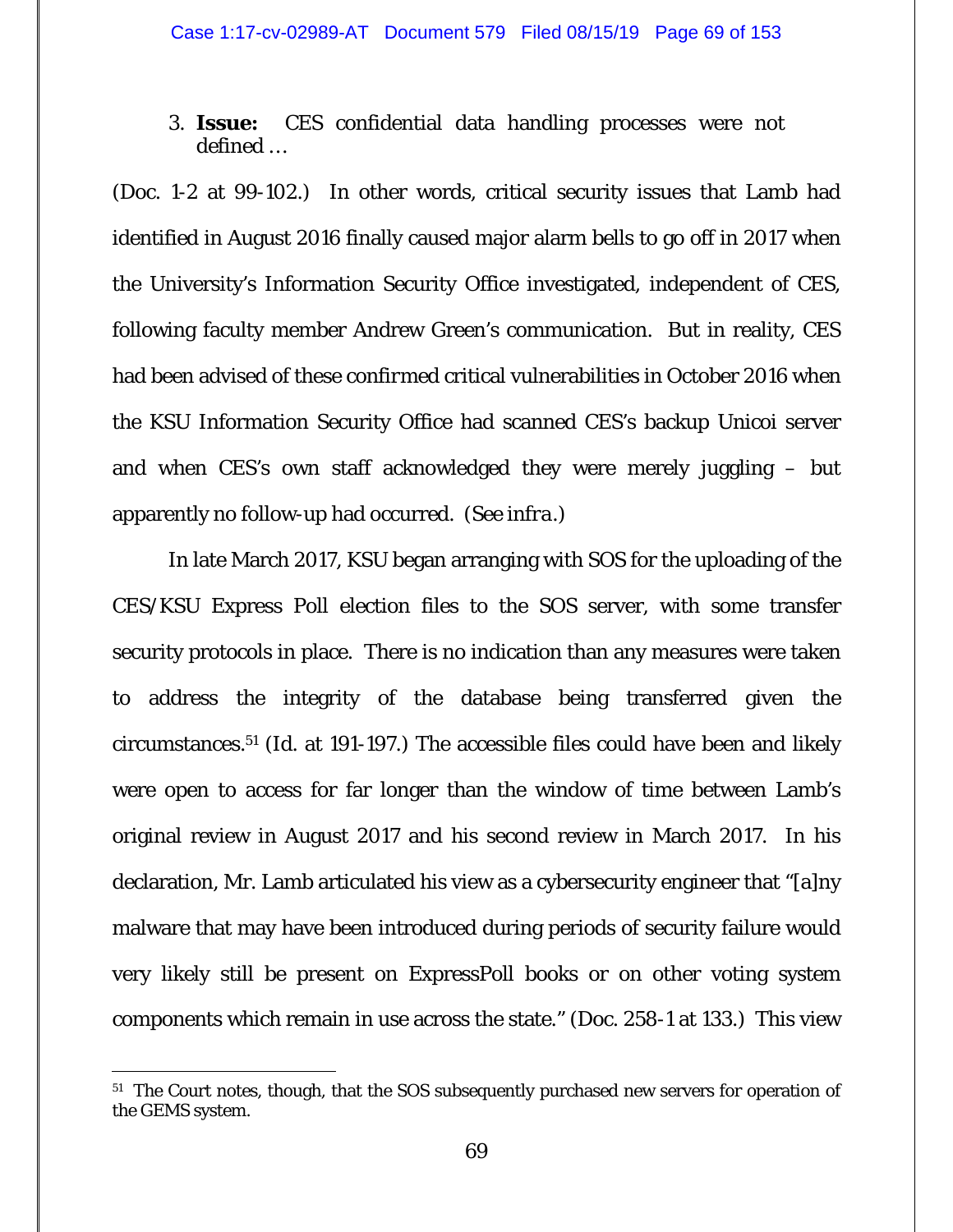as to the danger of contamination was similarly articulated by other cybersecurity experts in this case, including the State's expert and consultant, Ms. Theresa Payton.

The Court well understands the challenges every state faces in running elections in this era. But the State Defendants' insistence that nothing amiss happened in the gaping breach and exposure of the CES/KSU electronic election management system and voter databases contradicts the evidence. Similarly, Defendants' blithe blindness to the potential reverberations that would follow the GEMS system and voter registration databases upon transfer to the SOS, after such an exposure and system management, contradicts the fulsome expert opinion and evidence provided in this case.

CES's executive staff were in the loop in all communications regarding the servers supporting the CES's operations, transfer of the election and data systems to the SOS, Open Records Act requests, and requisite records retention. And they were engaged as well when KSU retrieved and wiped the servers in the months after the FBI made forensic images of the servers.

Given the entire course of events described here, the Defendants' contention that the servers were simply "repurposed" and not intentionally destroyed or wiped is flatly not credible.52 (State Defs.' Resp., Doc. 558 at 2, 11 -

 $\overline{a}$ <sup>52</sup> In stating this, the Court observes that it has carefully reviewed the parties' briefs and additional attached evidence as to spoliation issues. The notion, argued by Defendants, that Lamb's exposure of the software flaws and data system exposure was not front and center in the original state lawsuit (later removed to this Court) is far-fetched. (*See* Doc. 1-2, ¶¶ 1-36, 93-95, 98) (recounting the entire set of episodes involving the software defects and data breach and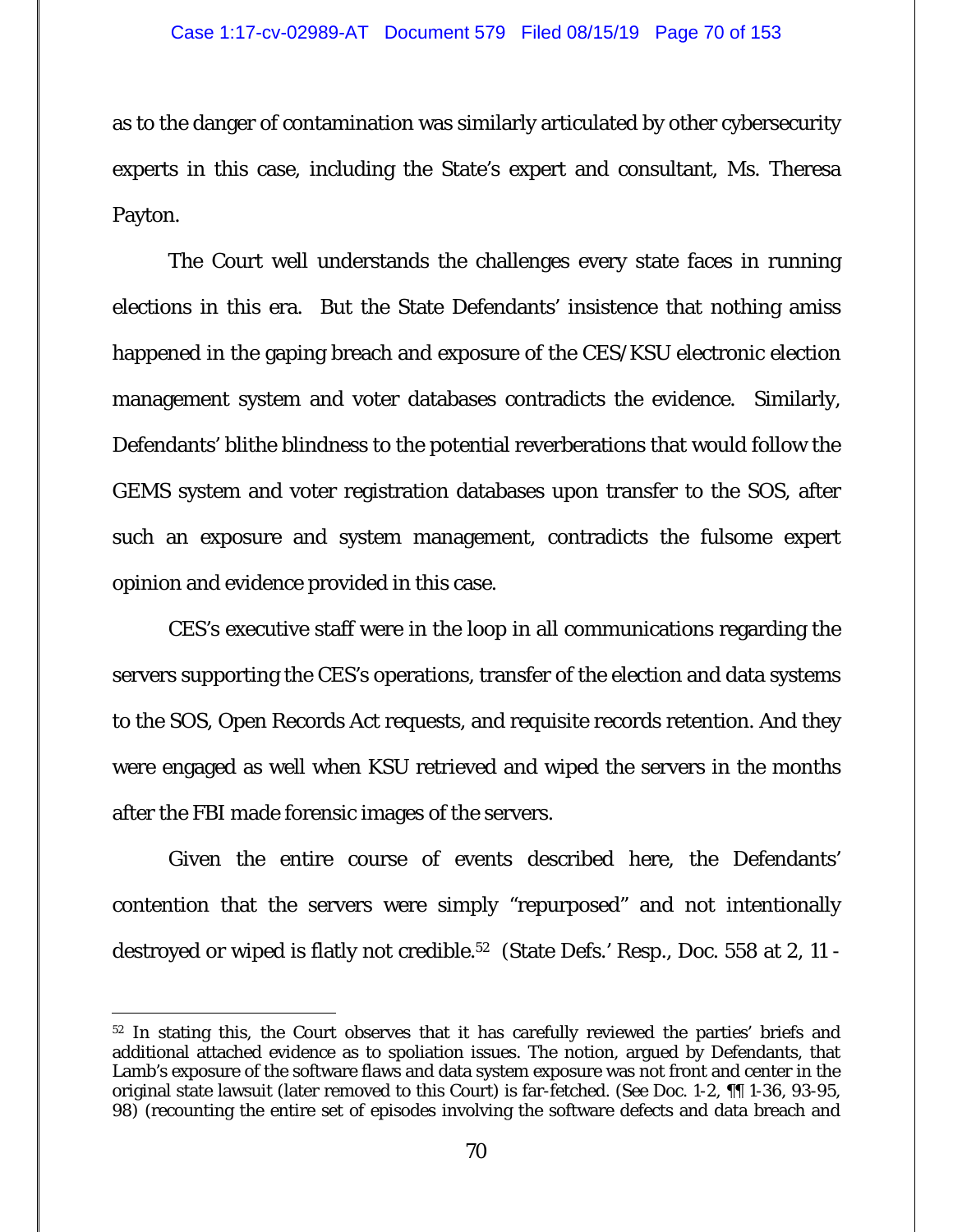14.) This is especially so given the sensitivity of these circumstances, state record retention requirements, and the correlation of the server destruction or erasures with the filing of litigation and removal of the case to the federal court.<sup>53</sup> Simply put, without reaching the issue of spoliation and presumptions or consequences, the Court seriously views the evidentiary import of the Defendants' handling of the servers and its connection to assessing other record evidence – and this course of conduct casts a disturbing shadow on Defendants' posture here.54

Similarly, Defendants' denial and dodging before the Court regarding the known veracity of Logan Lamb's proactive alerts to CES/KSU as to the broadscale vulnerability of its election servers, software, and databases both undermines the credibility of Defendants' representations and signals the election system

vulnerabilities identified by Lamb and his colleagues and relying on such in Plaintiffs' claims that Defendants had run the congressional election on an insecure, unsafe, and compromised election data system, inclusive of defective DRE voting machines); *see also*, Count II claim pursuant to 42 U.S.C. § 1983.) Service of the July 3, 2017 lawsuit was provided prior to the server destruction and news of the filing of the suit appeared soon after its filing.

<sup>53</sup> The Coalition Plaintiffs did not file a spoliation sanctions motion but instead requested that the Court view the evidence through the lens of spoliation legal doctrine and presumptions in a hearing brief filed on July 25, 2019. And in that connection, the Coalition Plaintiffs ask the Court also to consider other evidence regarding Defendants' alleged mis-handling and failure to preserve DRE machines and memory cards that were subject to litigation holds and preservation obligations. The Court was actively involved in assisting the parties in addressing voting equipment preservation agreements that both preserved voting equipment evidence for later inspection and trial and allowed flexible arrangements to assure that no county would lack sufficient equipment for running elections. Given the extended period when discovery in this case was stayed due to Defendants' motions to dismiss and appeal and that Plaintiffs only filed their spoliation brief during the most recent injunction hearing, the Court will not endeavor to parse out at this point all that may well have gone wrong in preservation of the DRE machines and cards.

<sup>54</sup> The Court cannot fathom why Defendants' prior counsel did not proceed with their representation to Plaintiffs' counsel in their October 26, 2018 notice of intent to subpoena the FBI's CES/KSU server images for evidentiary preservation purposes. Fortunately, despite the notice's statement that the FBI would otherwise destroy the image because the FBI's KSU investigation was now closed, that apparently has now turned out to be incorrect. The FBI has now indicated the server images remain available and will make arrangements for their production. What data was left on the servers imaged, however, remains a question.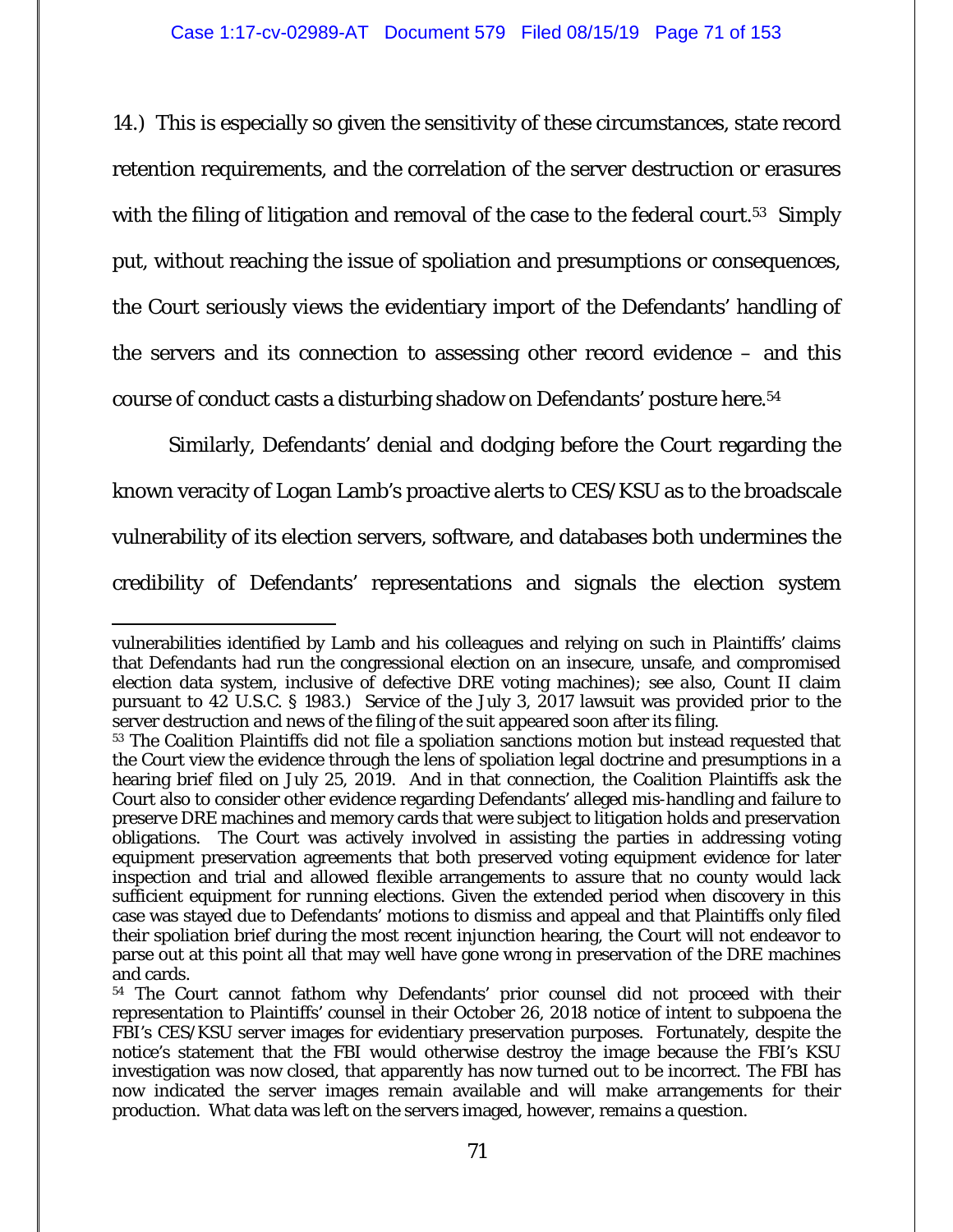problems that would continue upon CES's transfer to the Secretary of State's Office. The scenario underlying the transfer of the CES's functions back to the Secretary of State's Office provides a troubling background context for the elections of 2018 and beyond. The Court recognizes, still, that some progress has been made – and that the State Legislature has moved forward in enacting new voting legislation to be implemented hopefully in future election cycles, *i.e.*, "as soon as possible." O.C.G.A. § 21-2-300. But in assessing the merits of the Plaintiffs' preliminary injunction motions and equitable relief issues, the Court is dealing with the here and now, and that bears the ongoing stamp of infection from the past and the serious problems of the current actual voting system in place.

The State Defendants argue that the Secretary of State's Office has made significant progress in assuring the security of the Georgia GEMS/AccuVote DRE election system and the digitized statewide voter registration system encompassed within the eNet software application.<sup>55</sup> The State purchased new

 $\overline{a}$ 55 As noted earlier, HAVA requires every state to implement a single centralized, computerized, statewide voter registration list containing the name and registration information of every legally registered voter in the State. 52 U.S.C. § 21083(a)(1)(A). Georgia contracted for years with PCC Technology, Inc. (PCC) to handle the function of maintaining the voter registration system of record and house the voter database. PCC owns and operates the "ElectioNet" or "eNet" data suite of software system for operation of the voter registration data system. When a citizen in Georgia registers to vote and submits a voter registration application, county election officials input the information from the application into eNet. The following voter information is included in eNet: residence information, biographical information, personal identifying information (driver's license and social security numbers), districting information (House, Senate, Congress), and voting history. Confidential voter identification data from eNet is fed directly into the "ExpressPoll" electronic pollbooks. Poll workers access this pollbook data by computer to verify voter registration on election day (and to create the DRE Voter Access Card that activates the specific electronic ballot on the DRE machine that should be linked to the voter's address). The Secretary of State also operates and maintains a public website ("My Voter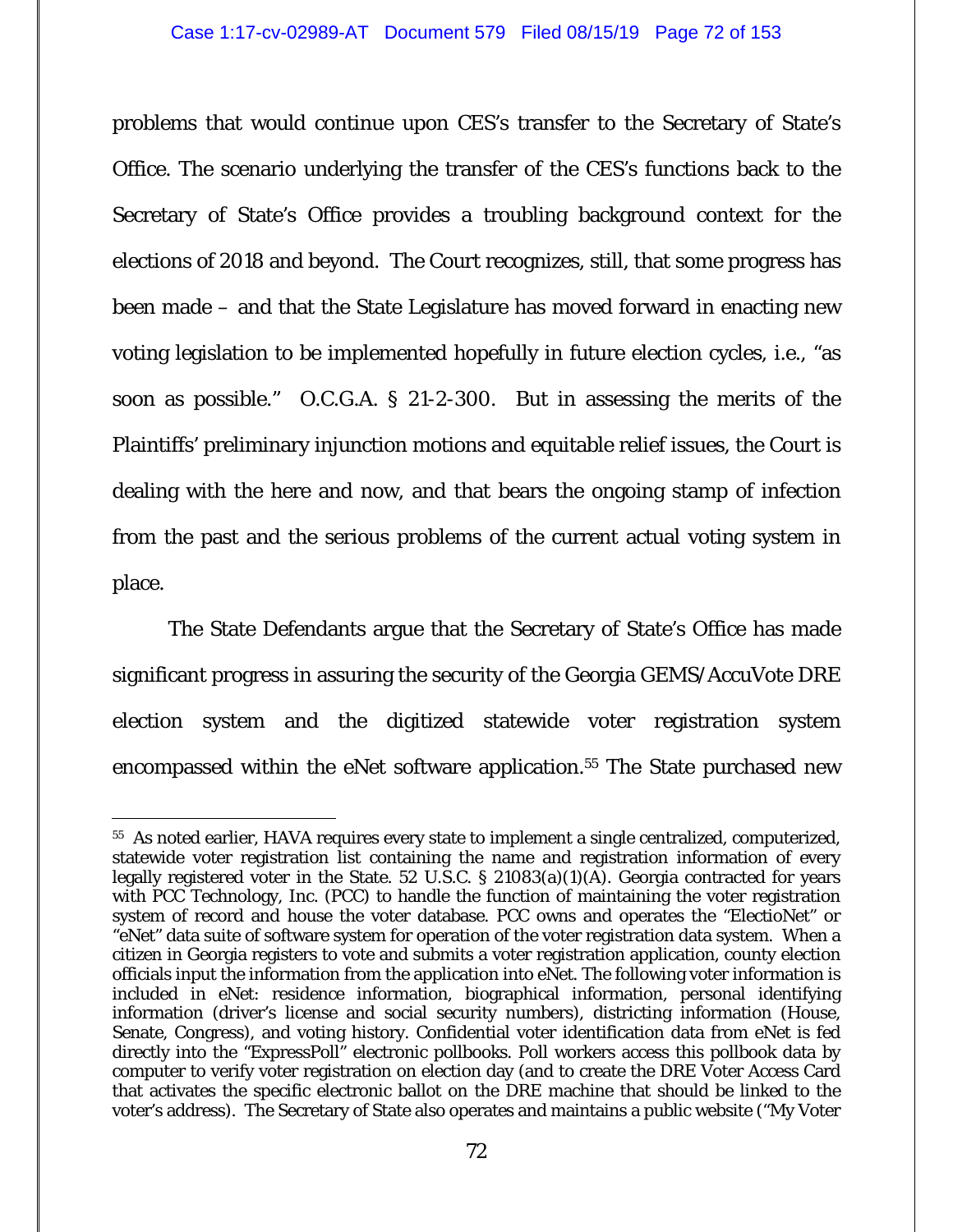computers for running the GEMS system after its transfer from KSU. And they contend they have addressed any alleged underlying structural election data system vulnerabilities, while at the same time minimizing such. In this connection, the State primarily relies on the testimony of its Chief Information Officer, Merritt Beaver, the Center for Election Systems (CES) Director Michael Barnes, and the SOS's retention of the Fortalice Solutions Company ("Fortalice") for consulting and assessment services.

Fortalice operates under the leadership of its CEO, Theresa Payton, who testified as a cybersecurity expert in Court and gave prior Declarations on behalf of the SOS. Fortalice was retained to conduct three cybersecurity evaluative assessments,56 starting in the latter half of 2017. Two of its evaluations were performed before the September 2018 preliminary injunction hearing. The last general risk assessment report was performed from September 17, 2018 to November 30, 2018, and concluded two months after the Court's first preliminary injunction order of September 17, 2018. The evidentiary record is scant regarding what targeted remedial measures the State Defendants took after the last November 2018 report that relate to the election and voter registration systems at issue in this case as well as the record of voter harm caused by the

-

Page" or "MVP"), that operates with PCC software. Voters can use the webpage to look up their publicly available voter information, verify their voter registration status, and also enter data modifying their address.

<sup>&</sup>lt;sup>56</sup> Fortalice partnered with Cloudburst Security in performing security evaluations and the first two evaluations, issued in October 2017 and February 2018, were done under the name "Cloudburst Security team." (PX 1, (Docs. 510-5, 510-7.) The third and final report appears to have been issued solely under the name of Fortalice Solutions. (PX 3, Doc. 510-6.)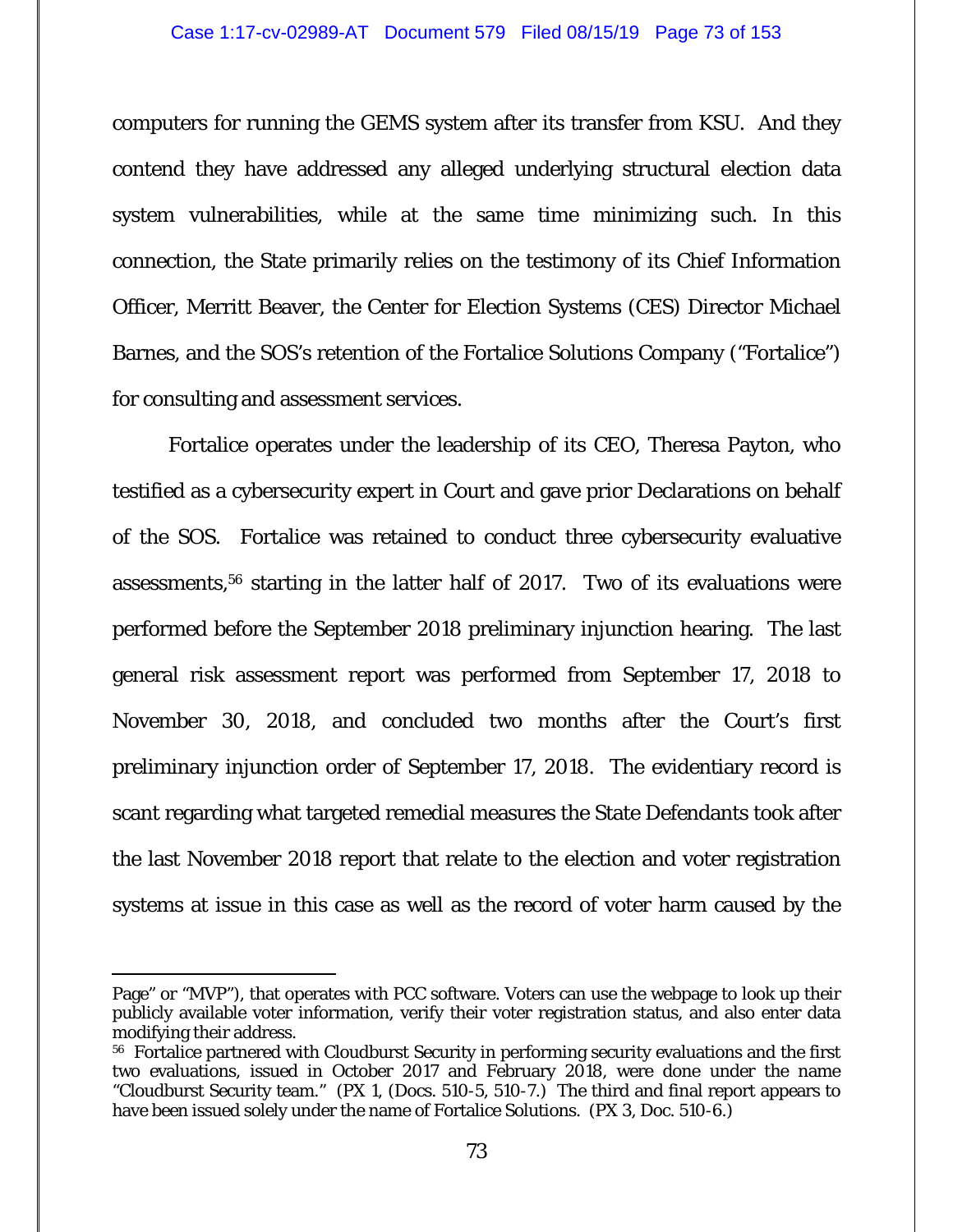## Case 1:17-cv-02989-AT Document 579 Filed 08/15/19 Page 74 of 153

administration of such systems.57 But as discussed later, the Court certainly recognizes that the Georgia legislature enacted new legislation that provides major funding for implementation of a new electronic statewide voting system and other associated measures.

The Court does not minimize the value of Fortalice's three reports and associated advice to the SOS as a positive step for the agency as a whole – or the value of the initial measures the SOS has taken to protect the perimeters of its agency electronic network security and move the system forward. But the core reality is that the State retained neither Ms. Payton nor its other expert, Dr. Michael Shamos, to conduct an actual cybersecurity review and analysis of the GEMS/DRE system and databases or the statewide voter registration system o Elections Division, apart from Fortalice's general risk assessment analysis.

Thus, the State's evidence presented in this case dodges the central issue posed by Plaintiffs' challenge to the DRE/GEMS system and eNet voter registration system: In light of well-established evidence of the vulnerability, security flaws, and the out-of-date age of these systems and their software as well

 $\overline{a}$ 

<sup>&</sup>lt;sup>57</sup> The Court notes, though, that the State recently advised the Court that effective July 1, 2019, it had modified its contract with its long-term vendor PCC that owns the license for the statewide voter registration eNet software. PCC hosted and managed Georgia's voter registration databases until July 1, 2019 when the State modified its contract to take over that function. PCC continues to own the license for the voter registration eNet software applications and remains under contract with the State for maintenance and support of the software applications. The State has thus far provided limited information to the Court regarding how it will perform this function other than that it is taking over hosting the data base. (Tr. Vol. 1, Doc. 570 at 70-71.) The Court notes, though, that the SOS's new contract with Dominion Voting Systems dated July 29, 2019, provides for Dominion's provision and billing for electronic pollbook hardware and software and the State Defendants' July 30, 2019 filing clearly indicates that Dominion will be managing the electronic pollbook function. (¶ 10.1.7; Doc. 556.)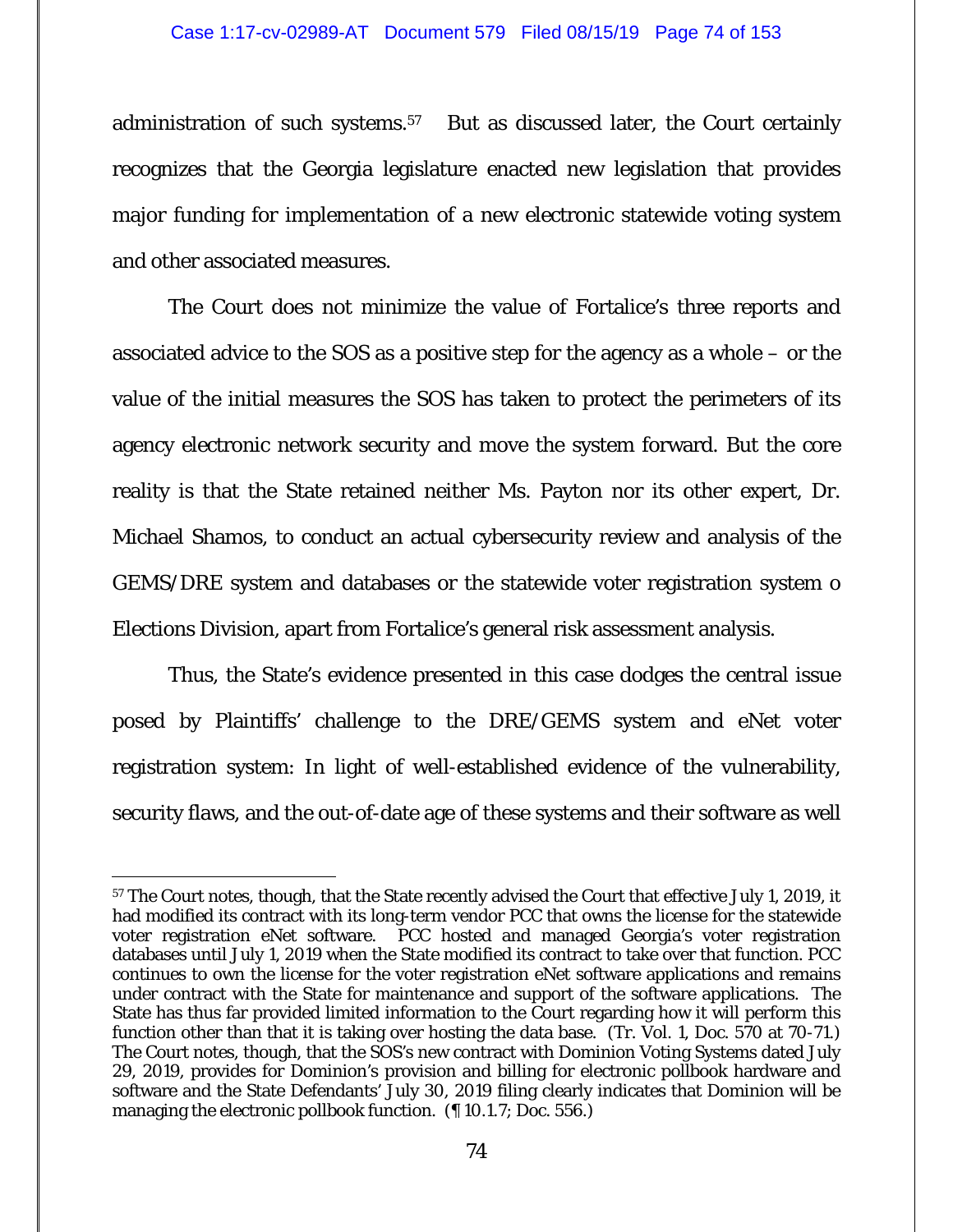as national security and voting reliability concerns posed by continued use of a DRE/GEMS system – all that have been consistently recognized by major national studies and commissions of the highest rank – should the State be permitted to continue forward into another election cycle (and potentially beyond that cycle) with this system, particularly where Georgia's DRE system is incapable of producing a verifiable voter audit trail? And how should the Court address significant evidence of the unreliability of the eNet voter registration database and deficiencies in the eNet software that carry future consequences, even if management and housing of the database has been transferred to the State Elections Division as of July 1, 2019, while its vendor (PCC) maintains ownership and control over the software application?58

The Court is intimately familiar with the extensive record in this case. It views the overall evidence and national consensus authority and expert studies as favoring Plaintiffs' position. While taking all of this evidence into consideration as well as Georgia's new voting legislation to be implemented in 2020, the Court has also reviewed the SOS's evidence concerning its own progress to assess whether any form of injunctive relief is warranted to address the Plaintiffs' claims.

The Court has carefully reviewed Fortalice's risk assessment reports and the Secretary of State's associated change efforts and staff testimony. While the SOS's use of Fortalice's assessments is a constructive change tool, the evidence

 $\overline{a}$ 

<sup>58</sup> As to the scope and limitations of the July 1, 2019 transfer, *see* testimony of SOS Chief Information Officer Merritt Beaver, Tr. Vol. 1, Doc. 570 at pp. 69-70.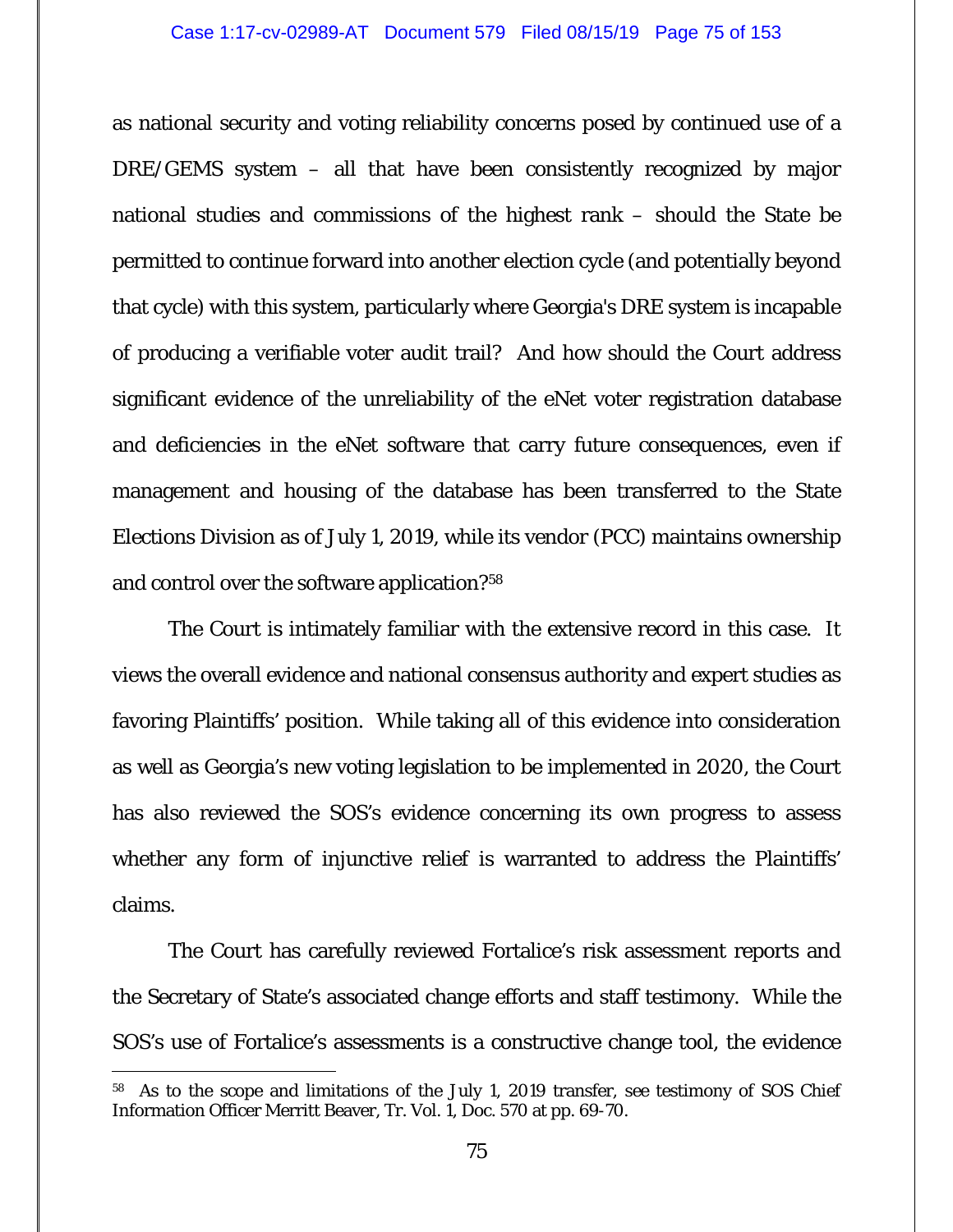also demonstrates the steepness of the voting systems management climb before the SOS in the election cycles ahead. Moreover, the assessments provide a distinctly incomplete picture that fails to touch central issues in this case. The Fortalice assessment reports provide no testing and analysis of Georgia's GEMS/DRE voting system and software. They don't discuss the consensus in national expert opinion regarding the dangers posed by DRE-based unaudited voting systems, or any other issues related to operation of the GEMS system within the State and counties, the DRE machines, or the capacity for malware to be spread via the memory cards, data systems, and hugely dated software that support the system. While Fortalice partially evaluated PCC's eNet voter registration and express pollbook database and operations, it was not allowed to conduct penetration testing or to conduct a full evaluation of the dated software because of the SOS/PCC contract limitations. And even then, its assessment of the eNet voter registration systems and database rang serious alarm bells.

The testimony of Theresa Payton and the restricted scope of the three cybersecurity evaluations performed makes clear that the surface of SOS cybersecurity issues was barely scratched. Most significantly, the SOS never asked or contracted with Fortalice to perform a specific cybersecurity evaluation of the security issues facing the SOS elections division and related county election offices, or the security vulnerability and integrity of the GEMS System both within SOS and its county elections counterparts, or the State's voting databases and electronic pollbooks. Ms. Payton forthrightly acknowledged in her hearing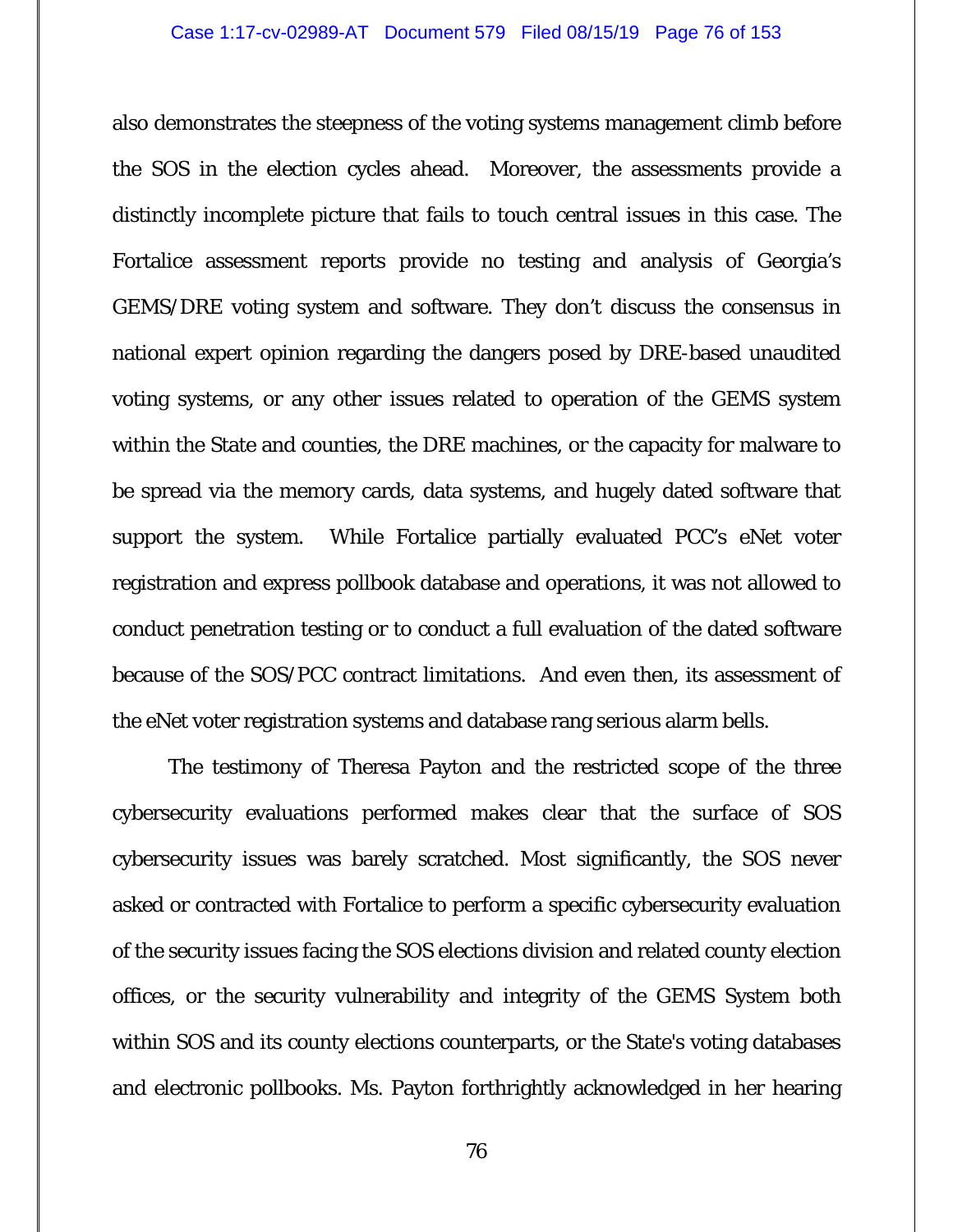testimony that her organization focused solely on the perimeter "outskirts of the kingdom" of the Secretary of State's Office as opposed to a "specific vault" within the castle, such as the elections division and its operations. (Tr. Vol. 1, Doc. 570 at 287.) It was outside Fortalice's contract scope to focus on particular Election Division or GEMS data systems or conduct a review of the voter registration system software and operation, or the state election data systems' interface with SOS servers and SOS and County data systems and the cybersecurity and vulnerability issues posed by this interface. (*Id.*) Fortalice did not analyze that interface, nor did it attempt to conduct a "red team" directed penetration of the operations of the Center for Elections Systems within the SOS or in connection with the 159 counties, the GEMS database and software, or the eNet voter registration data system and pollbook software. (*Id.* at 286-288.) But all of these issues should have been squarely on Defendants' radar – and vividly so after the Court's order of September 17, 2018 and the ensuing 2018 election.

The first of the three Fortalice reports dated October 2017 identified 22 cyber security risks to the SOS,<sup>59</sup> with the ten leading ones identified as highest priority for remediation action, including risks associated with password management and security, access control, data security, and network and vulnerability management.<sup>60</sup> (PX 1, Doc. 561-1 at 5.) Significantly, Fortalice's Cloudburst team conducted penetration testing of the overall "outskirt" walls of

-

<sup>59</sup> Fortalice assessed the significance of these risks in connection with the National Institute of Standards and Technology Cybersecurity Framework ("NIST Framework").

<sup>60</sup> As discussed later in this Order, according to Fortalice's November 2018 report, 3 of the 22 risks had been remediated as of November 2018, when the last statewide election was held.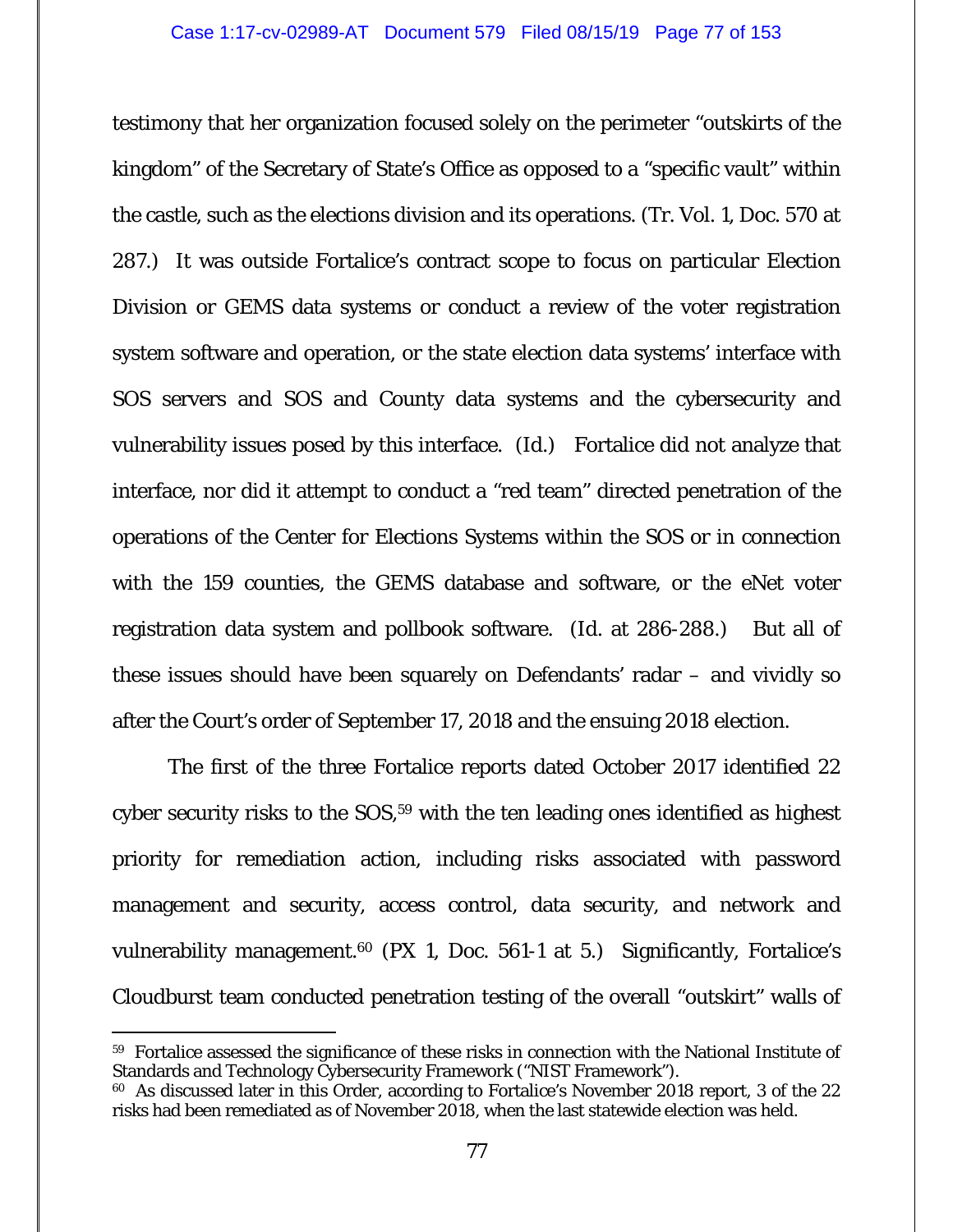the SOS network in July through August 2017 and was able to penetrate the SOS network "castle" walls and move around "fairly freely" within the agency's network and accounts. (Tr. Vol. 1 at Doc. 570, p. 288.) The Fortalice/Cloudburst team was able to compromise passwords and escalate its privileges to penetrate the SOS agency data system and access all local work stations and laptops and to establish footholds in a series of internal systems in SOS. (PX 1, Doc. 561-1 at 43- 55.) Through this penetration, "emulating real-world attacker techniques," Fortalice's team gained control of domain administrator rights on the Georgia SOS connected network and in turn obtained credentials to identify sensitive data, gained access to network security systems and the system enterprise architecture and system configurations within the  $SOS<sup>61</sup>$  (PX 1, Doc. 561-1 at 42.) The October 2017 Fortalice Report identified these risks as high and concluded that it "recommends a heavy focus on prevention followed by investment in detection to actively manage threats that gain access to the network and keep them from resulting in a data breach or network compromise." (*Id.* at 39.)

Strangely, while SOS Chief Information Officer Beaver declared in his August 2018 and July 2019 affidavits in this case (Docs. 265-1, 472-2) that penetration testing had been conducted as an apparent indication of SOS remedial measures, his declarations never even hinted that Fortalice had actually successfully penetrated a major SOS network and data system that would allow the "attacker" access to information as to architecture of the entire system by

 $\overline{a}$ 

 $61$  The 2017 Fortalice report further found that Fortalice/Cloudburst was able to identify instances of voter registration data hosted on file shares available to all SOS domain users.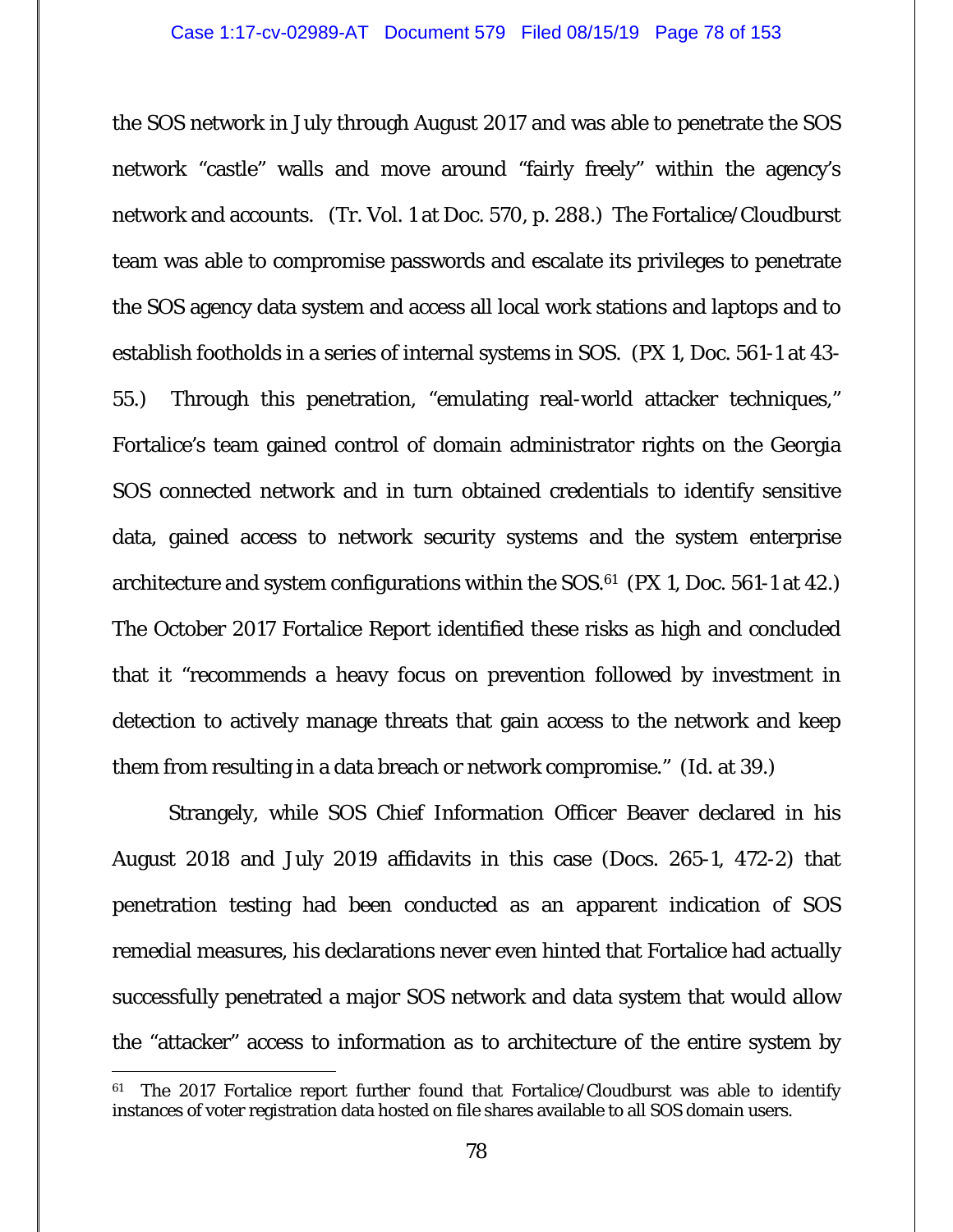obtaining control over the domain.62 Nor did Mr. Beaver ever clarify, contrary to his representations in his 2018 affidavit, that the SOS had never requested or authorized focused penetration testing of the Election Division, the GEMS database and server system, the eNet or voter registration system, or the SOS election services vendors.

Obviously, Ms. Payton, a national cybersecurity expert retained by the State, viewed the Fortalice penetration findings as impacting security and integrity of the entire SOS data system, including the election systems and data, because access to and interface between the public website and servers provides a host of routes into the system's architecture, administrative passwords, etc. And Dr. Halderman, Plaintiffs' expert, shared that view in his hearing testimony, which the Court finds is supported by the extensive expert evidence and authority Plaintiffs have provided.63

-

<sup>&</sup>lt;sup>62</sup> In his 2019 hearing testimony, Mr. Beaver endeavored to parse the significance of the Fortalice finding, by pointing out that the immediate penetration testing was conducted on one of the two SOS data centers – the one that holds the corporations' database, professional licensing database, and SOS website but not the elections system and voter registration system. (Tr. Vol. 1, Doc. 580 at pp. 44-45.) However, Ms. Payton and the Fortalice/Cloudburst Reports clearly did not limit the significance or scope of the Fortalice/Cloudburst penetration findings, i.e., that their penetration efforts yielded expansive access to the network security system, administrator rights and control of the network domain, and access to the enterprise architecture and system configurations.

<sup>&</sup>lt;sup>63</sup> Plaintiffs' cybersecurity expert witness, Dr. Alex Halderman clearly discussed at the July 26, 2019 hearing once again how penetration in one part of the state or county voting system can well result in the spread of malware to other parts of the system, whether in the CES computers, or the county DRE voting equipment and voting cards. (Tr. Vol. 2, Doc. 571 at pp. 92-98.) This testimony is consistent with that of a host of state and national studies as well as other expert affidavits that Plaintiffs have introduced or referenced in the record and the opinion of State Defendants' expert Dr. Shamos. (*See also*, Doc. 437-1) (extensive discussion of such in Brief of the Electronic Privacy Information Center as Amicus Curiae in Support of Plaintiffs' Position at Trial.)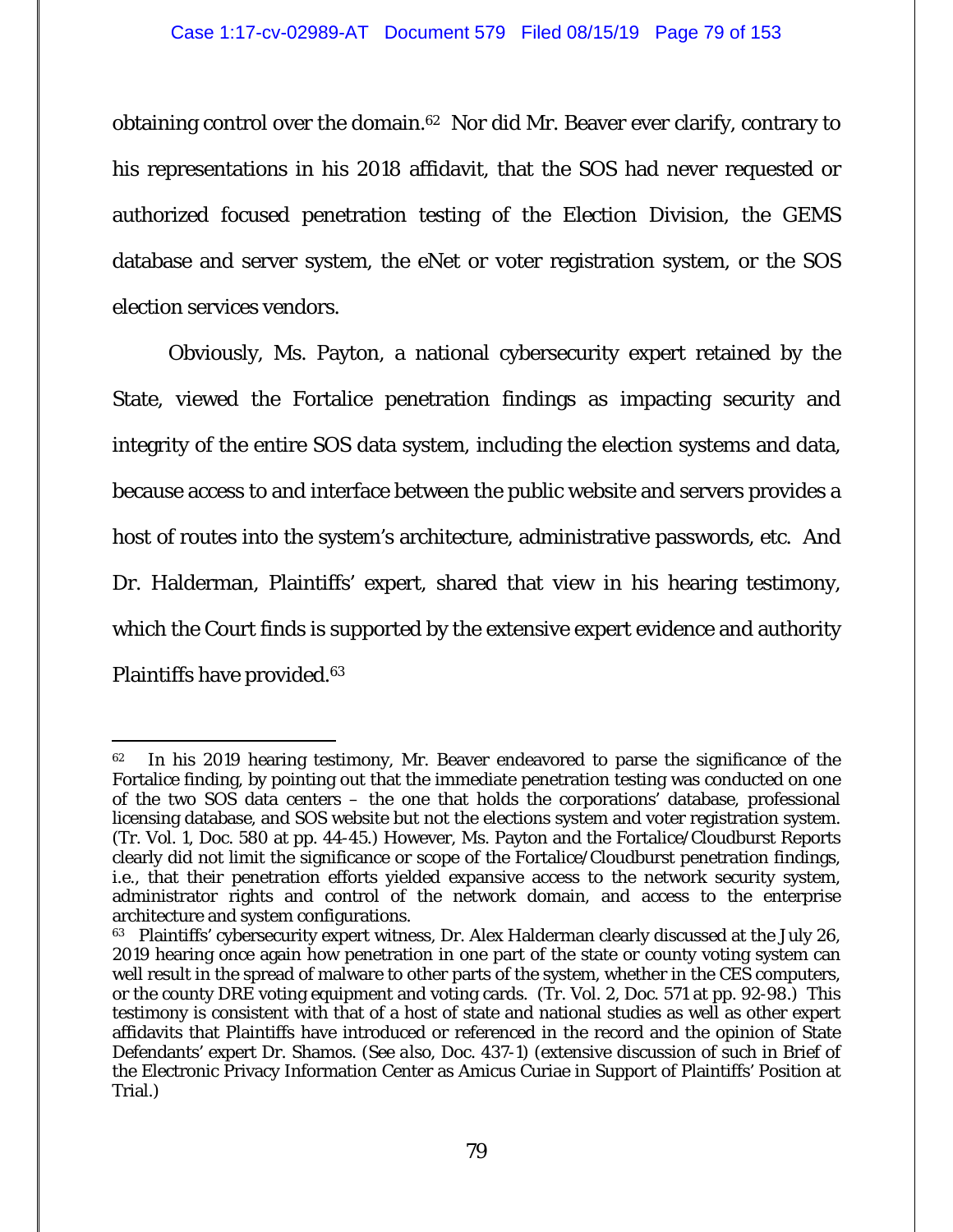The October 2017 and February 2018 Fortalice Reports addressed the lack of security controls for Georgia's eNet voter registration data system and database. eNet is owned, operated, and maintained by PCC. On July 1, 2019 the SOS took over hosting eNet's voter registration database that creates the express pollbooks, but continued its contract with PCC for licensed use of the PCC software and for PCC's maintenance and support of the PCC application.

Fortalice's 2017 investigation revealed that a breadth of Georgia SOS personnel were able to log onto the election registration database without authentication mechanisms beyond a user name and password. Moreover, county election representatives (in 159 counties) could access the PCC database and distribute unlimited user accounts without oversight, and the software lacked "adequate controls to set role based security per accounts." (PX 1, Doc. 561-1 at 23.) The Report expressed an overarching concern about the lack of control and oversight the State maintained over the eNet voter registration system and database. (*Id.*) And this section of the 2017 Report concluded that:

To determine the known vulnerabilities and risks to PCC as an entity and the eNet system, a thorough risk assessment of the organization and web assessment of the eNet system is recommended. Of additional concern, GA SOS lacks the right to audit the vendor's environment and/or obtain third-party assurance of controls on behalf of the GA SOS.

(*Id.*) But there is no indication in the record that this directive or testing was ever done, though in the Court's view, the PCC contract charges PCC with cybersecurity and accountability obligations that could be enforced.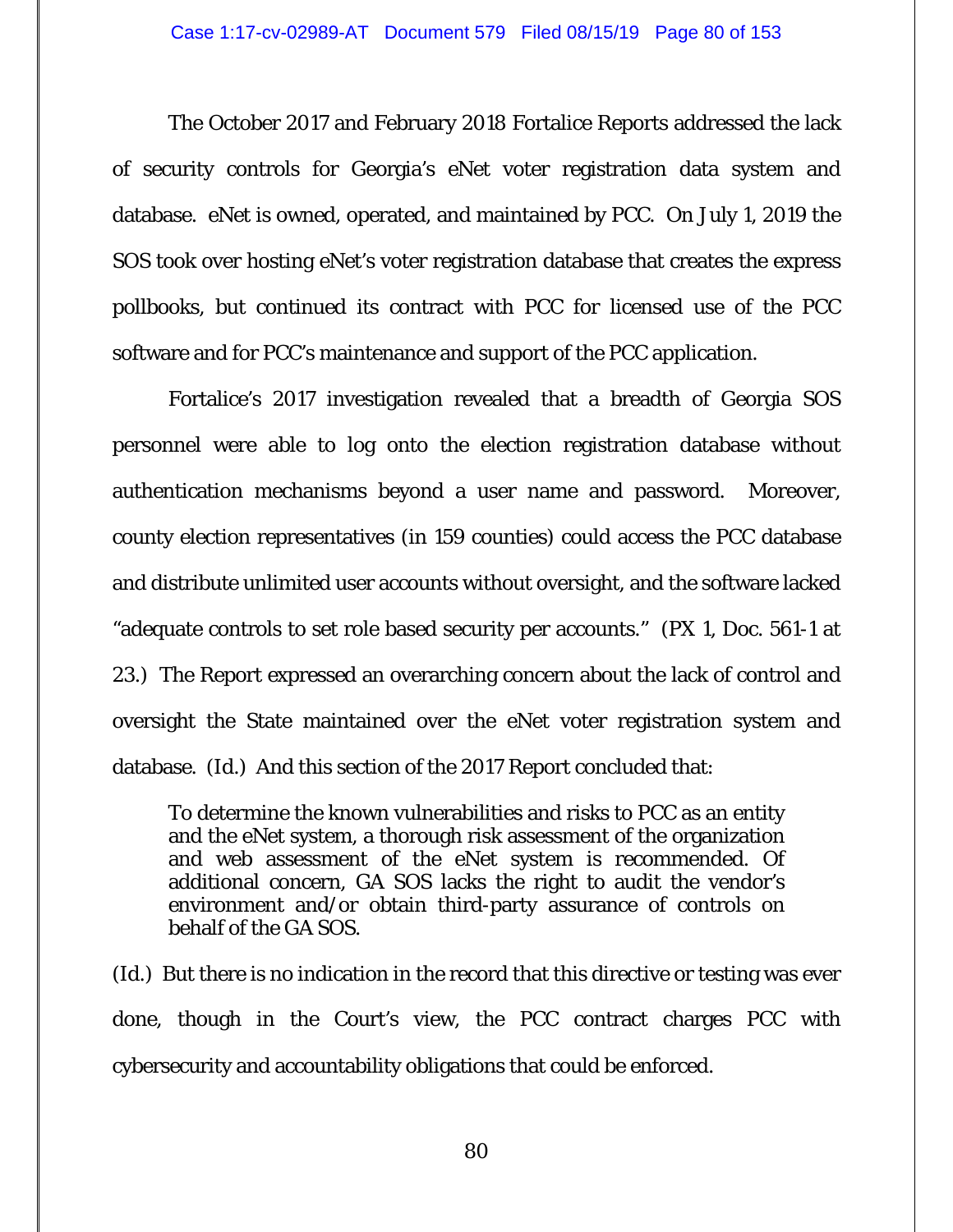The next assessment report Fortalice and Cloudburst performed was delivered to the SOS in February 2018 and focused exclusively on the voter registration database system operated by PCC. (PX 2, Doc. 561-2.) But Fortalice was not authorized to do penetration testing of PCC's operation. The Report described the old software in use as containing "known critical severity vulnerabilities." (*Id.* at 8.) The report concluded that "the most significant risk the Cloudburst Security team identified is the use of older, unsupported software to operate internet-facing web applications. The vendors for the software no longer provide updates to address known vulnerabilities." (*Id.* at 3, 13.) The #1 ranked risk in the Report involved PCC technologies and software because "these applications are externally-facing and have a wide use base and process important data, the risk they pose is much higher." (*Id.*) The Report commented on the out of date vulnerable software that was subject to malware manipulation and attacks: "Malicious actors typically take advantage of known vulnerability of software or weak configurations. Cloudburst Security suggests robust vulnerability management and threat monitoring processes to increase the GA SOS environment's security." (*Id*.) The Report identified serious network construct issues as well in the PCC Georgia SOS environment. (*Id.* at 9.) And the PCC voter database system permitted "a list of IP addresses access to the internal systems bypassing the VPN" and "*does not block connections to the VPN from IP addresses of known threat sources or foreign countries*." (*Id.* at 11) (emphasis added). The February 2018 report also identified a chain of other related severe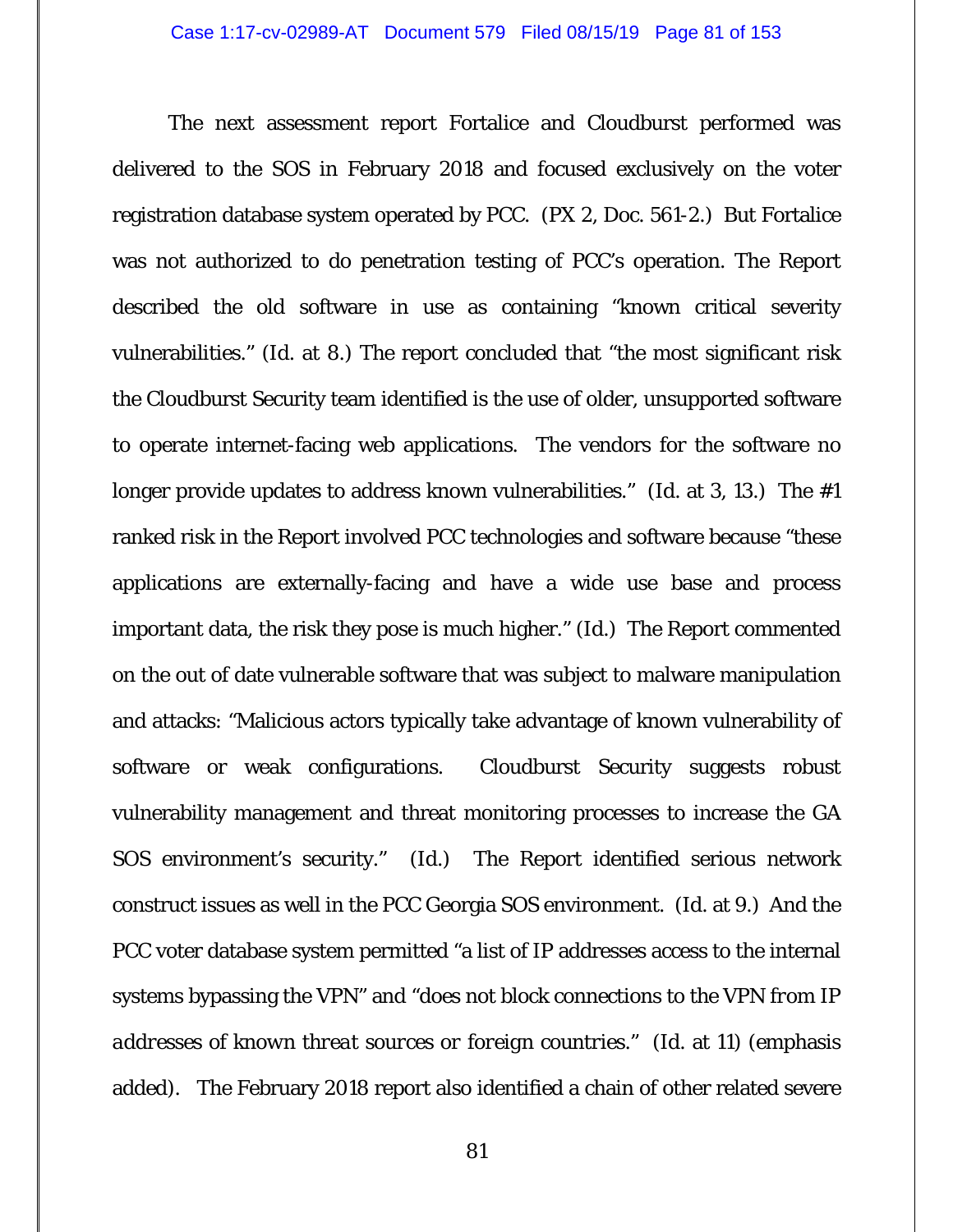issues – including the transmission across the network of unencrypted database commands and content that "can be used to capture or modify communications between the internal servers leading to disclosure of sensitive data." (*Id.* at 18.)

In total, the Cloudburst Security Team's October 2018 report identified 15 additional serious risks beyond the risks identified in the October 2017 Fortalice/Cloudburst report. Even without Cloudburst/Fortalice having been granted authority to conduct penetration testing, it documented an astonishingly grave array of deficits in PCC software for retention and management of the voter registration database as well as in the SOS and PCC's handling of the voter database.

Richard Barron, the Director for Registration and Elections in Fulton County, Georgia similarly identified a long-standing software defect in the Express Poll software dating back to 2006. "The 'Precinct Detail' in the Express Poll will display the information for the previous voter rather than the correct precinct for the voter standing before the poll worker. This results in the poll worker sending the voter to the incorrect precinct. If a voter in the wrong precinct goes to the precinct directed by the poll worker, the voter will find himself in another incorrect precinct and the 'Precinct Detail' tab will be no help again." (PX 16, Fulton county Board of Registration and Elections' Responses to Coalition Plaintiffs' First Interrogatories, Doc. 565-16 at 4.)<sup>64</sup>

 $\overline{a}$ 

 $64$  A variation of this occurs when a voter presents to vote in a less than countywide election but is not shown as eligible to cast a vote in a particular election or precinct and the voter may then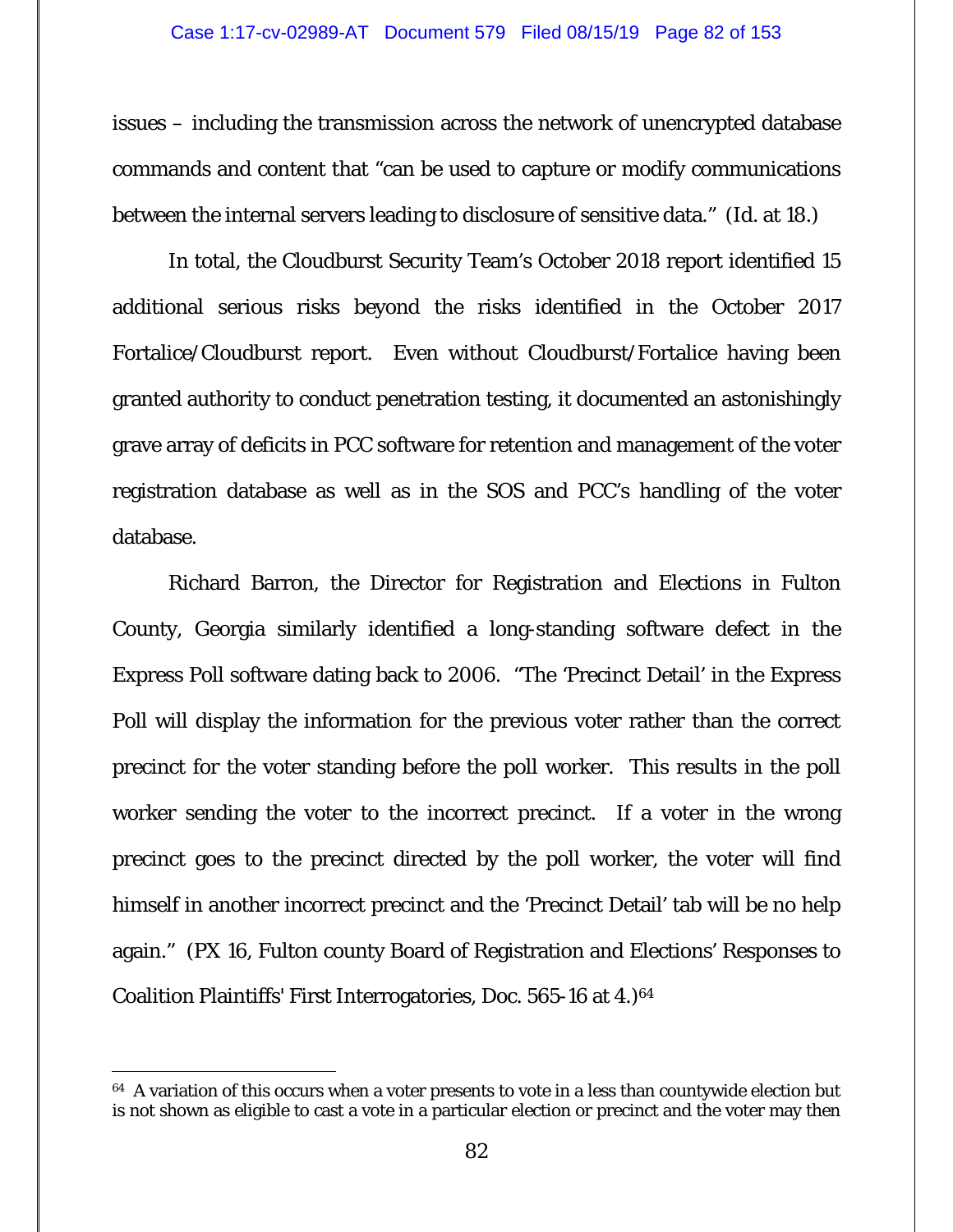The above findings coincide with and support the validity of the broad range of voter complaints in 2017 and 2018 regarding the inaccuracy and jumbled status of the voter registration records that burdened or deprived them of their voting rights, discussed later in this Order.

The SOS did not ask Fortalice to look again at the issues flagged regarding PCC's aged software, voter database and voting data security issues in the February 2018 report or to follow-up on whether PCC had implemented any of its recommendations. (Tr. Vol. 1, Doc. 580 at p. 40.) Indeed, in his testimony at the July 25, 2019 hearing, Mr. Beaver, the CIO of SOS, could not recall any of the identified issues or recommendations in the February 2018 report until he was furnished a copy of the report to review. The  $SOS -$  and its staff  $-$  have consistently previously maintained before this Court that there are no problems with the voter registration data system and database that generate the ExpressPoll electronic report that is the gateway for voters at the polls. Further, the SOS, which was in exclusive control of the Fortalice/Cloudburst Report information regarding the system's exposure of the voter registration database and its severe vulnerability at the time of the September 2018 preliminary injunction hearing, never disclosed any form of this information, even though the integrity of the voter database was squarely at issue then. (Testimony of Merritt Beaver, Tr. Vol. 1. at 65-67.) In this same vein, Defendants contended that Logan Lamb's ability to access through the KSU CES server multiple gigabytes of voter

be incorrectly advised that she is not eligible to vote at all, as opposed to being eligible to cast a vote in that precinct using a provisional ballot. (PX 16, Doc. 565-16 at 4.)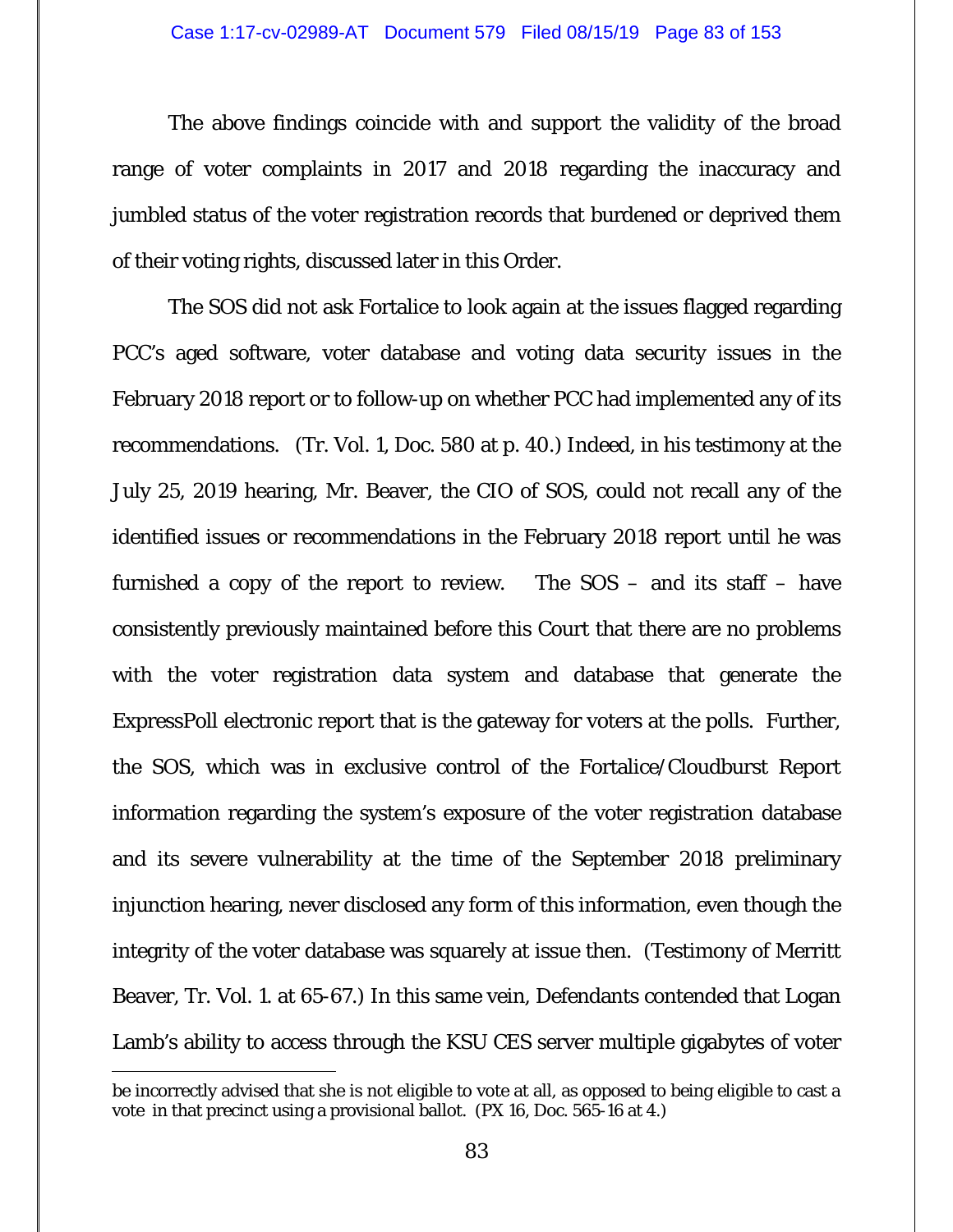registration data from CES databases filled with the personal identifying information of millions of Georgia voters as well as county and state election staff passwords<sup>65</sup> was not of real significance. The evidence clearly indicates to the contrary.

Fortalice's November 2018 assessment (its third and last report) returned again to focus on the "walls of the castle" of SOS as a whole. It found that SOS had fully remediated just three of the 22 deficits identified in October 2017. (PX 3, Doc. 561-3.) While noting the SOS's progress, Fortalice made twenty additional cybersecurity recommendations to protect the confidentiality, availability, and integrity of voting and voter data for the citizens of Georgia, fourteen of which were of low to no cost. And it identified the ten top cybersecurity risks from 2017 that carried over through 2018, three of which fell outside the scope of the 2018 assessment requested and were deemed unresolved. (The unresolved, out of scope, risks included: insufficient firewall protection for a SOS server; external website vulnerabilities; and "identity and access management controls and voter information privacy controls lacking on PCC's eNet system which houses Georgia's Voter Registration Database.") (*Id*. at 8-9.)

<sup>65</sup> In his August 3, 2018 declaration, Mr. Lamb additionally makes clear the implications of the loose accessibility of passwords for election day supervisors. "Supervisor passwords control the administration of the DRE voting machines in the polling place including opening and closing of the voting machines as well as making administrative corrections when problems are encountered." (Doc. 258-1 at 130.) He also notes that the ExpressPoll units' files can be modified when voters are checked in to vote, so as to change the voter's assigned "ballot style" (i.e. ballots differ depending on the electoral races listed) and impact whether the voter is approved for voting at the specified polling place. (*Id*. at 130-131.)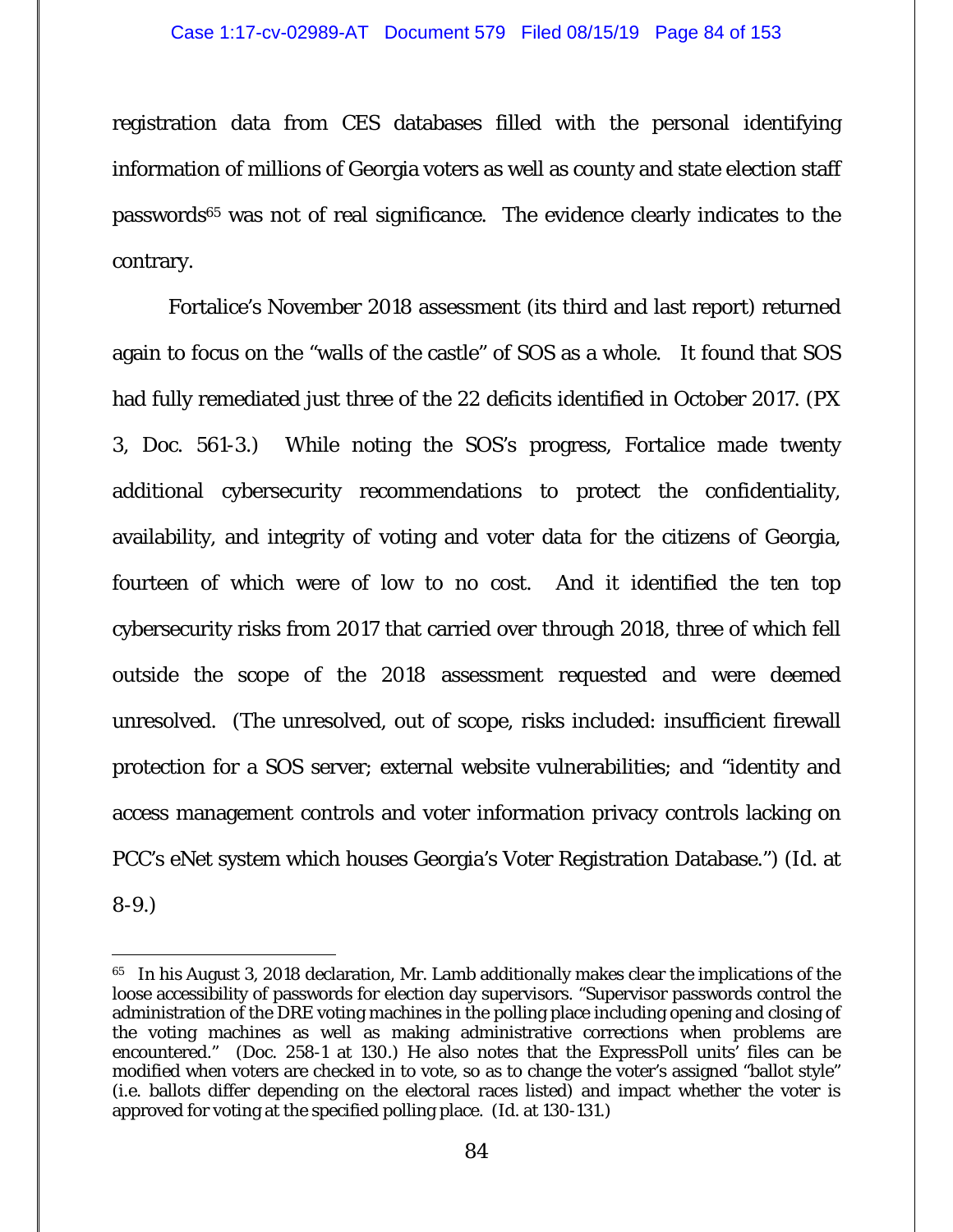The Court will not delve into the details of the Fortalice system penetration efforts, because as Fortalice notes, the SOS limited the time frame allotted for external testing and an external hacker would not necessarily operate with such a time limit but would persist in attempts to obtain access. Fortalice therefore assumed the person or entity had breached the security wall and tested the scope of what the "attacker" could gain access to or control on the network if initial penetration was made. Once again, Fortalice was able through its probing to ultimately compromise accounts and gain access and control the domain administrator over the system.<sup>66</sup> "During the course of the assessment, Fortalice identified large repositories of voter registration information on network file shares accessible to all domain users" which pose security management challenges. (*Id.* at 29.) Its search of all network locations "was not exhaustive and additional review should be performed by SOS GA IT staff in order to identify all instances of sensitive data stored insecurely." (PX 3, Doc 561-2 at 19, 29.) At the July 25, 2019 hearing, Mr. Beaver affirmed that this related to PCC's management of the database and therefore that no more SOS follow-up would have been done. (Tr. Vol. 1., Doc. 570 at 69.) But this Fortalice finding was made in connection with SOS's storage of sensitive information hosted on file shares on its server(s) accessible to all domain users on the SOS system. (PX 3, Doc 561-2 at 19, 29.) In any event, Mr. Beaver testified that there were no updated reports conducted assessing this exposure of voter registration information on the SOS

<sup>66</sup> To assure SOS system security, the Court here will not discuss in greater detail Fortalice's methods or findings in connection with this 2018 penetration testing.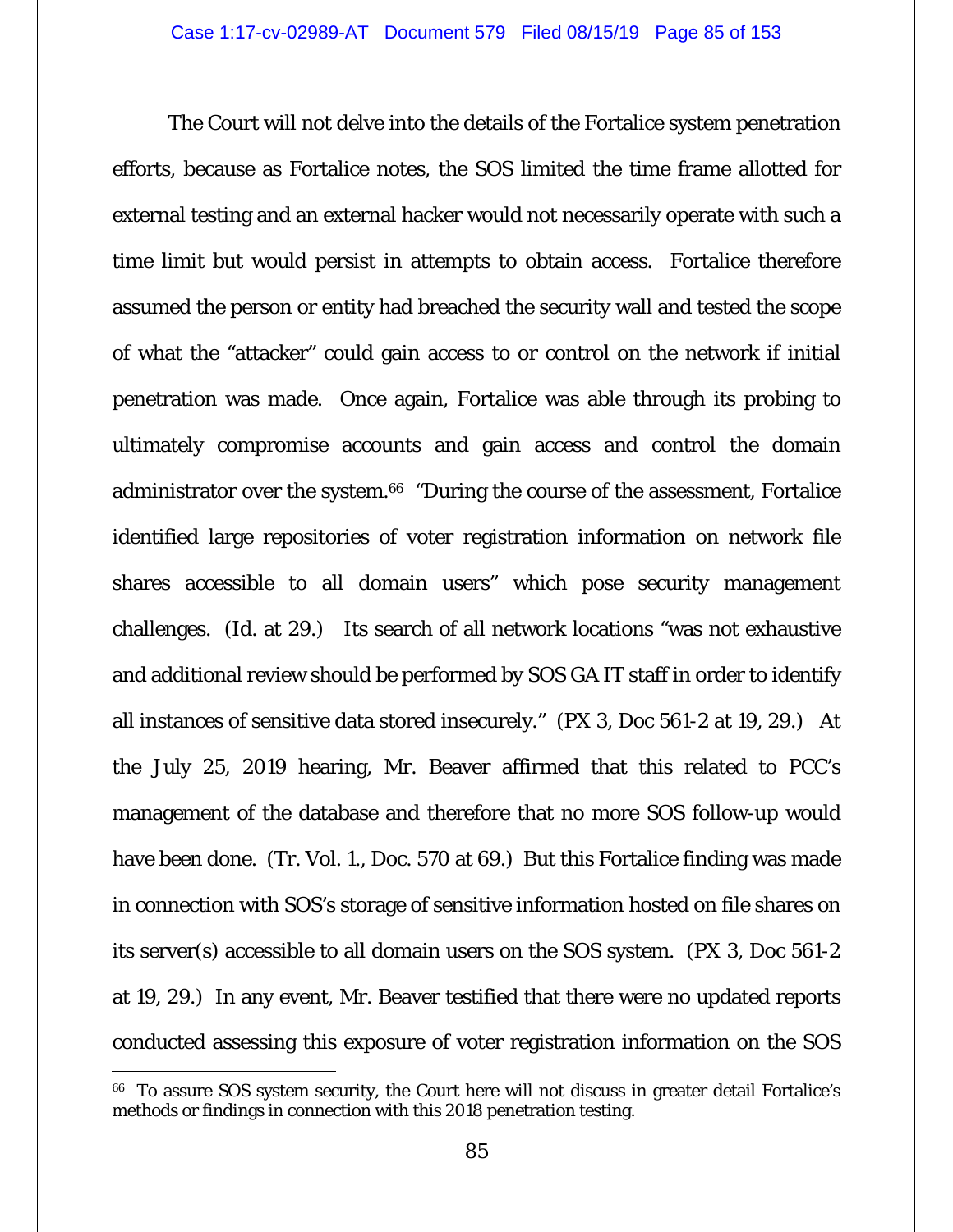server or the integrity of the voter registration database after this November 2018 Fortalice recommendation. (Tr. Vol. 1, Doc. 570 at 69-71.)

The Court notes that on November 8, 2018 the Secretary of State filed Ms. Payton's declaration in another case before it relating to the functioning of the voter registration database.67 *Common Cause Georgia v. Brian Kemp*, C.A. No. 1:18-cv-5102-AT (N.D. Ga. 2018) (Doc. 39). Payton's Declaration was filed in the period coinciding with Fortalice's Report in November 2018 and the November 2018 state elections. Ms. Payton declared that Fortalice had been retained to review an attempted infiltration of the SOS My Voter Page (MVP) website system.68 Voters can use the MVP website to access their voter registration status, their mail-in application and ballot status, poll location, early voting locations, their elected officials, their registration information on file with the county office, a sample ballot for an upcoming election based on their specific residence, and the status of any provisional ballot they may have cast. They can also enter data on the MVP website to change their home address on the SOS voter registration records.69

-

 $67$  The declaration was filed as a sealed document. As the declaration is directly germane to this case and the attempted hack addressed in it was discussed in open testimony in this Court, the Court perceives upon review that good cause does not support maintaining the sealed status of the declaration. The Court has therefore ordered that the declaration be unsealed and takes notice of the content of the declaration.

<sup>&</sup>lt;sup>68</sup> The Court surmises that this or another similar incident or the CES/KSU gaping exposure of voter in 2016-2017 – is what Mr. Beaver referred to in his testimony at the July 25, 2019 hearing.

<sup>&</sup>lt;sup>69</sup> The Court confirmed this change of address input option by accessing the MVP website, https://www.mvp.sos.ga.gov/MVP/mvp.dothe MVP Login and choosing the option of "change voter information." (August 8, 2019). In viewing the MVP website, the Court also viewed the MVP tab "elected officials" available for voters. When the Court attempted to view this page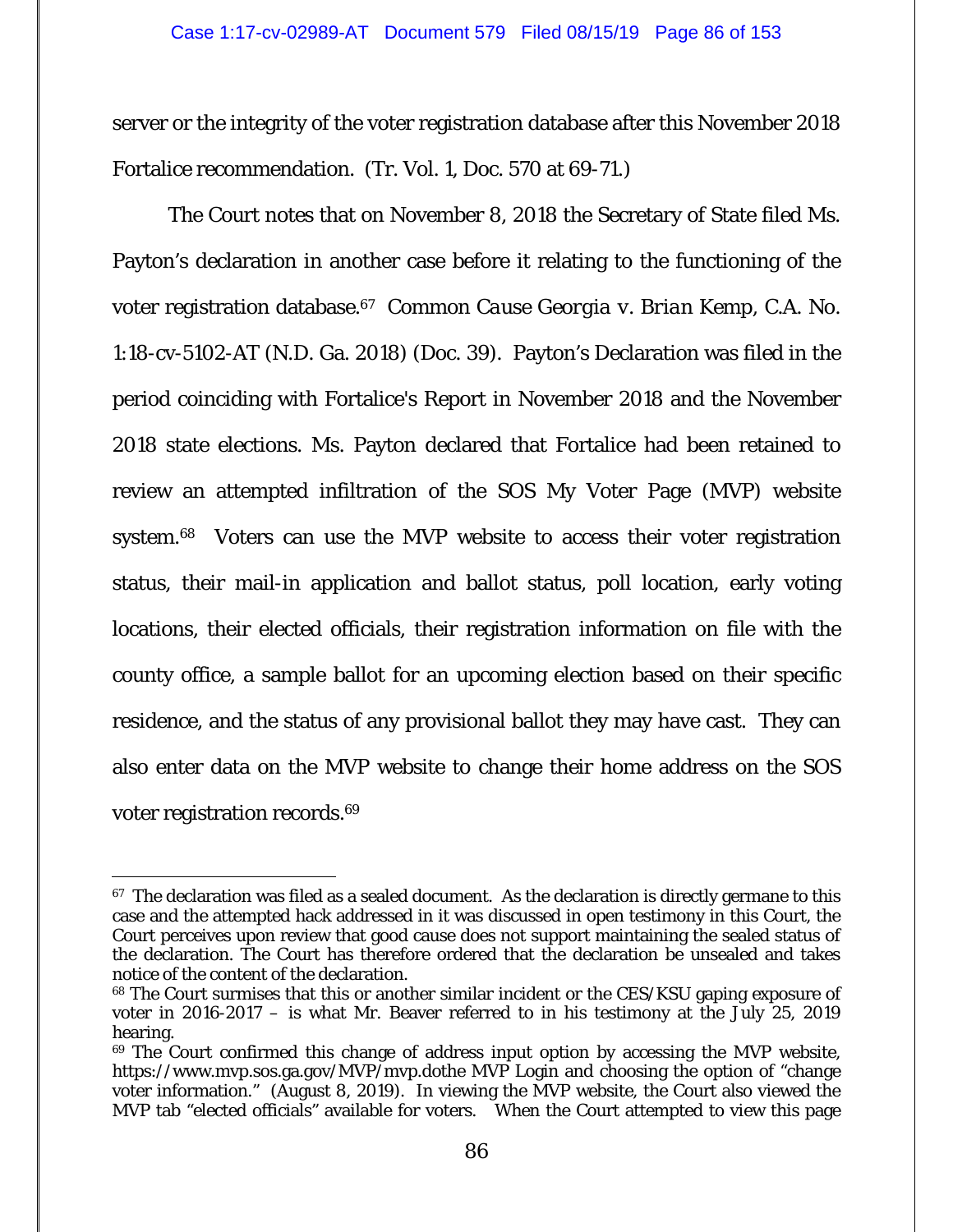Ms. Payton's November 8, 2018 declaration indicated that Fortalice had seen multiple unsuccessful attempts to infiltrate the MVP system in its preliminary review of two weeks of logs, but that they had not yet seen any successful attempt in that initial review. Payton also represented that more work was underway to gather identifying information to determine the source of these infiltration attempts. No follow-up information was ever provided to the Court – and Mr. Beaver testified that no further reports beyond the November 2018 Fortalice Report were issued. At the hearing on July 25, 2019, Mr. Beaver dismissed the possibility that any hack onto the MVP could impact the voter registration data system then hosted on the eNet network because the MVP, though it contains voter registration information, only pulls voter data on a oneway basis from the voter registration data system. (Though the Court notes, anew, that voters – or someone acting in their stead – can input a changed address impacting their precinct designation via the website.) Payton's affidavit clearly did not suggest the view that an attack on MVP could not have collateral consequences for other portions of the voter registration or election system, even though she assumed MVP was hosted on a separate server.

Moreover, the Court wonders why the SOS would have engaged Ms. Payton to investigate this specific attack if there were no potential collateral

 $\overline{a}$ with a Mozilla Firefox browser, the Court received this blocking message: "Your connection is not secure. The owner of www.sos.georgia.gov has configured this website improperly. To protect your information from being stolen, Firefox has not connected to the website." https://www.mvp.sos.ga.gov/elections.statewide.htm. The Court then used a different computer and browser and received a similar but differently worded insecurity message.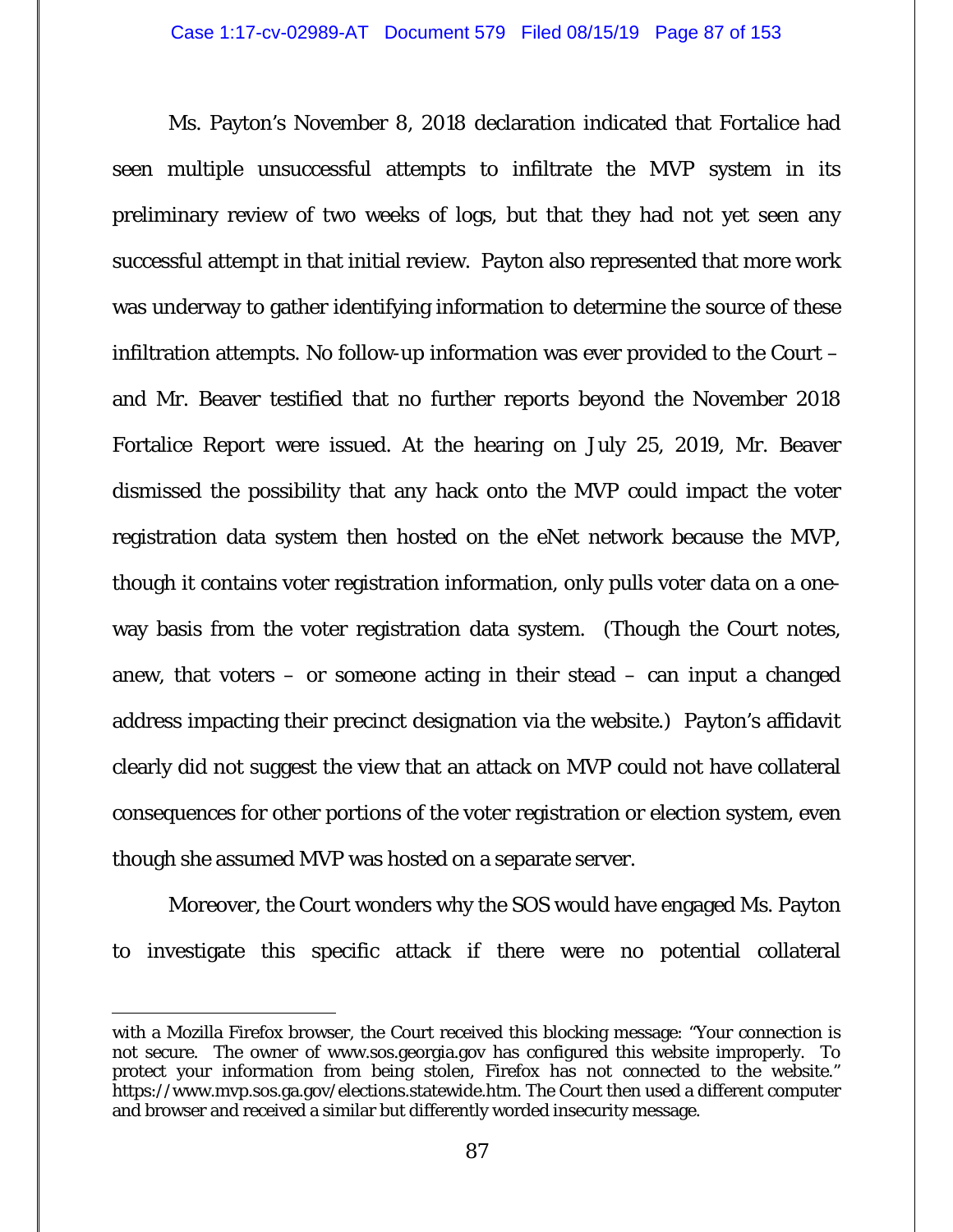#### Case 1:17-cv-02989-AT Document 579 Filed 08/15/19 Page 88 of 153

consequences. Mr. Beaver's view neglects to consider that any cyber intruder's scraping of voter personal information from the My V0ter Page website could easily be used in other nefarious ways in the election process. Indeed, this concern clearly was identified in warnings provided by the FBI and the Department of Homeland Security as well as in the United States' 2018 indictment of multiple Russian agents.

Most recently, on July 1, 2019, the SOS assumed operational responsibility for hosting the SOS/PCC Technology database. However, the Secretary of State has continued to contract with PCC to maintain its software application for which needed patches are not available and which Fortalice viewed as critically vulnerable. It is unclear, given the history here as well as the SOS's new contract with Dominion, what this change actually encompasses. The voter registration database, containing millions of Georgia voters' personal identifying information, plays a vital role in the proper functioning of the voting system. Yet it has been open to access, alteration, and likely some degree of virus and malware infection for years, whether in connection with: CES/KSU's handling of the system and data and failure to address these circumstances upon transfer of CES's functions back to the SOS; failure to remediate the database, software and data system flaws and deficiencies; or exposure of the widespread access to passwords to the voter registration data system throughout the SOS, CES/KSU, the 159 counties, or the public via the virtual open portal maintained at CES/KSU. Most significantly, the programming and use of ballots in both the DRE and future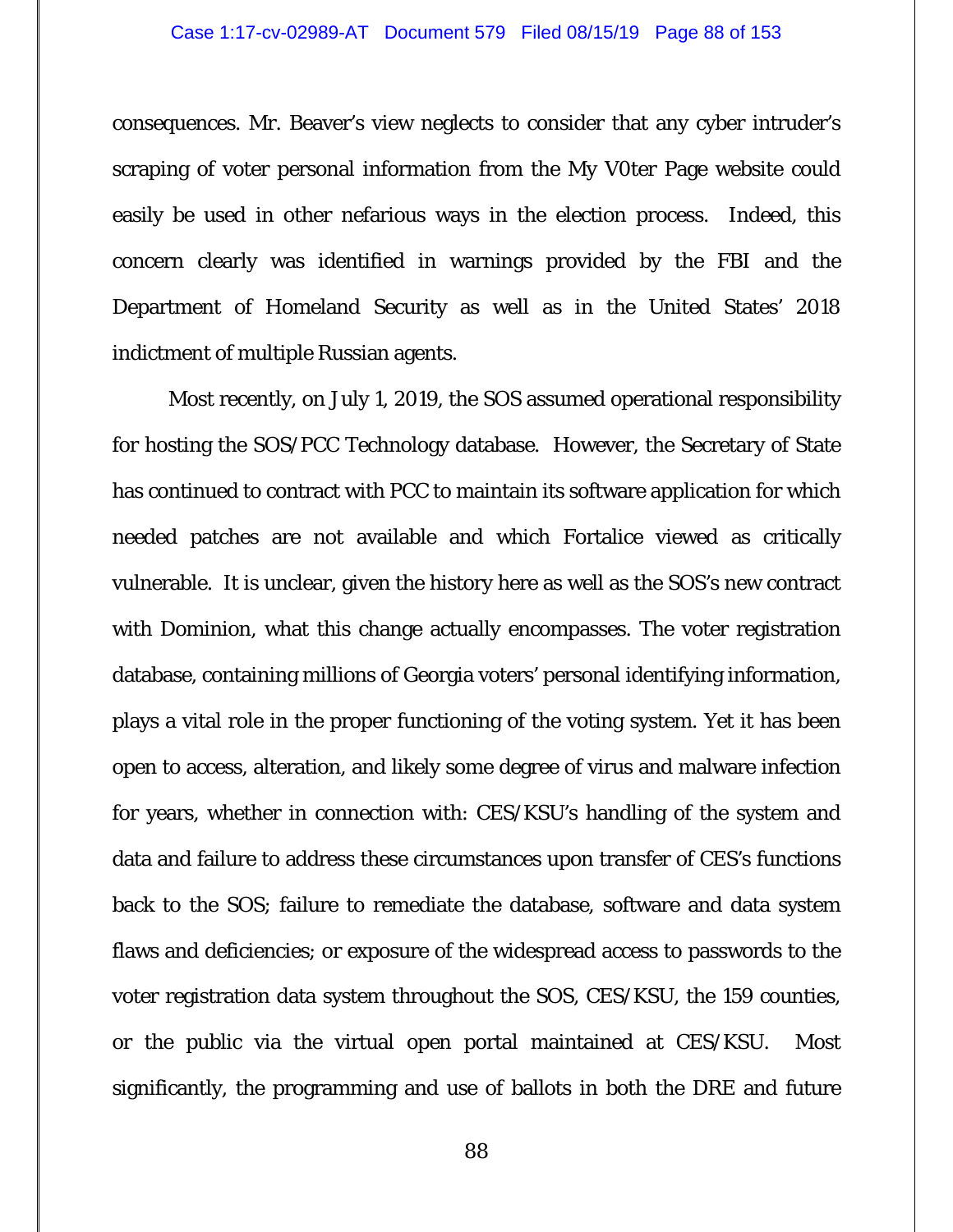Dominion BMD system is tied to the accuracy of voter precinct and address information. Inaccuracy in this voter information thus triggers obstacles in the voting process. New Dominion express poll machines bought as part of the new contract with Dominion cannot alone cleanse the voter database to be transferred and relied upon.

In sum, the Court recognizes that the Secretary of State's Office and its leadership have likely benefited from the information provided in the Fortalice evaluations. Hopefully, this information translates into true intervention. All told, though, the picture remains that in the current cyber environment, the *present* voting system and voter registration database and system, as constituted and administered by the SOS and counties, bear critical deficiencies and risks that impact the reliability and integrity of the voting system process. The transference of defective voter data from one express poll electronic gateway to another one (whether or not the software is PCC's or Dominion's) remains a formidable obstacle to essential change of the voting system.70 If voters' capacity to cast votes

 $\overline{a}$ 70 The State's contract with Dominion provides that "Dominion's Democracy Suite Election Management System shall have the capability of importing election data from the State of Georgia's current database to generate ballot layout used to conduct an election." (Contract, Ex. B, § 10.8 at p. 61.) According to the State's filing in response to this Court's inquiry, "the database referred to in Section 10.8 is the voter registration database," which "creates a flat, delimited text export file that contains no executable code and includes precinct and ballot combo information for import into [Dominion's] EMS." (Doc. 556 at 3.) The State's RFP provides that the vendor's new EPoll Data Management System must have the following capabilities: (i) being "[u]sed to combine voter registration and election ballot data into an election-specific elector's list that power the electronic poll book (EPoll) and provides each voter with the properly assigned ballot style;" and (ii) "[a]ccept[ing] imports of voter registration data from eNet on removable memory devices for the purposes of building an elector's list for any given election. The data transferred from eNet includes but is not limited to: voter name, voter address, driver's license number, voter registration ID, voter status, assigned precinct, assigned district combination value, assigned polling place, polling place address, [and] absentee status."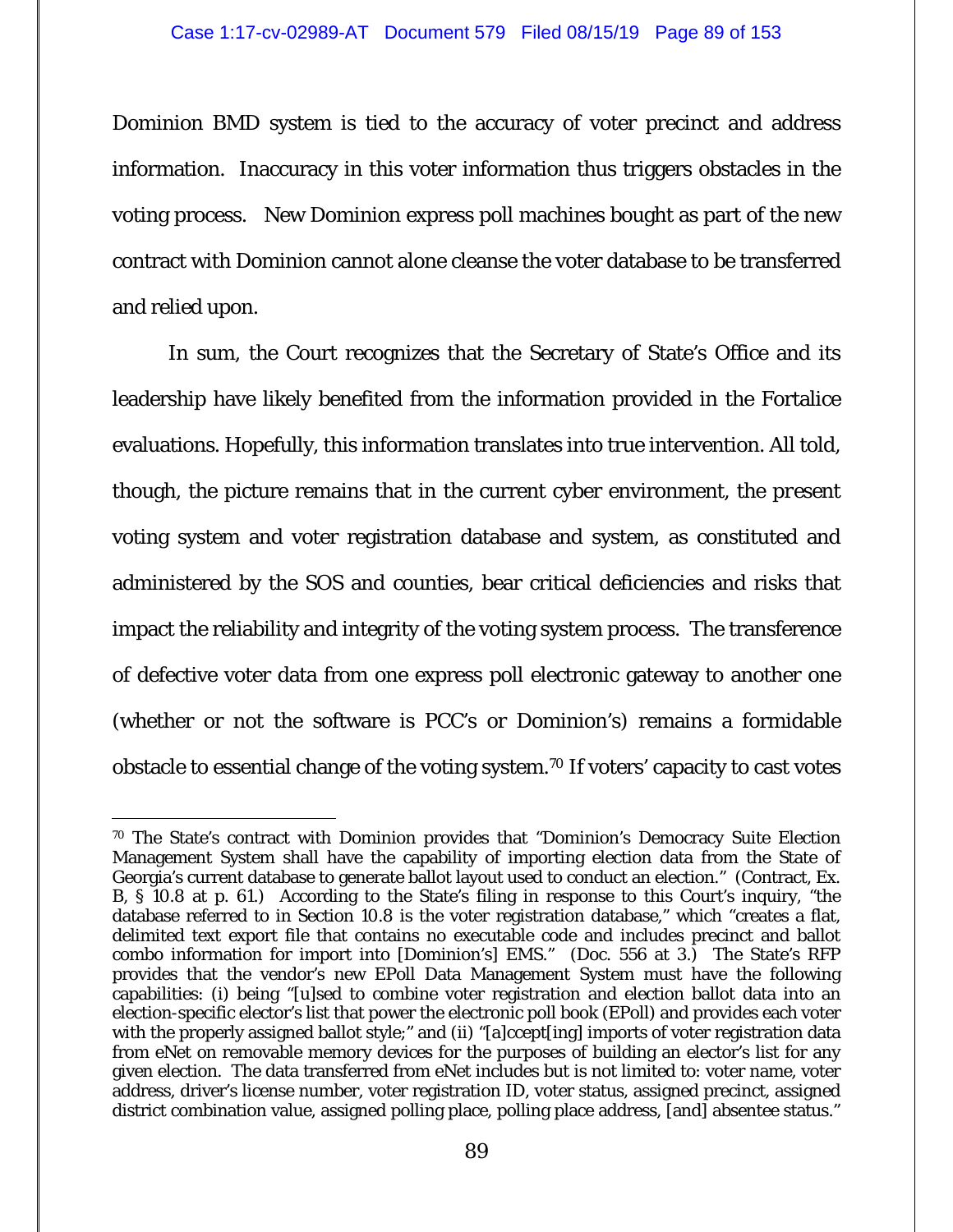are thwarted through an inaccurate express pollbook voting check-in or voter website, this burdens their right to cast votes, scrambles election day voting procedures, and ultimately, in turn affects voting results.

# **F. The experience of voters in the 2018 election demonstrates serious problems and failures in the State's DRE/GEMS and ExpressPoll systems.**

In support of their 2019 preliminary injunction motions, Plaintiffs provided affidavits from 137 Georgia voters, two county poll workers and fifteen poll watchers describing a variety of problematic issues with the voting process in the November 2018 general election.<sup>71</sup> (Docs. 412 and 413, Ex. A.) Voters, county election officials, and poll watchers described problems with the voting process in several Georgia counties, including Baldwin, Bleckley, Carroll, Chatham,

-

<sup>(</sup>eRFP, Attachment M at 1.) Thus, under the State's proposal and contract provisions, there is a real potential of importing erroneous or corrupted data from the existing eNet database into the new EPoll Data Management System.

 $71$  Twenty-seven of these affidavits are from voters describing various problems with absentee ballots. The Court considers this evidence only in the context of Defendants' assertions that voters who lack confidence in the DREs have the option of voting by absentee paper ballots along with recent security bulletins issued by the Department of Homeland Security Office of Intelligence & Analysis in September and October 2018 warning states, including Georgia specifically, of foreign threats to elections systems and specifically threats to absentee ballot systems. *See* September 5, 2018 DHS bulletin, Doc. 471-1 at 34 (warning states to be vigilant about "[a]ttempts to access, alter, or destroy systems used to … process requests for absentee ballots.…" and "[a]ttempts to access, hack, alter, or disrupt infrastructure to receive and process absentee ballots through tabulation centers, web portals, e-mail, or fax machines; attempts to interfere with votes sent through the U.S. Postal Service"); October 2, 2018 bulletin "A Georgia Perspective on Threats to the 2018 U.S. Elections," Doc. 471-1 at 37 (warning DHS I&A "assess that foreign governments may engage in cyber operations targeting election infrastructure ... DHS I&A is particularly concerned about the potential for the following activities related to the 2018 U.S. election: . . . Attempts to hack, alter or disrupt infrastructure used to process absentee ballots or attempts to interfere with votes sent through the US Postal Service"). Ten voters were not sent their absentee ballots from the county in time to return them to be counted by the election deadline. (*See* Bailey Aff., Doc. 413 at 110-11; Broderick Aff., *id.* at 112-115.) Fourteen voters reported that they returned their absentee ballots by the deadline, but the Secretary of State's website indicates the ballot was not counted. A handful of voters received incomplete absentee ballots. (*See* Laurand Aff., Doc. 413 at 138-40.)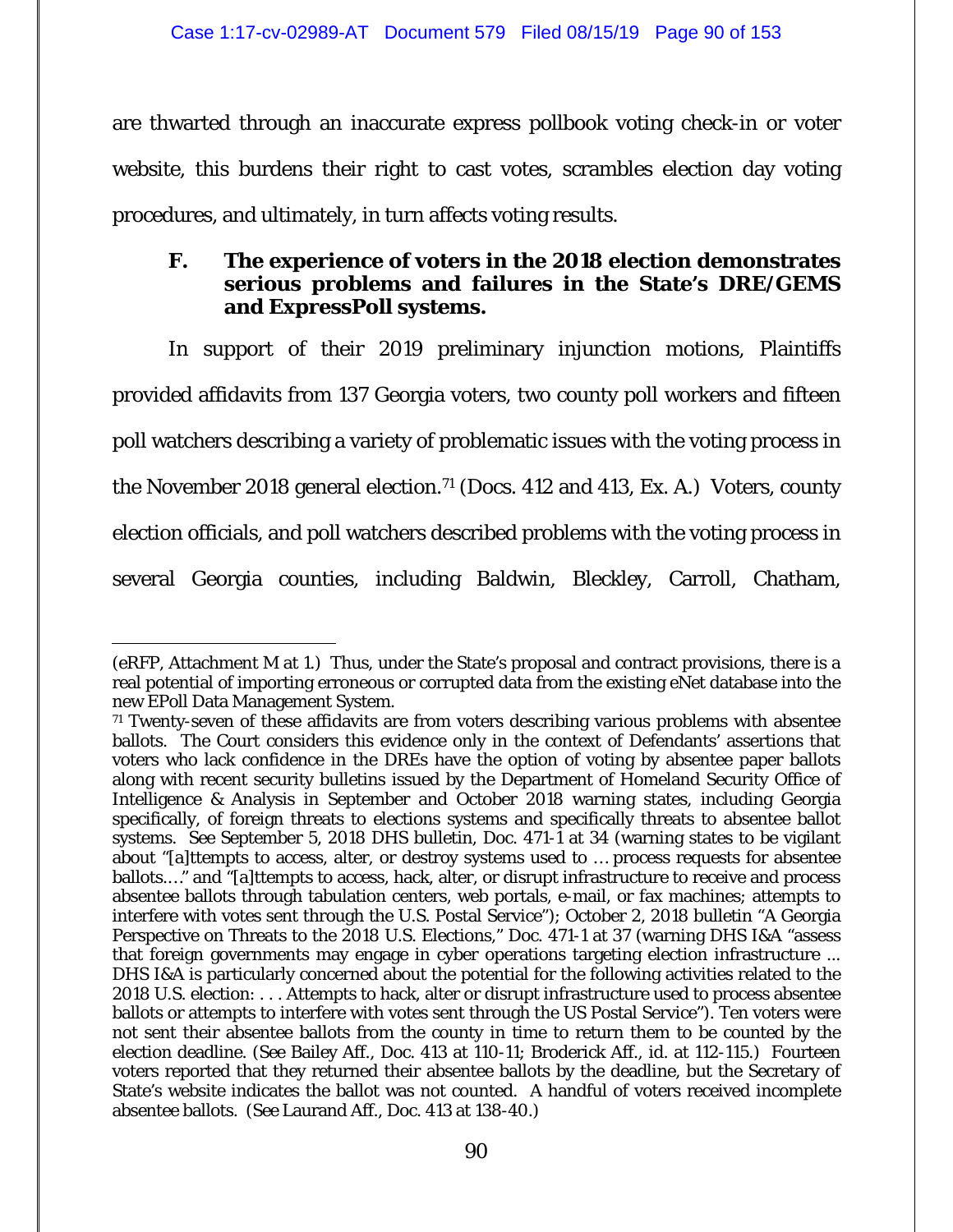Cherokee, Clarke, Clayton, Cobb, DeKalb, Dougherty, Early, Fayette, Fulton, Gwinnett, Henry, Meriwether, Muskogee, Paulding, Richmond, Thomas, Warren, Webster, and Wheeler counties. Reported problems included self-casting ballots, DRE machine malfunctions, voters' candidate selections flipping to other candidates on the DRE screens, and ballots being cast without a chance for the voter to review his or her selections.72 Some DREs were taken out of service due to malfunction or irregularities, resulting in long lines at polling places, with many voters appearing to leave the polls without casting a vote. Countless voters also described issues with the electronic pollbook, such as an incorrect polling place or an incorrect address for the voter.

Eighteen voters described seeing their vote selection on the DRE machine change from the candidate they selected to another candidate. (Doc. 412 at 44- 84: Adams Aff.; Aldridge Aff.; Awan Aff.; Bish Aff.; Brison Aff.; Fennoy Aff.; Francois Aff.; Holt Aff.; Kelsey Aff.; Lee Aff.; Lester Aff.; Millet Aff.; Morris Aff.; Nichols Aff.; Sudden Aff.; Traylor Aff.; Williams Aff.; Worthy Aff.) These problems occurred on DRE voting machines in Bleckley, Henry, DeKalb,

 $\overline{a}$ 

<sup>72</sup> Defendants attempt to explain away these encounters by the voters by offering speculation that the better explanation is that there were "instances of user error or potentially poor viewing angles or long fingernails causing inadvertent touches to register with the machine." (State Defs.' Resp. at 34) (citing Ledford Dep. at 103-104)(testifying that she did not have any idea why the machine was incorrectly marking the voter's selection without being there, she did not know whether the voter touched something, if he had a big finger, or if he had something on him that touched the screen) (citing Doran Dep. at 79-80)(testifying that she is aware of a single issue with an older woman during early voting who used her fingertips or fingernails to make selections that were not registering on the machine). The Court acknowledges that there were undoubtedly some instances of poll worker and voter error. However, the Court finds that Defendants did not offer much – only bare assertions and the testimony noted here – to refute Plaintiffs' evidence of the experience of these voters at the polls.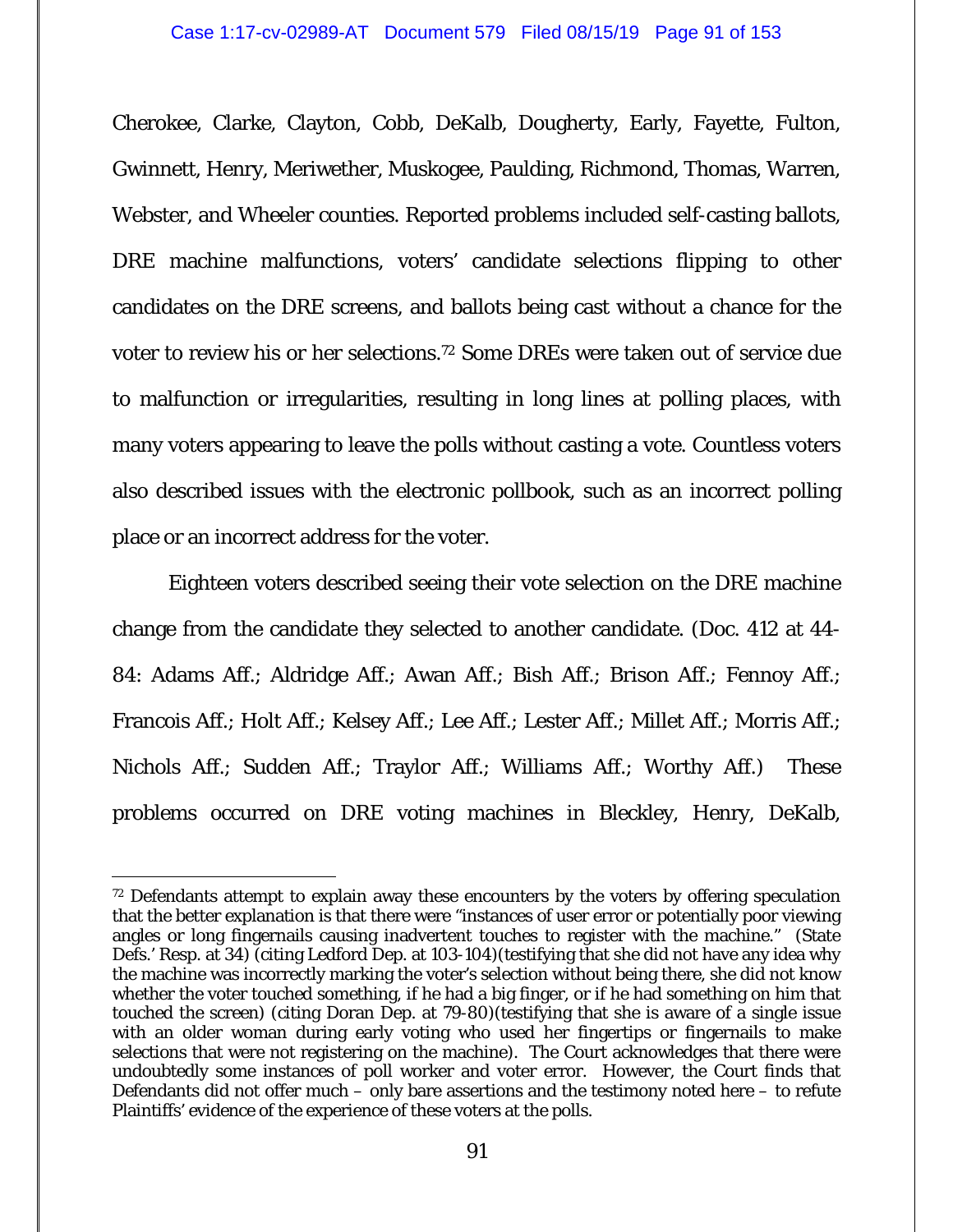## Case 1:17-cv-02989-AT Document 579 Filed 08/15/19 Page 92 of 153

Gwinnett, Fulton, Meriweather, Cobb, Wheeler, Early, Warren, Chatham, and Paulding counties. Voters reported errors in their candidate selections for the Lt. Governor, Governor, and Insurance Commissioner races specifically. Many of these voters saw the machine switch the candidate during voting, while a number of them only noticed the change on the final review screen before casting their ballots. Eleven of these voters reported the issues to their poll workers.<sup>73</sup> No voters could verify whether their intended votes for particular candidates were actually cast, as the DREs in use in Georgia provide no audit trail or printout for voters to review for confirmation purposes.

Teri Adams described that when she voted at the Bleckley County Courthouse and selected candidate Stacey Abrams for governor on the DRE screen, she noticed that her designated selection was listed as Brian Kemp on the review screen. (*Id*. at 44.) She tried to vote for Abrams a second time, but the review screen again showed Kemp as her chosen candidate. Ms. Adams cast her ballot on the third try when her selection in the governor's race remained Abrams. Adams reported her problems on "machine number 2" to the poll workers whose only response was "did it take your vote?" (*Id.*)

When Amari Fennoy voted in Fulton County, she selected Stacey Abrams for governor on the DRE machine, then noted that she "saw the machine switched [her] vote to Brian Kemp." (*Id*. at 56.) Ms. Fennoy stated that she had to "click" Abrams name three times before the machine displayed her intended

 $\overline{a}$ 

<sup>&</sup>lt;sup>73</sup> This evidence contradicts the State Defendants' characterization that "[a]lmost none of these individuals raised these alleged issues with election officials." (State Defs.' Resp. at 31.)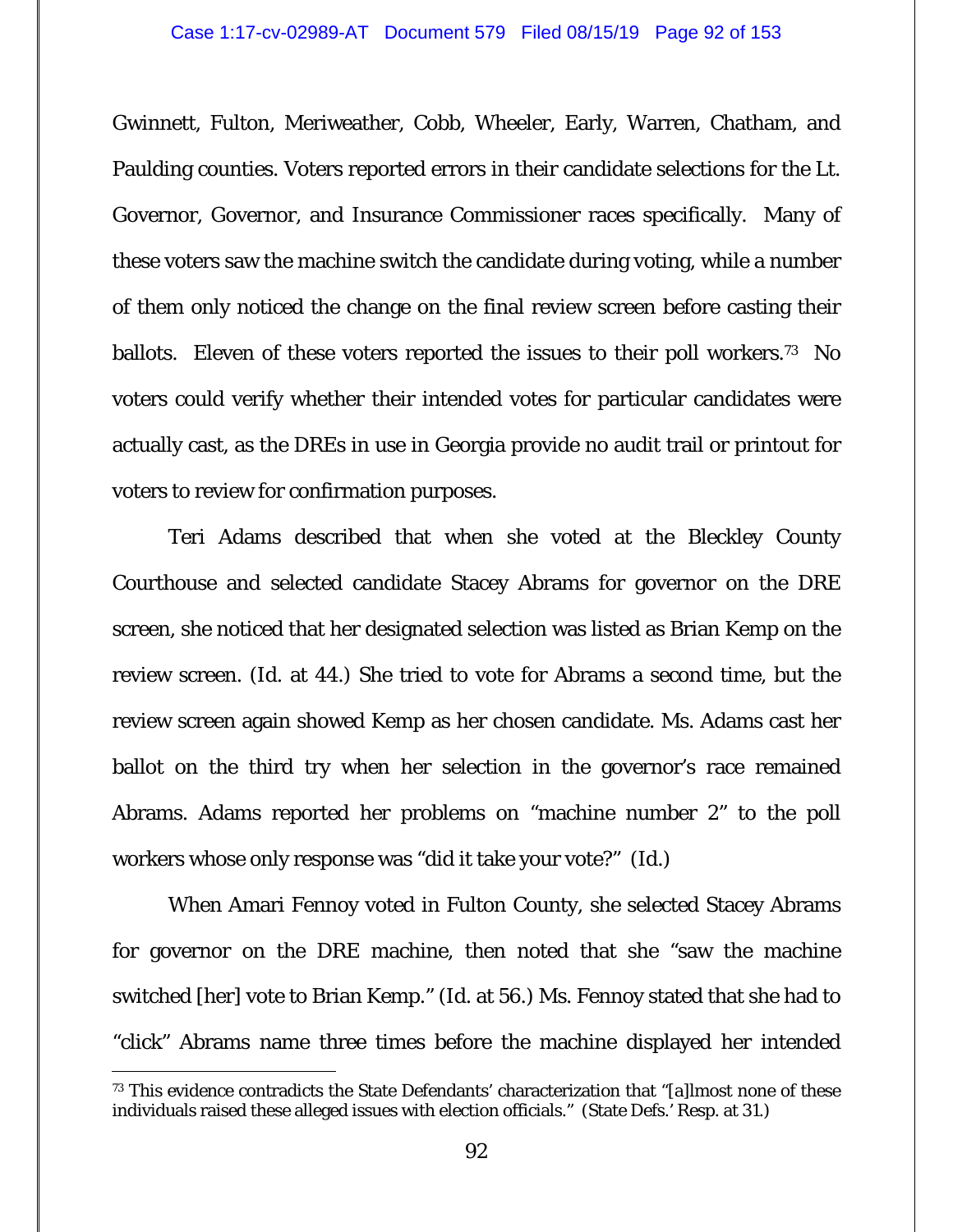selection. (*Id.*) Cherry Worth, a Fulton County voter, was forced to make her selections 3 times, reported the problem with her machine to a poll worker who told her they had already had to shut down two voting machines that were exhibiting problems. (*Id.* at 83.)

Shirley Francois, a DeKalb County voter, states that during her voting experience on election day, for the first race on the ballot she pressed the selection for the Democratic candidate but noticed "it immediately jumped to the Republican," and that this happened at least twice. (*Id.* at 58.) When she could not get the machine to work, Francois decided to see what happened when she selected the Republican candidate and the machine stayed on the Republican candidate. (*Id.*) Francois then changed her selection back to the Democratic candidate. She proceeded to make the remainder of her candidate selections on the ballot, and when she got to the end of the ballot, the final summary review page showed all Republican candidates whom she had not chosen. (*Id.*) Francois went back to the beginning of the ballot to change all her votes again, and again had to make her selections two or more times before the machine would accurately reflect her chosen candidates. (*Id.*) Eventually, Francois was able to cast her ballot, but was left concerned at the amount of effort required of her to vote using the malfunctioning machine. (*Id.* at 59.)

Claudine Kelsey voted during the early voting period in Cobb County on October 19, 2018. (*Id.* at 62-63.) Her voting machine repeatedly changed her vote to candidates she did not choose. (*Id.* at 62.) When Kelsey pressed her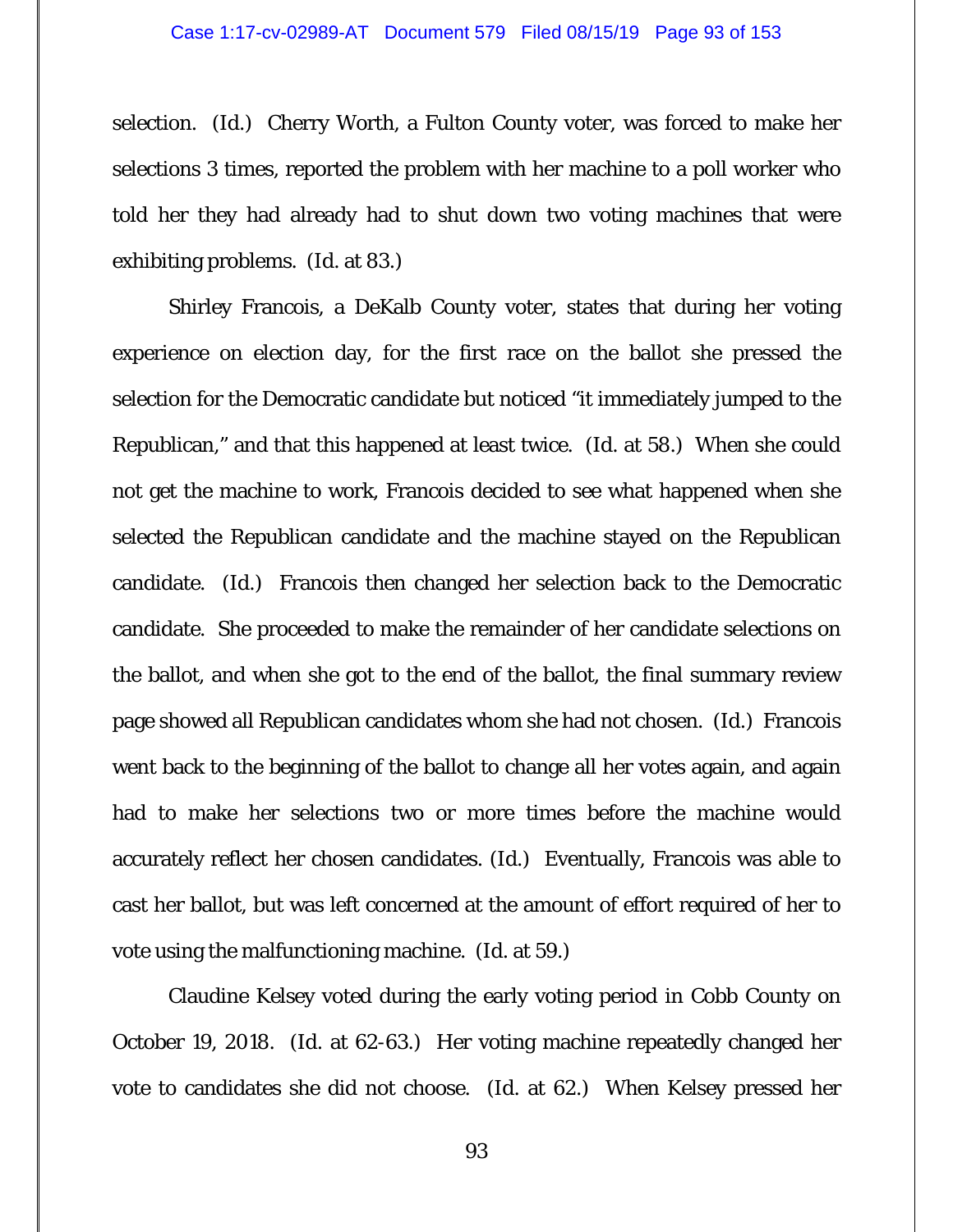choice for governor using the touchscreen DRE voting machine, the selection automatically changed to the person she did not choose. (*Id.*) She tried a second time, and the screen reflected the wrong candidate again. (*Id.*) On the third attempt, the screen correctly showed her selection. (*Id.)* After Kelsey made all of her selections, she double-checked the review screen to ensure it reflected her intended votes. (*Id.* at 63.)However, she does not know if it really worked and was alarmed it took three attempts to vote for the candidate of her choice. (*Id.*) Kelsey attests that she experienced similar problems with the voting machine she used during the 2016 Presidential election. (*Id.*)

 Sheena Brison from DeKalb County indicated that when she got to the page of the ballot where she could begin selecting the candidates she wanted to vote for, she very carefully and deliberately selected Stacey Abrams for governor. (*Id.* at 52-54.) However, when Brison selected Abrams' name, the screen blinked quickly and then showed that she had selected Brian Kemp for governor. (*Id.* at 54.) Brison called a poll worker over to her voting machine for assistance, who "backed all the way out" so Brison could start from the beginning. (*Id.*) She was able to select Stacey Abrams on her second attempt to vote, and the summary screen at the end of the voting process accurately reflected her candidate selections. (*Id.*)

Similarly, Pamela Lee, who voted early in Wheeler County on November 1, 2018 experienced a malfunctioning machine and was unable to confirm that her vote had been accounted for. (*Id.* at 64.) When Ms. Lee selected Janice Laws for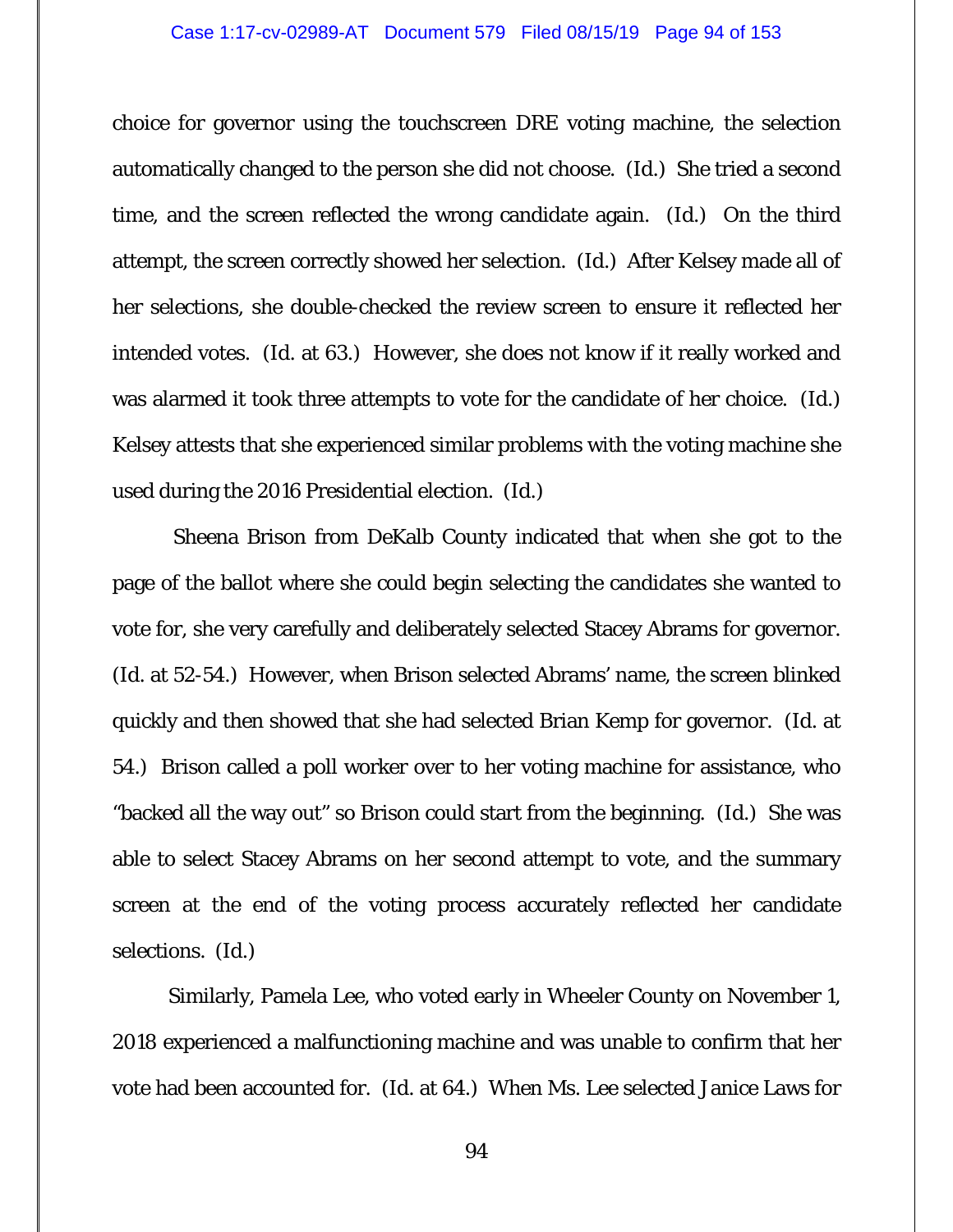Insurance Commissioner, "the selection changed/jumped to a different candidate above Janice Laws." (*Id.*) She brought the issue to the attention of the poll worker who advised her to "back out of that selection and try again." (*Id.*) On the second try, Lee was able to cast her ballot. (*Id.*) Following the election, Lee attempted to confirm that her vote had been cast. As of November 15, 2018, the Secretary of State's "My Voter Page" did not show that her early vote had been cast. (*Id.*)

Five other voters described not being able to review their selections prior to the machine "self-casting" their ballot or not being sure if their ballots had been cast. Vernon Jones declared that he was a longtime voter and has always been able to review his votes, prior to permanently casting his ballot. (*Id*. at 35.) However, when he voted in Chatham County in 2018, the machine cast his ballot without giving him a chance to review his selections. (*Id.*) After Stephanie Sudden voted on a DRE in DeKalb County, she described that "the summary page reflected only some of my choices and I had to go back and re-select candidates again." (*Id*. at 77.) In addition, she stated after reviewing her choices, she "clicked 'Cast Ballot' and the machine clicked off." (*Id*.) Ms. Sudden brought her issue to the attention of a poll worker who indicated to Sudden that the poll workers "had been having problems with the machine all day." (*Id.*) Durga Shah and Grace Ann Young, both DeKalb County voters, had similar experiences with machines casting their ballot before they could review their selections. (*Id.* at 37-42.)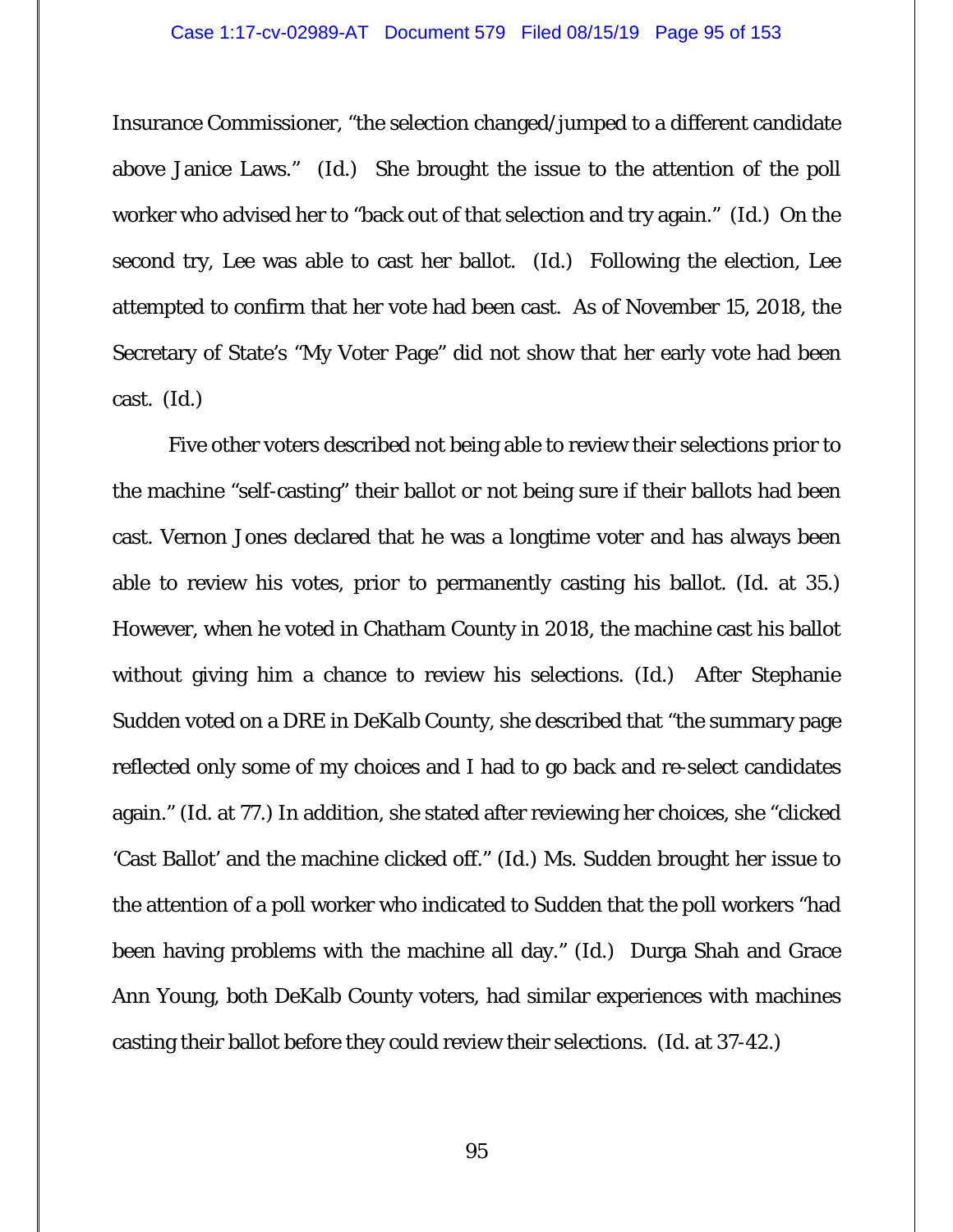Several more voters experienced problems with their voter cards. Jesse James Morris, Jr., a Chatham County voter, attests that after he experienced problems with his voting machine changing his candidate selections, when he tried to correct his vote, "the card would not stay in the voting machine [and he] had to force it to stay in and hold it in." (*Id.* at 71.) As a result, Morris is not sure his vote was counted correctly. (*Id.*) Marcus Napper, another DeKalb County voter, explains in his affidavit that he was not permitted to complete the voting process. (*Id.* at 73-75.) While he was voting on the voting machine, Napper received a notification stating, "ballot did not register," indicating to him that his vote had not been cast or counted. (*Id.* at 73.) He called an election official over to flag the issue, who took his "voter card and put it into two other machines to verify" the card was working. (*Id.*) After seeing that the voter card was functioning on the other machines, the poll worker was satisfied that Napper's ballot had been submitted. (*Id.* at 74.) According to Napper, however, he was "not permitted to return to the voting machine" and was "never able to select [his] candidates and receive a confirmation that [his] ballot was received." (*Id.*)

Twelve voters described DRE machines not working or malfunctioning. (*See* Mitchell Aff.; Hawkins Aff.; Lack Aff.; Maddox Aff.; Marion Aff.; Oatis Aff.; J. Young Aff.; U. Young Aff.' Williams Aff.; Fore Aff., Doc. 412 at 86-120.) Voters in Columbus-Muskogee, DeKalb, and Fulton counties voted on DRE machines that did not include the Lt. Governor's race on the ballot until the final review screen (and in one case not at all). (Polattie Aff., Doc. 412 at 10-12; Thomas Aff.,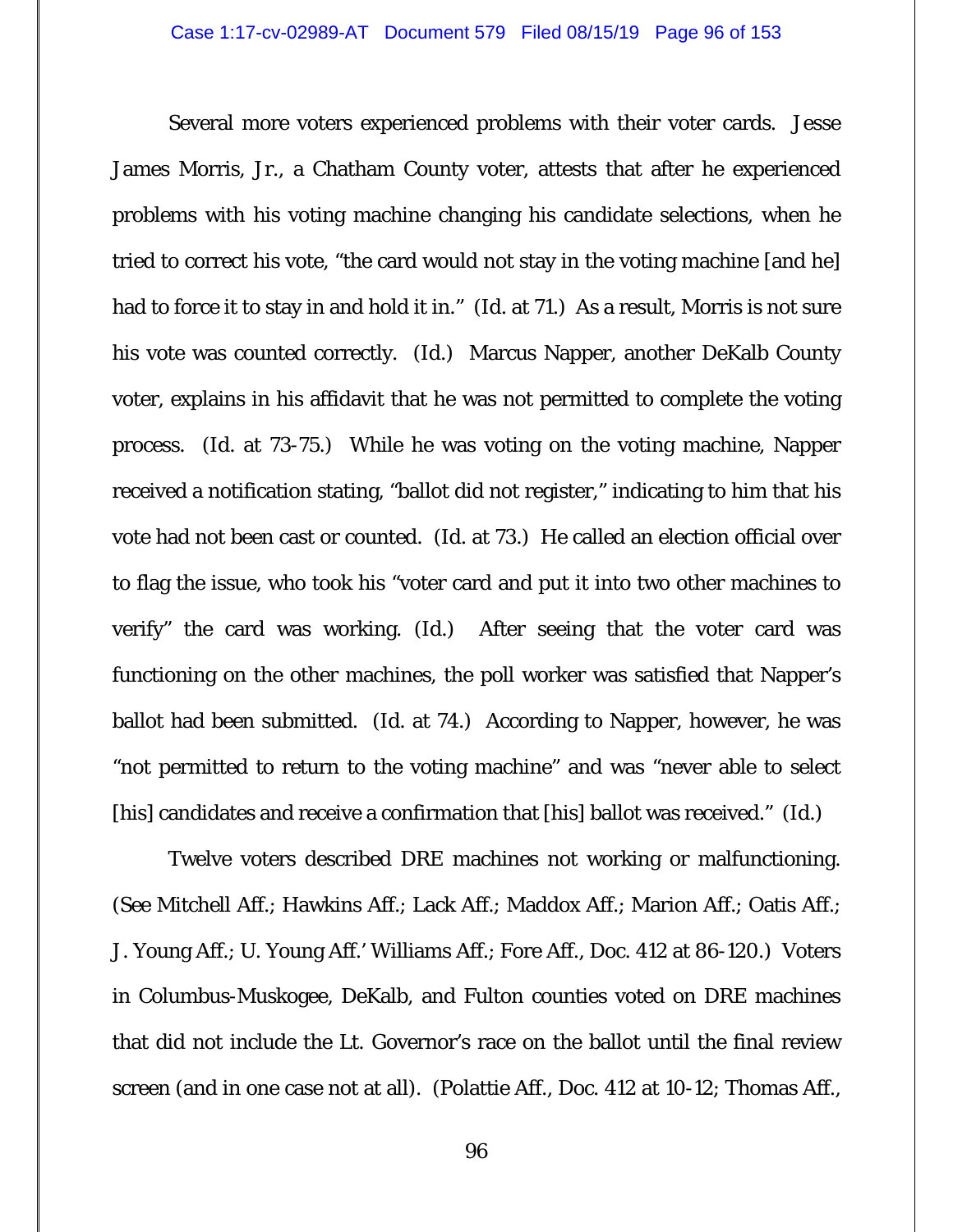Doc. 412 at 13-16; Talley Aff., Doc. 412 at 17.) Sharita Mitchell, a voter in Thomas County, voted on a machine that "flickered" and "glitched" on every screen, failed to record her candidate selections multiple times, and "glitched" again after she clicked the button to cast her ballot. (*Id.* at 100-101.) Mitchell informed a poll worker about the machine, but he did not express any concern. (*Id.* at 101.)

Nathaniel Lack who voted at the St. James United Methodist Church in Alpharetta, Fulton County, noticed a hand-written "Out of Order" sign next to the voting machine he was using that appeared to have been taken down. (*Id.* at 96- 97.) After attempting to vote by following the instructions by touching the check boxes next to the candidate's names, Lack noticed that his votes were not being registered unless he continued to tap on the touchscreen farther and farther away from the check boxes until the vote was registered on the screen. (*Id.* at 96.) Lack notified a poll worker who indicated they were aware this particular machine was "broken" and that a voter must click in odd places along the candidate's name for the vote to be registered by the machine. (*Id.*) The poll worker indicated they put the sign up when they knew the machine was not working properly but took the sign down and put the machine back into service for voting when the lines began to form. (*Id.*) Although Lack's selections showed on the final confirmation screen, he is not entirely confident that his vote was counted properly because of all the problems he encountered with the machine. (*Id.* at 97.) Lack indicated that his precinct is typically a highly Republican precinct and that he often votes Republican. (*Id.*) As a "computer expert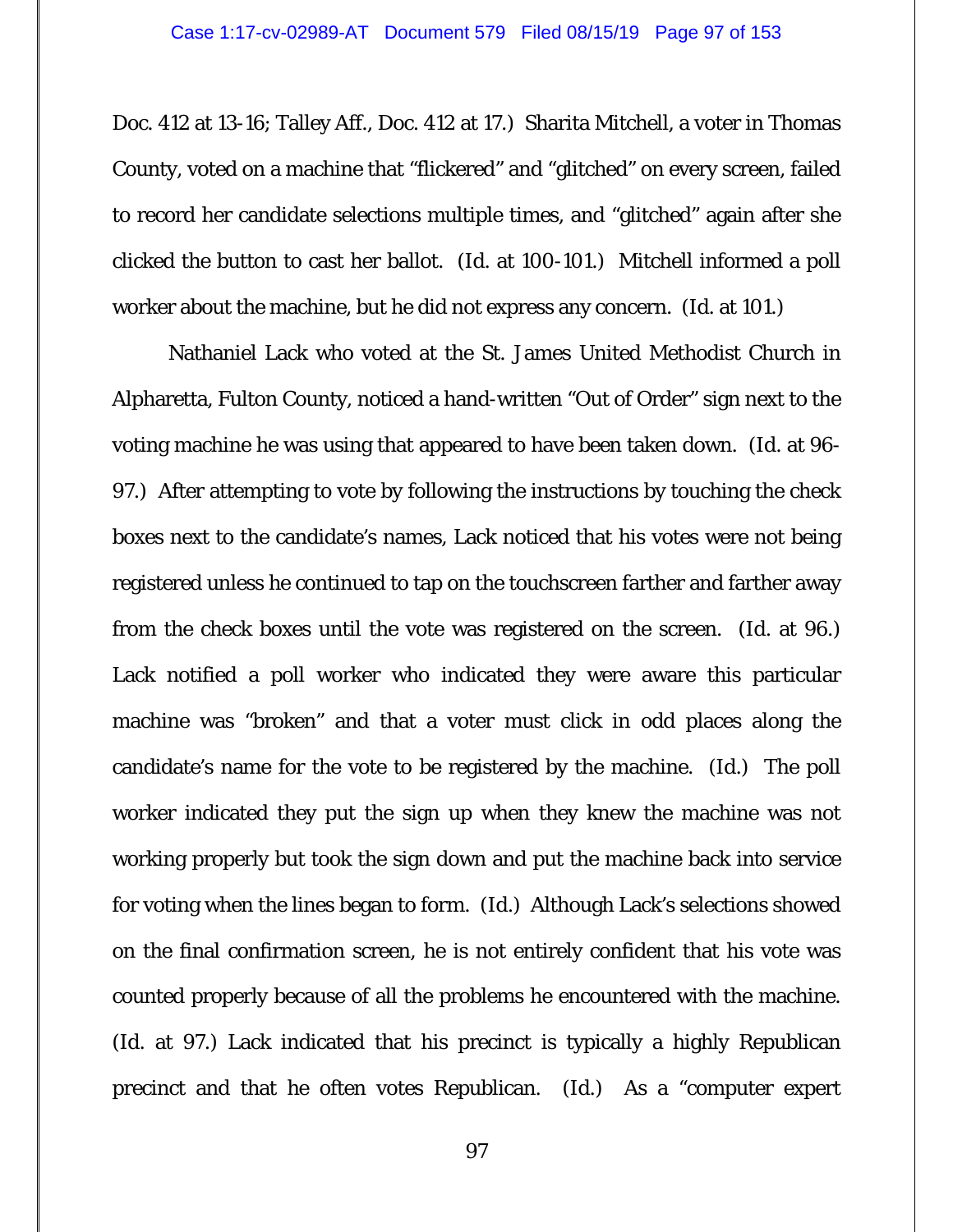## Case 1:17-cv-02989-AT Document 579 Filed 08/15/19 Page 98 of 153

specializing in troubleshooting problems," Lack believes "the failure of this machine puts every vote cast on it and all other 'glitchy' machines in question." (*Id.*)

Another voter in Fulton County, Kimberly Williams, assisted Derrard Leverette, a friend who was visually impaired cast his ballot in addition to casting her own ballot. (*Id.* at 113-16.) After she completed Mr. Leverette's candidate selections for him, "the machine ejected the yellow voting card really quickly, but at the bottom of the screen, it said that the vote had not been recorded." (*Id.* at 115.) Williams then decided to try her own voter card. After she made all of her selections, the same thing occurred: "the machine ejected the yellow card really quickly but stated that [her] vote had not been recorded." (*Id.*) Williams explained the problems to a poll worker, was given two new voting cards for herself and Mr. Leverette, and went through the voting process again without any apparent error with the new cards. (*Id.*) Despite the lack of an obvious sign the votes had not been counted the second time around, Williams remained worried that the votes might not have been counted following her experience with the first set of voter cards. (*Id.*)

Forty-six individual voters described issues with the electronic pollbook, including voters not being listed as registered, wrong addresses listed for the voters, incorrect polling places, and listing voters as having already voted. Many of the voters were offered a provisional ballot, but several voters were not. Instead, a large number of voters were told that they had to go to a different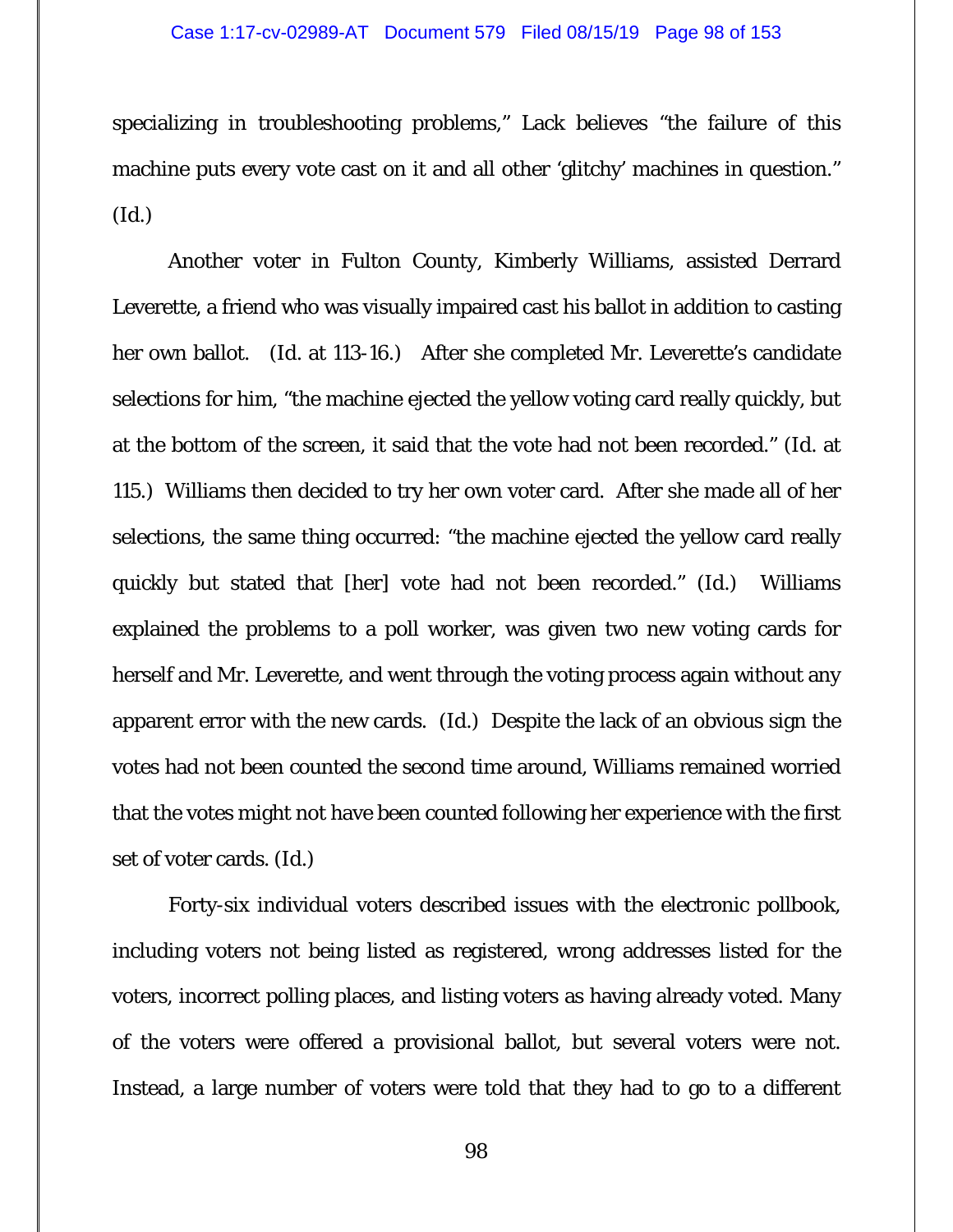## Case 1:17-cv-02989-AT Document 579 Filed 08/15/19 Page 99 of 153

precinct to vote. Some of these voters would not have had enough time to travel to the precinct shown on the voter rolls in time to cast a ballot before the polls closed. (*See, e.g.* Antonio Greene Aff., Doc. 412 at 175) (stating that poll worker informed him close to 7:00 p.m. that he was not registered at his current address and would need to travel to Smyrna to cast a regular ballot); Dasia Holt Aff., Doc. 412 at 205 (attesting that she was told by poll worker that she would have to travel 45 minutes to Columbus but she could not take off additional time off work to travel to another precinct to vote and was not offered a provisional ballot).

Six of these voters were shown in the registration system as having already voted when they showed up at the polls to cast their ballots. When Amy Hoover voted in Fulton County, she inserted her voter card into the DRE machine and received an error message. (*Id*. at 104.) When a poll worker looked up her registration information, her status had changed to "voted." (*Id*.) While the poll workers were assisting her, Ms. Hoover witnessed four other voters have "the same problem on the same electronic voting machine." (*Id*. at 104.) Hoover and the other voters were told they could continue to wait or return in a few hours. (*Id.*) When she returned a few hours later, the system still showed Hoover's status as having voted. (*Id.*) According to Hoover, the poll workers were able to over-ride her status using the "master controller." (*Id.*)

On October 31, 2018, Cassandra Hollis attempted to assist her elderly mother, Tommie Hollis, with early voting. (*Id.* at 197-204.) Her mother, who had been recovering from a respiratory illness, had not left their home from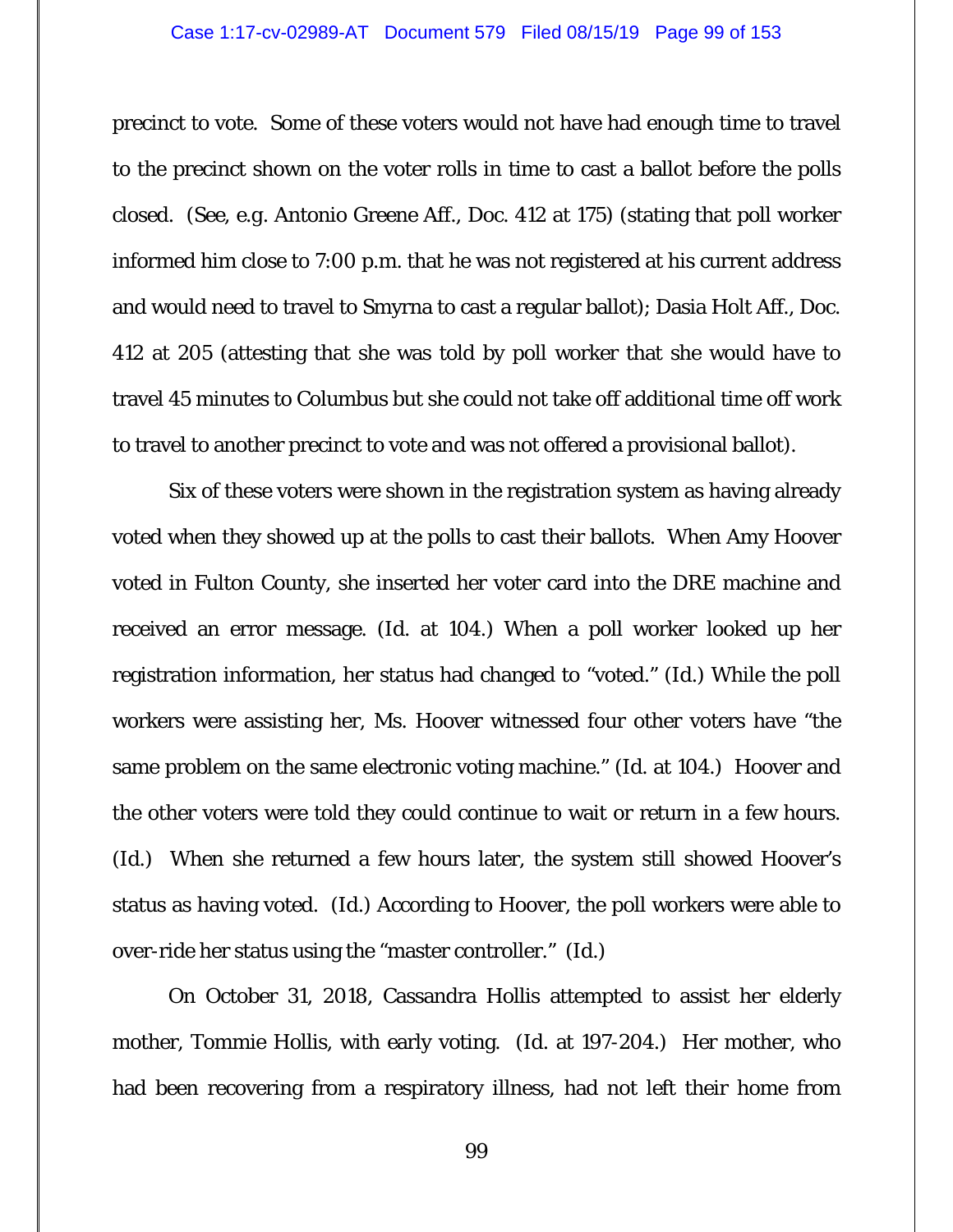September to October, other than to attend a few medical appointments. (*Id.*) However, when Hollis and her mother showed up at the C.T. Martin Natatorium in Atlanta to both vote on October 31st, they were told that Tommie Hollis had voted absentee in person at that same location on October 16th. (*Id.*) Hollis and her mother complained to two poll workers that this was a mistake. (*Id.* at 198.) Tommie Hollis, who was formerly a poll worker knew to call the Fulton County Board of Elections office. (*Id.*) The gentleman from Fulton County indicated there was nothing to be done because the system showed that Tommie Hollis had already voted. (*Id.* at 199.) Hollis herself started placing calls to see what could be done and was told by a friend to ask for a provisional ballot. (*Id.* at 200.) Tommie Hollis completed a provisional ballot and was given a document entitled "Notice to Provisional Voters from Fulton County Department of Registration and Elections Office." (*Id.* at 201.) Hollis made multiple calls to the Fulton County elections office from November 1 to November 9, 2018 in follow up to ensure that her mother's provisional ballot was properly counted. (*Id.* 201-202.) She left at least two detailed messages, but never received a response from anyone at Fulton County. (*Id.* at 203.)

According to Panessa Stephens's affidavit, when Stephens attempted to vote in person on November 6, 2018 at First United Lutheran Church in Cobb County – the polling place identified on the My Voter Page – he was told that he had been provided an absentee ballot and had already early voted. (*Id.* at 299- 301.) The poll worker, Rick Martin, called the elections office and was informed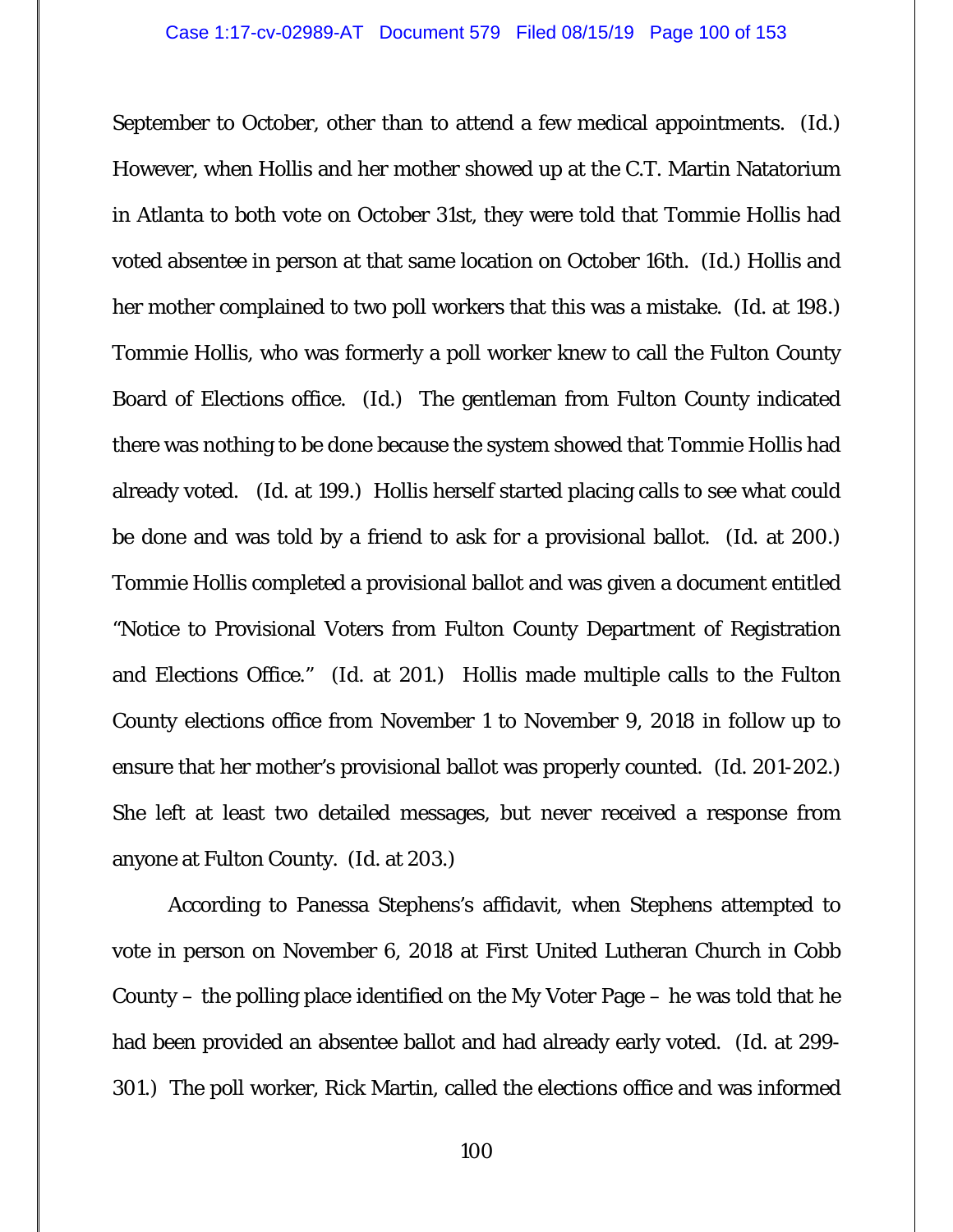that they had a record that Stephens had cast an absentee ballot at Jim Miller Park. (*Id.* at 300.) Stephens was instructed to cast a provisional ballot and Martin advised that the county would compare the signatures on the two ballots. (*Id.*)After casting the provisional ballot, Stephens called and spoke to someone in the Cobb County Elections Office and was notified that his in-person provisional ballot would be counted. (*Id.*) As of November 11, 2018, the Secretary of State's My Voter Page still showed Stephens as having cast an absentee/early ballot on October 25, 2018. (*Id.*)

Erin Himes from Fulton County, Elizabeth Murphy from Clarke County, and Mandi Herndon from DeKalb County also reported being told by poll workers that the system indicated they had each already voted when they had not. (*Id.* at 93, 193 244, 299.)

When Chris Duncan attempted to vote early in Fulton County, poll workers told him that his address in the voter registry did not match his driver's license address. (*Id*. at 155.) The address listed for him on the voter registry was from eight years prior. Mr. Duncan had confirmed his voter registration information on the Secretary of State's website prior to going to his polling place. After his attempt at early-voting, Mr. Duncan checked the website and found that his address had been changed on the site. When he went back to the polling place to vote on election day, poll workers told him that he had already voted by absentee ballot using his eight-year old address. (*Id*.)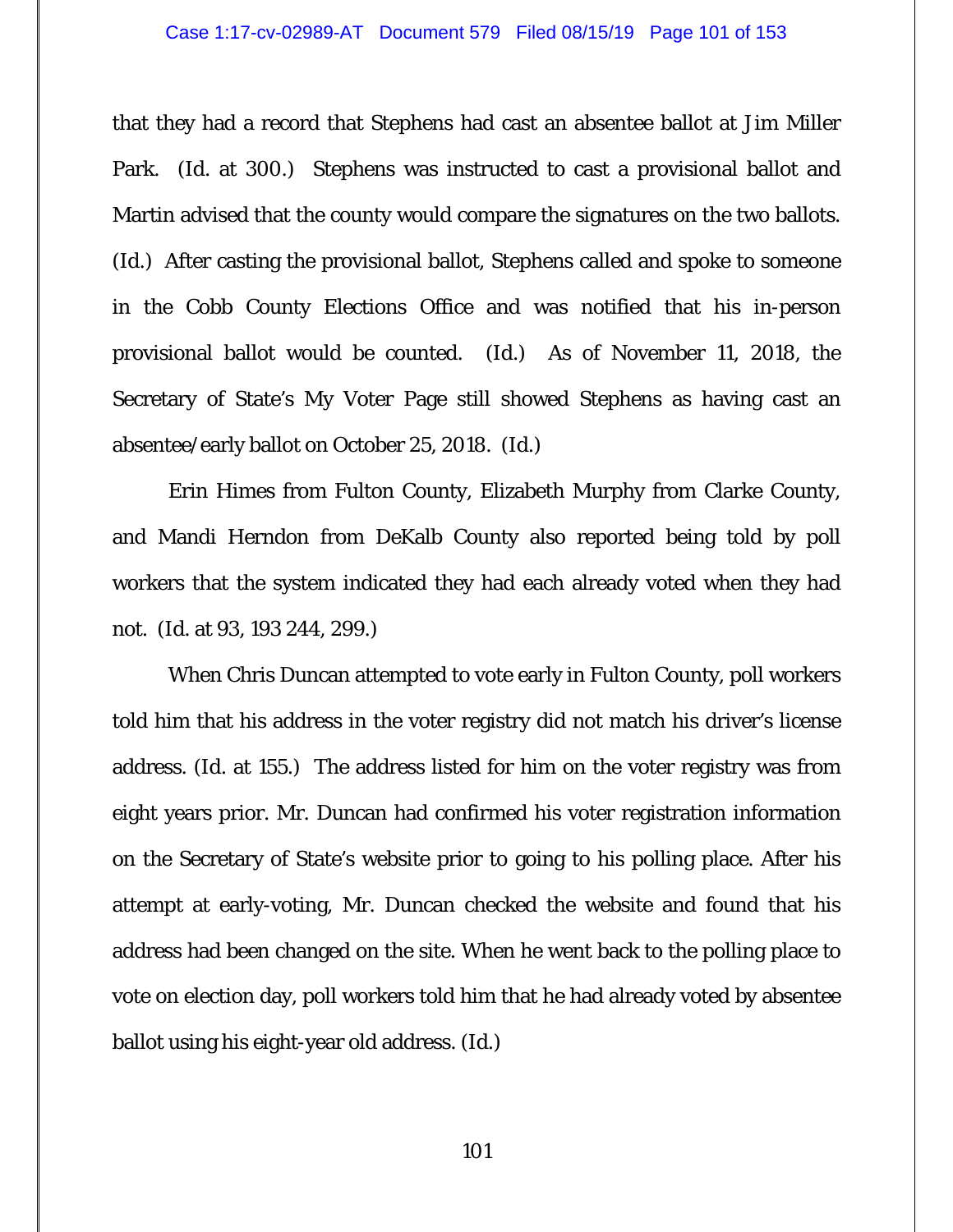Voter Rodolfo Fadarjo moved to Carroll County three years before the 2018 election and changed his voter registration through the Georgia Department of Driver Services. (*Id*. at 160.) On election day, even though his wife was able to vote at the polling place in Carroll County, poll workers told Mr. Fadarjo that he was still registered at his old address in Paulding County. (*Id*.) Similarly, in Chatham County, Antoinette Johnson attempted to vote on election day after work. (*Id.* at 214.) He arrived at his polling place just before it closed along with his wife and daughter who reside at the same address where the family has lived for two years. (*Id*.) Johnson's wife and daughter were allowed to vote, but Johnson was told he was at the wrong precinct and was not permitted to vote at his polling location. (*Id*.) Johnson did not get to vote because there was not enough time to travel to the other precinct before the close of the voting. (*Id*.)

Cobb County voter Christine Hanley and her daughter Annette went together to vote on election day at Crossview Baptist Church in Marietta where Hanley has voted for the last ten years, including in the 2018 primary election. (*Id.* at 190.) Ms. Hanley was told by a poll worker that her precinct was at Martin Luther King, Jr. Drive in Atlanta and that she would need to travel there to cast a regular ballot. (*Id.* at 191.) She explained to the poll worker that she had been voting at Crossview Baptist Church for a decade, but was only permitted to cast a provisional ballot. However, Hanley's daughter was able to cast a regular ballot. (*Id.*)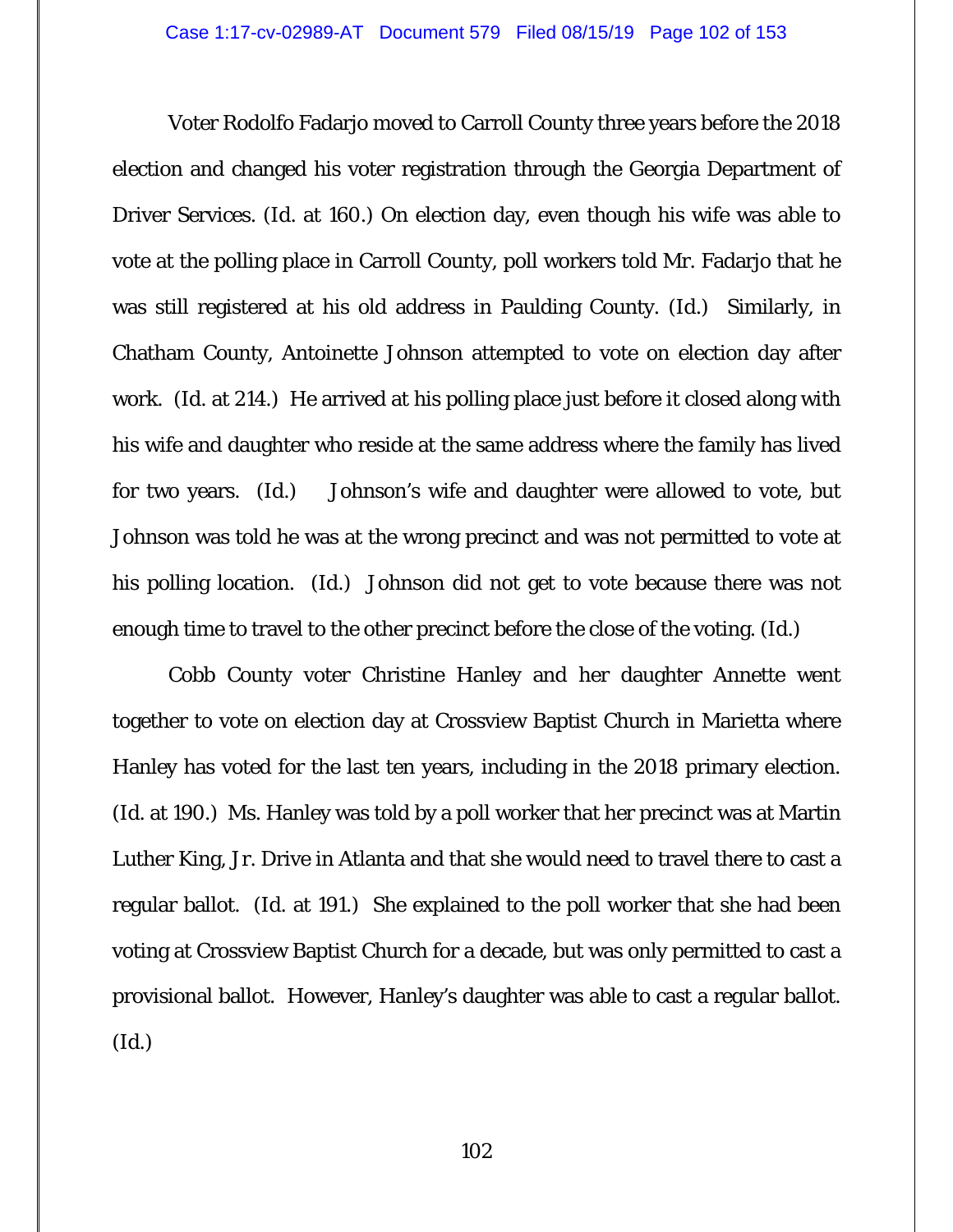James Baiye of Gwinnett County attempted to vote in the November 6th election but was not permitted to vote because the registration system showed he had not voted in the two previous general election cycles and therefore was not properly registered to vote. (*Id.* at 124-25.) Baiye was not offered a provisional ballot. (*Id.*) According to Baiye, the information in the system was inaccurate because he voted by absentee ballot in the 2012 general election, and by direct vote in 2016. (*Id.*) Similarly, Ayesha Terry attempted to vote at the First Baptist Church in Henry County on election day, where she had voted in the 2016 Presidential election. (Doc. 413 at 15-17.) She was told her name was not in the system, that their records reflected an old address where she had lived in Macon, and that she had not voted for the last eight years. (*Id.* at 17.) Terry was not offered a provisional ballot and was unable to vote. (*Id.*)

Deborah Brown served as an Express Poll Clerk for the November 6, 2018 general election at the Coralwood precinct in DeKalb County. (*Id.* at 129-30.) Her duties as a poll clerk included requesting and receiving voter identification from voters, scanning voter identification cards, and providing voters with the yellow voter card for use in the voting machines. (*Id.* at 129.) At some point during the day Brown assisted a couple who came into the precinct to vote together. (*Id.*) They both provided identification showing they resided together at the same address. (*Id.*) When Brown scanned the female voter's identification first, the scan of the address showed her to be at the proper precinct for voting. (*Id.*) The scan of the address of the male voter's identification card showed that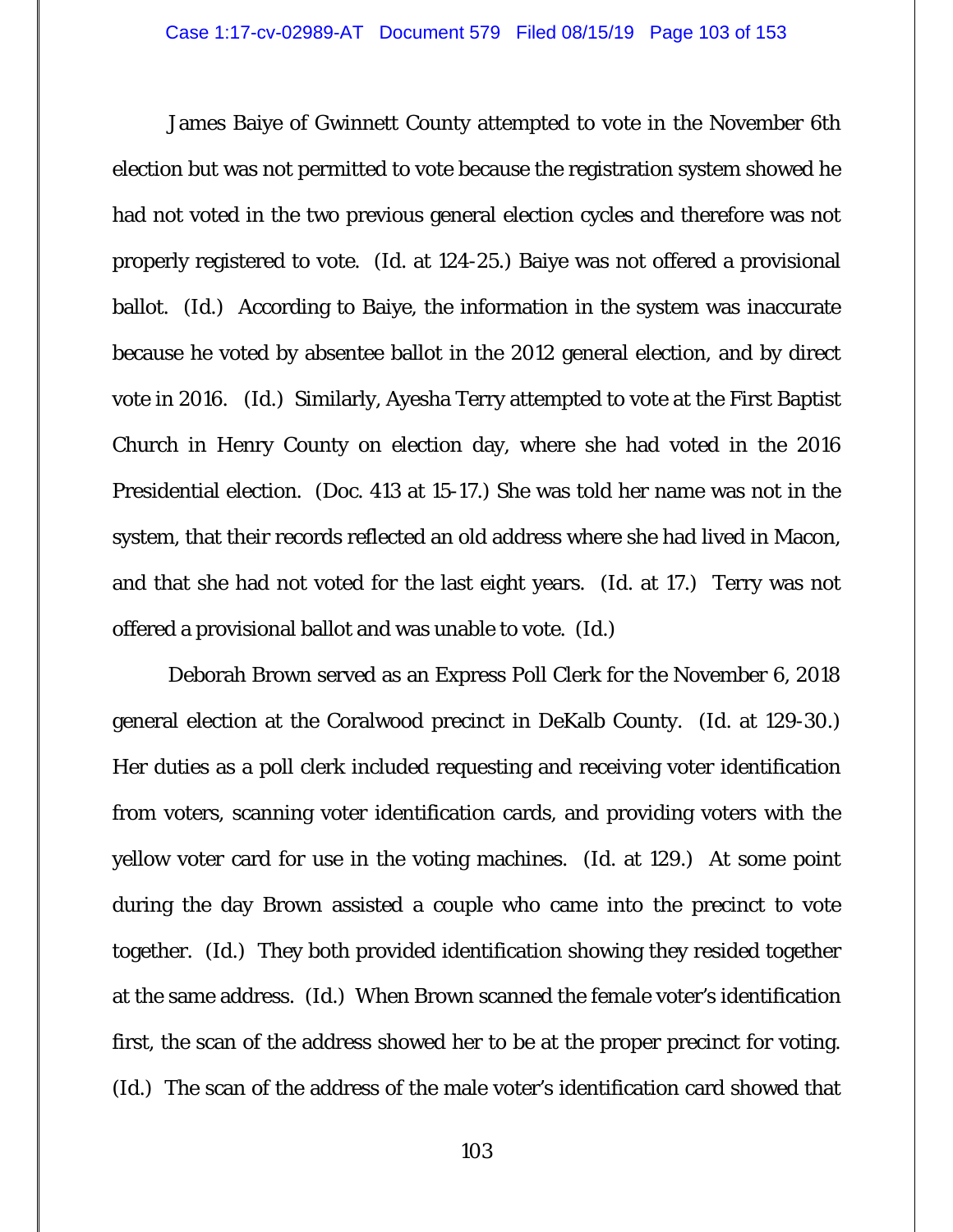he was to vote at a different precinct. (*Id.*) Brown provided the male voter a provisional ballot rather than instructing him to go to a different precinct. (*Id.*) The fact that this couple, with the same address, had different voting precincts caused Brown concern over the integrity of the voting records. (*Id.*) 74

Liza Niederwanger attempted to vote in Chatham County on election day at the Jewish Educational Alliance polling location. (*Id.* at 254-56.) The poll workers were unable to locate her information in the voter registration database even though she had her voter registration card issued by the Secretary of State, her valid driver's license, and a screenshot as proof of her registration from the Secretary of State's office. (*Id.* at 254.) She was given a provisional ballot to complete. (*Id.*) The next day Niederwanger went to the Voter Registration office in Savannah where her information was immediately found in the system. Still concerned, she visited the Board of Elections office next door. A supervisor located the envelope containing her provisional ballot and explained that the code assigned to her ballot indicated that she did not have identification. After Niederwanger explained that was a mistake because she had shown valid identification, the supervisor corrected the code to reflect that her registration could not be located. (*Id.* at 255.)

Audrey Jackson worked as an Assistant Manager at precinct 082 in Gwinnett County and was responsible for calling the Gwinnett County Board of Elections with voting issues. (*Id.* at 209-210.) While serving in that capacity on

<sup>&</sup>lt;sup>74</sup> The Court notes that in connection with the Coalition Plaintiffs' 2018 Motion for Preliminary Injunction similar evidence was presented for other couples living in the same address.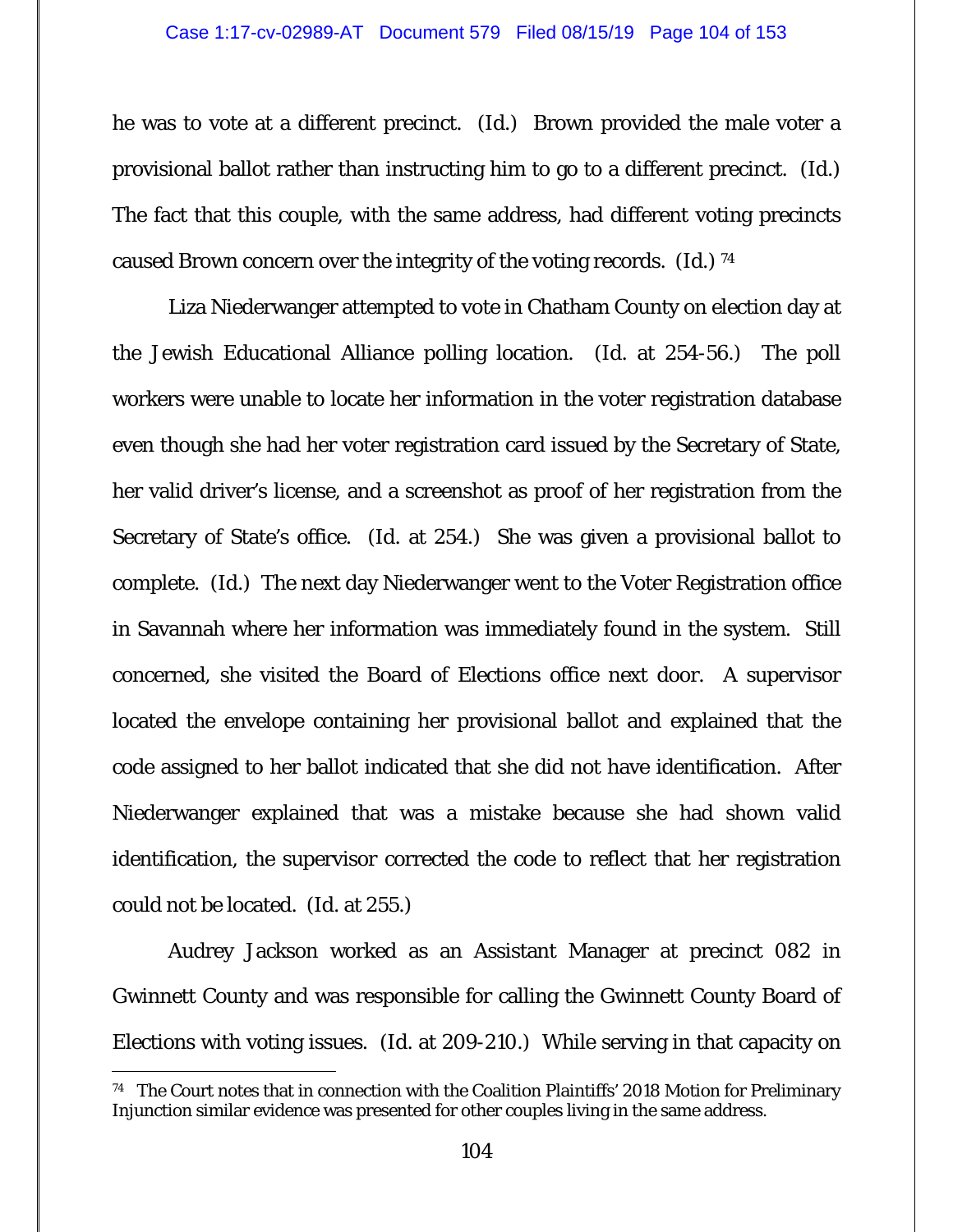election day, Jackson witnessed a number of issues that impacted individuals attempting to vote. (*Id.* at 209.) These issues included "having to turn voters away and they couldn't vote with provisional ballots, and system problems where voter cards reflected that the individual had already voted when they had not[,] . . . voter registration applications that were never processed via email or online, and voters being told their registration would be processed after election day." (*Id.*) One voter, Gahalam Matz of Richmond County, was told he was listed as deceased and was not permitted to cast a ballot. (*Id.* at 236-238.) Another, Keteria Neal from Cobb County, was erroneously listed as having a felony preventing her from casting a regular ballot. (*Id.* at 251-53.) She was given a provisional ballot, but as of November 13, 2018 she still did not know the status of her ballot or whether her registration status had been corrected. (*Id.* at 253.)

Twenty-four voters and several poll watchers also described long lines at polling places, some of which were due to non-functioning DRE machines. Jeffery Young arrived at his assigned polling place in Gwinnett County to find that the "the machines were down." (*Id.* at 117.) He waited in line for four hours before being able to cast a ballot. (*Id.; see also* Oatis Aff., Doc. 412 at 108-114 (stating that none of the DREs in one polling place in Gwinnett County were reading the voter cards when the polls opened at 7:00 a.m., that new voter cards were brought in at 9:40 a.m., but that a large number of voters had already left the polling place).)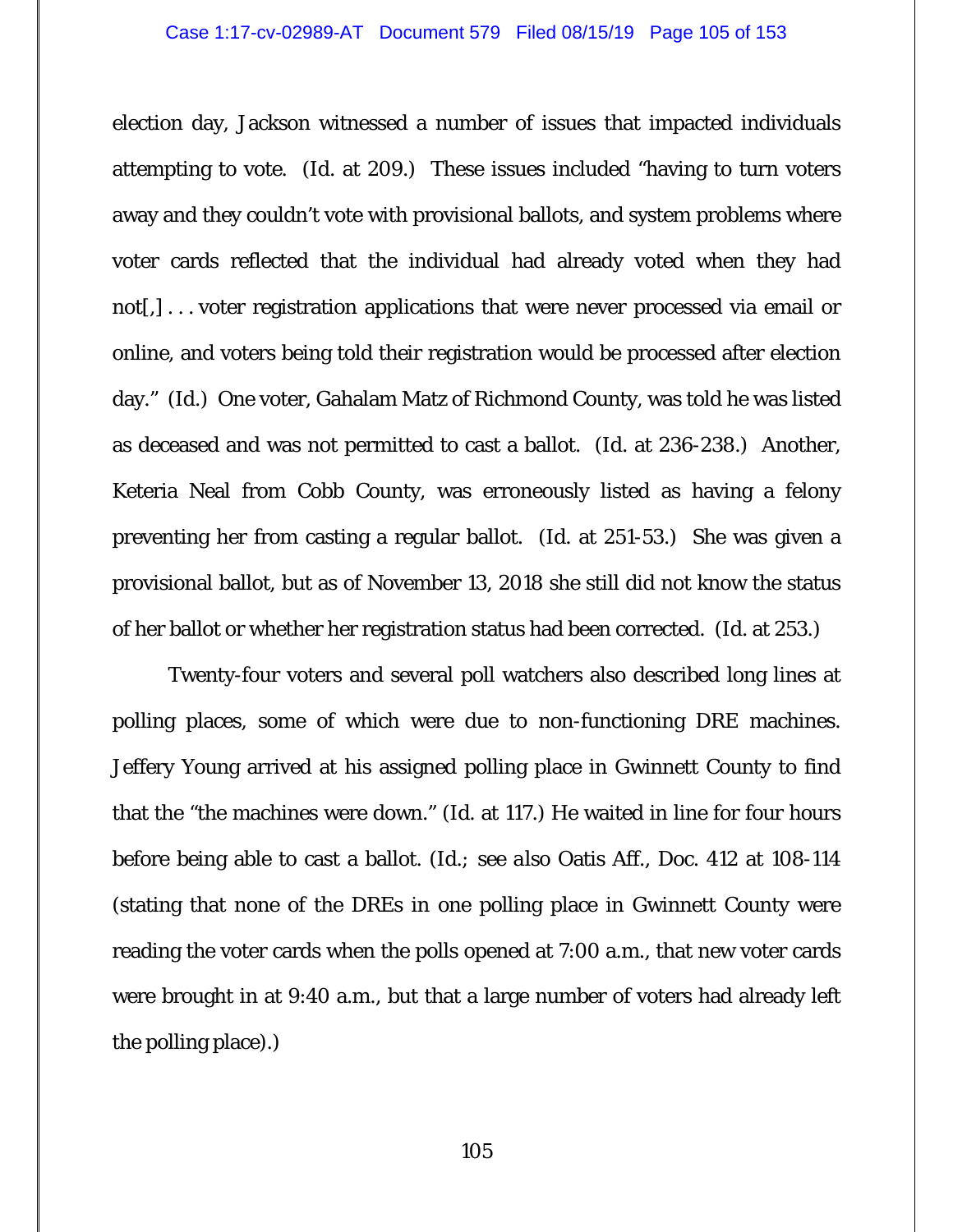#### Case 1:17-cv-02989-AT Document 579 Filed 08/15/19 Page 106 of 153

The Coalition Plaintiffs submitted similar evidence in their earlier 2018 preliminary injunction motions recounting voter problems with DRE voting machines and electronic pollbook errors occurring in connection with elections preceding the November 6, 2018 general election. (*See, e.g.*, Bowers Aff., Doc. 258-1 at 62-77; Mitchell Aff., Doc. 258-1 at 286-95.)

Laurie Aderholt Mitchell, a registered voter in Fulton County, has been registered to vote at her address on E. Wesley Road in Atlanta since June 2015. (Doc. 258-1 at 286.) Her husband Mark Mitchell is also registered to vote at the same address. (*Id.*) Ms. Mitchell was surprised to receive a new voter registration card in the mail on July 18, 2018 notifying her that her polling place had changed from the Cathedral of St. Phillip on Peachtree Road to Sutton Middle School on Northside Drive. (*Id.* at 286-87, 290-291.) Her husband had received no such notice of change in his polling place. (*Id.* at 287.)

Based on her review of recent news of problems with voter registration rolls, Mitchell visited the My Voter Page on the Secretary of State's website on July 19, 2019 to verify that the card she had received in the mail matched the online information. (*Id., see also id.* at 293.) She noticed that not only had her precinct location changed, but her precinct assignment had also changed from 08H to 07F. (*Id.*) Laurie Mitchell and her husband each checked their registration information on the My Voter Page and noticed that she was assigned to City Council District 8 while he was assigned to City Council District 7. (*Id.;*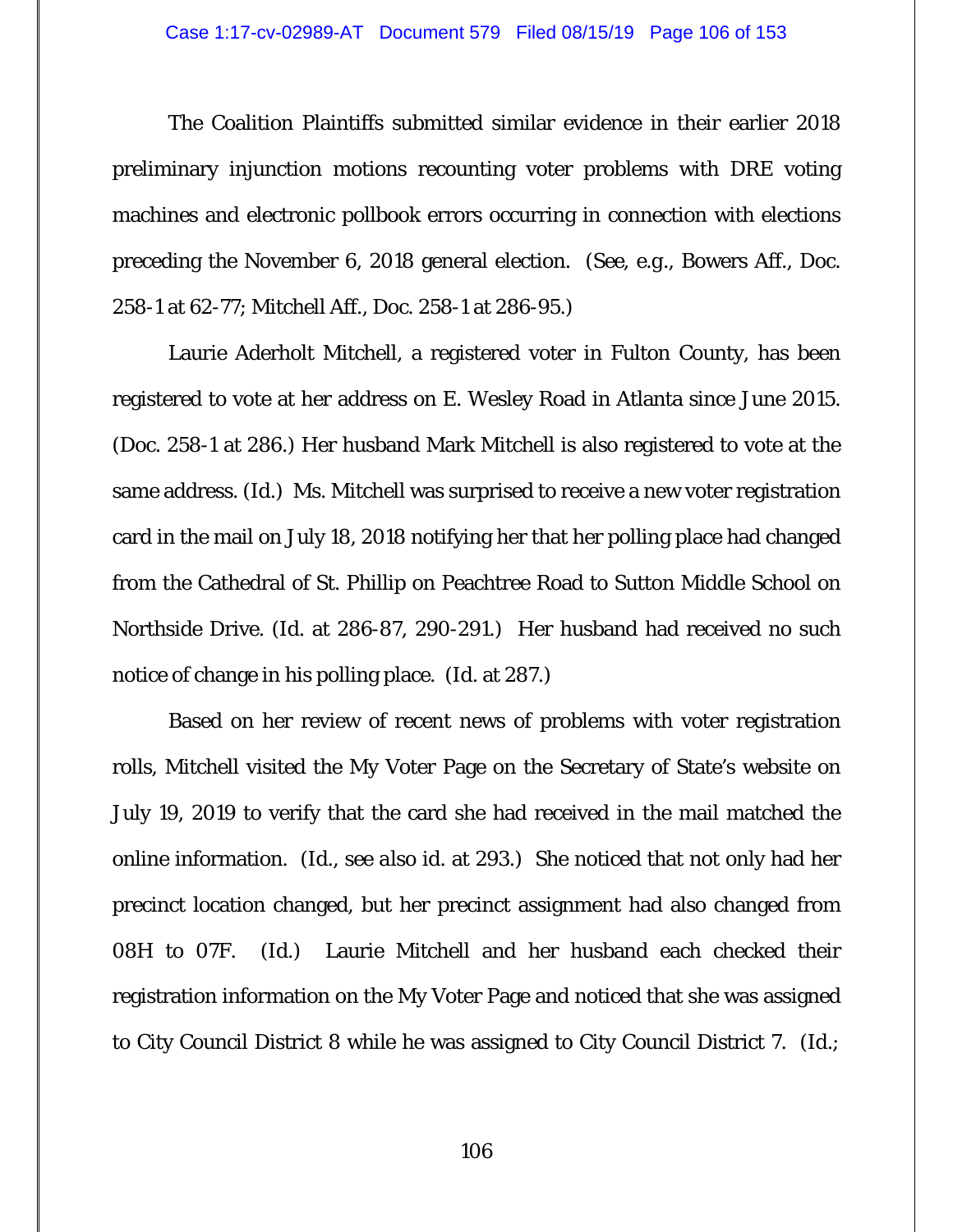*see also id.* at 295.) The City Council District maps show that they live in District 7. (*Id.*)

Dana Bowers has been voting in Georgia elections since 2002 and is currently a registered voter in Gwinnett County where she has been registered at the same address since 2013. (*Id.* at 62.) In 2018, she worked as the Advocacy Coordinator in candidate Josh McCall's campaign for the 9th Congressional District. (*Id.*) One of Bowers's responsibilities for the campaign included monitoring potential voting problems in the 9th Congressional District. (*Id.*)

In that role, Bowers encountered issues with missing races on the DRE result tape from one voting machine (serial number 291032) in Hall County Precinct 10 during the May 22, 2018 primary election. The missing races included:

- U.S. Representative, District 9 REP
- U.S. Representative, District 9 DEM
- State Senator, District 49 REP
- State Representative, District 30 REP
- State Representative, District 30 DEM
- District Attorney, Northeastern Circuit REP
- Solicitor General R
- County Commissioner P1 R
- County Commissioner P1 D

(*Id.* at 63.) Poll workers certified all results tapes for all machines used, including the tape from the machine with the missing races. (*Id.* at 64.) Bowers requested public records related to the discrepancy and was informed that the "likely cause for the missing races is that the problem machine tape may have failed to engage and print a portion of the results," though there is no way to verify the cause of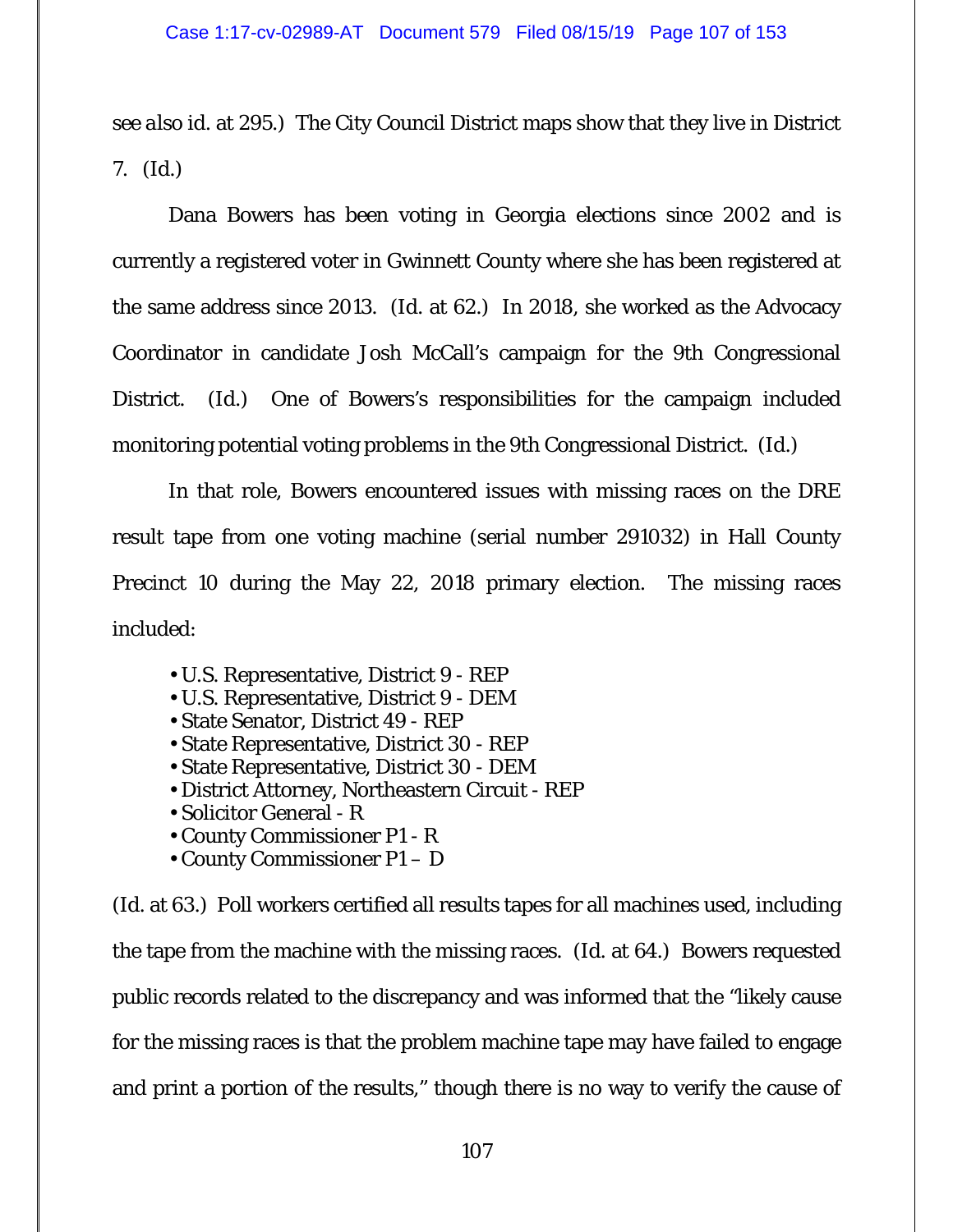the problem or explain why the election results were certified in light of the malfunction of the machine. (*Id.* at 68.)

Similarly, while voting in Gwinnett County Precinct 100 in the July 2018 runoff, Bowers observed one DRE machine (serial number 291429) was marked "Do Not Touch" and was not in service. (*Id.*) She inquired about the machine and was told by Ms. Williams, a poll worker, that the machine "froze a few times" earlier in the day, and the poll manager discontinued its use for the remainder of the election. (*Id.* at 69.) Bowers asked whether the machine had been used by voters to cast votes before it was taken out of service and Williams confirmed that the machine had been used by voters for approximately "an hour to an hour and a half" after the polls opened at 7:00 a.m. (*Id.*) The poll manager, Denise Sullivan, however, told Bowers that voters had not cast votes on the machine. (*Id.*) When Sullivan decided to stop using the machine, the voter who was using the machine at the time was given a provisional ballot. (*Id.*) Bowers did not understand why the voter was not allowed to use a different DRE machine rather than being given a provisional ballot. (*Id.*)

After the closing of the polls at 7:00 p.m., Bowers overheard the poll workers talking about two machines "for which the tabulations were not reconciling." (*Id.* at 70.) She went outside the polling place with the poll manager and took photographs of the DRE machine results tapes including machine number 291429 after they were posted on the door at 8:40 p.m. (*Id.*) at 71.) The results tape for the machine showed no votes tallied and the results tape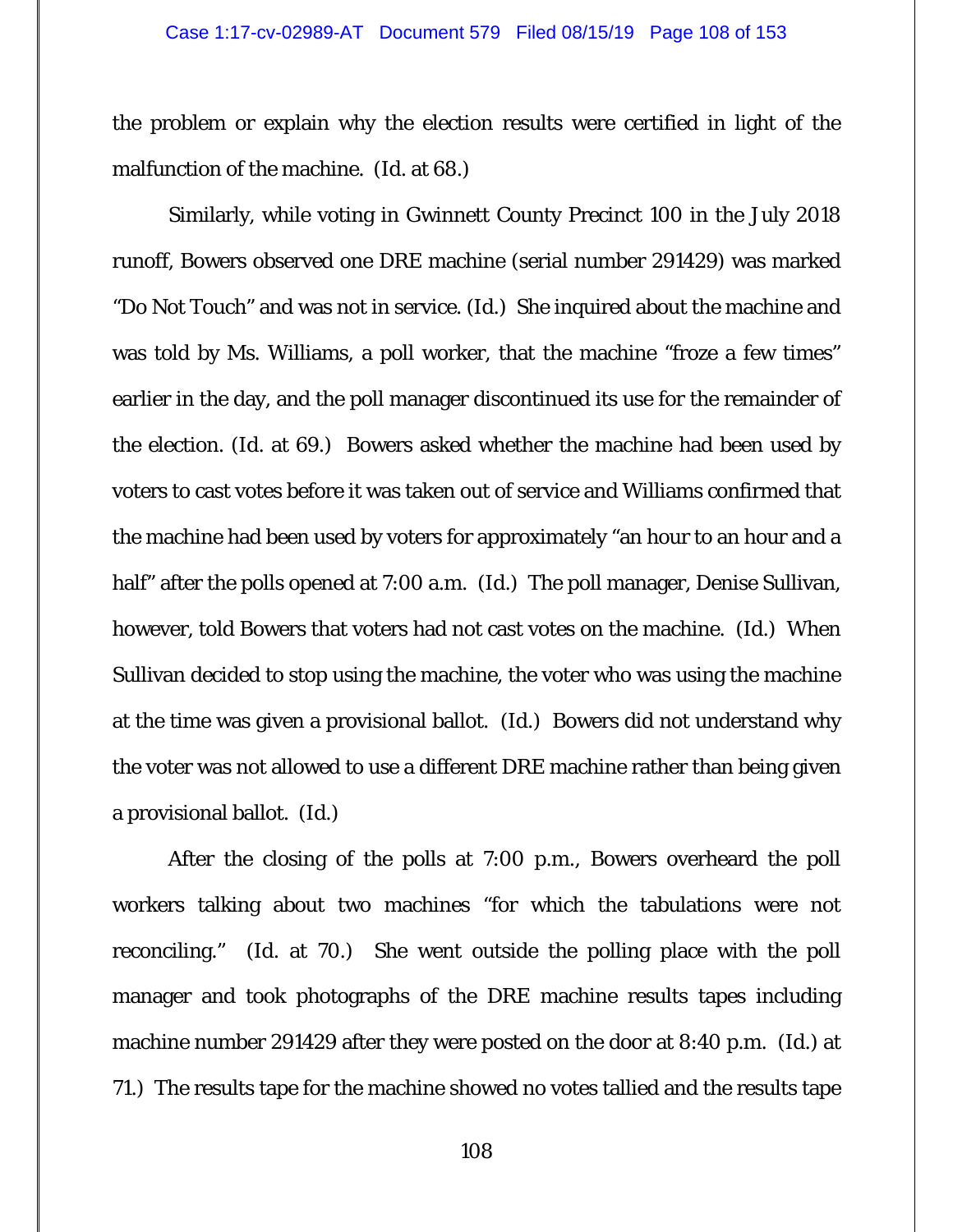was attached to a "Zero tape" used at the opening of the polls to show that no votes are stored in the machines memory when voting begins. (*Id.*) Both opening zero report and the closing results tape displayed the identical printing time of 7:42 a.m. with no votes recorded for any candidate. (*Id.*) This was puzzling to Bowers because machine reports should be printed both before the 7:00 a.m. opening of polls and immediately after the 7:00 p.m. closing of the polls. (*Id.*) The machine results tapes for other machines showed print times ranging between 7:29 p.m. to 7:36 p.m., consistent with the time of day Bowers observed poll workers printing the results tapes after voting concluded.

Concerned by recent reports and observations during voting in the May 2018 primary problems, Bowers decided to verify her voter registration status before voting on July 24, 2018. (*Id.* at 72.) Bowers checked her voter registration and polling place location on the My Voter Page on the Secretary of State's website, which indicated that her precinct number had changed to Precinct 100 though she had received no notice of such change. (*Id.*) Her precinct had long been Precinct 96, but she assumed the change was legitimate and authorized. (*Id.*)

Bowers arrived at Precinct 100 at approximately 6:20 p.m. and completed her voter application form and presented her driver's license to the poll worker. (*Id.*) Christine, the poll worker located Bowers in the electronic pollbook but informed her that she was in the wrong precinct and was supposed to vote in Precinct 96. Bowers explained that she had checked her registration on the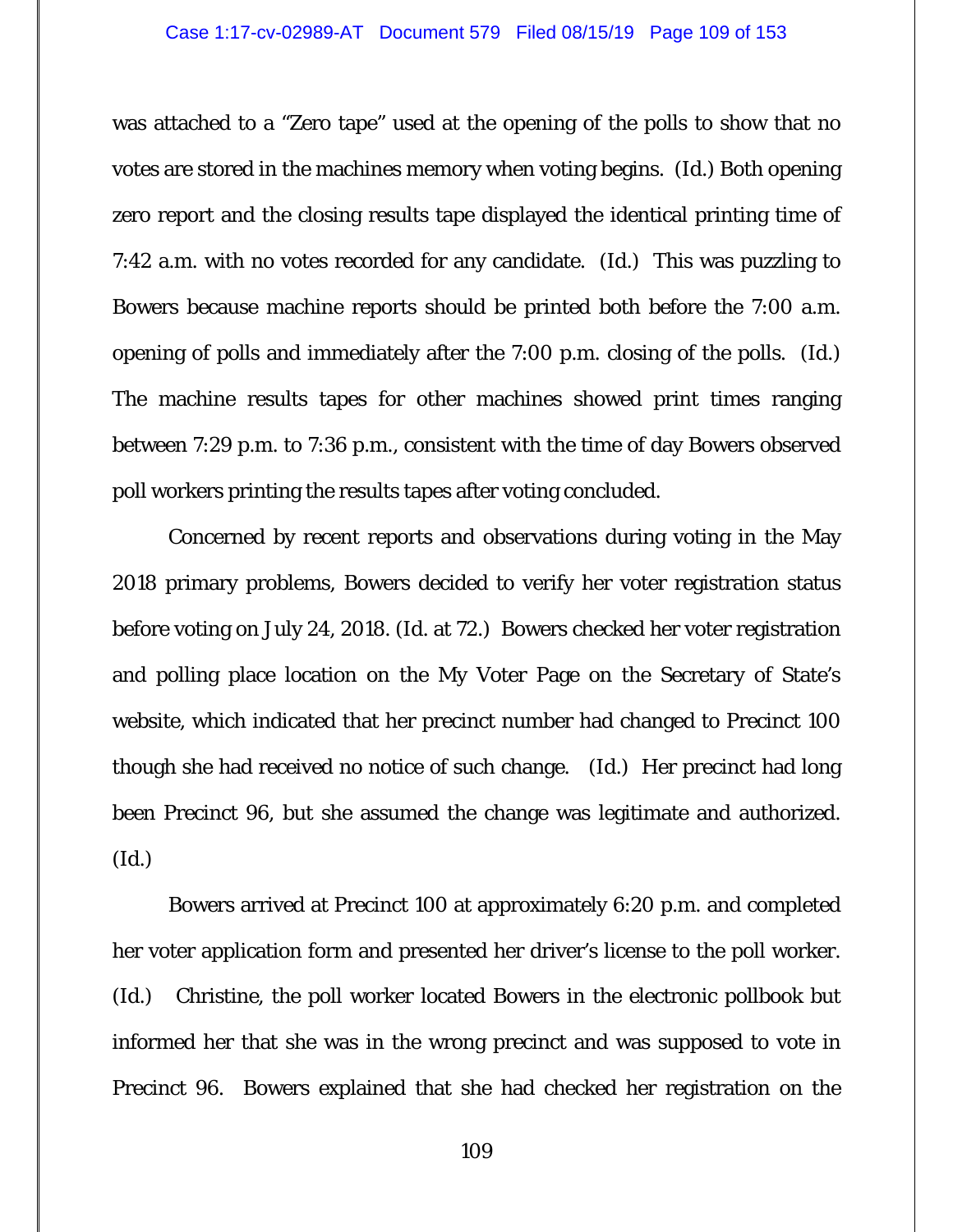Secretary of State's website that morning which showed her assigned precinct as Precinct 100. (*Id.* at 73.) Another poll worker, Carolyn Williams, stated that "this has been happening all day" and that she was aware of approximately 50 voters who had been assigned the wrong precinct. (*Id.*) Christine suggested that Bowers vote a provisional ballot given that there was not enough time to get to Precinct 96 before the polls closed at 7:00 p.m. and assured Bowers that the provisional ballot would be counted.

At 8:55 p.m. that evening, Bowers checked her voter registration page again on the My Voter Page and captured screenshots of the page showing the Precinct 100 assignment. (*Id.*) Several days later, at 7:24 p.m. on July 29, 2018, Bowers again checked her My Voter Page to see that her precinct assignment was this time showing her original Precinct 96. (*Id.* at 74.) She captured a screenshot of this change in status. Bowers had not made any changes to her voter registration. (*Id.*)

Through her work on the 9th Congressional District campaign, Bowers researched dozens of registration records for voters who reported being assigned to the wrong Georgia House District and reported receiving incorrect ballots in Habersham, Banks, Stephens, Franklin and Jackson counties in the May 22, 2018 primary. (*Id.* at 74-75.) She personally reviewed numerous discrepancies between the various voter assignment records for voters in counties in the 9th Congressional District. (*Id.* at 75.) As a result of this work and her own personal voting experience in July 2018, Bowers has significant concerns about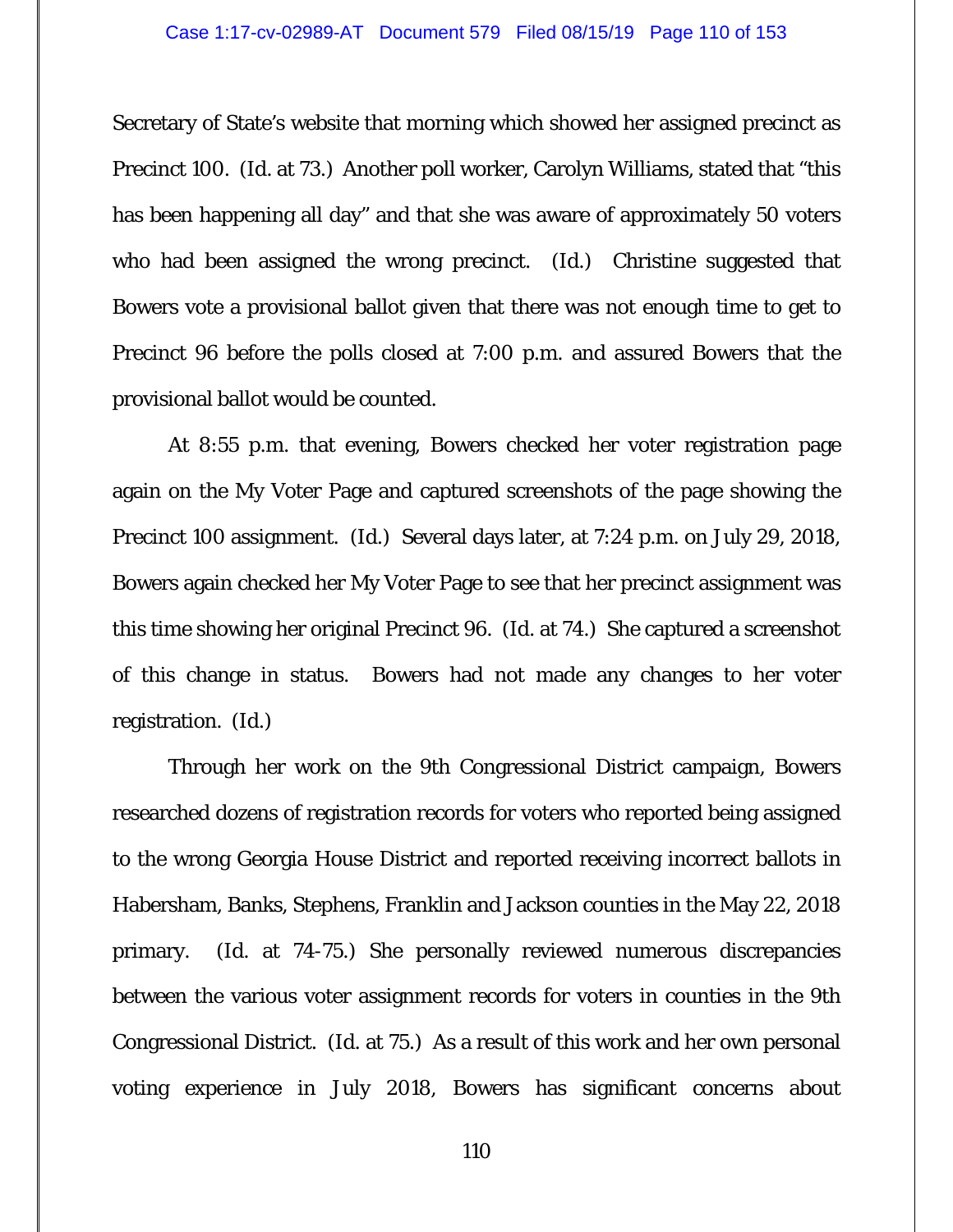### Case 1:17-cv-02989-AT Document 579 Filed 08/15/19 Page 111 of 153

discrepancies in the pollbooks and voter registration database and its burden and potential impact on voters' rights (including her own) to cast ballots for the correct candidates in their assigned districts and to have their votes counted. (*Id.*)

The Court also takes judicial notice of the evidence submitted by numerous voters and poll watchers in the *Common Cause v. Kemp* post-election challenge before the undersigned in November 2018. This evidence included sworn declarations of voters (and poll watchers) who faced hurdles in their registration status and even in obtaining the opportunity to cast provisional ballots at the polls after they were affirmatively told they were not on the registration rolls, despite having voted from the same home in the recent past or affirmatively representing they had timely registered and were regular voters. Repeated inaccuracies were identified in the voter registration system that caused qualified voters likely to lose their vote or to be channeled into the provisional voting process because their registration records did not appear or had been purged from the data system. For example, there was evidence from voters that they were registered but were told they were not in the registration system; there was evidence that voters were sometimes refused provisional ballots or sometimes only provided provisional ballots after returning to the polls to insist on this. Similarly, there was evidence from Common Cause poll monitors and hotline workers to the same effect.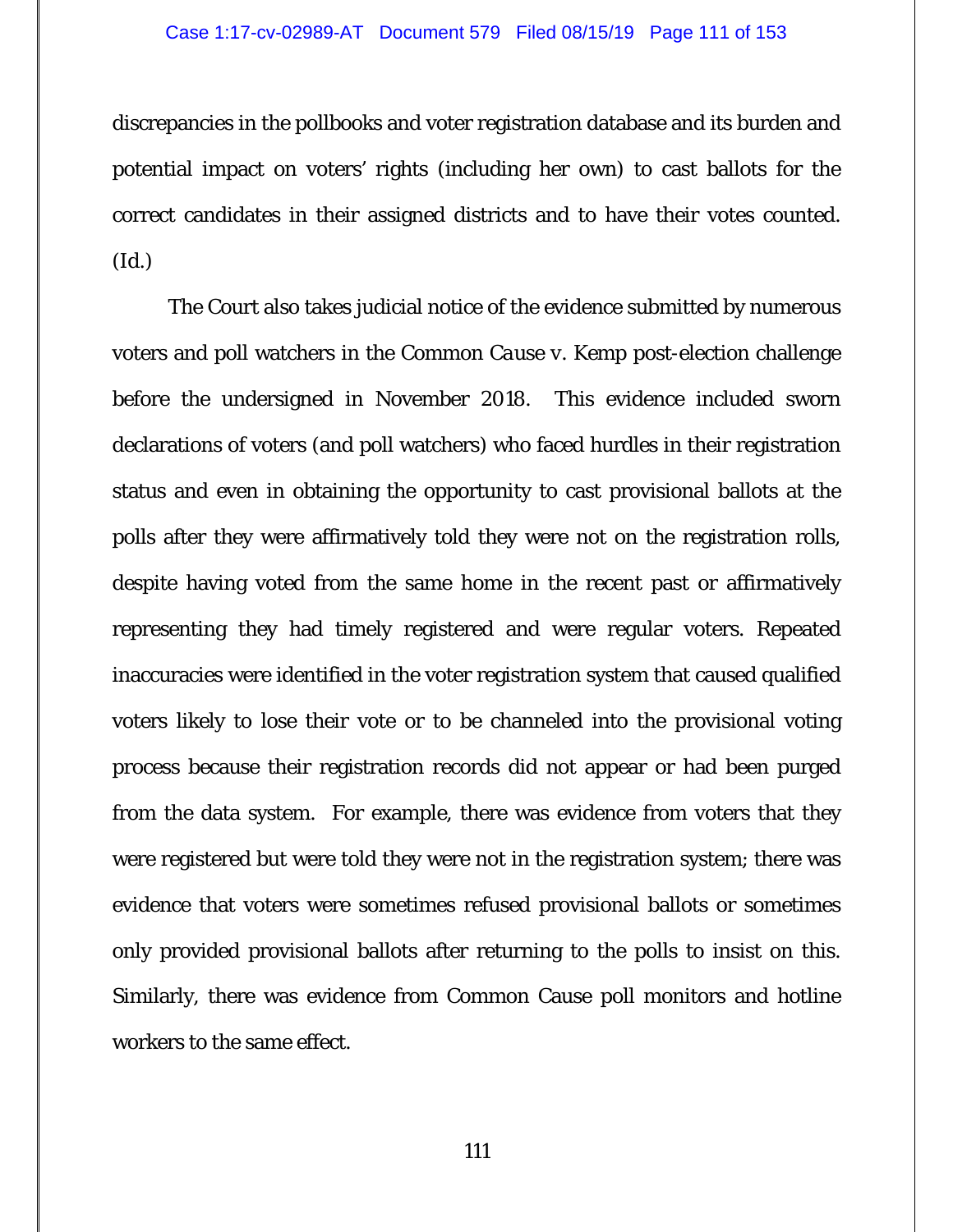The evidence from both the 2018 and 2019 motions also indicates that this same pattern of problems with Georgia's voting systems and registration databases has persisted across multiple elections cycles. The evidence of the specific problems with the DREs experienced by a number of voters ties back into the expert studies detailing the various types of malfunctions (including software and miscalibration issues) found to occur during examination of the machines during the experts' rigorous testing described above.

# **IV. PLAINTIFFS' REQUESTED INJUNCTIVE RELIEF AND FEASIBILITY OF IMPLEMENTATION OF PAPER BALLOTS IN 2019 ELECTIONS**

The Curling and Coalition Plaintiffs seek to (1) enjoin Defendants from using the Diebold AccuVote direct recording electronic ("DRE") voting system to conduct further elections in Georgia, including providing programming and machine configurations employing the DRE voting system; (2) require Defendants to conduct in-person voting in elections by hand-marked paper ballot<sup>75</sup> tabulated either by hand or by optical scanners;<sup>76</sup> (3) require the State Election Board and/or the Secretary of State to develop a proposed plan for

<sup>-</sup>75 The Curling Plaintiffs' remedy would require Defendants to supply a minimum of one ballot marking device (BMD) per polling location for assistive voting by paper ballot that meets HAVA/ADA requirements that is voter verifiable. The Coalition Plaintiffs' remedy would allow the State to use its DREs for remaining elections for this purpose.

<sup>76</sup> Under the Curling Plaintiffs' remedy, the Court could require the State to provide each county with precinct ballot scanners as provided under O.C.G.A. § 21-2-300, enacted April 2, 2019, mandating that "[t]he state shall furnish a uniform system of electronic ballot markers and ballot scanners for use in each county as soon as possible," if existing inventory of AccuVote OS scanners is insufficient for use in the remaining 2019 elections. The Coalition Plaintiffs' request would allow the counties to use their existing AccuVote OS scanners and leave it to the counties to determine whether to tabulate at the precinct or a central/county election office.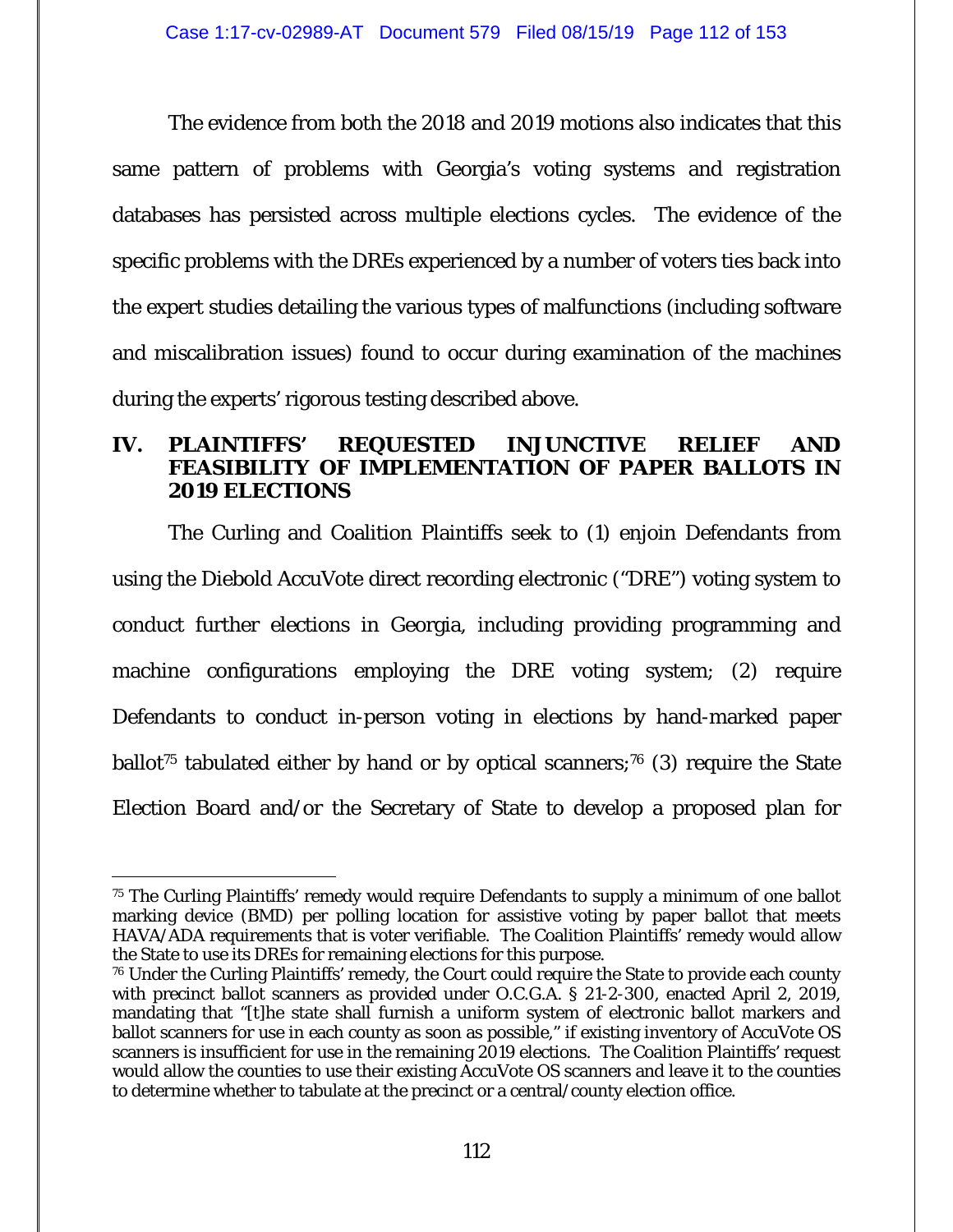immediate implementation of pre-certification, post-election, manual, tabulation audits of paper ballots as provided in O.C.G.A. 21-2-498; and (4) require the State Election Board and/or the Secretary of State to develop procedures to (a) address errors and discrepancies in the voter registration database and (b) provide for use of an updated paper backup of the pollbook in all polling places for adjudicating voter eligibility and precinct assignment problems.

In addition, the Coalition Plaintiffs request separately that the Court Order: (1) require Defendants to take necessary action to maintain ballot secrecy; (2) require the State Election Board to propose a plan for auditing elements of DRE elections, including pre-certification audits of election results and precertification audits of the computer-generated tabulations of absentee mail ballots and tests of DRE output accuracy; (3) require Defendants to immediately instruct every Election Superintendent to direct that all precinct level poll officials inform voters who are denied a regular ballot of their right to cast a provisional ballot; and (4) require Defendants to develop and implement a plan to undertake a security evaluation of the Secretary of State's election servers and counties' GEMS servers and other voting system components, including electronic pollbooks, to detect malware or other significant security vulnerabilities and develop appropriate mitigation action and timetables.

The State Defendants' opposition to the implementation of Plaintiffs' request for a paper ballot election system is two-fold: first, it would be too costly and burdensome to be feasible; and second, it would be too disruptive in the

113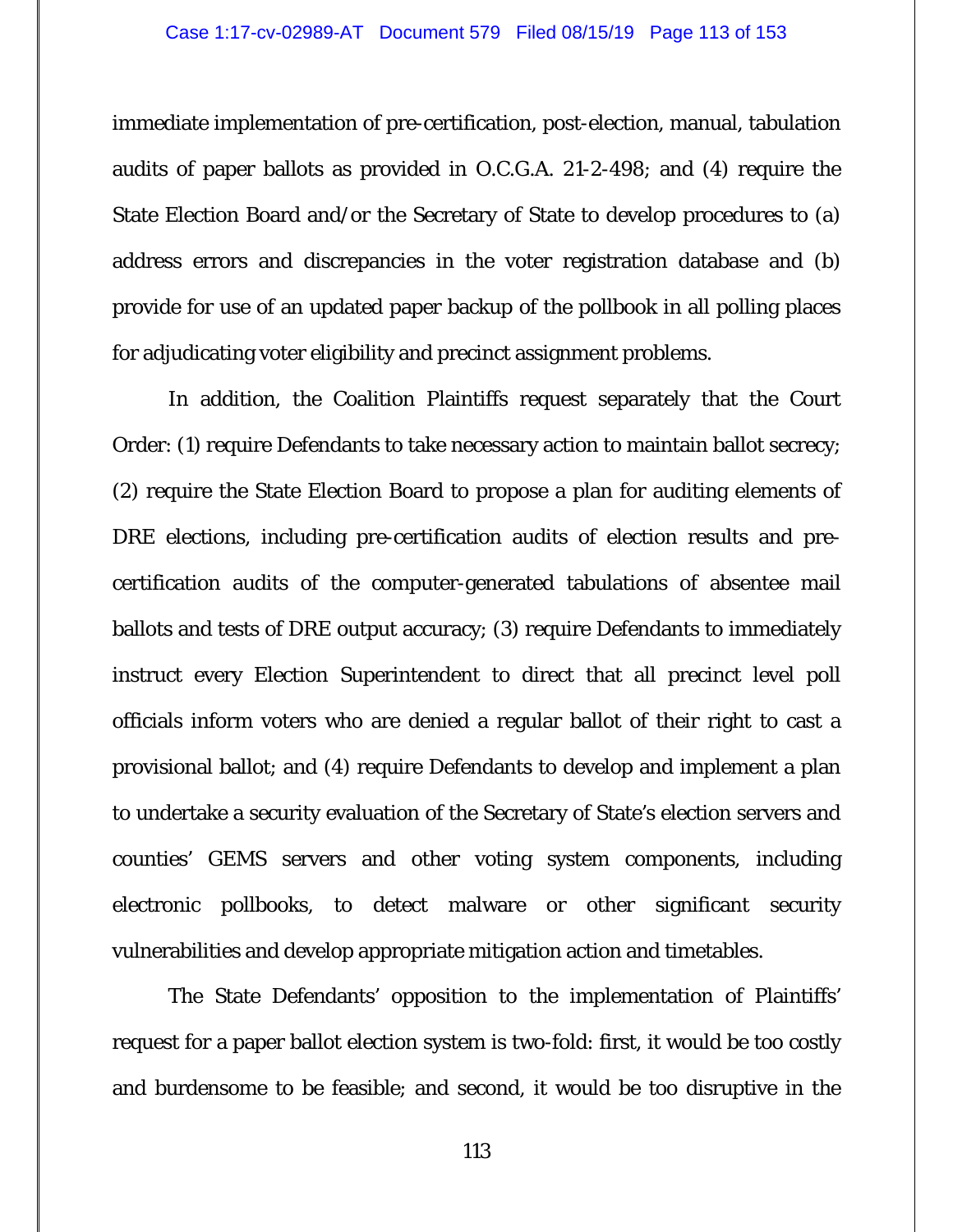interim while the State is simultaneously transitioning to the new BMD system and is therefore not in the public interest.

The State Defendants assert that the public interest in orderly elections does not favor spending enormous amounts of time and money on a system that will be used only for municipal elections in 2019.<sup>77</sup> They further assert that the costs and burdens imposed on State elections officials and the taxpayers would be significant and distract the State in its process of transitioning to a new voting system that eliminates DREs by the March 2020 primary.<sup>78</sup> The State Defendants contend that Plaintiffs' request for a move to paper ballots before the State implements the newly passed voting system is not feasible because: (1) "the full scope of the costs to the State Defendants (as opposed to the local elections officials who are statutorily responsible for the elections) is difficult to quantify"

<sup>77</sup> The Court notes that the State Defendants representations about the scope of the costs are overstated as they do not appear to account for the many municipalities that already use handmarked paper ballots (i.e. 70 out of the 99 scheduled for Fall 2019) that are either scanned or hand counted.

<sup>&</sup>lt;sup>78</sup> The State Defendants indicate in the response brief that "[t]he entire budget for the Elections Division of the Secretary of State's Office is \$6,118,907 for Fiscal Year 2020 in both state and federal funds, and the majority of those funds cover expenses like personnel or other items that could not be adjusted to hastily implement a new voting system." (Resp. at 60.) The Court notes that no testimony was offered by anyone from the Secretary of State's Office, via affidavit or at the hearing, as to the State's elections budget for this fiscal year. And, they further assert that requiring the State to purchase new voting equipment to be used only for the November 5, 2019 elections would likely necessitate the calling of a Special Session by the Governor to seek appropriation of additional state taxpayer dollars and that given the implementation timeline for the November 5, 2019 elections, there would not be sufficient time to purchase the equipment using bond funds, which are being used to purchase the new voting system contemplated by H.B. 316. These arguments ignore that Plaintiffs' relief does not require the purchase of equipment different from the equipment provided for in the State's chosen election system – optical paper precinct ballot scanners and ballot boxes, though it would require purchase of privacy booths (or dividers).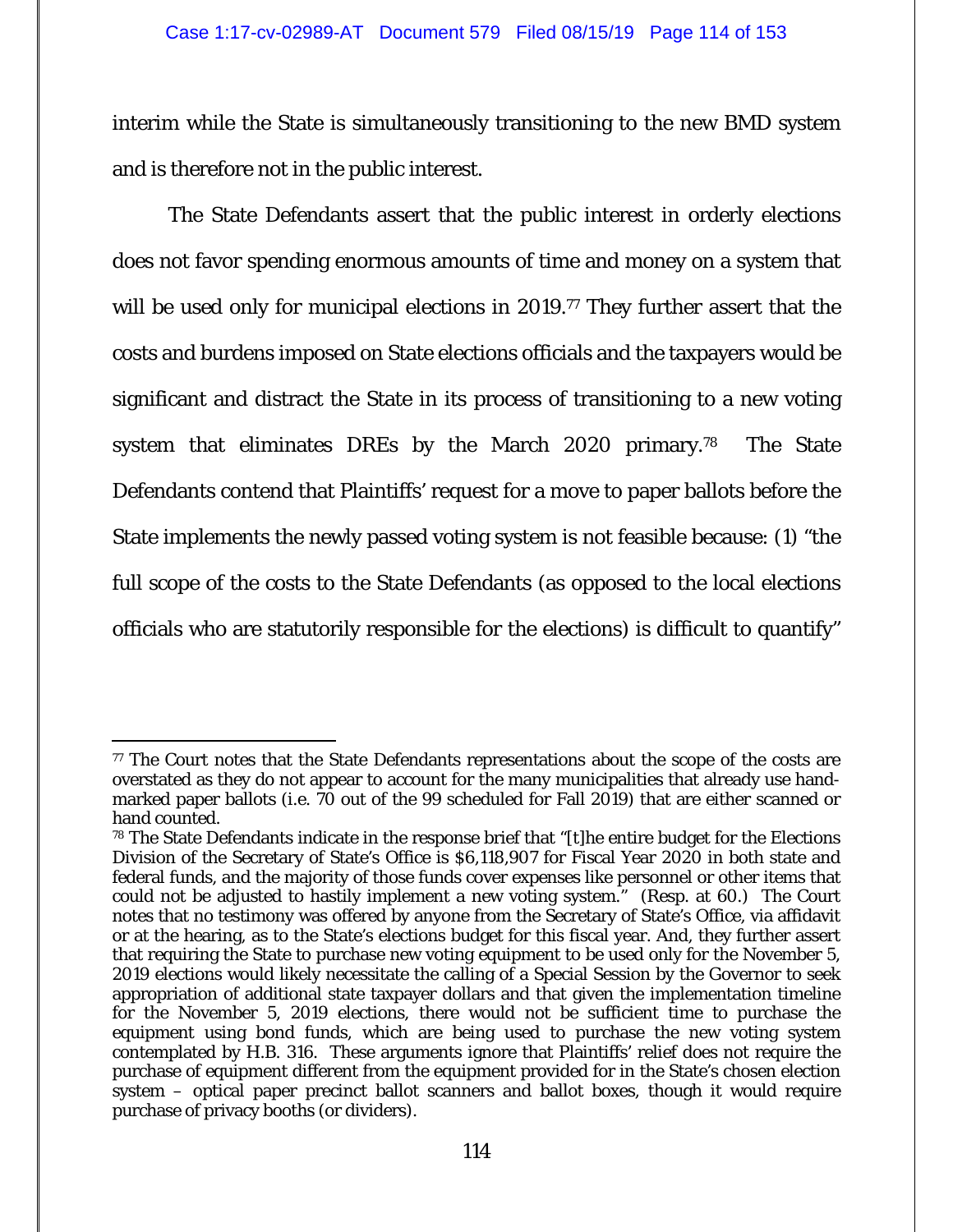and (2) "Georgia's municipalities conducting elections will be the ones who bear the brunt of Plaintiffs' proposed relief." (State Defs.' Resp. at 55.)79

# **A. Defendants' Evidence**

Although the State Defendants argue that implementing a temporary system for the November 2019 elections will impede the state's ability to implement a new voting system – they presented no witness to provide any evidence at the hearing about the Secretary of State's implementation schedule or progress. Nor did the State Defendants present any witness or evidence regarding how the Curling Plaintiffs' proposal, which includes implementing a significant portion of the State's new election system – one BMD per precinct for disabled voters along with the new optical ballot scanners – would interfere with the State's orderly implementation.

Defendants presented testimony from election administration officials in three counties that will be conducting county or municipal elections in the Fall: Chatham, Fulton, and Morgan counties.80

<sup>-</sup>79 The State Defendants assert that the "Curling Plaintiffs propose scrapping the entirety of Georgia's current election system (including optical scanners), which would require the procurement of: (1) new ballot-building software and equipment, (2) at least one BMD for every precinct, (3) at least one optical scanner and secure storage box for every precinct, and (4) paper ballots" and that "Coalition Plaintiffs propose scrapping part of the existing system, which would still require procurement of: (1) new optical scanners for every precinct, (2) at least one BMD or DRE for every precinct, and (3) paper ballots." (*Id.* at 56.) The State claims that the "fiscal cost" of this relief is "staggering" (*Id.* at 56.) Again, these arguments fail to address the reality that the Curling Plaintiffs' proposed remedy (and to some extent the Coalition's remedy) would require the State to use the very same equipment it is purchasing under its contract with Dominion – BMDs that print paper ballots and paper ballot scanners – and therefore would not require the purchase of additional equipment or the expenditure of additional funds beyond those approved in the original bond.

<sup>80</sup> The State Defendants also presented testimony from Gwinnett County's Elections Division Director about the feasibility of a switch to paper ballots for the November 2019 elections.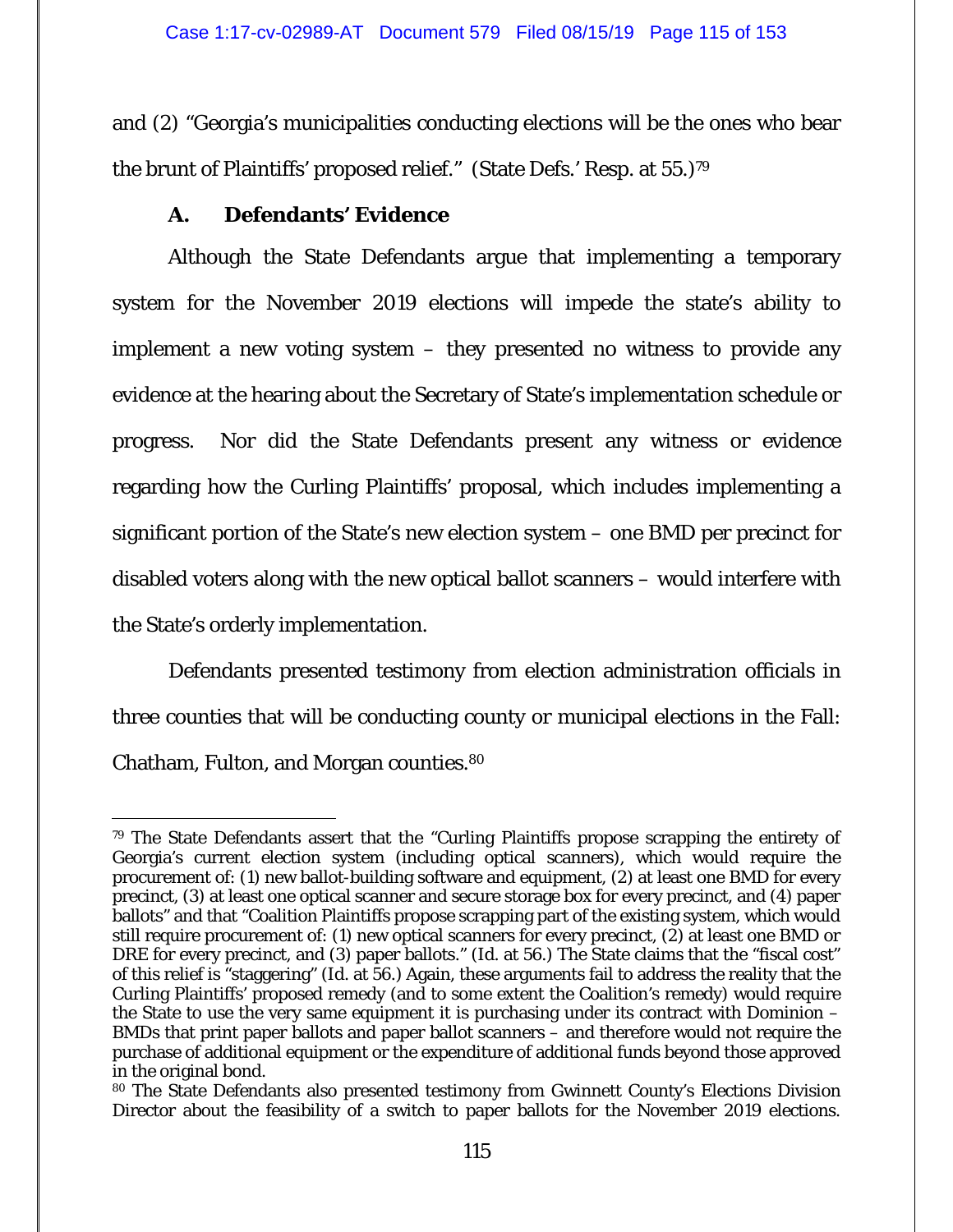### Case 1:17-cv-02989-AT Document 579 Filed 08/15/19 Page 116 of 153

Russell Bridges, Supervisor of Elections for Chatham County since 2004, provided testimony regarding the feasibility of using hand-marked paper ballots in lieu of DREs for the scheduled elections. The Chatham County Board of Elections conducts elections for all eight municipalities in Chatham. (Bridges Decl., Doc. 472-6.) Six of these cities will conduct elections on November 5, 2019, including Garden City, Pooler, Port Wentworth, Savannah, Tybee Island and Vernonburg.

Chatham County will also be conducting a countywide SPLOST referendum on November 5th. There are 207,000 active registered voters in Chatham County, and the Board of Elections intends to use 90 voting precincts throughout the County. Bridges testified that "in a typical election, the concentrated preparation is about eight weeks of actual" preparation time when his teams prepare equipment, prepare the ballots, and train poll workers. (Tr. Vol.2, Doc. 571 at 250.) Chatham County is planning to conduct the November elections using DREs. Early voting begins October 15th.

Mr. Bridges testified that he does not believe Chatham County has sufficient funds in the existing elections budget for 2019 to purchase new equipment for a paper ballot system. (*Id.* at 257.) His entire budget for 2019 is \$1,073,000. (*Id.* at 269.) If the Court required Chatham County to use paper

 $\overline{a}$ However, Gwinnett County is not conducting any county elections and has not contracted with any municipalities with scheduled elections in November. Consequently, were this Court to grant Plaintiffs' requested relief for the 2019 elections, there would be no impact on the current operations of the Gwinnett County Elections Division. Therefore, while Ms. Ledford has extensive experience with conducting elections in Gwinnett County, the Court finds her testimony to have limited relevance for this purpose.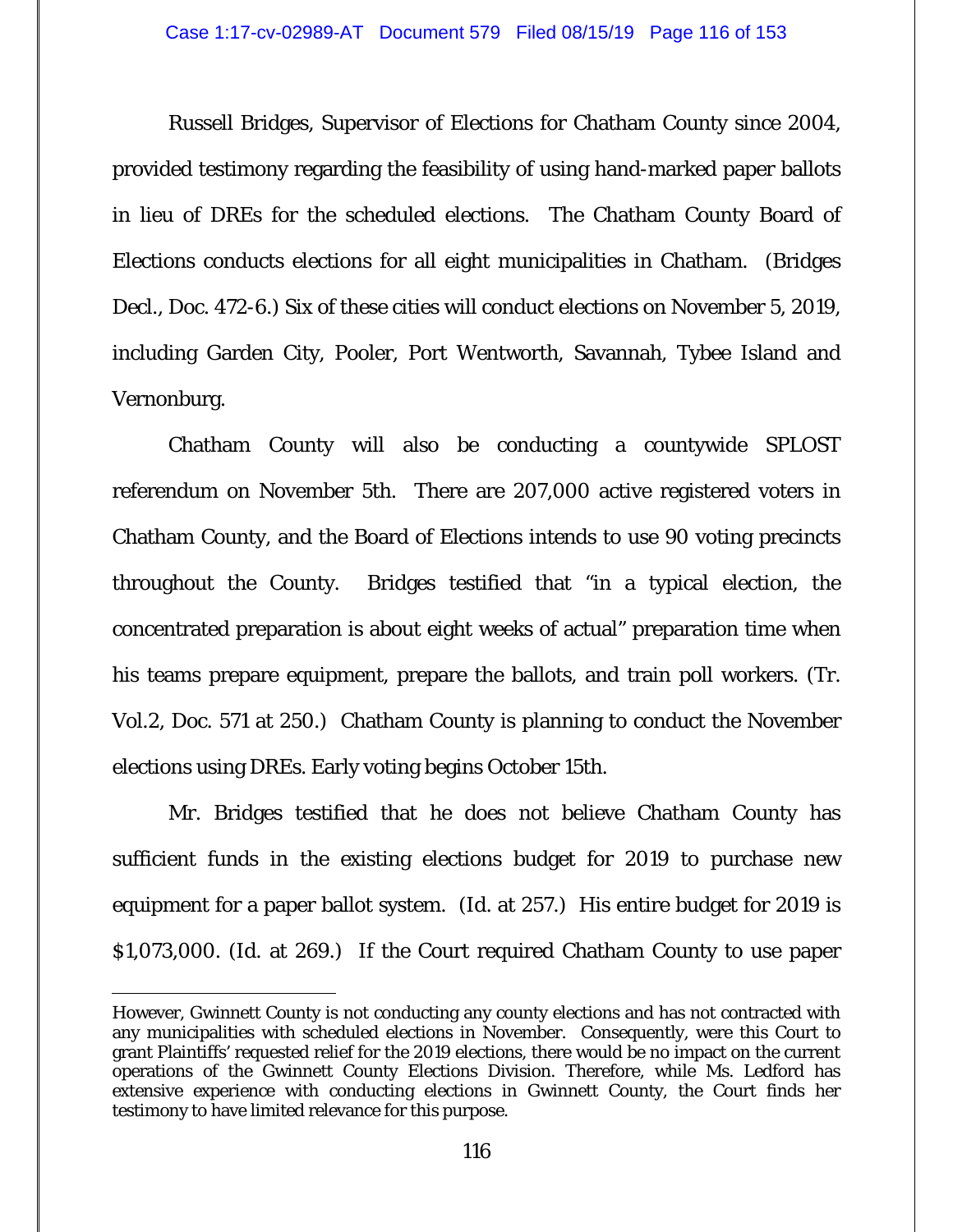## Case 1:17-cv-02989-AT Document 579 Filed 08/15/19 Page 117 of 153

ballots, Mr. Bridges stated the purchase of additional equipment and paper ballots could cost anywhere between \$500,000 to \$950,000.81 (Bridges Decl., Doc. 472-6 at 7-9; *see also* Tr. Vol.2, Doc. 571 at 262, 270.) Currently the DRE elections in Chatham County typically cost \$185,000 total. (*Id.* at 266.)

Mr. Bridges testified that he would need a minimum of 90 optical scanners – one scanner per precinct – but his preference would be to have a stock of 30 to 50 back up scanners in case some equipment does not work. (*Id.* at 259-260, 265.) He therefore estimates Chatham County would need approximately 130- 140 scanners to account for the anticipated fifty percent voter turnout.82 (*Id.* at 261, 265; *see also* Bridges Decl., Doc. 472-6 at 7.) Chatham County currently has only 8 optical scanners that are roughly 25 years old. (Tr. Vol.2, Doc. 571 at 264.) Mr. Bridges testified he would need to print between 125,000 to 175,000 ballots at a cost of 50 cents a ballot, for total cost between \$60,000 to \$100,000. (*Id.* at 266; *see also* Bridges Decl. at 6.)

Richard Barron, the Director for the Fulton County Board of Registration and Elections, testified that Fulton County does not have an elections budget during odd-numbered years, it only has an operating budget, and that there is

 81 Mr. Bridges considered two cost scenarios, one where the Court grants the Coalition Plaintiffs' remedy which permits the use of existing DRES for disabled voters under HAVA, and the other where the Court grants the Curling Plaintiffs' request that BMDs be purchased for this purpose. (Tr. Vol.2, Doc. 571 at 270) ("If we're looking at like -- for example, if we went with the BMDtype system, it is about \$900,000. Or if we were looking at, you know, acquiring current technology equipment, we are probably looking at half-a-million-dollar expenditures, neither of which I have the money for.") However, he acknowledged that the State is responsible for purchasing the BMDs under its new system. (*Id.* at 261.)

 $82$  Mr. Bridges used a price of \$5,000 per scanner for his estimate based on a study by the Brennan Center for Justice regarding the cost of new scanning machines. (Tr. Vol.2, Doc. 571 at 261-62; Bridges Decl. at 6.)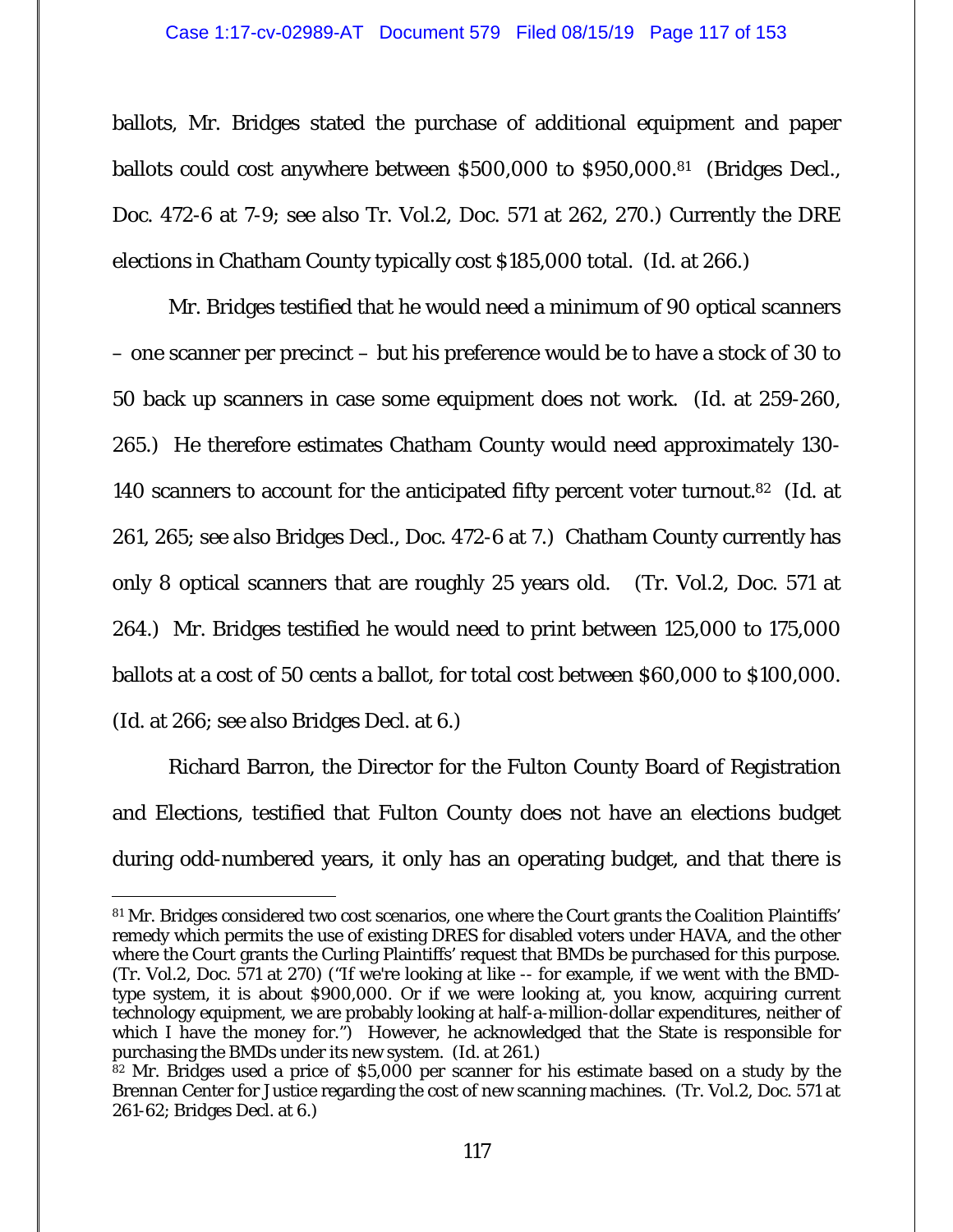about \$1 million dollars remaining in the operational budget for 2019.83 (Tr. Vol.2, Doc. 571 at 210.) He further testified that when the County conducts municipal elections, the municipalities pay for those elections. (*Id.*) Fulton County expects to receive approximately \$1.1 million from the ten municipalities for the elections the County will be conducting in November. (*Id.* at 229.)

The City of Atlanta is not currently scheduled to hold any elections in November. (*Id.* at 224.) Fulton County will conduct two elections for the City of Atlanta on September 3, 2019 for County Commission District 6 and Atlanta Public School Board District 2. Early voting for these elections begins August 26, 2019 and absentee ballots will begin to be mailed on August 26, 2019. (Decl. of Joseph Blake Evans, Doc. 473-1 ¶¶ 10, 14.) Ten other municipalities in Fulton have elections scheduled in November, including: Alpharetta, College Park, East Point, Fairburn, Hapeville, Johns Creek, Milton, Roswell, South Fulton, and Union City. (Doc. 537-3 at 12-13; Municipality Elections Chart.)

Mr. Barron testified that Fulton Co. would need 130 optical scanners that are compatible with the GEMS system for the September election. (Tr. Vol.2, Doc. 571 at 212.) Fulton County currently has 36 scanners (which are used to centrally scan absentee ballots) and would need to purchase 94 additional scanners. (*Id.*) If there was a budgetary issue, Barron testified that Fulton County could use its existing scanners to do a central count of the paper ballots for the Fall 2019

<sup>83</sup> This testimony differs from the Declaration of Joseph Blake Evans, the Elections Chief of the Fulton Co. Department of Registration and Elections who stated that the budget for the September 2019 elections is \$696,932. (Decl. of Joseph Blake Evans, Doc. 473-1 ¶ 12.)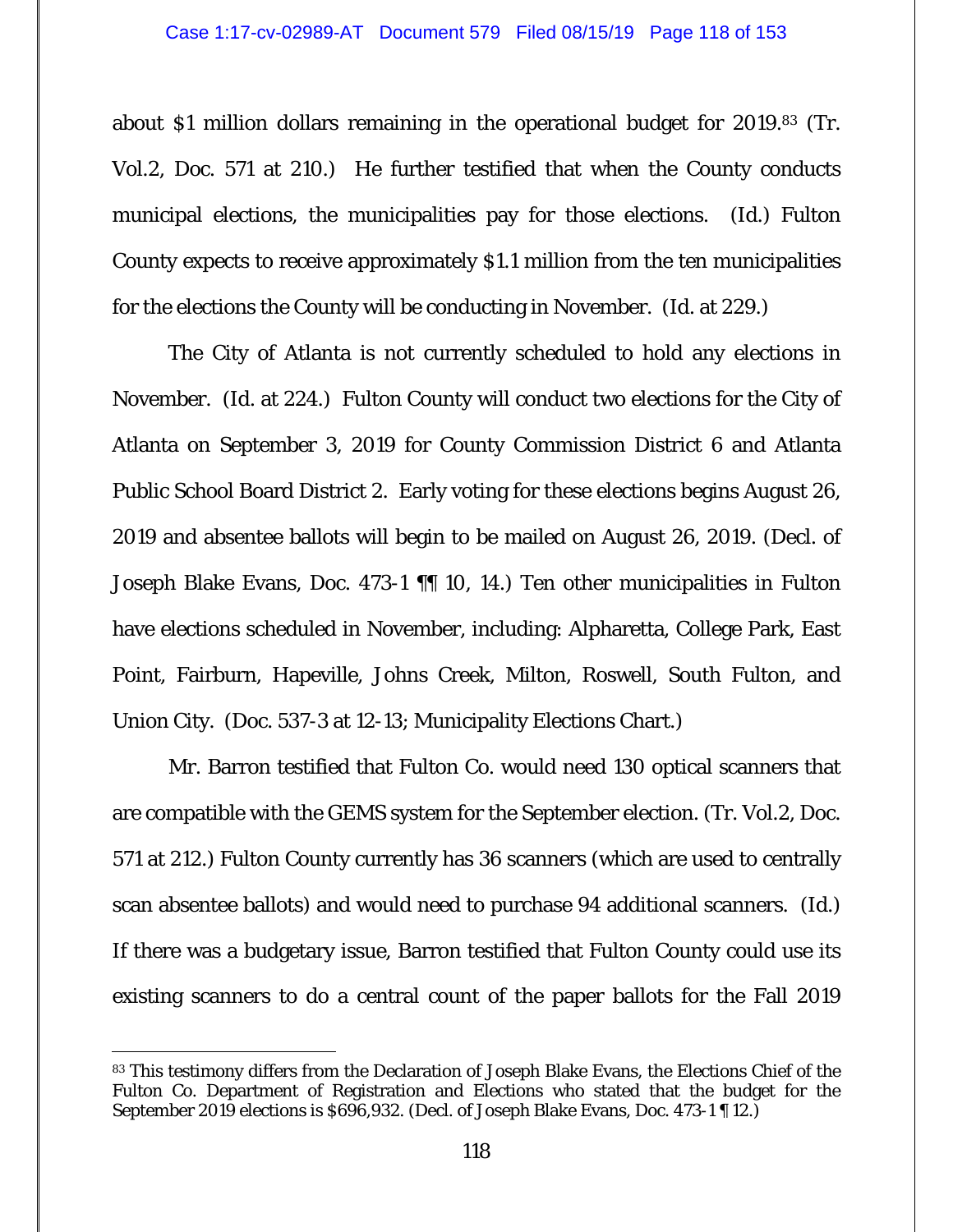election cycle. (*Id.* at 236-37.) In addition to purchasing additional optical scanners, Mr. Barron stated that to conduct an election on paper, the county would have to train poll workers who are unfamiliar with scanning paper ballots at the precinct level,84 and procure ballot boxes, cabinets to store the paper ballots, and voting booths. (*Id.* at 219-22, 229.)

Mr. Barron estimates there will be between 16,000 to 20,000 voters in the two September City of Atlanta races. (*Id.* at 233.) In November 2018 election Fulton County processed between 18,000 and 22,000 hand-marked paper ballots (absentee and provisional). For the November 2019 election, he estimates the voter turnout will be much less than the same election cycle in November 2017 because the City of Atlanta will not be conducting any elections and it typically has a much higher turnout than other municipalities. He would estimate between 5 to 12 percent of voters in November 2019 – which would be about the same number total of absentee ballots processed by the County in the November 2018 election. (*Id.* at 233-34).

Defendants also presented Jennifer Doran, the Elections Supervisor for Morgan County, to provide testimony about the feasibility of implementing a paper ballot system for the November 2019 elections. Morgan County has 14,000 registered voters and an elections budget for the fiscal year July 1, 2019 to June 30, 2020 of \$30,000 (excluding salaries for staff and poll workers). Morgan County conducts all municipal elections in the county through intergovernmental

<sup>84</sup> Poll workers are however familiar with handling provisional paper ballots (*Id.* at 229.)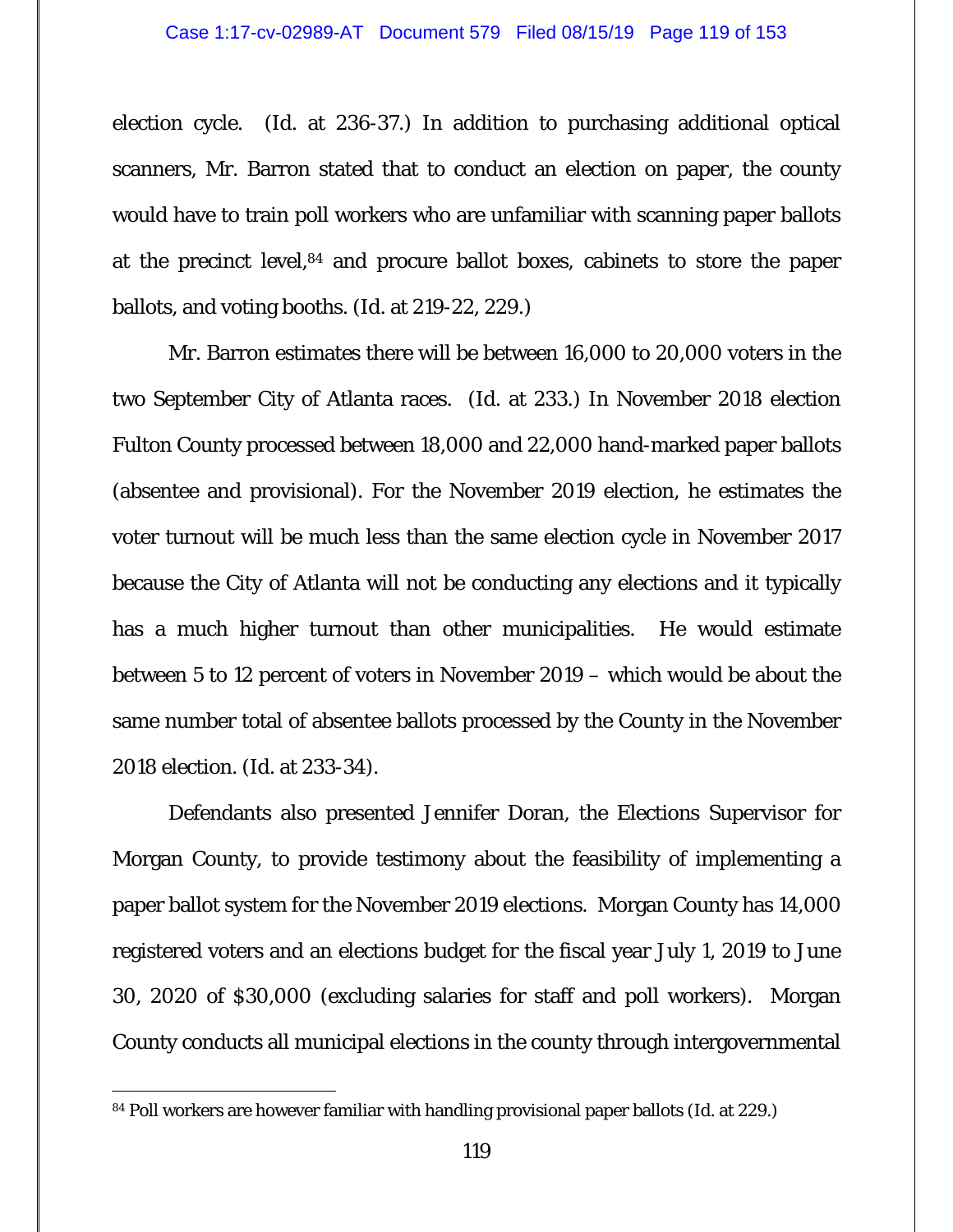agreements that provide that the municipalities reimburse the county for actual costs associated with the election. (July 26, 2019 Tr., Doc. 571 at 320-21.) Morgan County has four municipalities, with three cities scheduled to conduct elections on November 5, 2019. (*Id.* at 319-20.) The number of registered voters expected to turnout in the three municipalities could be anywhere from 1,020 to 2,220 voters. (*Id.*)

Ms. Doran testified that if Morgan County were required to switch to a paper ballot system, it is her understanding the county would be responsible for paying for the purchase of new equipment. (*Id.* at 321.) According to Ms. Doran, if all of the municipalities held elections, Morgan County would need four optical scanners with ballot boxes at a cost of \$5,000.85 (*Id.*) This additional money is not in the current budget, which is already very lean. (*Id.* at 321.) Morgan County currently has only two optical scanners. (*Id.* at 327.) The Morgan County Board looked at the feasibility of moving to paper ballots in August or September of 2018. Ms. Doran determined what the necessary budget number would be and contacted their vendor, ES&S, and received a quote of \$1,300 per optical scan unit with ballot box for the same equipment currently used by Morgan County. (*Id.* at 322.) Other than the purchase of more scanners, additional costs include: a few hundred dollars in cost of printing ballots at 40 cents per ballot and pay for the additional man-hours for a different arrangement of staff (but with the same staff she currently uses to conduct elections). (*Id.* at 322-23, 330, 336.)

<sup>85</sup> This estimate was based on using one scanner per precinct. (*Id.* at 335.)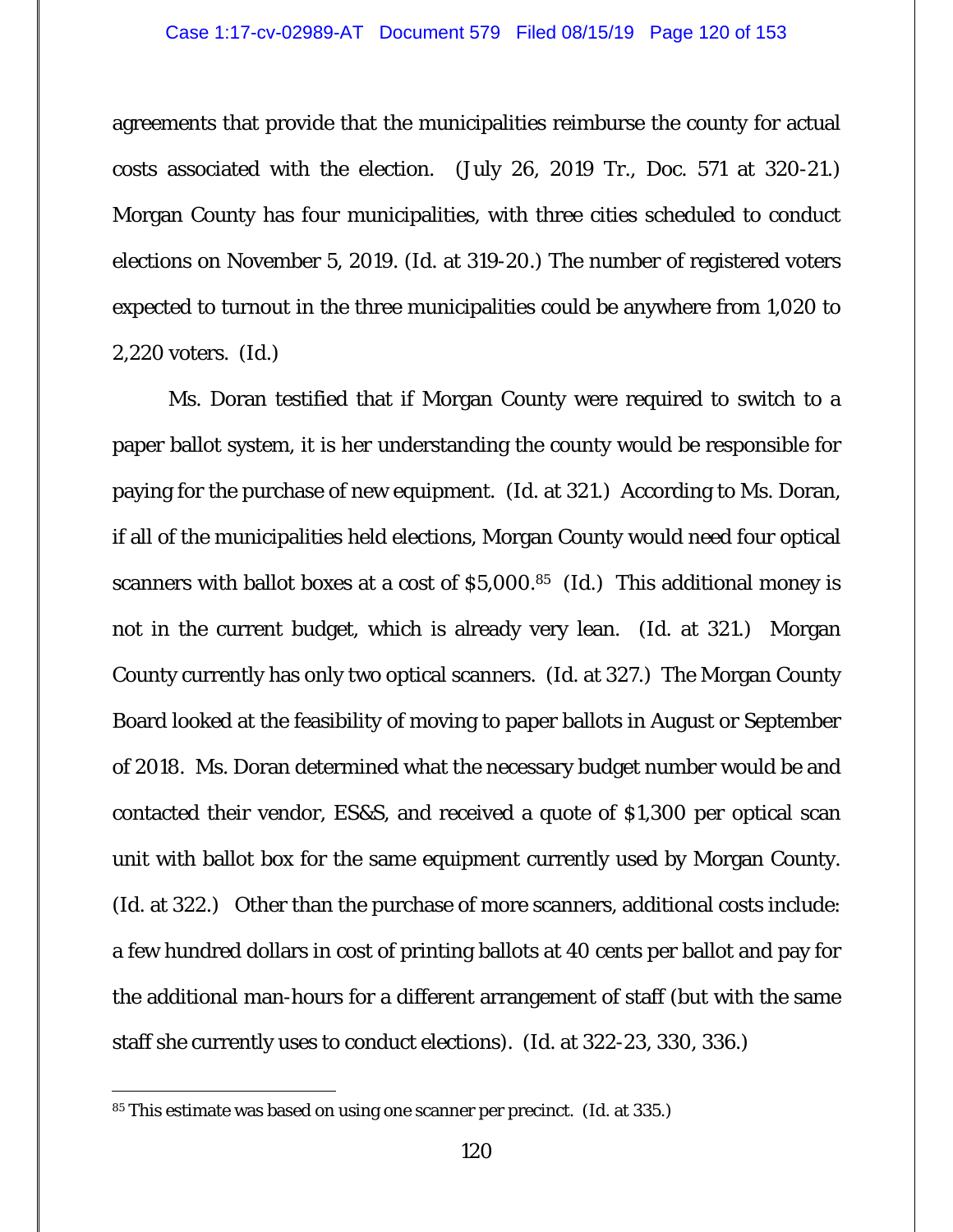To implement the change in time for the election, Morgan County would need to have all equipment and supplies ready in October. (*Id.* at 323.) Once new scanners are purchased, they must also go through certification and testing by the Secretary of State. According to Doran, the last time Morgan County bought new equipment, the turn-around time from the Secretary of State was two months. (*Id.*) Doran testified that it is feasible to do a hand-count of paper ballots, but it would take longer to tabulate the votes after the election. (*Id.* at 328.)

None of the elections officials who testified accounted for the cost and time savings of not having to prepare and test the DREs.

# **B. Plaintiffs' Evidence**

Plaintiffs presented testimony from numerous elections officials with experience transitioning from electronic voting systems to paper ballots. These include Amber McReynolds, former Director of Elections for the city and county of Denver, Colorado; Virginia Martin, Election Commissioner for Columbia County, New York; Lowell Finley, the California Deputy Secretary of State for Voting Systems Technology and Policy from 2007-2014; Candice Hoke, Professor of Law at Cleveland State University and former Director for Election Integrity for Cuyahoga County Ohio (inclusive of Cleveland); and Rebecca Wilson,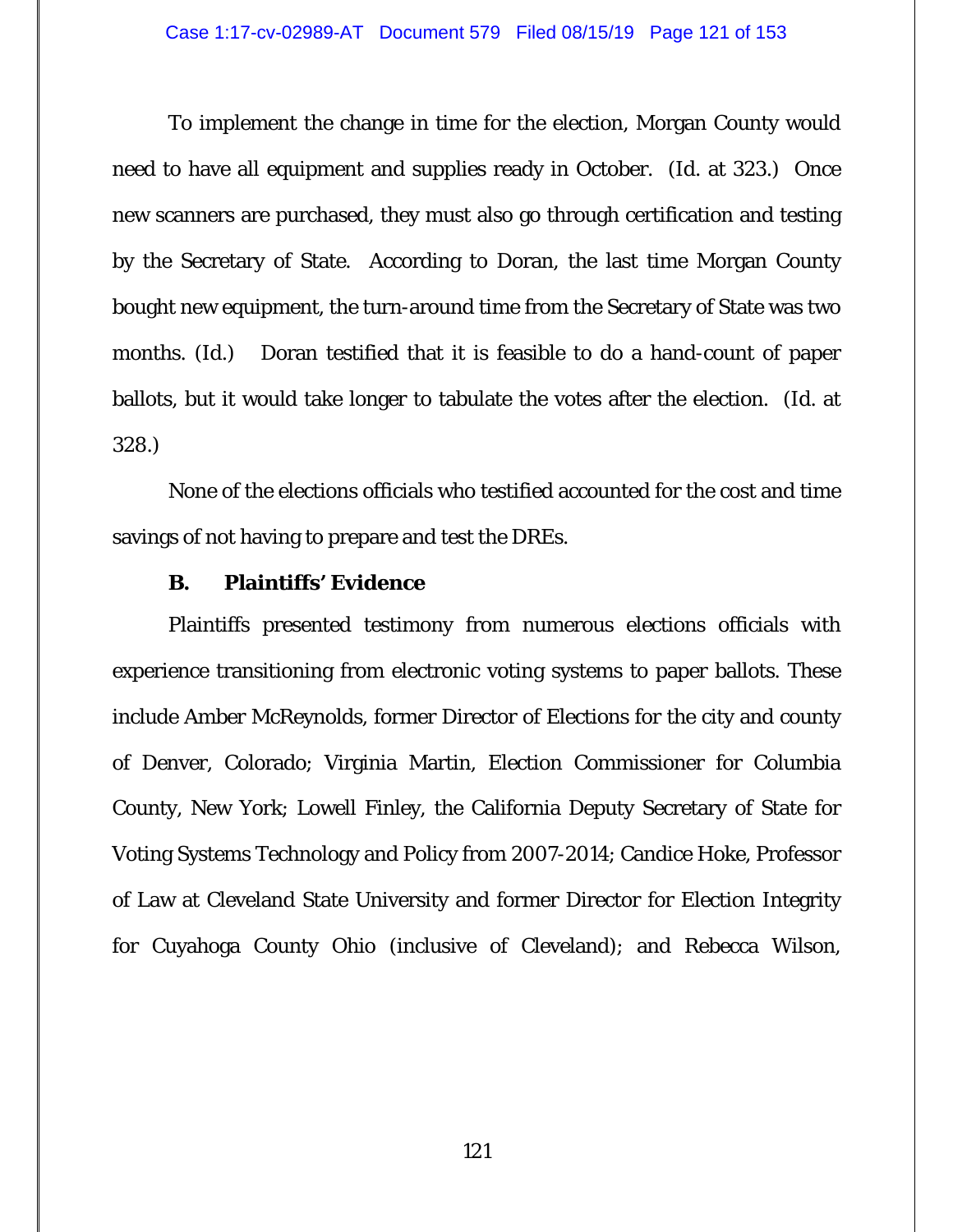## Case 1:17-cv-02989-AT Document 579 Filed 08/15/19 Page 122 of 153

Republican/Unaffiliated Chief Election Judge in Prince George's County, Maryland.<sup>86</sup>

Lowell Finley, California Deputy Secretary of State for Voting Systems Technology and Policy from 2007-2014, testified on behalf of the Curling Plaintiffs.87 In that capacity, Finley oversaw and administered the drafting of voting system standards for California, oversaw the state voting system certification process, was responsible for standards for ballot printers in the state, and in the first year of 2007 was responsible for designing and administering a statewide review of all electronic voting systems that were in use in the state. (Tr. Vol. 2, Doc. 571 at 34.)

After a several-months long study conducted by top computer science professors and experts around the country of California's DREs, California's Secretary of State decertified tens of thousands of DREs affecting 4.3 million voters. (*Id.* at 37.) Finley testified that California made the transition from DREs to paper ballots over a 6-month period for use in the dozens of counties statewide that had been using DREs in time for the 2008 Presidential Primary.88 (*Id.* at 76.)

<sup>86</sup> The Coalition Plaintiffs also presented Declarations from Aretha Hill and Marion Warren, the Election Superintendent and Registrar/Absentee Ballot Clerk for the City of Sparta respectively that: (1) they have concerns about the security and reliability of the current electronic voting system and DRE machines, and (2) the City of Sparta is ready and capable of conducing paper ballot elections in 2019 with their existing equipment or by hand count. (Decl. of Aretha Hill, Doc. 507, Ex. C; Decl. Marion Warren, Doc. 507, Ex. D.)

<sup>&</sup>lt;sup>87</sup> Finley was also appointed as the California Secretary of State's representative on the Standards Board of the Federal Election Assistance Committee, charged with developing standards applied for certification at the federal level of all voting systems. (*Id.* at 34.) 88 Not all counties in California used DREs as a voting method.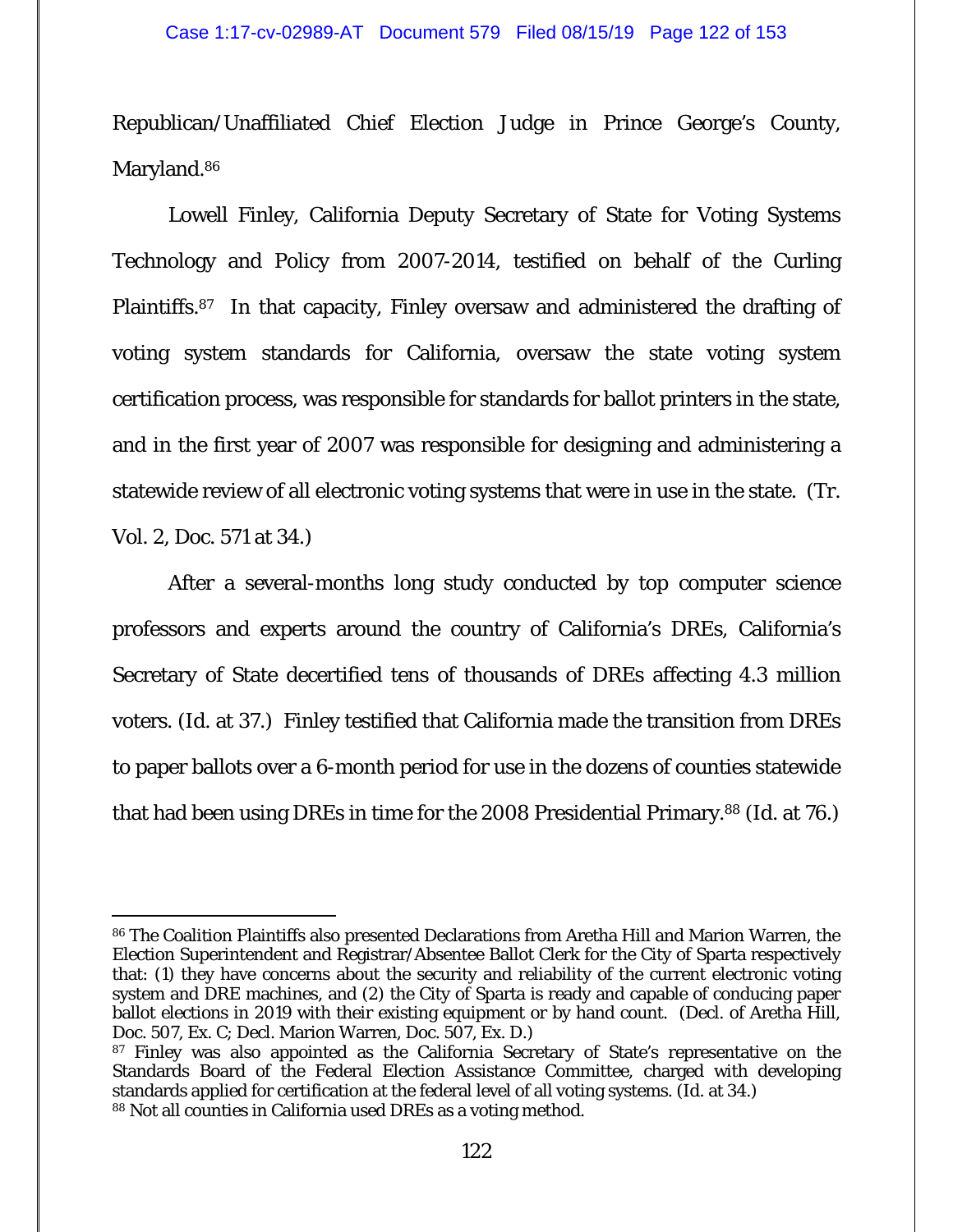According to Mr. Finley, there are elements of Georgia's new planned election system, which can be leveraged to implement a system in time for the Fall 2019 elections that does not rely on DREs. Using the scanners that are proposed in the State's new legislation along with a single ballot marking device for each polling place to provide for voters with disabilities,<sup>89</sup> Finley testified it would be possible to deploy a system that relied primarily on hand-marked paper ballots. (*Id.* at 46.) More specifically, with Georgia's plan to pilot using optical scanners in several counties in November and then only seven weeks later, provide all counties with precinct level optical scanners, the system could be put in place for the limited number of precincts that are going to be conducting elections in November. (*Id.* at 47-48.) Because Georgia has already embarked on its process of implementing an entirely new system "on a very aggressive schedule," and the work is already underway, Finley believes it is feasible for Georgia to advance the procurement process and timeline in order to acquire enough scanners to supply to the precincts participating in the November elections. (*Id.*)

The Coalition Plaintiffs offered testimony from the former Director of Elections for Denver, Colorado. As Director of Elections for Denver, Amber

<sup>89</sup> According to Mr. Finley the state needs one BMD device at each precinct conducting elections to comply with HAVA. This would be feasible because the state is already planning to have multiple BMDs at the precincts in counties in the pilot program. (*Id.* at 51-52.)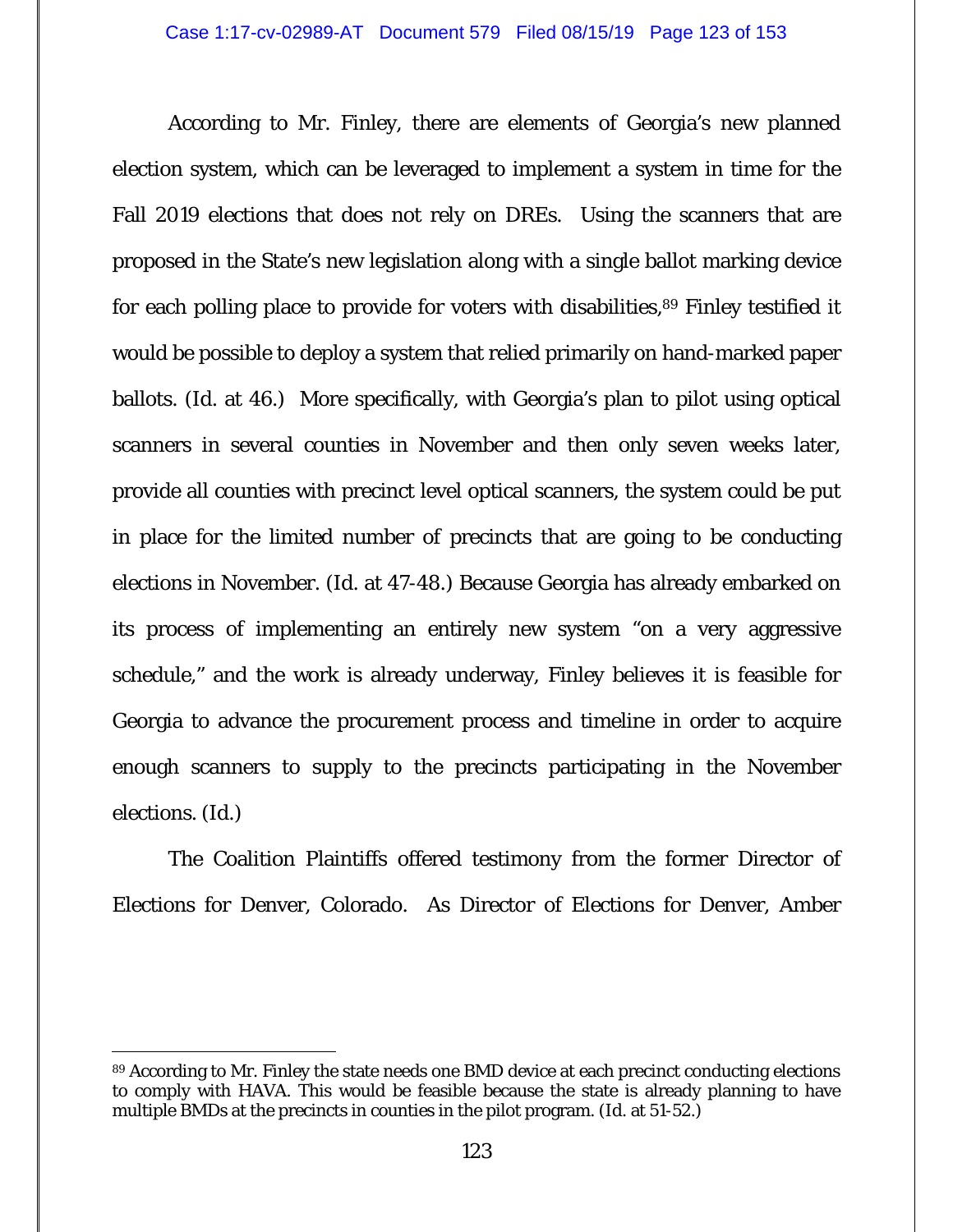McReynolds<sup>90</sup> oversaw the transition from a primarily DRE-based election system to a primarily hand-marked paper ballot system, which occurred from 2005 to 2007. (Tr. Vol.1, Doc. 570 at 117-18.) She also implemented a change to risk-limiting audits after Colorado passed election reform legislation in 2013. (*Id.*  at 119.)

Ms. McReynolds testified that the feasibility issues that Georgia would face in transitioning from DREs to paper ballots are similar to what they faced in Colorado. (*Id.*) ("[T]he feasibility in terms of the hardware equipment systems and sort of transitioning to a new system are similar complexities to what exists anywhere really in the country.") Because Georgia already uses paper for absentee and provisional ballots, McReynolds testified the transition is easier. (*Id.* at 128) ("[W]hen you are already doing mail ballots and you already have to process and centrally count those . . . the transition to paper ballots becomes much easier. It isn't that much more to add basically the paper coming from all of the polling locations.") (*Id.*)

From both an efficiency and security standpoint, McReynolds prefers central count scanning for paper ballots over precinct count scanning. (*Id.* at 129.) According to McReynolds there is a significant cost savings by not using DREs. (*Id.* at 157) ("[W]hen you factor in the cost of, you know, less equipment, less delivery, all of that, coupled with the cost of the ballot printing, you actually

<sup>90</sup> McReynolds administered elections in Denver, Colorado for over thirteen years and was the Director of Elections for seven years. (July 25, 2019 Tr., Doc. 570 at 117-18.) McReynolds is currently the Director of the National Vote at Home Institute. (*Id.*)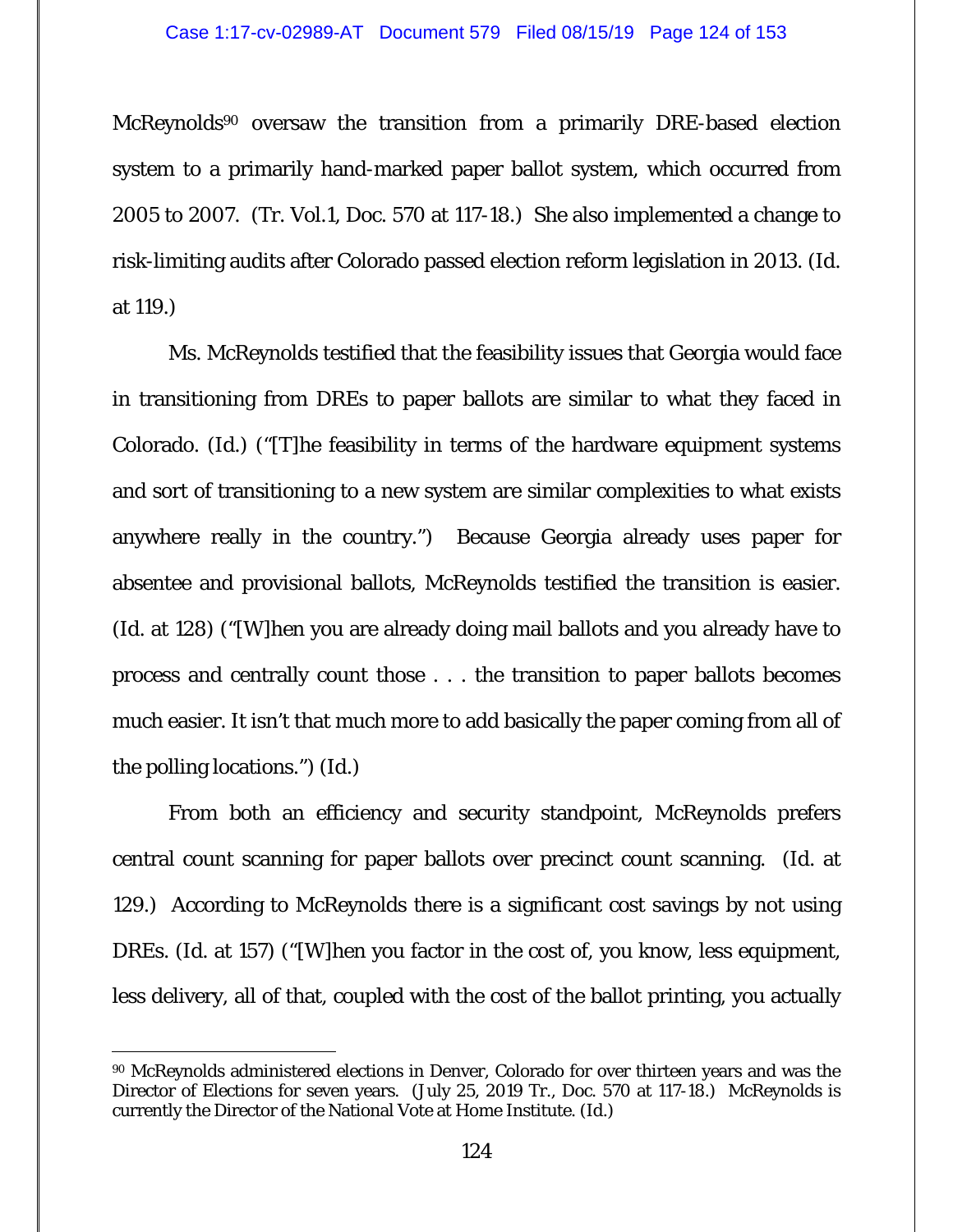see more of a savings when you are not having to have as much equipment out in the field and process all of that out in the field.").

Based on her experience, McReynolds is concerned that the major transition to BMDs that is planned in Georgia is not as feasible in the timeframe projected by the State and is concerned about Georgia's use of DREs as their fall back if there are problems with timely implementation of BMDs. In her declaration, she stated that to the best of her knowledge, Georgia's planned transition to an electronic touchscreen BMD system by March 2020 "would be the largest and most complex voting system conversion ever attempted in the nation in such a short time frame," and that "[t]he continued use of the current unauditable DRE system should not inadvertently become the 'back up plan' for failure or delays that may occur while attempting to purchase and implement a new voting system." (Doc. 413, Ex. D at 222, ¶¶ 4, 9.)

Dr. Virginia Martin, the Election Commissioner for Columbia County, New York who was responsible for overseeing a transition to hand-marked paper ballots and optical scanners in 2009 and 2010 also testified on behalf of Plaintiffs at the preliminary injunction hearing. (Tr. Vol. 2, Doc. 571 at 7-32.) Dr. Martin made the transition in three months from the time a Court order was issued in June 2010 until a pilot in Columbia county in September 2010. (*Id.* at 10.) Dr. Martin testified that she has assisted other jurisdictions including in Colorado and Rhode Island, make similar transitions and that that the core foundational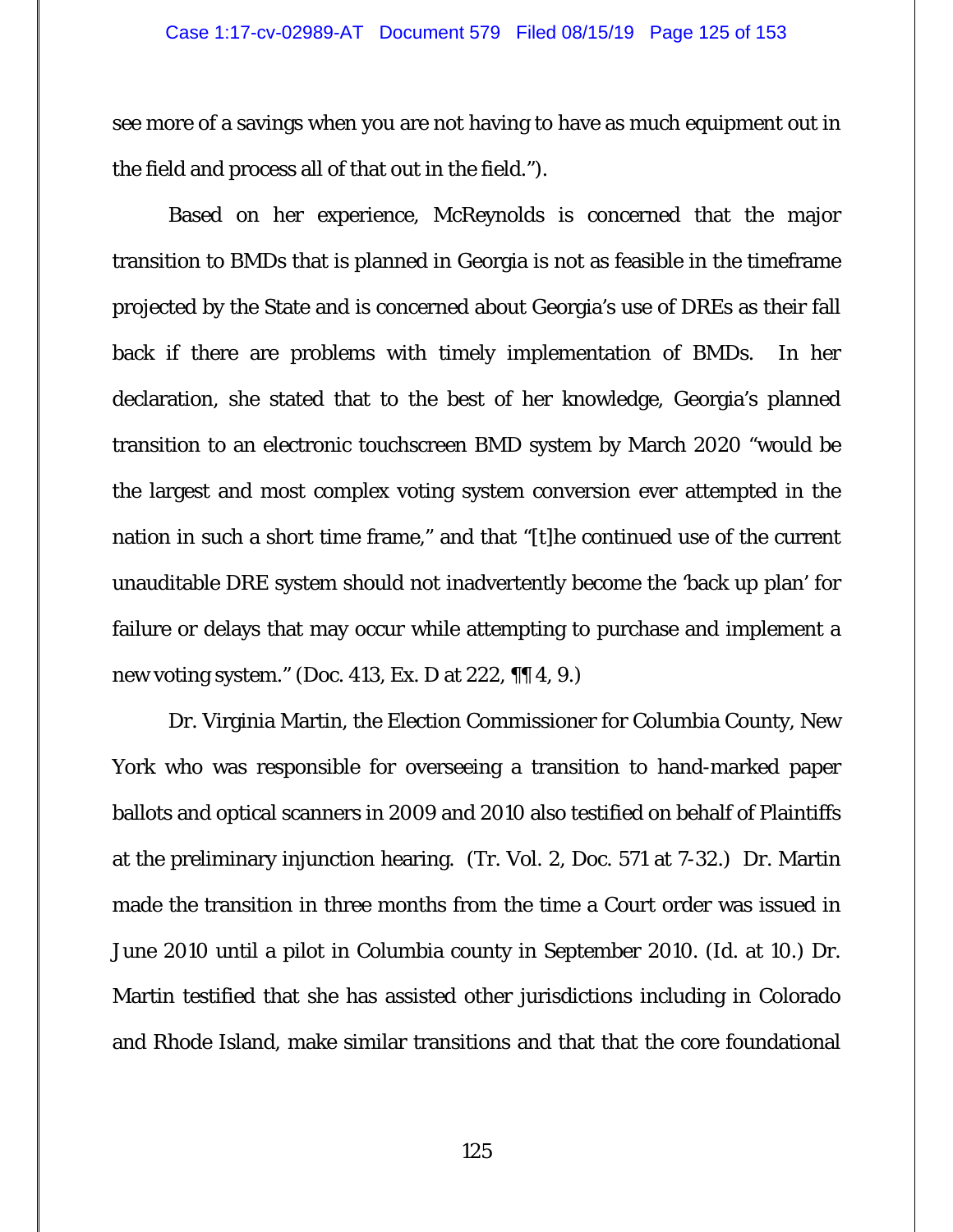elements of running an election with hand-marked paper ballots are the same everywhere. (*Id.* at 11, 13.)

Finally, the Coalition Plaintiffs submitted the declaration of Candace Hoke, Professor of Law at Cleveland State University, and former Director for Election Integrity for Cuyahoga County Ohio<sup>91</sup> regarding the feasibility and security benefits of conducing Georgia's elections on an auditable and verifiable paper ballot system based on Georgia's current use of paper absentee ballots.<sup>92</sup> (Decl. of Candice Hoke, Doc. 413, Ex. E.) Professor Hoke founded the "Center for Election Integrity" at Cleveland State University in 2005. She also participated as a researcher in the California Secretary of State's scientific study of voting system security and provided guidance to the Ohio Secretary of State's office in structuring its own scientific study of voting system security in 2007. In Ohio, Hoke also at various times has served within the election administrative system in several capacities, including as a supervising poll worker, a "roving" election technology trouble-shooter, a voter registration problem-solver, and a consultant

 $91$  Cuyahoga County is one of the nation's most populous electoral jurisdictions – approximately the 11th largest – with more registered voters than some State's entire voting population. The County conducts elections for 59 entities (such as school boards and library taxing districts) in addition to holding major Federal, State, and local contests. (Decl. of Cadice Hoke ¶ 18, Doc. 413, Ex. E.)

<sup>92</sup> Professor Hoke holds a J.D. from Yale Law School and a Master's Degree of Science in Information Security Policy and Management from Carnegie Mellon University. (*Id.* ¶ 6.) Hoke has testified before the elections oversight committee of the U.S. House of Representatives on the importance of conducting independent post-election audits and advised federal government officials at the Pentagon, the Executive Office of the President, DHS and the Election Assistance Commission on election security vulnerabilities, including that the U.S. election administrative system be designated as part of critical infrastructure. (*Id.* ¶¶ 14-15.) According to her CV, she was a Law Professor at Cleveland State from 1994-2017 and now works in private practice as a consultant on "Operational Security and Cyber Risk Assessments." (*Id.*)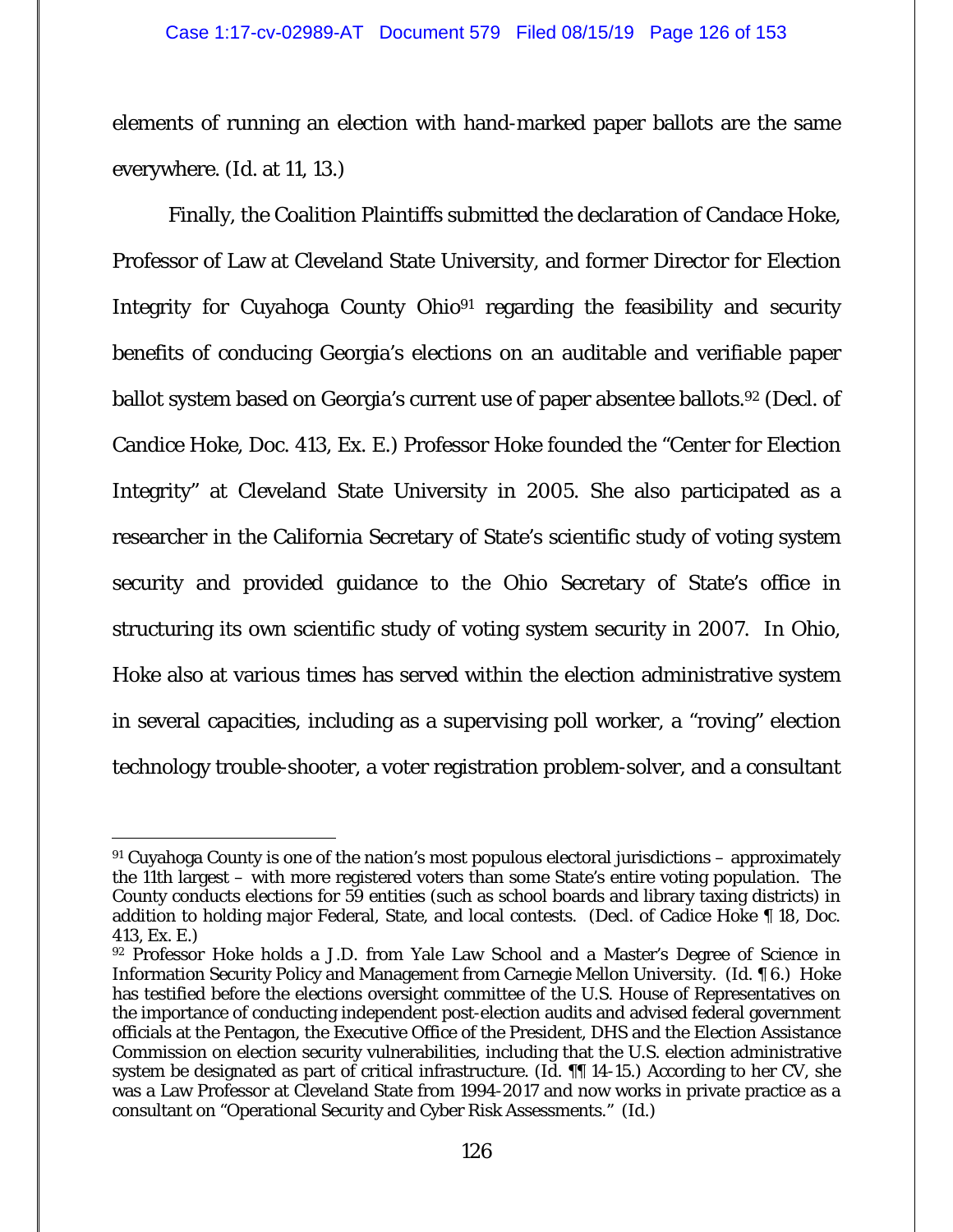to the Ohio Secretary of State's Office on election management and improvement.  $(Id. \P 20.)$ 

While Professor Hoke was serving as the Director of the Center for Election Integrity, "Cuyahoga County experienced an internationally notorious election disaster when it sought to implement its new Diebold electronic voting system primarily comprised of DRE touchscreen units at polling locations, AccuVote scanners for absentee paper ballots, and the GEMS server" during the Federal Primary election in May 2006 when "[e]very technical and managerial system failed." (Decl. ¶ 11.) Hoke was appointed to the 3-member Cuyahoga Election Review Panel to investigate and evaluate the problems with the election system and the Center for Election Integrity was appointed to serve as Public Monitor of Cuyahoga Election Reform through 2008. She served as "Project Director of the Public Monitor" during that time, selecting, training, and supervising the work of an 18-person staff in investigation the causes and remedies for the failed 2006 Federal primary election. "By talking with election officials and election technology vendors from other jurisdictions, and reviewing documentary evidence," Hoke attests to gaining a "vast knowledge of markedly different activities undertaken by other jurisdictions which experienced decisive success in their e-voting transitions." (*Id.* ¶ 18.)

As Director of the Public Monitor of Cuyahoga Election Reform, Hoke assisted the County in determining whether to move from DRE voting machines to hand-marked paper ballots tabulated by optical scanners, and then, ultimately

127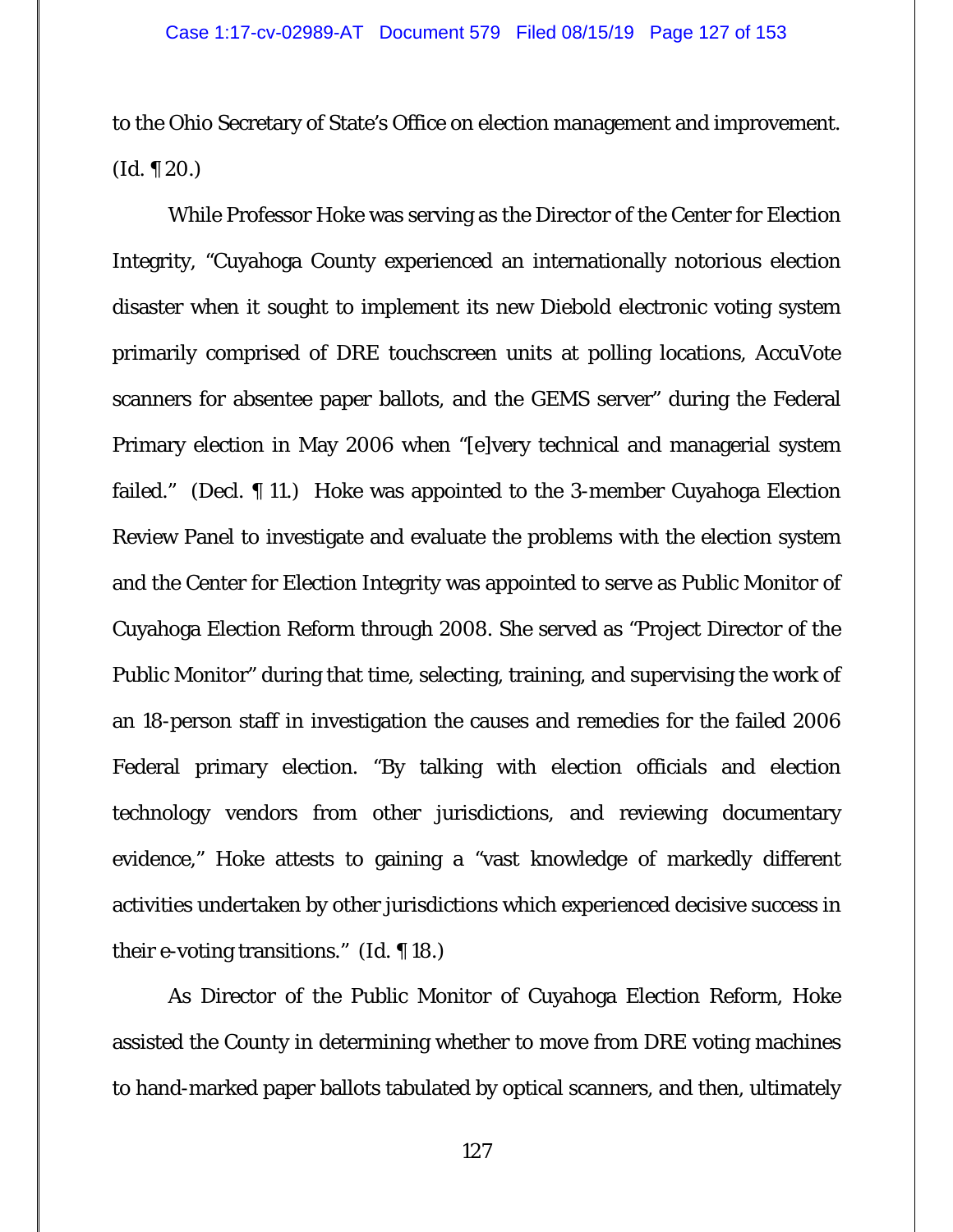in transitioning to a new hand-marked paper ballot system using precinct-count scanning for in-person voting and central-count scanning for absentee ballot tabulation at the elections office. On December 21, 2007, while Hoke was serving as Public Monitor, Ohio's Secretary of State directed the Cuyahoga County Board of Elections to abandon its DRE touchscreen voting machine system in exchange for the optical scan voting system with hand-marked paper ballots by the March 4, 2008 Presidential Primary. (*Id.* ¶ 22.) Hoke initially had doubts whether 60 days was a sufficient length of time for such a transition, when it could have been implemented months earlier. (*Id.* ¶ 23.) However, the "highly motivated executive officials and capable staff" were able to lease state-certified optical scanners and successfully conduct the election with an auditable election record. (*Id.* ¶¶ 23-24.)

According to Professor Hoke, it is not necessary for Georgia to overhaul the entire election management system and all its components. Instead, Georgia can merely expand the use of the existing GEMS system and Diebold AccuVote optical scanners paired with statistically-valid and robust post-election audits as a check for the vulnerabilities that cannot be otherwise mitigated in the current optical scan system. (*Id.* ¶¶ 25-34, 38.) Compared to the monetary cost of maintaining, transporting, storing, securing, and testing DRE machines, the cost of implementing a hand-marked paper ballot system is comparatively lower. (*Id.*  $\P(45.)$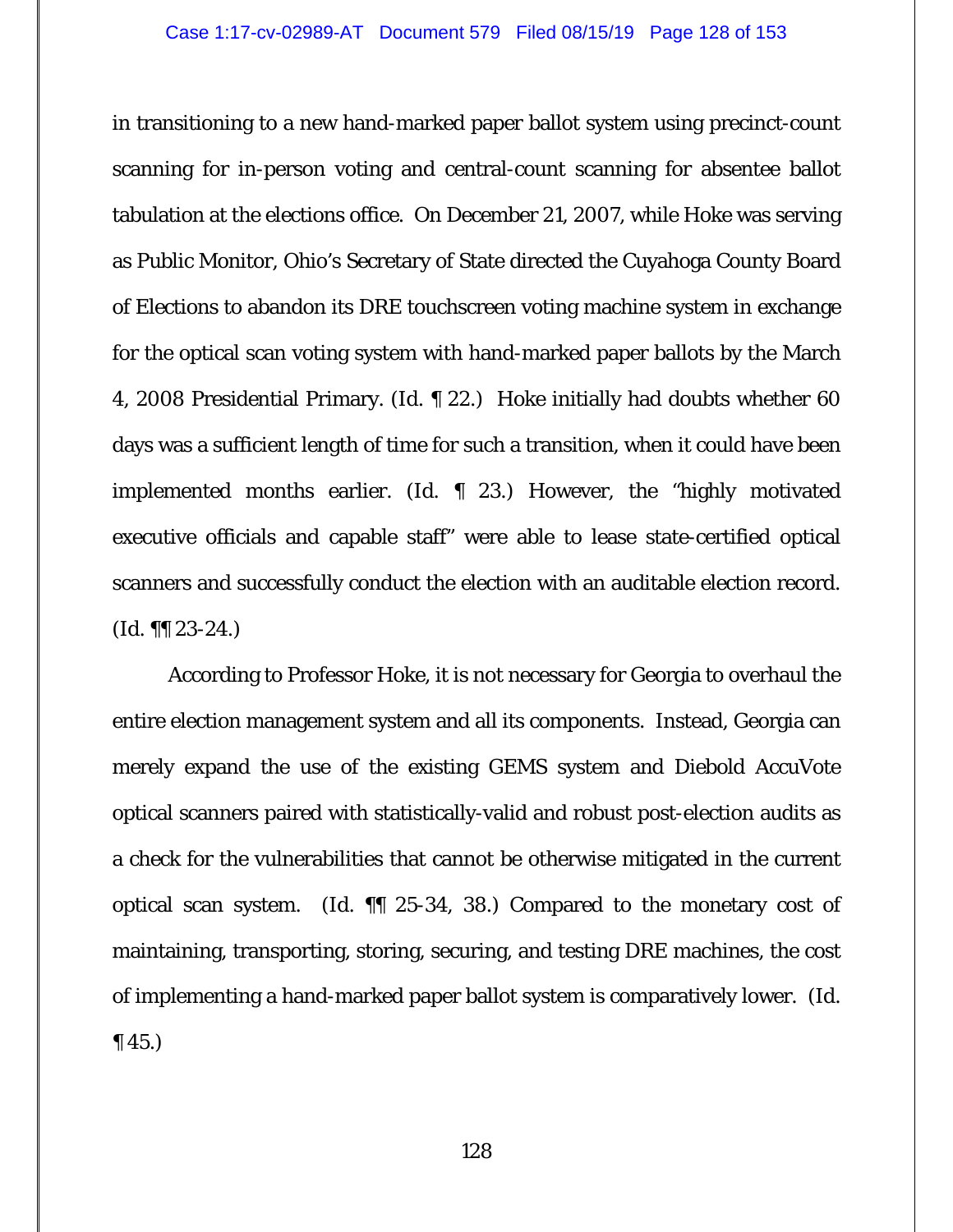Professor Hoke is aware of Georgia's plan to launch its new voting system for use in the 2020 Presidential Primary election. (*Id.* ¶ 39.) "Generally, the rule in election administration is to roll out mission-critical new technology in offyear, non-federal election years, as the volume of voters and candidates/issues is normally smaller and thereby reduces the complexities that must be managed." (*Id.*) In her experience, Hoke attests, such off-year elections are more ideal for transition because they likely require fewer ballot styles and contain fewer election questions and races than a primary or general statewide election. (*Id.* ¶¶ 40-41.) For this reason, Hoke believes the 2019 municipal election cycle is the ideal time for Georgia to transition to a paper ballot system in these smaller scale elections. (*Id.* ¶¶ 41-42.)

# **V. ANALYSIS OF INJUNCTIVE RELIEF FACTORS**

To obtain preliminary injunctive relief, the moving party must show that: (1) it has a substantial likelihood of success on the merits; (2) irreparable injury will be suffered unless the injunction issues; (3) the threatened injury to the movant outweighs whatever damage the proposed injunction may cause the opposing party; and (4) if issued, the injunction would not be adverse to the public interest. In the Eleventh Circuit, "[a] preliminary injunction is an extraordinary and drastic remedy not to be granted unless the movant clearly established the 'burden of persuasion' as to the four prerequisites." *McDonald's Corp. v. Robertson*, 147 F.3d 1301, 1306 (11th Cir. 1998). (internal citations omitted).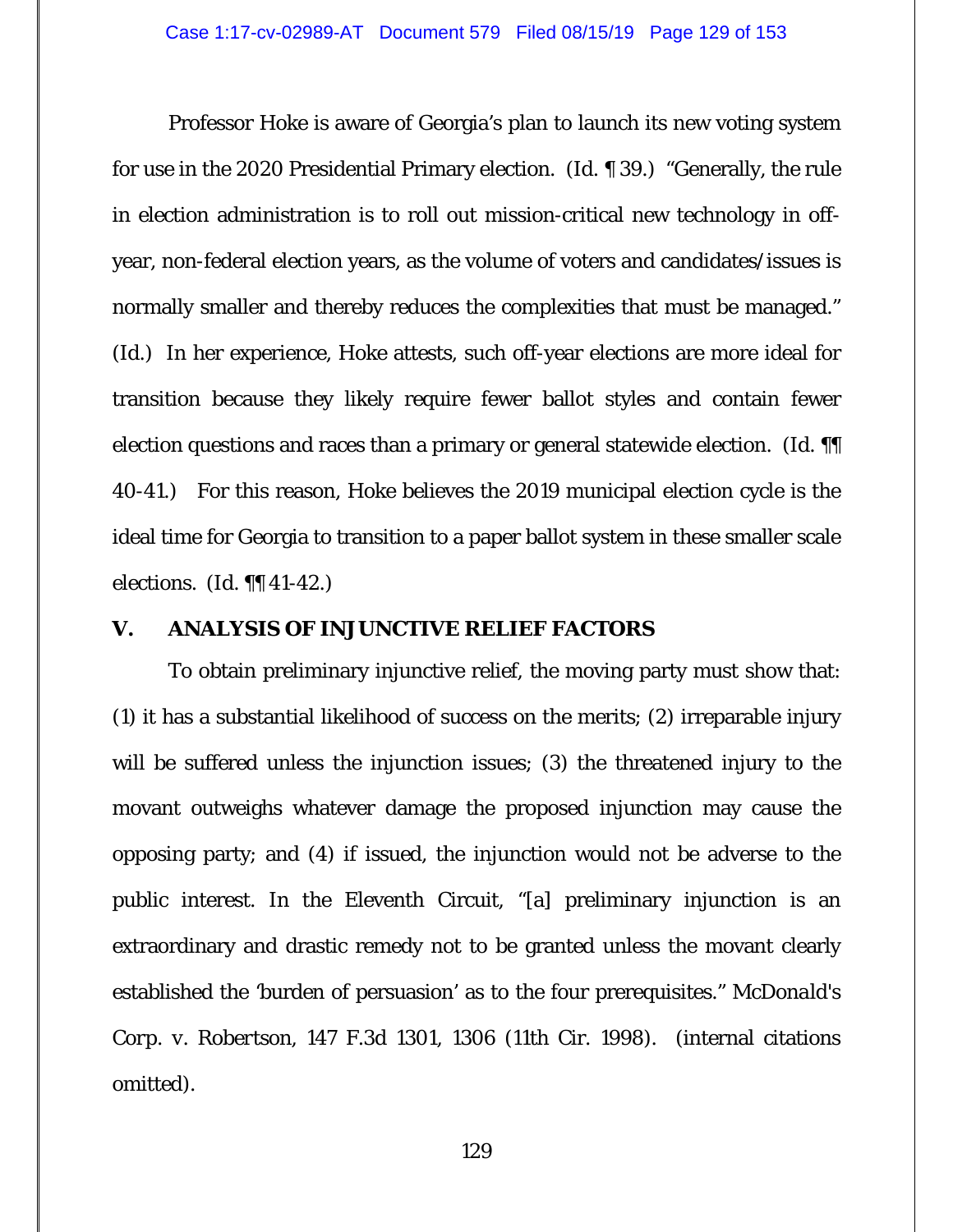This Court previously determined that Plaintiffs' evidence (even at the preliminary stage) established a substantial likelihood of prevailing on their claims that the State's failure to remedy known security breaches and exposures compromising Georgia's electronic voting machines and election servers violates their Fourteenth Amendment substantive due process and equal protection rights. Specifically, the Court found:

Plaintiffs have shown that their Fourteenth Amendment rights to Due Process and Equal Protection have been burdened. Put differently, the State's continued reliance on the use of DRE machines in public elections likely results in "a debasement or dilution of the weight of [Plaintiffs'] vote[s]," even if such conduct does not completely deny Plaintiffs the right to vote. *Bush v. Gore*, 531 U.S. 98, 105 (2000) (quoting *Reynolds*, 377 U.S. at 555). . . . Plaintiffs have so far shown that the DRE system, as implemented, poses a concrete risk of alteration of ballot counts that would impact their own votes. Their evidence relates directly to the manner in which Defendants' alleged mode of implementation of the DRE voting system deprives them or puts them at imminent risk of deprivation of their fundamental right to cast an effective vote (i.e., a vote that is accurately counted). *United States v. Classic*, 313 U.S. 299, 315 (1941); *Stewart*, 444 F.3d at 868. Plaintiffs' evidence also goes to the concern that when they vote by DRE, their vote is in jeopardy of being counted less accurately and thus given less weight than a paper ballot.

*Curling v. Kemp*, 334 F. Supp. 3d 1303, 1322 (N.D. Ga. 2018).

As discussed further below, the Court again finds that the Plaintiffs have continued to demonstrate a likelihood of prevailing on the merits of their claims that the current non-auditable Georgia GEMS/DRE voting system, as implemented, burdens and deprives them of their rights to cast secure votes that are reliably counted, as guaranteed under the First and Fourteenth Amendments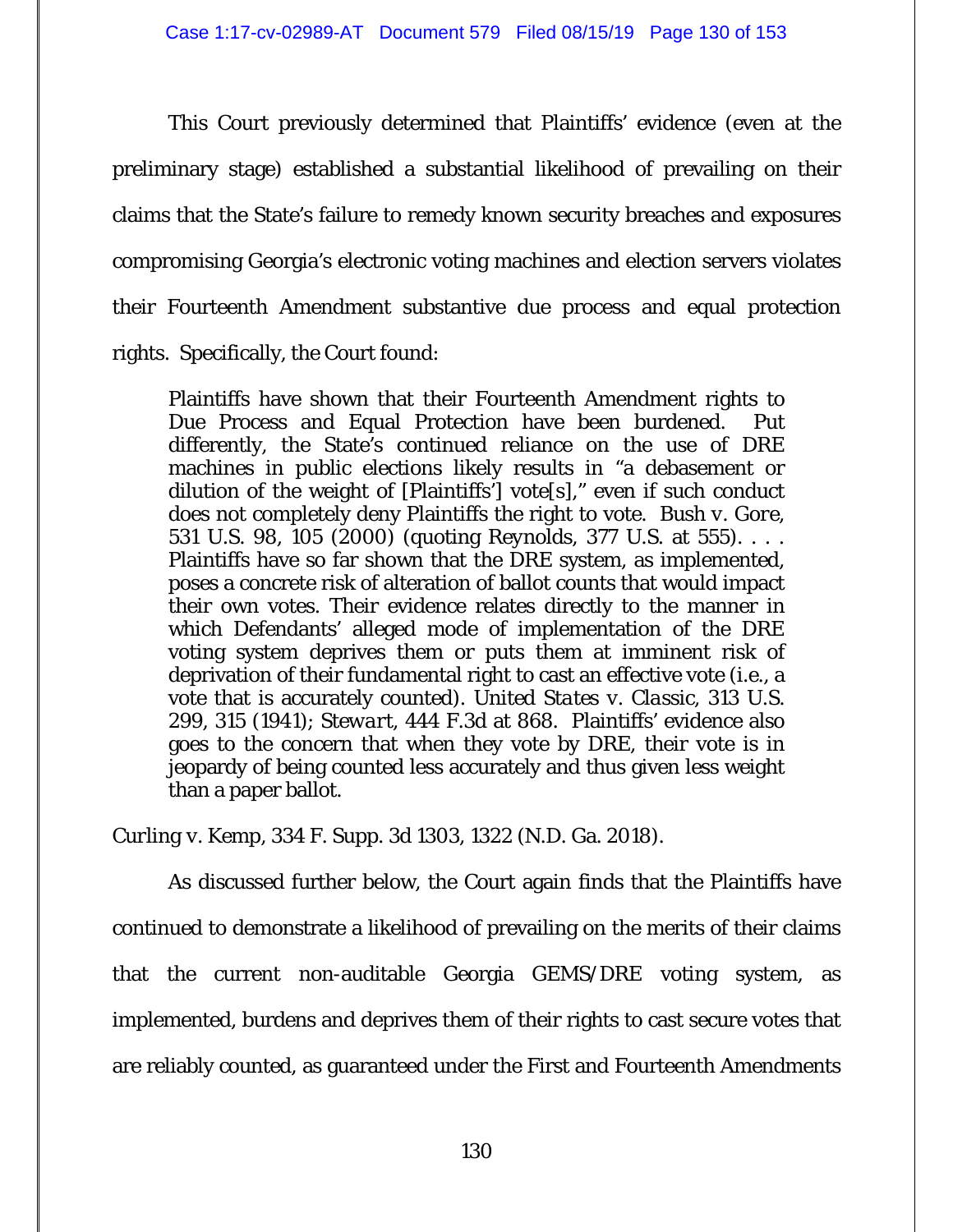of the United States Constitution. The threatened, ongoing injury here is an irreparable injury – one that goes to the heart of the Plaintiffs' participation in the voting process and our democracy. But the Court must also consider, in determining whether preliminary injunctive relief should be granted, whether the threatened injury to Plaintiffs outweighs whatever damage the proposed injunction may cause the Defendants; and, if issued, whether the injunction would not be adverse to the public interest. And again, the Court must consider how Plaintiffs' requested injunctive relief during an interim cycle of elections could negatively impact the public's interest in the State's ability to marshal in a new election system – using electronic ballot markers that produce paper ballots tabulated using ballot scanners – in the coming months in time for the 2020 Presidential primary election cycle, which is the State's target deadline under the terms of its contract with Dominion.

"When a State exercises power wholly within the domain of state interest, it is insulated from federal judicial review. But such insulation is not carried over when state power is used as an instrument for circumventing a federally protected right." *Reynolds v. Sims***,** 377 U.S. 533, 566 (1964) (quoting *Gomillion v. Lightfoot*, 364 U.S. 399, 347 (1960)); *see also Lassiter v. Northampton Cty. Bd. of Elections*, 360 U.S. 45, 50 (1959) ("The States have long been held to have broad powers to determine the conditions under which the right of suffrage may be exercised, absent of course the discrimination which the Constitution condemns." (citations omitted)). While the Constitution affords the states broad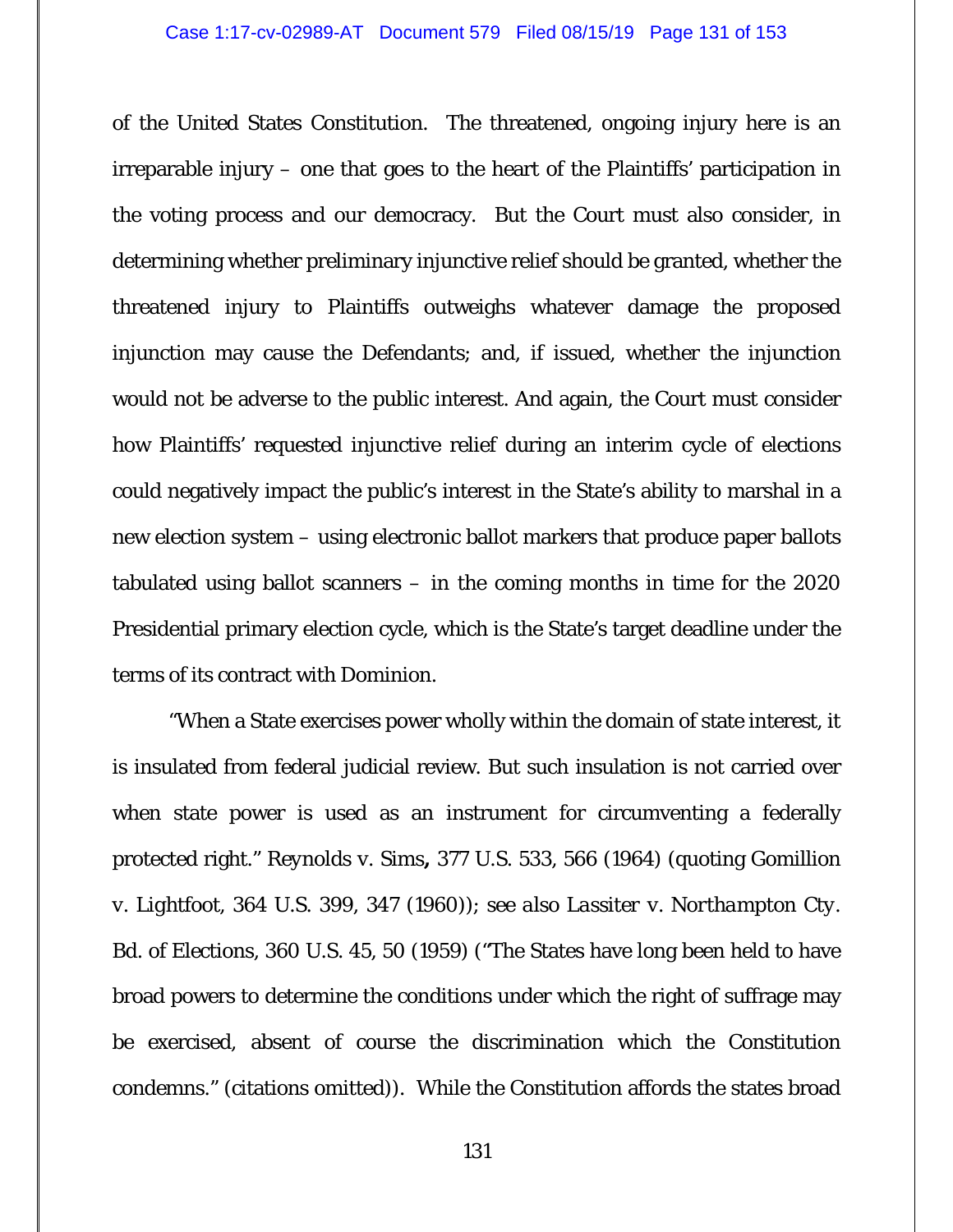power to regulate the conduct of federal and state elections, "the federal courts have not hesitated to interfere when state actions have jeopardized the integrity of the electoral process." *Duncan v. Poythress* 657 F.2d 691, 702 (5th Cir. Sept. 28, 1981).93

The Constitution of the United States "undeniably" "protects the right of all qualified citizens to vote, in state as well as in federal elections." *Reynolds*, 377 U.S. at 554. Voting is, indisputably, a right "'of the most fundamental significance under our constitutional structure.'" *Burdick v. Takushi*, 504 U.S. 428, 433 (1992) (quoting *Illinois Bd. of Elections v. Socialist Workers Party*, 440 U.S. 173, 184 (1979)). And "[t]he right to vote freely for the candidate of one's choice is of the essence of a democratic society, and any restrictions on that right strike at the heart of representative government." *Reynolds*, 377 U.S. at 555. State and local laws that unconstitutionally burden that right are impermissible. *Wash. State Grange v. Wash. State Republican Party*, 552 U.S. 442, 451 (2008).

Here, Georgia law requires a uniform statewide voting system for all federal, state, and county elections. Plaintiffs do not challenge the constitutionality of the Georgia election statute per se. Rather, they challenge Georgia's continued use of the chosen DRE/GEMS voting system pursuant to that law, which has been shown to operate on unsecure, unreliable and grossly outdated technology that jeopardizes their ability to cast votes that reliably and

<sup>93</sup> In *Bonner v. City of Prichard*, 661 F.2d 1206, 1209 (11th Cir. 1981) (en banc), the Eleventh Circuit adopted as binding precedent all of the decisions of the former Fifth Circuit rendered prior to the close of business on September 30, 1981.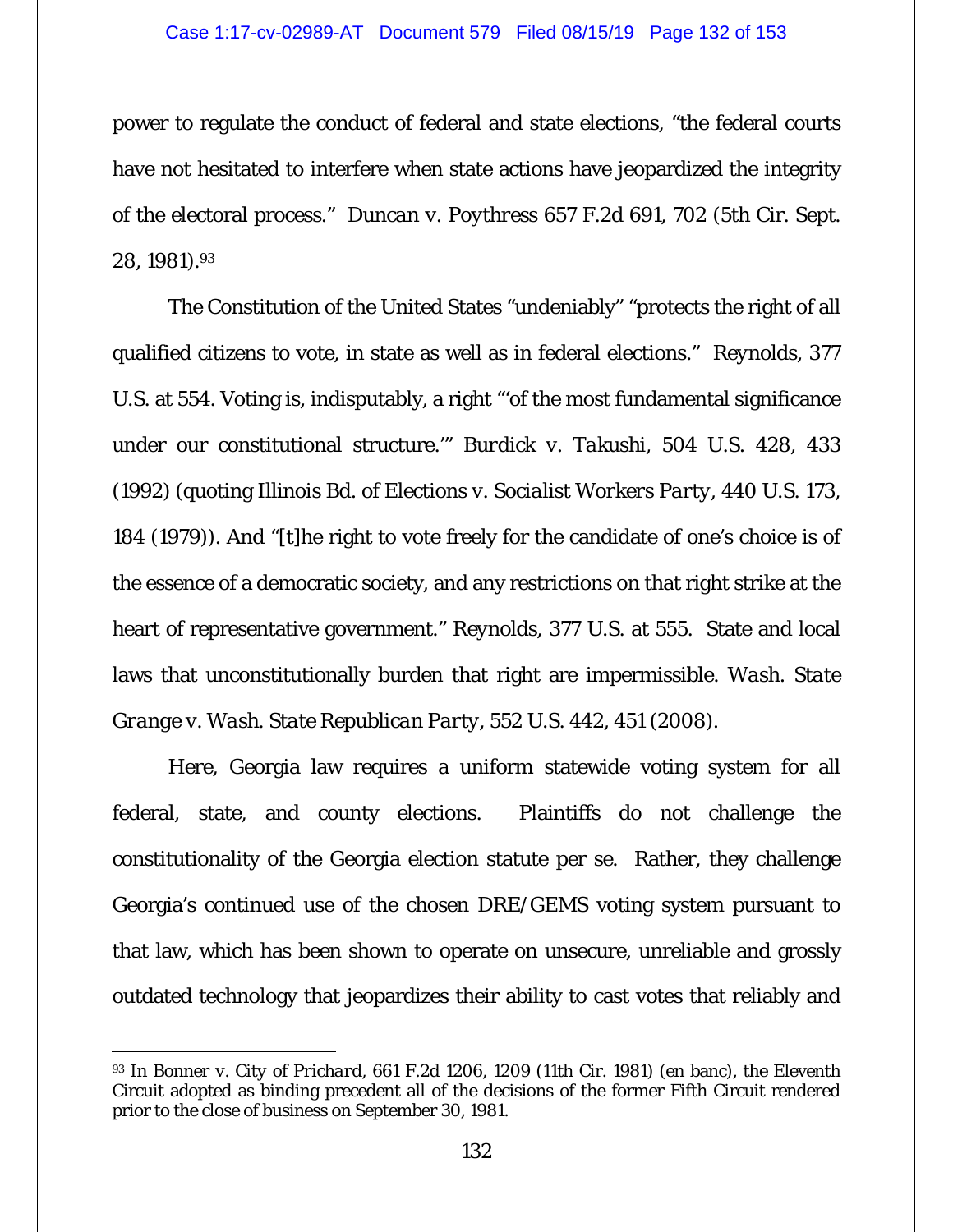### Case 1:17-cv-02989-AT Document 579 Filed 08/15/19 Page 133 of 153

accurately will be counted or counted on the same basis as someone using another voting method. Plaintiffs have shown that the corrosion of the accuracy and reliability of the mandated electronic voter registration database and Express Poll system used at the polls in tandem with the DRE/GEMS voting system has seriously aggravated the arbitrary and unlawful character of Defendants' implementation of the State mandated voting system, in derogation of their First and Fourteenth Amendment rights. Plaintiffs have also shown the imminent risk of harm in the burdening or deprivation of these rights in the upcoming 2019 elections.

When deciding whether state-enacted election methods and procedures violate the Fourteenth Amendment, the Court must weigh the character and magnitude of the burden the State's rule imposes on those rights against the interests the State contends justify that burden and consider the extent to which the State's concerns make the burden necessary. *Timmons v. Twin Cities Area New Party*, 520 U.S. 351, 358 (1997); *Burdick v. Takushi*, 504 U.S. 428, 434 (1992) ("The Constitution provides that States may prescribe '[t]he Times, Places and Manner of holding Elections for Senators and Representatives,' Art. I, § 4, cl. 1, and the Court therefore has recognized that States retain the power to regulate their own elections."); *Anderson v. Celebrezze,* 460 U.S. 780, 788 (1983) ("Although these rights of voters are fundamental, not all," state election laws, "impose constitutionally-suspect burdens on voters' rights . . . ."). Because the right to vote is fundamental and the exercise of that right "in a free and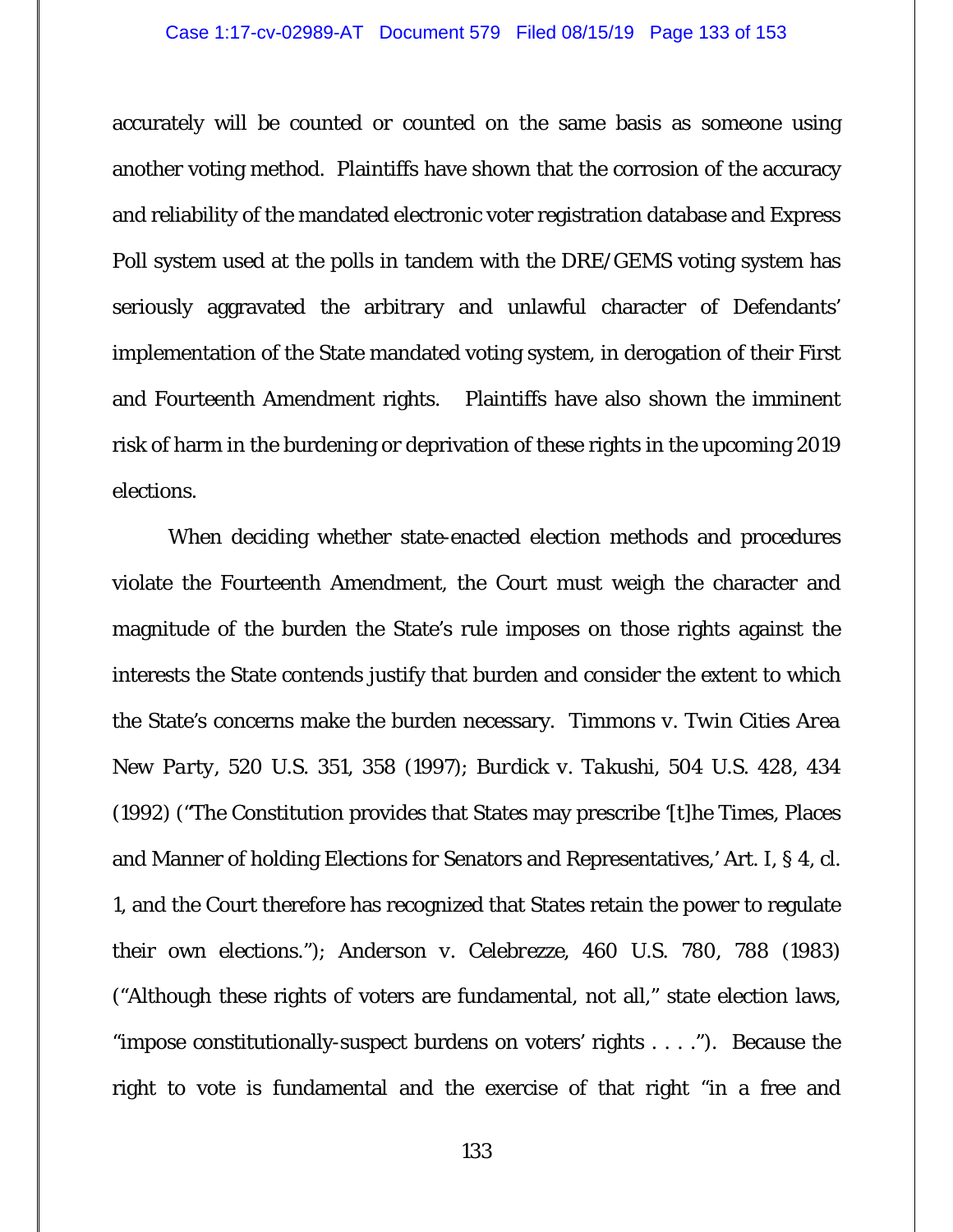#### Case 1:17-cv-02989-AT Document 579 Filed 08/15/19 Page 134 of 153

unimpaired manner is preservative of other basic civil rights, any alleged infringement of the right of citizens to vote must be carefully and meticulously scrutinized." *Reynolds*, 377 U.S. at 562; *Democratic Executive Committee of Florida v. Lee*, 915 F.3d at 1319 (noting that the Supreme Court has "long recognized that burdens on voters implicate fundamental First and Fourteenth Amendment rights").

The Fourteenth Amendment due process clause protects against "the disenfranchisement of a state electorate." *Duncan*, 657 F.2d at 708. "When an election process 'reaches the point of patent and fundamental unfairness,' there is a due process violation." *Florida State Conference of N.A.A.C.P. v. Browning*, 522 F.3d 1153, 1183–84 (11th Cir. 2008) (quoting *Roe v. Alabama*, 43 F.3d 574, 580 (11th Cir.1995) (citing *Curry v. Baker*, 802 F.2d 1302, 1315 (11th Cir.1986))). And "[w]hen a state adopts an electoral system, the Equal Protection Clause of the Fourteenth Amendment guarantees qualified voters a substantive right to participate equally with other qualified voters in the electoral process." *Reynolds*, 377 U.S. at 566; *see also Harper v. Va. Bd. of Elections*, 383 U.S. 663, 665 (1966). In any state-adopted electoral scheme,

[t]he right to vote is protected in more than the initial allocation of the franchise. Equal protection applies as well to the manner of its exercise. Having once granted the right to vote on equal terms, the State may not, by later arbitrary and disparate treatment, value one person's vote over that of another.

*Bush v. Gore*, 531 U.S. at 104–05; *see also Davis v. Bandemer*, 478 U.S. 109, 124 (1986) (noting that "everyone [has] the right to vote and to have his vote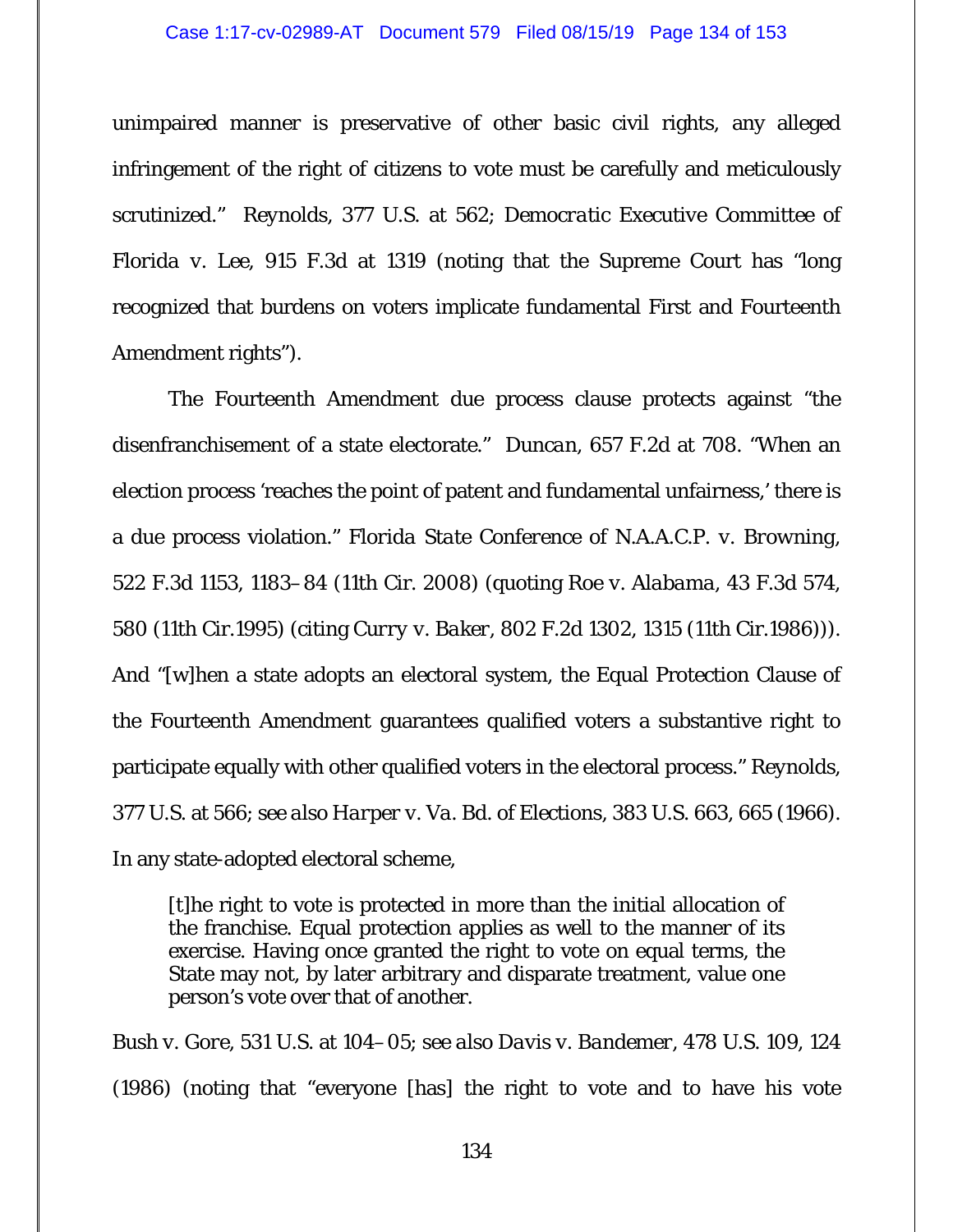### Case 1:17-cv-02989-AT Document 579 Filed 08/15/19 Page 135 of 153

counted"); *Democratic Executive Committee of Florida v. Lee*, 915 F.3d at 1319 (reiterating that voters enjoy a fundamental right under the Fourteenth Amendment "to participate equally in the electoral process"); *Stewart v. Blackwell*, 444 F.3d 843, 868 (6th Cir. 2006) ("All of the precedent indicates that having one's vote properly counted is fundamental to the franchise."), *vacated by* 473 F.3d 962 (2007) (subsequently vacating appeal as moot after state's abandonment of election machines).94

"Just as the equal protection clause of the fourteenth amendment prohibits state officials from improperly diluting the right to vote, the due process clause of the fourteenth amendment forbids state officials from unlawfully eliminating that fundamental right." *Duncan*, 657 F.2d at 704. It is well established that when a state accords arbitrary and disparate treatment to voters, those voters are deprived of their constitutional rights to due process and equal protection. *Bush v. Gore*, 531 U.S. at 107 (citing *Gray v. Sanders*, 372 U.S. 368, 379–80 (1963); *Moore v. Ogilvie*, 394 U.S. 814, 819 (1969)).

Although "there is no single, bright line to distinguish cases in which federal intervention is appropriate from those in which it is inappropriate," a viable election challenge:

must go well beyond the ordinary dispute over the counting and marking of ballots .... Federal courts have properly intervened *when the attack was, broadly, upon the fairness of the official terms and procedures under which the election was conducted*. The federal

<sup>-</sup><sup>94</sup> *See also* discussion in *Curling* of *Stewart* and *Wexler v. Anderson*, 452 F.3d 1226 (11th Cir. 2006) relative to the posture of the instant case. *Curling*, 334 F. Supp. 3d at 1325.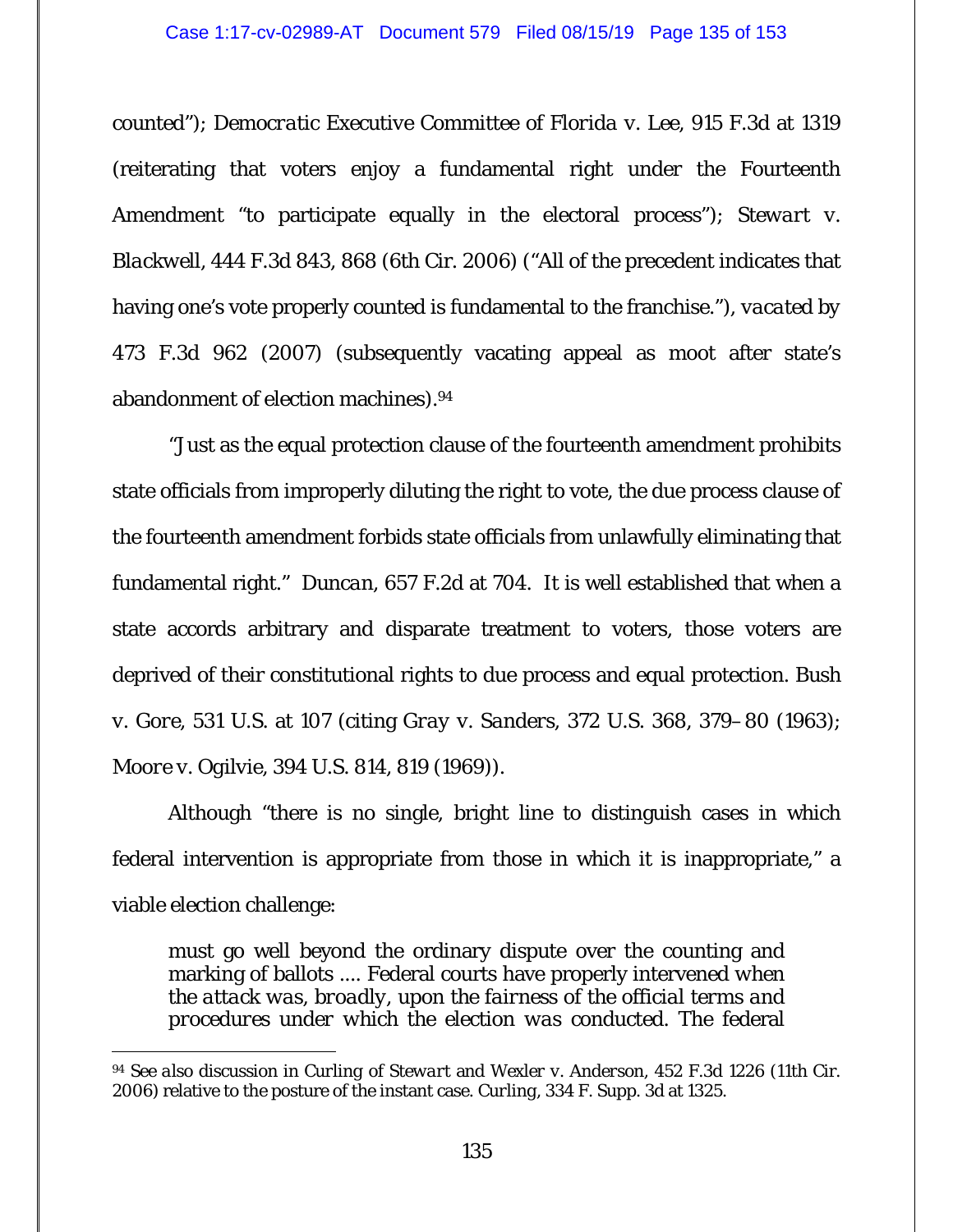courts were not asked to count and validate ballots and enter into the details of the administration of the election. Rather they were *confronted with an officially-sponsored election procedure which, in its basic aspect, was flawed*. Due process, representing a profound attitude of fairness between man and man, and more particularly between individual and government, is implicated in such a situation.

*Duncan*, 657 F.2d at 703 (internal citations omitted) (emphasis added).

As this Court recognized in its prior Order, the Supreme Court has

cautioned that there are special considerations involved with federal intervention

in impending elections:

[O]nce a State's [election-related] scheme has been found to be unconstitutional, it would be the unusual case in which a court would be justified in not taking appropriate action to insure that no further elections are conducted under the invalid plan. However, under certain circumstances, such as where an impending election is imminent and a State's election machinery is already in progress, equitable considerations might justify a court in withholding the granting of immediately effective relief in a legislative apportionment case, even though the existing apportionment scheme was found invalid. In awarding or withholding immediate relief, a court is entitled to and should consider the proximity of a forthcoming election and the mechanics and complexities of state election laws, and should act and rely upon general equitable principles.

*Reynolds,* 377 U.S. at 585. "Confidence in the integrity of our electoral processes is essential to the functioning of our participatory democracy." *Purcell v. Gonzalez*, 549 U.S. 1, 4 (2006). Courts are "required to weigh, in addition to the harms attendant upon issuance or non-issuance of an injunction, considerations specific to election cases and its own institutional procedures." *Reynolds,* 377 U.S. at 585. In *Purcell*, the Supreme Court explained that "[c]ourt orders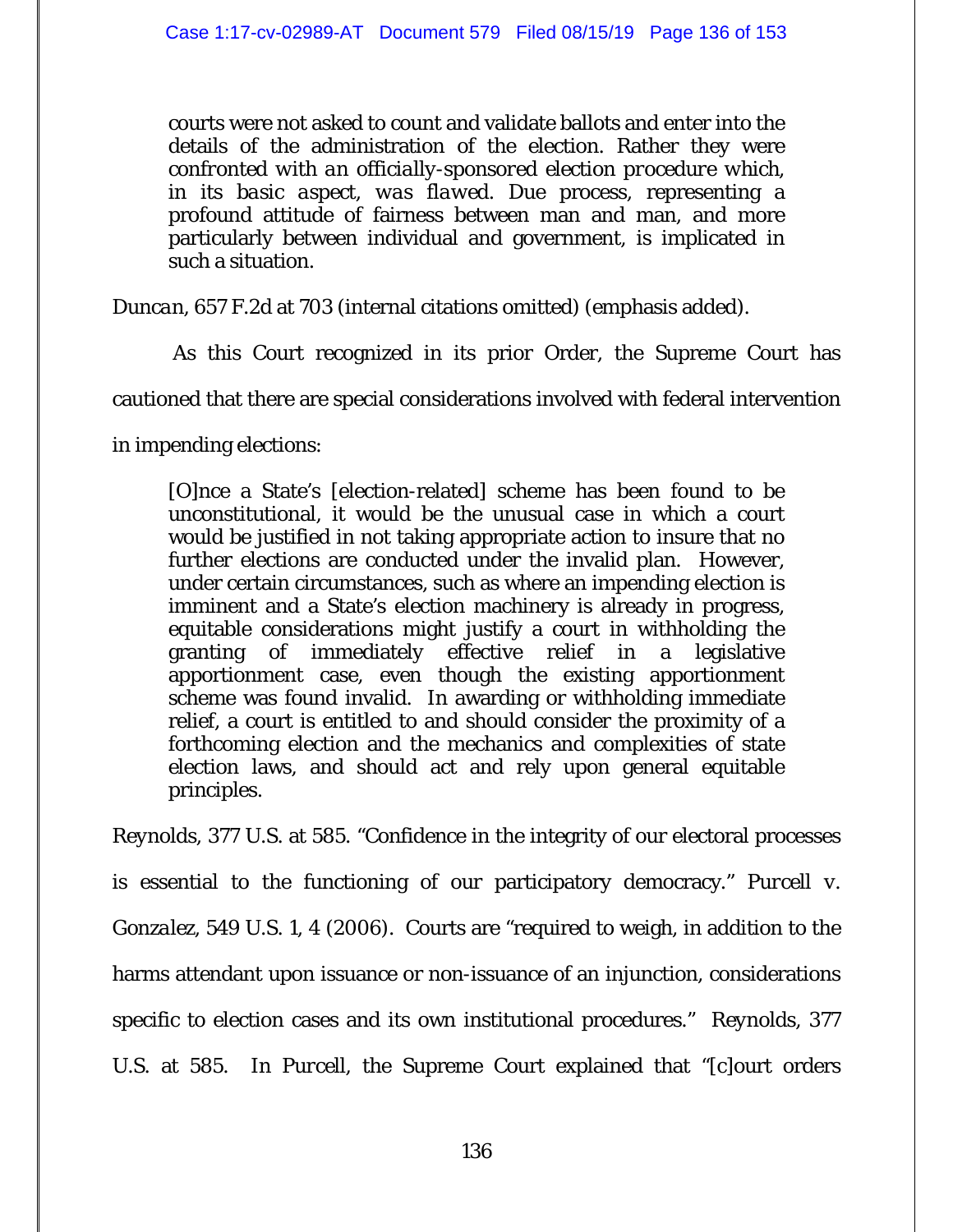### Case 1:17-cv-02989-AT Document 579 Filed 08/15/19 Page 137 of 153

affecting elections, especially conflicting orders, can themselves result in voter confusion and consequent incentive to remain away from the polls. As an election draws closer, that risk will increase." 549 U.S. at 4-5.

The current posture of this case presents an added wrinkle: this Court is reviewing Plaintiffs' challenge to the fraught GEMS/DRE system also in the context of the State Legislature's recent passage of new legislation requiring the Secretary of State to implement an entirely new voting system – to replace the existing DRE system, including the GEMS servers, DREs, and ExpressPoll units – prospectively "as soon as possible." O.C.G.A. § 21-2-300(a)(2). This is especially true considering the presumed deference to the State's interest in moving the state forward into a new voting system technology era. *See Anderson*, 460 U.S. at 788 (recognizing that "as a practical matter, there must be a substantial regulation of elections if they are to be fair and honest and if some sort of order, rather than chaos, is to accompany the democratic processes"); *Duncan*, 657 F.2d at 702 ("The Constitution leaves to the states broad power to regulate the conduct of federal and state elections."). The adequacy of the newly chosen BMD election system is not before the Court at this time.

The Court disagrees with Defendants' assertions that Plaintiffs' requested relief is not feasible from either a timing or cost perspective, based on the scope of the relief at issue during an upcoming off-year election and the actual evidence presented by both parties. But the Court remains concerned, based upon the entirety of the record evidence, about the State's capacity to manage a transition

137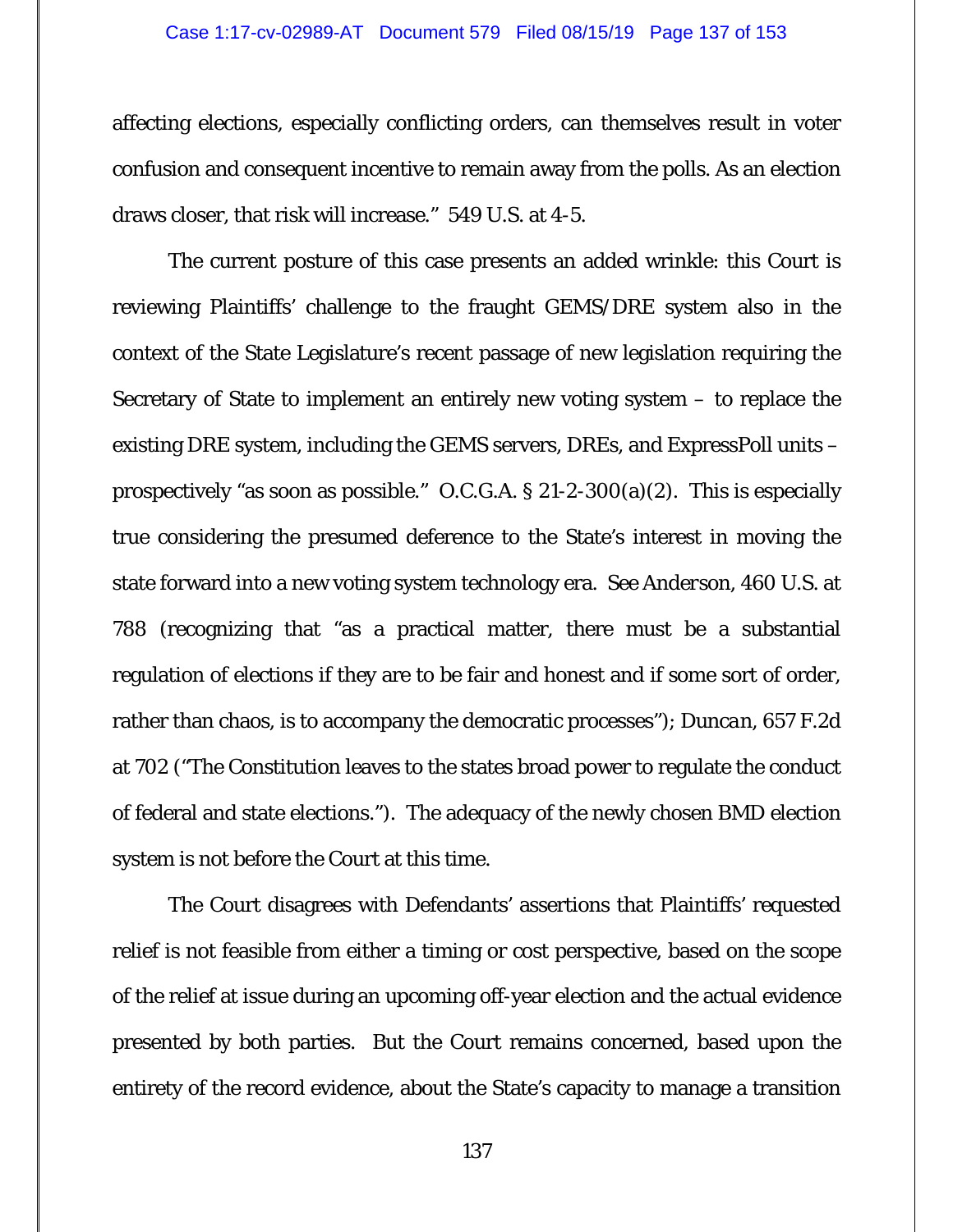### Case 1:17-cv-02989-AT Document 579 Filed 08/15/19 Page 138 of 153

to paper ballots for the 2019 elections while overseeing and undergoing a simultaneous transition to the newly enacted voting system during this time. And the Court is also concerned whether the State is prepared to fully implement the new system statewide in all 159 Georgia counties in time for the March 2020 presidential preference primary election as promised and provided for in the contract with its selected vendor Dominion Voting Systems. As addressed more below, the process thus far has already suffered from delays and modifications that are not insignificant in judging the Secretary of State's capacity to fulfill its statutory obligation of providing the uniform system of electronic ballot markers and ballot scanners for use in each county statewide "as soon as possible."

Although the contract specifies a final rollout date by Dominion that coincides with the March 24, 2020 presidential preference primary election date, the newly revised election code, O.C.G.A. § 21-2-300, does not impose a deadline for the Secretary of State's implementation of the new statewide voting system. *See* O.C.G.A. § 21-2-300(a)(2) ("*As soon as possible*, once such equipment is certified by the Secretary of State as safe and practicable for use, all federal, state, and county general primaries and general elections as well as special primaries and special elections in the State of Georgia shall be conducted with the use of scanning ballots marked by electronic ballot markers and tabulated by using ballot scanners for voting at the polls. . .") (emphasis added). And as Mr. Beaver, the Secretary of State's CIO, acknowledged at the hearing – the implementation schedule "is tight." (Tr. Vol. I, Doc. 570 at 52.)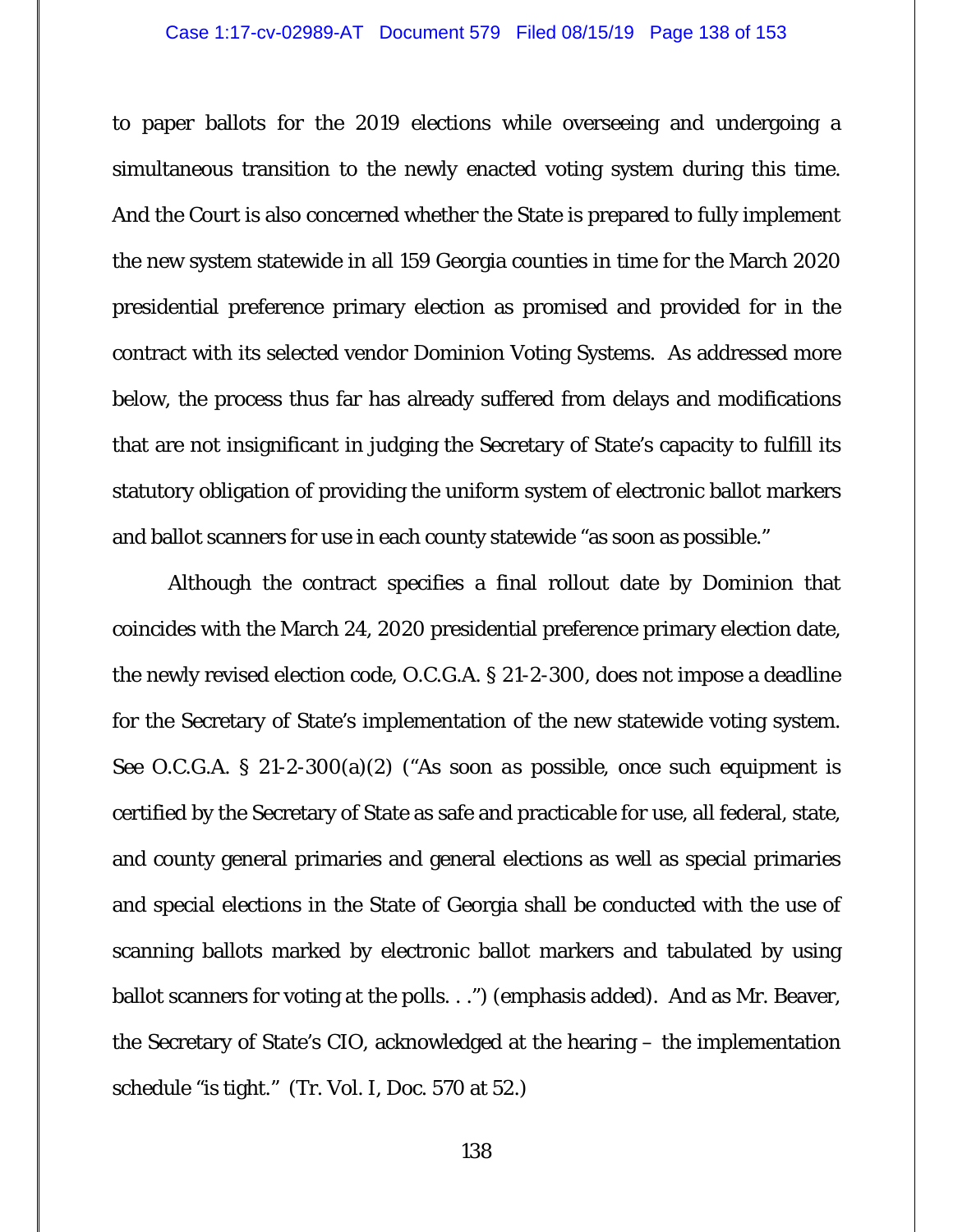All of these intensely practical factors in connection with the Secretary of State's rollout of the Legislature's new voting legislation (with a new voting mechanism) makes for a difficult brew. The public interest and balance of harms factors here – based on the unique factual posture of the case at this stage and the State Legislature's enactment of a new mode of voting to be implemented "as soon as possible" – weigh in favor of restraint in considering the full scope of relief sought by Plaintiffs for the 2019 election cycle. The Court must defer to the electoral machinery and processes chosen by the Legislature in HB 316 for prompt implementation, and thus has no basis at this juncture to order a handmarked paper ballot scheme for the upcoming 2020 elections for which the Secretary of State is planning to conduct using the new BMD voting process. Given that limitation, Plaintiffs effectively seek implementation of hand-marked paper ballots for a single election cycle before the State transitions to an entirely new system that has been chosen to provide a voter verifiable paper record that in the future will be subject to some manner of auditing to evolve over the years to come according to the provisions of O.C.G.A. § 21-2-498.95

Of course, in light of all the problems plaguing the November 2018 election and the recognition by the State's lawmakers for the need to move away from

<sup>95</sup> As discussed herein, this assumes the State's implementation of the BMD system goes off without a hitch. (The Court also notes that the question of "rollout without a hitch" means that the new system has been fully implemented in all counties, that the equipment actually functions in conformity with contractual requirements, and that elections staff are able to operate the system properly and conduct at least preliminary audits based on comparative reviews of the paper ballots and scanner tabulations.)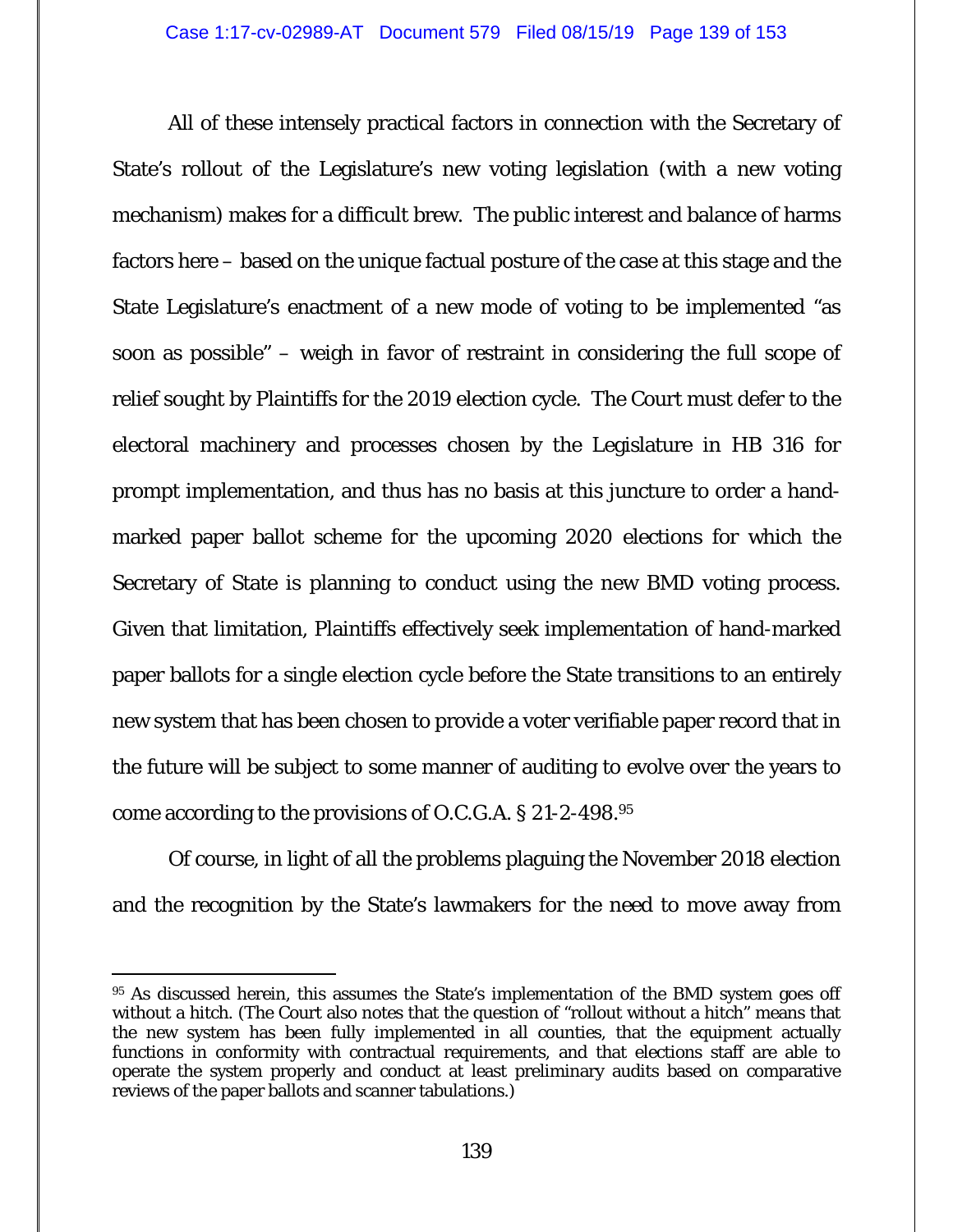DREs prior to the federal 2020 elections, the Secretary of State could have voluntarily chosen to abandon the DRE system and temporarily move to a paper ballot system for these off-year elections. (*See* PX 15, Doc. 565-8) (August 1, 2018 SOS Official Election Bulletin to County Election Officials and Registrars from Elections Division Director Chris Harvey stating, "There is a provision of Georgia law that allows the state to move to paper ballots in the event that the machines are inoperable or unsafe. If we ever reach a point where our office feels that these machines cannot be trusted to accurately deliver election results, we will invoke this statutory provision."). Despite this provision, the Secretary of State's officials have testified (twice) before this Court that the State does not have adequate resources or equipment or the necessary procedures in place to make the switch with a three-month lead time. They proclaimed the inability of the State to do so before a statewide election in November 2018, and they proclaim so again for offyear local and municipal elections in November 2019. (*See* Tr. Vol. 1, Doc. 570 at 47-48) (Merritt Beaver testifying that if the Court were to order the State to implement hand-marked paper ballots for elections in 2019, "I think we would have to make all efforts. That doesn't mean it would be successful. Without processes in place, we definitely would have issues. In fact, the issues may be major . . . We would do it to the best of our ability. That doesn't mean it would be successful . . . Somebody can ask us to do – something that it is not possible . . ."). Not surprisingly, the State therefore has no backup plan for the DREs in the event of emergency or a systemic failure. More on that below.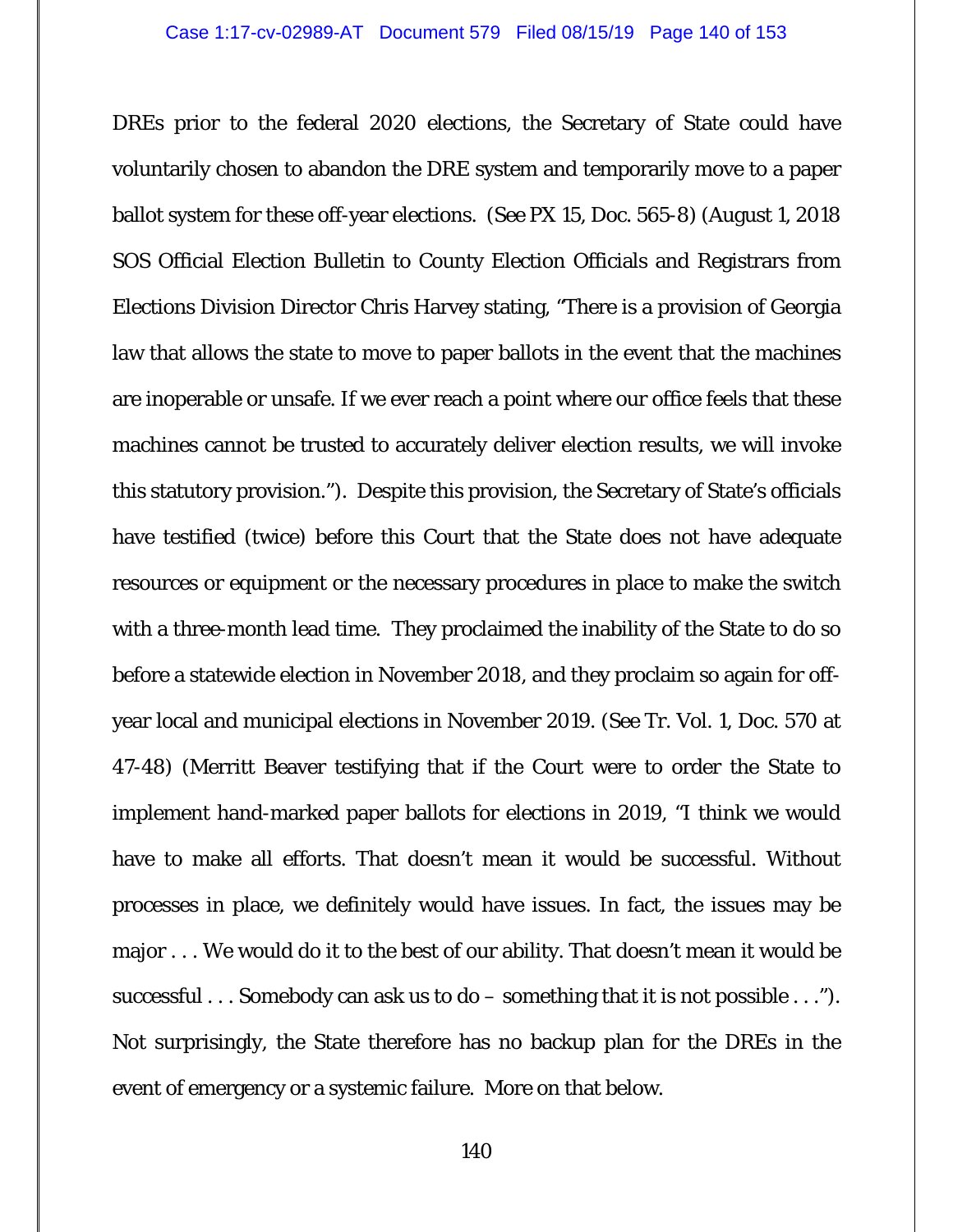The State's procurement of the new BMD system is in full swing with the goal of rolling out the system for 6 pilot counties in the November 2019 elections before moving forward with the statewide installment in all 159 counties. It is inevitable that requiring the State to pull needed resources from this large-scale implementation process to switch gears for the current election cycle would no doubt be highly disruptive as an administrative matter. It also might be a recipe for disaster given the State's lack of confidence and motivation in ensuring the success of such an endeavor. Although the Court views the continuation of the GEMS/DRE voting system as imposing a genuine threat to Plaintiffs' constitutionally protected voting rights that cannot be allowed to persist ad infinitum, it also confronts the reality that mandating change for one election cycle may well interfere with rollout of the Legislature's chosen statutory alternative voting scheme, enacted to address the inadequacies in the current system. The Court must weigh all requisite factors under the law prior to imposing significant injunctive relief.

For all of these reasons, the Court finds it would be unwise to require the State to implement an intermediate hand-marked paper ballot system for the 2019 elections. But this particular weighing of the injunctive relief factors in the State Defendants' favor is confined to the unique circumstances of the 2019 offcycle election before introduction of the newly mandated auditable BMD system. The analysis does not extend to all relief issues triggered by the Court's factual and legal findings as to the threatened constitutional deprivation and injuries at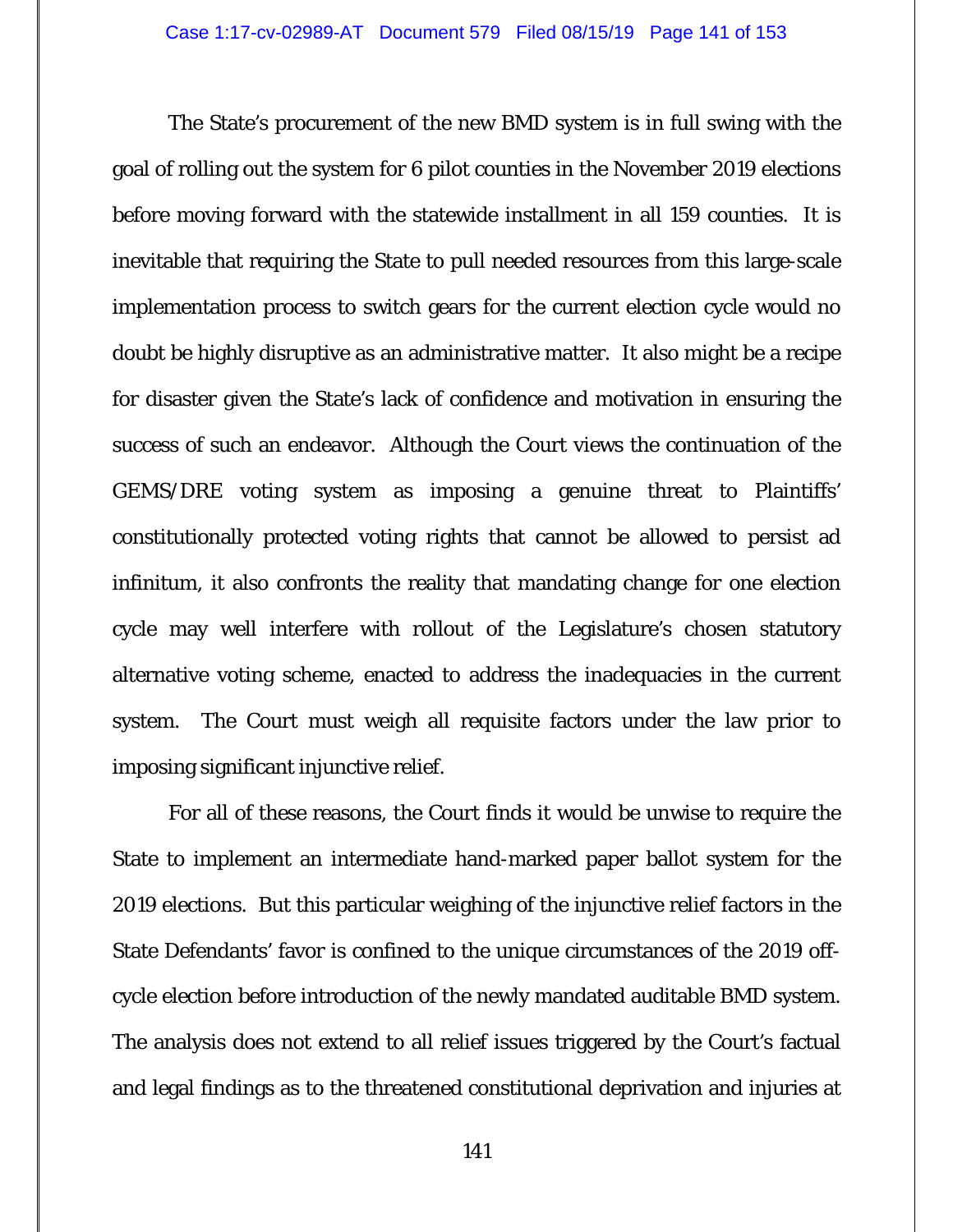issue here. And most specifically, the Court's ruling prohibits any continued use of the GEMS/DRE system past the completion of the 2019 election cycle.

All that said, while the State Defendants have maintained that the BMD system will be rolled out in time for the federal Presidential Preference Primary elections in 2020 and that use of the DRE system in the 2019 elections is just a stopgap, the Court has reason to doubt that. There are other dates and details regarding the implementation that have been a moving target, even putting aside the State's capacity issues manifested to date. In the April 9, 2019 status conference in this case, when State Defendants' argued that Plaintiffs' claims were mooted by the new legislation, counsel for the Secretary of State's Office represented to the court that: (i) the deadline for RFPs from vendors was April 23, 2019; (ii) the final valuation of the RFP would fall between June 18 through June 25, 2019; (iii) the State would finalize the contract terms with the chosen vendor through early July, 2019; (iv) the notice of award would be issued sometime in mid-July, around July 12 through July 19; and (v) by early August implementation would begin. These dates were based off and dependent on the scheduled close of the RFP process. (Tr., Doc. 363 at 6-8.)

The State delayed in issuing its initial Notice of Intent to Award until July 29, 2019. (*See* Doc. 552.) As no bid protests were received by the State, the Secretary of State issued its final Notice of Intent to Award on August 9, 2019. The Secretary of State also issued its Certification of the Dominion Voting

142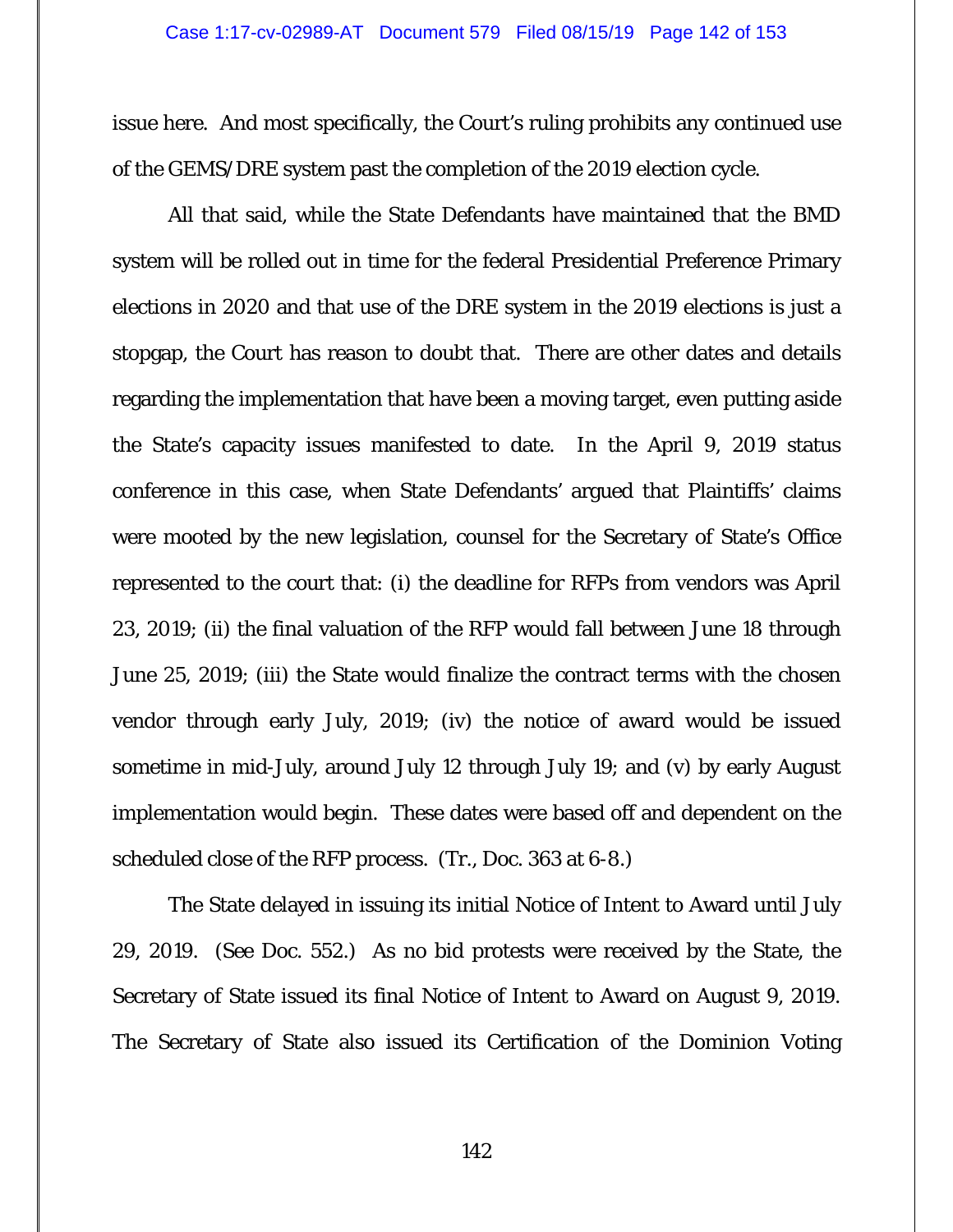Systems as meeting all applicable provisions of the Georgia Election Code and Rules of the Secretary of State on August 9, 2019.

Counsel also discussed at the April 19 conference with the Court the new statute's provision for the State to conduct "a pilot program for at least ten counties – but it could have more – to test – for testing purposes of the machines," so that actual elections will be run this year in 2019 on ballot-marking devices. (*Id.* at 8.) In an April 11, 2019 filing with the Court, the State Defendants further represented that "potential vendors must be able to initiate a ten-county pilot by August 2019." (Doc. 362 at 4.) But in July 2019, State Defendants informed the Court that the pilot program would only be launched in six counties, rather than ten. (*See* Docs. 556, 559.)

The State Defendants' counsel also represented that the State would conduct its pilot program in some major metropolitan areas, specifically "Fulton and Gwinnett" as part of the "Phase I" rollout and that "it looks like Fulton will have 200 ballot-marking devices for that phase."96 (Tr., Doc. 363 at 9.) But as Richard Barron, the Director of the Fulton County Elections Office, testified in the 2019 hearing, Fulton County backed out of the pilot program based on perceived operational challenges. (Tr. Vol. II, Doc. 571 at 218.) And Gwinnett is no longer an ideal candidate for the pilot rollout because it has no scheduled elections in November 2019.

<sup>&</sup>lt;sup>96</sup> The Court is not suggesting that defense counsel made an intentional misrepresentation in this connection – but only that there appears to be schedule slippage in an already tight statewide rollout framework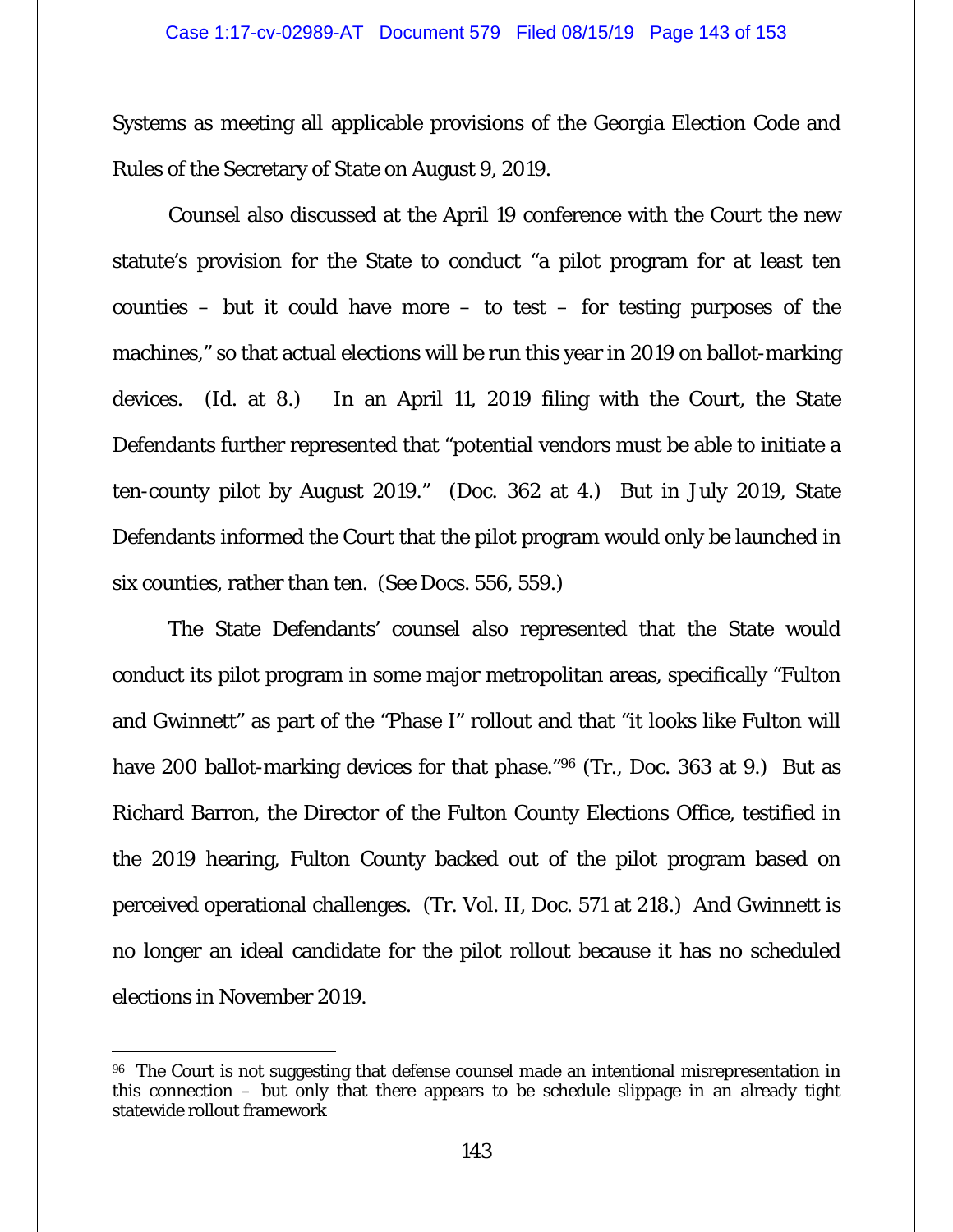And although the State told the Court in April 2019 that Fulton and Gwinnett Counties would be participating in the pilot program, only after the July hearing concluded did the State advise the Court that the pilot counties for the new voting system have not yet been definitively selected. (State Defs.' Resp. to Court Order, Doc. 559 at 2) ("As a practical matter, the selection of pilot counties depends on circumstances yet to occur, such as candidate qualifying (which ends on August 19, 2019 for November 2019 elections). In many local elections, only one candidate qualifies. If no election is held because the only candidate is unopposed, the county is useless for piloting a new voting system.") A "preliminary list" of counties to pilot the new voting system includes: Bacon, Bartow, Carroll, Catoosa, Charlton, Decatur, Evans<sup>97</sup>, Lowndes, Paulding, and Treutlen.98 (*Id.*)

Finally, the actual contract between the State and its selected vendor Dominion does not establish deadlines that permit "initiation" of the county pilot program in August 2019 as represented to the Court. The contract provides for receipt by the Secretary of State's Office and the 6 pilot counties of equipment during Phase I by September 13, 2019.

Given this slippage in just the initial stages of implementation of the new voting system and the State's significant scaling back of the planned pilot

<sup>&</sup>lt;sup>97</sup> According to the elections chart submitted by the State, Evans County has no scheduled elections and the four municipalities in Evans County conduct their own elections by lever or paper ballot.

 $\frac{58}{98}$  The approximate overall populations of these counties are: Bacon (11,319), Bartow (105,054), Carroll (117,912), Catoosa (66,550), Charlton (12,715), Decatur (26,716), Evans (10,775), Lowndes (115,489), Paulding (159,445), and Treutlen (6,740).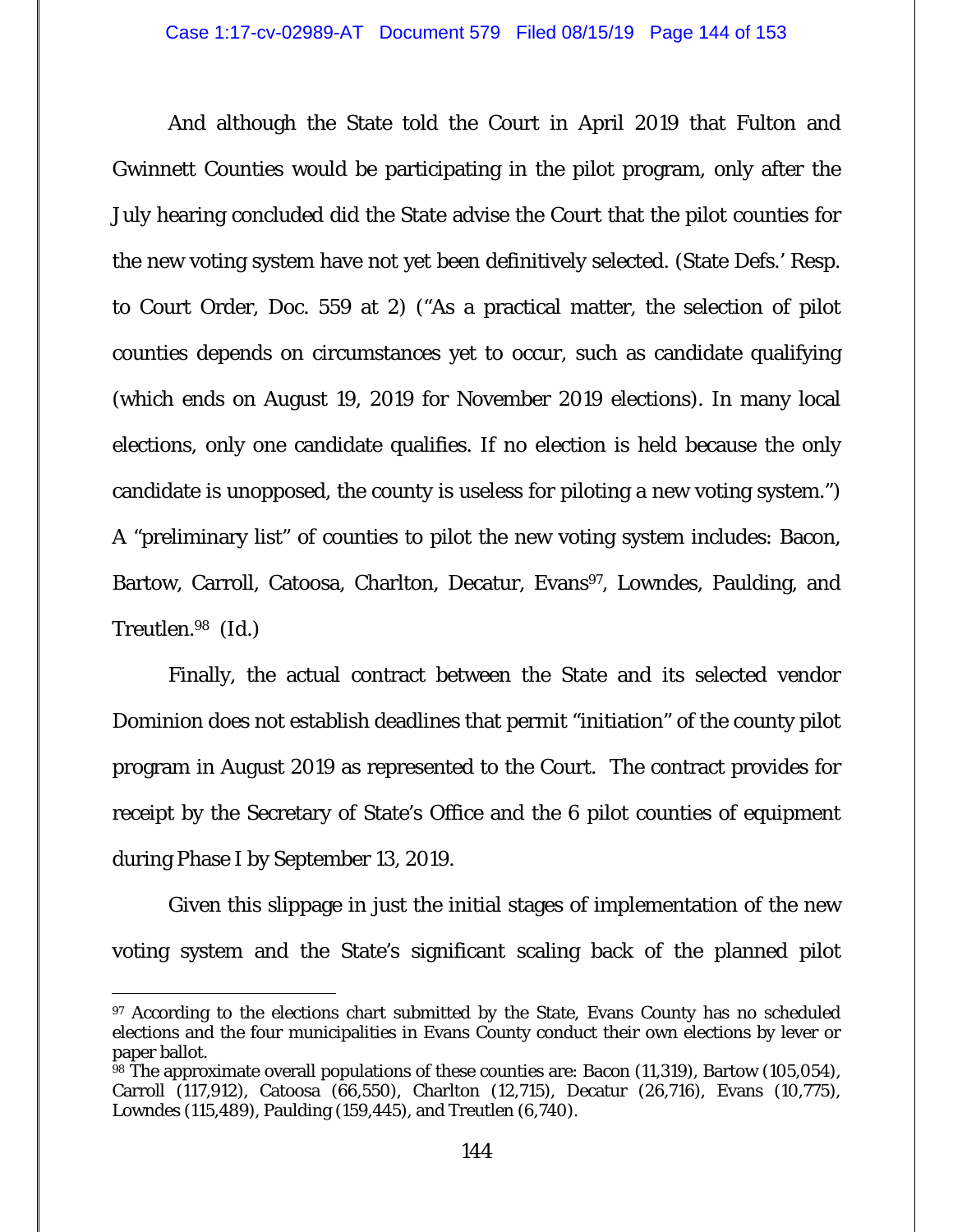program for testing purposes, the Court has concerns about the State's ability to procure, test, and install the equipment for all 159 counties, implement an entirely new elections management, ballot building, and voter registration system, and perform the necessary training of local election officials in the schedule set by the State. As Plaintiffs have convincingly presented, the threat of election interference has only grown since they were here before the Court seeking relief one year ago in September 2018, while the State Defendants have only just begun to launch necessary steps to provide a more secure election. Given the State's demonstrated capacity limits in managing the issues that have arisen in connection with Georgia's elections systems to date and the evidence that the State itself has previously provided regarding the challenges of such a condensed time frame for a statewide rollout of a major change in voting methods,99 the Court has real reason for concern regarding the State's capacity for effectively handling the mammoth undertaking of starting from scratch and facilitating a rollout of the new voting system in 100 percent of the counties and precincts by the promised primary election deadline of March 24, 2020. The Court is further concerned whether the State has a backup plan other than the tainted DRE/GEMS system if its BMD system is not ready to launch in all counties statewide.

<sup>-</sup>99 *See also* discussion of testimony of Amber McReynolds, *supra*, regarding her concerns about the aggressive time frame for the state's rollout which she viewed as more condensed than in any other states that have launched statewide election system changes.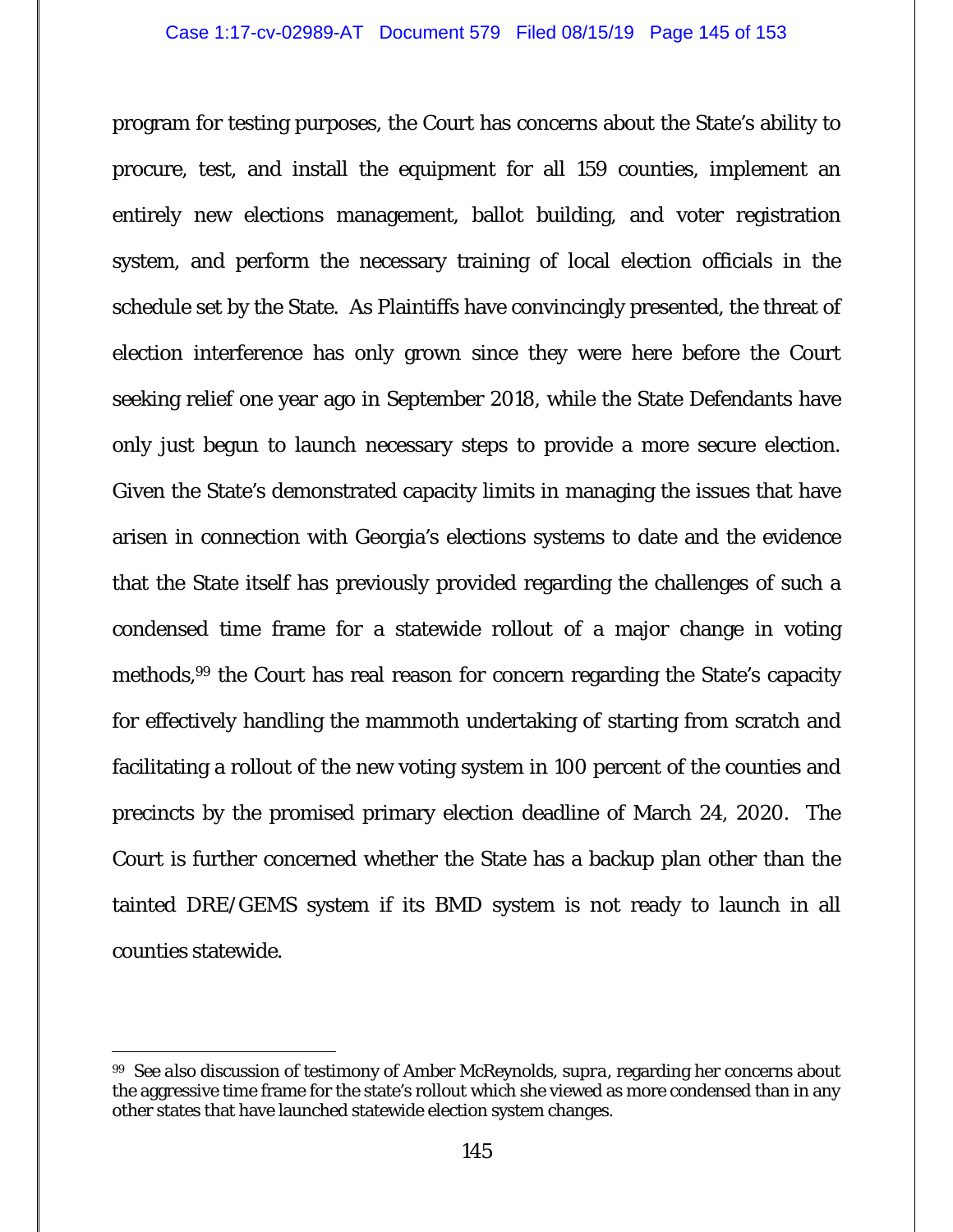Based on its current plan of a progressively-phased rollout by county, the State must have a backup plan ready to be put in place because the risk inherent in the aggressive implementation schedule and the State's own demonstrated functionality issues may compromise the schedule. In opposing Plaintiff's motion, the State argued it did not wish to be put in the position of jeopardizing and testing the organizational capacity of its elections personnel to properly run an election because of any remedy required by the Court. The State must take sufficient and necessary action so that it does not put itself in that same position in the March 2020 Presidential Primary election and beyond – by leaving some portion of the State's voters in the position of being forced to use the current defective voting system as the default voting fallback. Continued use of the GEMS/DRE system past this 2019 cycle of elections is indefensible given the operational and constitutional issues at stake.

With the scanning technology provided by Dominion under the State's contract and funds authorized in connection with HB 316, the State has available to it an acceptable default backup voting option. It is far more logical, efficient, and feasible to use the paper ballot scanning features of the State's newly adopted system as a compliment and default backup, rather than using the DRE/GEMS system, in the event problems with full implementation of the BMDs occur. And it is consistent with the ultimate objective and statutory scheme of the voter verifiable BMD system than the non-auditable, non-voter verifiable DRE system. To the extent there are administrative or fiscal issues arising from any need to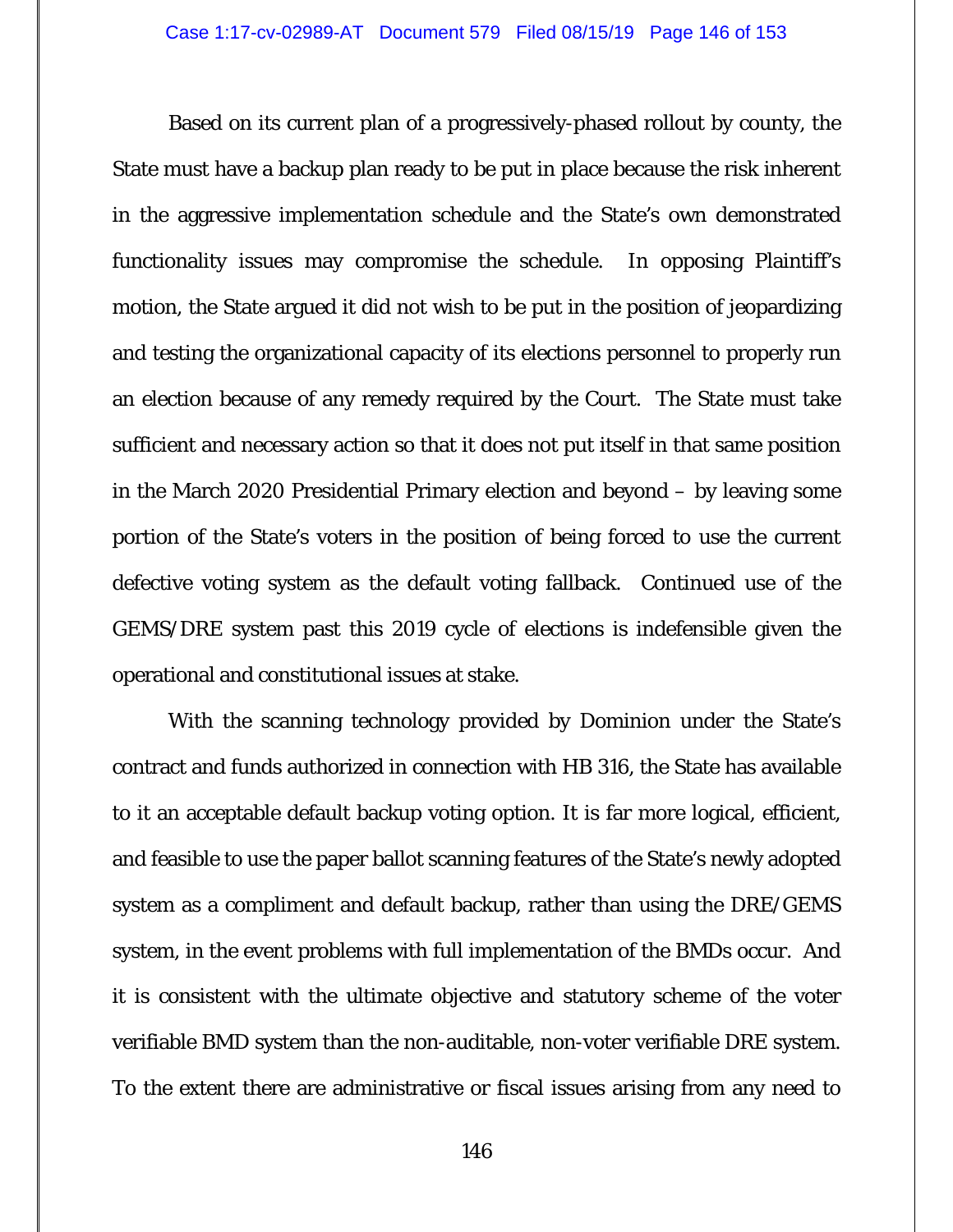## Case 1:17-cv-02989-AT Document 579 Filed 08/15/19 Page 147 of 153

acquire additional or different scanners from Dominion to enable a default option – if required – the Court notes that: (1) Dominion's RFP and contract documents clearly indicate its ready capacity to deliver additional scanners on a timely basis upon request; and (2) the Legislature authorized the expenditure of up to \$150 million for the implementation of a new voting system – the Dominion contract came in at approximately \$106 million. By contrast, if used as a fallback, the GEMS/DRE system would require a new round of ballot programming and building, separate from the new BMD ballot building – and it would require continued servicing and use of the DRE machines as well as coordination with the Secretary of State elections staff, just to start with.

Under the contract with Dominion, Georgia should have purchased the necessary paper ballots, optical scanners, and HAVA-compliant ballot marking devices for at least six counties for use in the November 2019 elections. The contract further requires that the State and Dominion will have completed training on the new procedures, systems, and equipment, and training protocols for the six pilot counties by the time of the November 2019 election.

Based on the legal posture of this case and constitutional relief issues at stake, the BMD rollout circumstances described above, the essential need for the Secretary of State's Office to plan for a default backup option in the event of incomplete rollout of the new BMD system for the March 2020 elections (other than use of the GEMS/DRE system in full or part), the State Defendants are **DIRECTED**:

147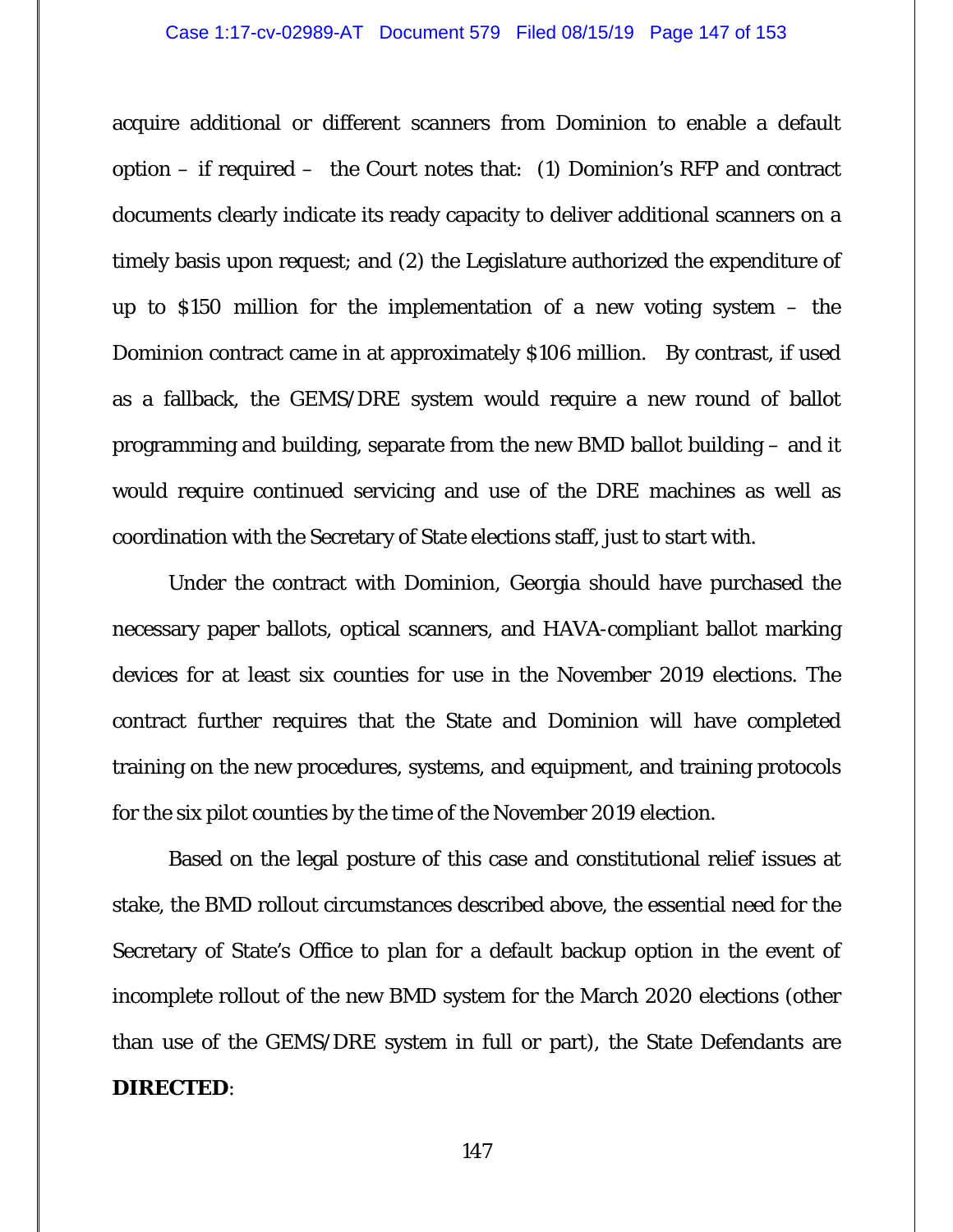- (1) To refrain from the use of the GEMS/DRE system in conducting elections after 2019.
- (2) To develop a default plan for use in the 2020 elections that addresses the contingency that the new BMD system enacted by the State Legislature may not be completely rolled out and ready for operation in time for the March 2020 Presidential Primary elections or in subsequent elections in 2020 and provide, as part of that contingency plan, for the use of hand-marked paper ballots for voting, in coordination with scanners and other equipment available through the State's contract with Dominion or amendment of such. To assist in the development of this contingency plan, the State Defendants shall identify a select number of counties or jurisdictions that agree to implement a pilot election in November 2019 using hand-marked paper ballots along with optical ballot scanners and voter-verifiable, auditable ballot records.100 State resources (i.e., appropriate optical ballot scanners, voting booths, ballot supplies, and training materials, as needed) shall be made available for implementation of the pilot.
- (3) File with this Court a copy of any proposed Rules as well as Final Rules adopted by the Georgia Board of Elections or the Office of the

 $\overline{a}$ 100 Counties or jurisdictions where one or more municipalities are already using hand-marked paper ballots or other jurisdictions that have had experience with hand-marked paper ballot voting in the past may provide the easiest viable candidates at this juncture.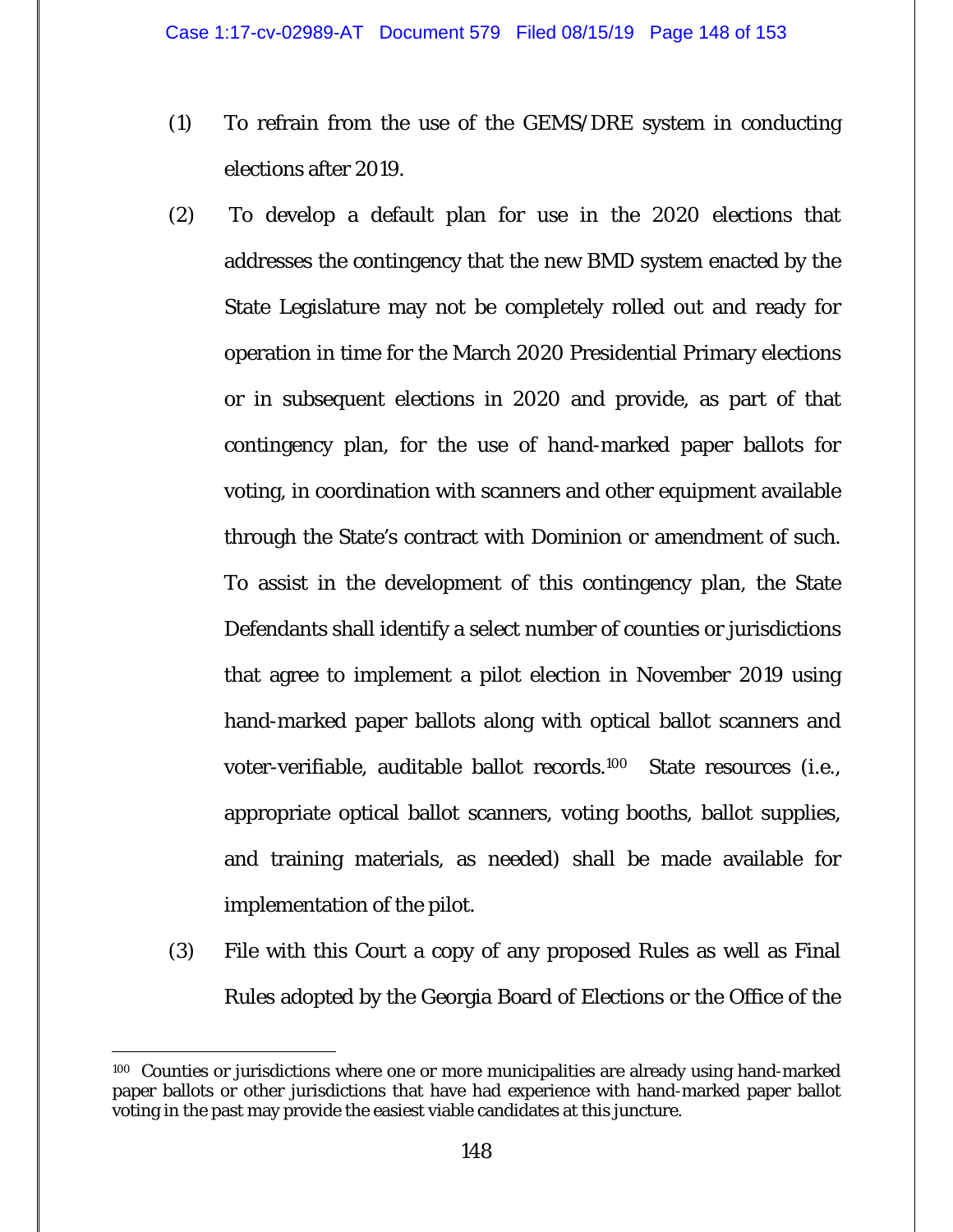Secretary of State relating to protocols and provisions for the auditing of election results and ballots, as authorized or required under O.C.G.A. § 21-2-498 as amended, within two days of their issuance. *See also* O.C.G.A. §§ 50-13-4 and 50-13-7.

Plaintiffs additionally request injunctive relief relating to the voter registration database that the Defendants use as the foundation of the ExpressPoll system. Thus, as a matter of security of the voting process and ExpressPoll system tied to the casting of ballots, and to address on a narrowly tailored basis the voter database problems extensively identified here that present an imminent threat to voters' exercise of their right to vote,101 the Court **DIRECTS**:

1. The State Defendants to develop a plan for implementation **NO LATER THAN JANUARY 3, 2020**, that addresses the procedures to be undertaken by election officials to address errors and discrepancies in the voter registration database that may cause eligible voters to (i) not appear as eligible voters in the electronic pollbooks, (ii) receive the wrong ballot, (iii) be assigned to the wrong precinct in the electronic pollbook, or (iv) be prevented from casting a regular ballot in their

 $\overline{a}$ <sup>101</sup> This injunctive relief is consistent with the findings of the National Academies of Science Report detailing the various methods in which contamination of voter registration data and electronic pollbooks used in conjunction with voting systems disrupts elections and its recommendation that all jurisdictions using electronic pollbooks "should have backup plans in place to provide access to current voter registration lists in the event of any disruption." (NAS Report at 72.)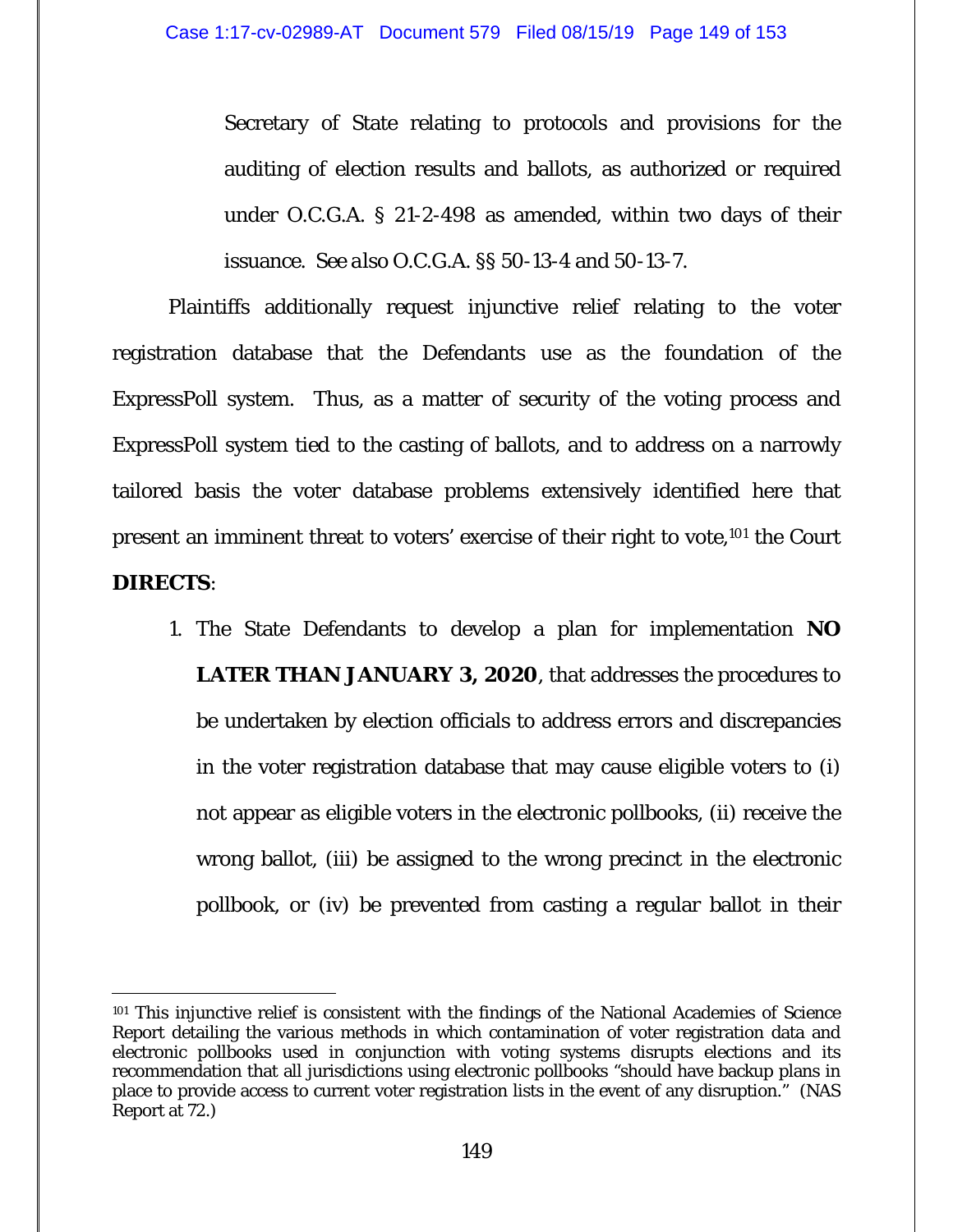properly assigned precinct. A copy of the plan shall be provided to Plaintiffs' counsel.

- 2. The State Defendants should require all County Election Offices to furnish each precinct location with at least one printout of the voter registration list for that precinct.
- 3. The State Defendants should provide clear pre-election guidance to all County Election Offices regarding all polling officials' mandatory duty under law to provide voters the option of completing provisional ballots, including those who do not appear on the electronic voter registration database at a specific precinct or at all.
- 4. The State Defendants should continue in future elections to prominently post information concerning the casting of provisional ballots and voters' submission of additional information, including their registration status, and voters' capacity to check the status of their provisional ballot on the SOS website throughout the course of any state or federal elections.
- 5. The Secretary of State's Office should work with its consulting cybersecurity firm to conduct an in-depth review and formal assessment of the issues relating to exposure and accuracy of the voter registration database discussed here as well as those related issues that will migrate over to the State's database or its new vendor's handling of the EPoll voter database and function.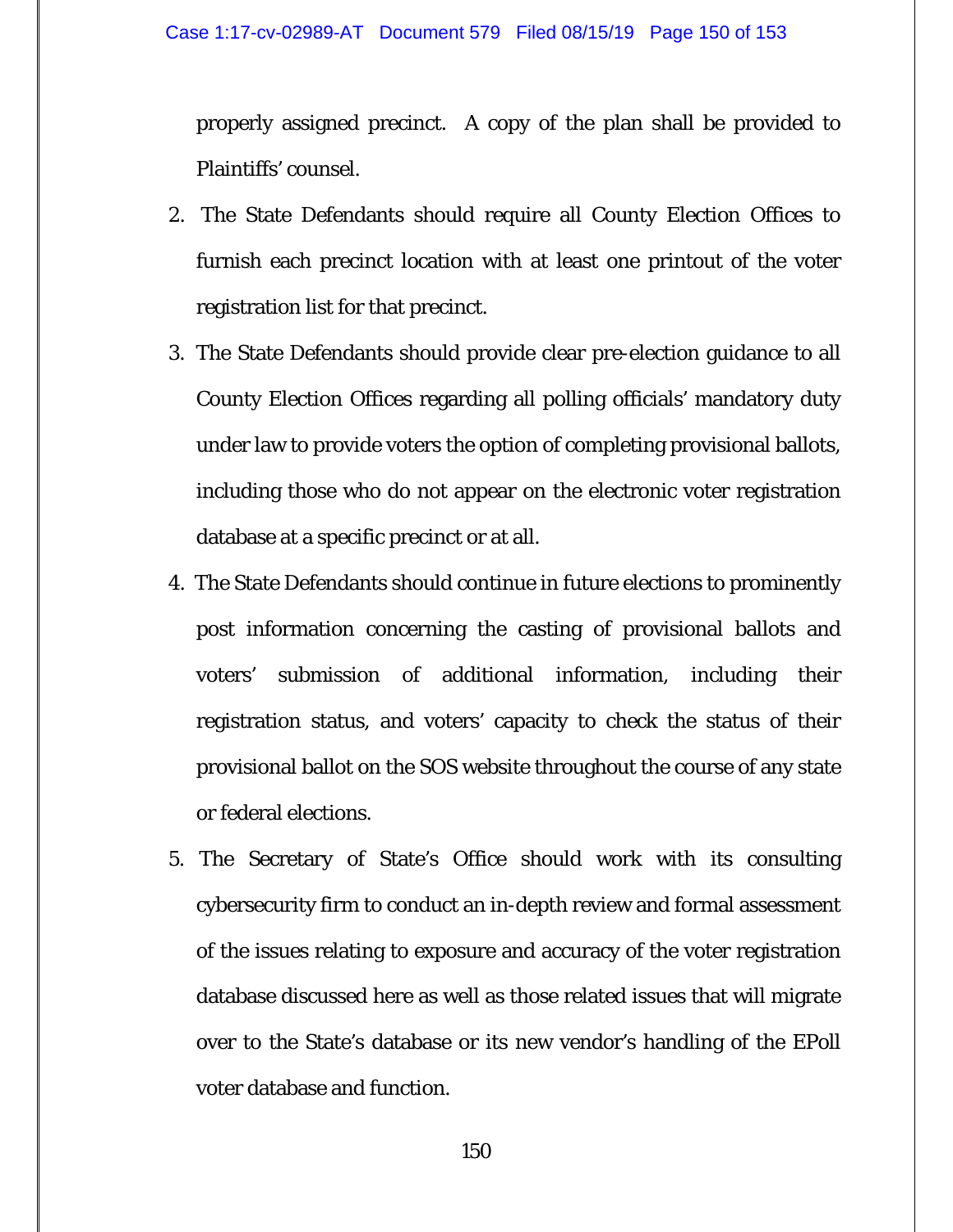## **VI. CONCLUSION**

-

The Plaintiffs' voting claims go to the heart of a functioning democracy. As the Court commented in its Order last year, "[a] wound or reasonably threatened wound to the integrity of a state's election system carries grave consequences beyond the results in any specific election, as it pierces citizens' confidence in the electoral system and the value of voting." *Curling*, 334 F. Supp. 3d at 1328. The reality and public significance of the wounds here should be evident – and were last year as well.

The long and twisting saga of Georgia's non-auditable DRE/GEMS voting system – running on software of almost two decades vintage with well-known flaws and vulnerabilities and limited cybersecurity – is finally headed towards its conclusion. The new Georgia electronic BMD voting system legislation adopted in 2019 was accompanied by a major funding appropriation. The legislation is an essential step forward out of the quagmire, even if just to terminate use of an antiquated vulnerable voting system, with funding for a replacement voting system and the initiation of some measure of future ballot audit protocols. The wisdom or legal conformity of the Secretary of State's selection of a new vendor's particular ballot system though is not the question now before the Court.102

<sup>&</sup>lt;sup>102</sup> As discussed at length in this Order, the premier 2018 Report of the National Academies of Sciences, Engineering, and Medicine recommends the use of paper ballots based on its finding that "[c]omplicated and technology-dependent voting systems increase the risk of (and opportunity for) malicious manipulation." (NAS Report, Doc. 285-1 at 128.)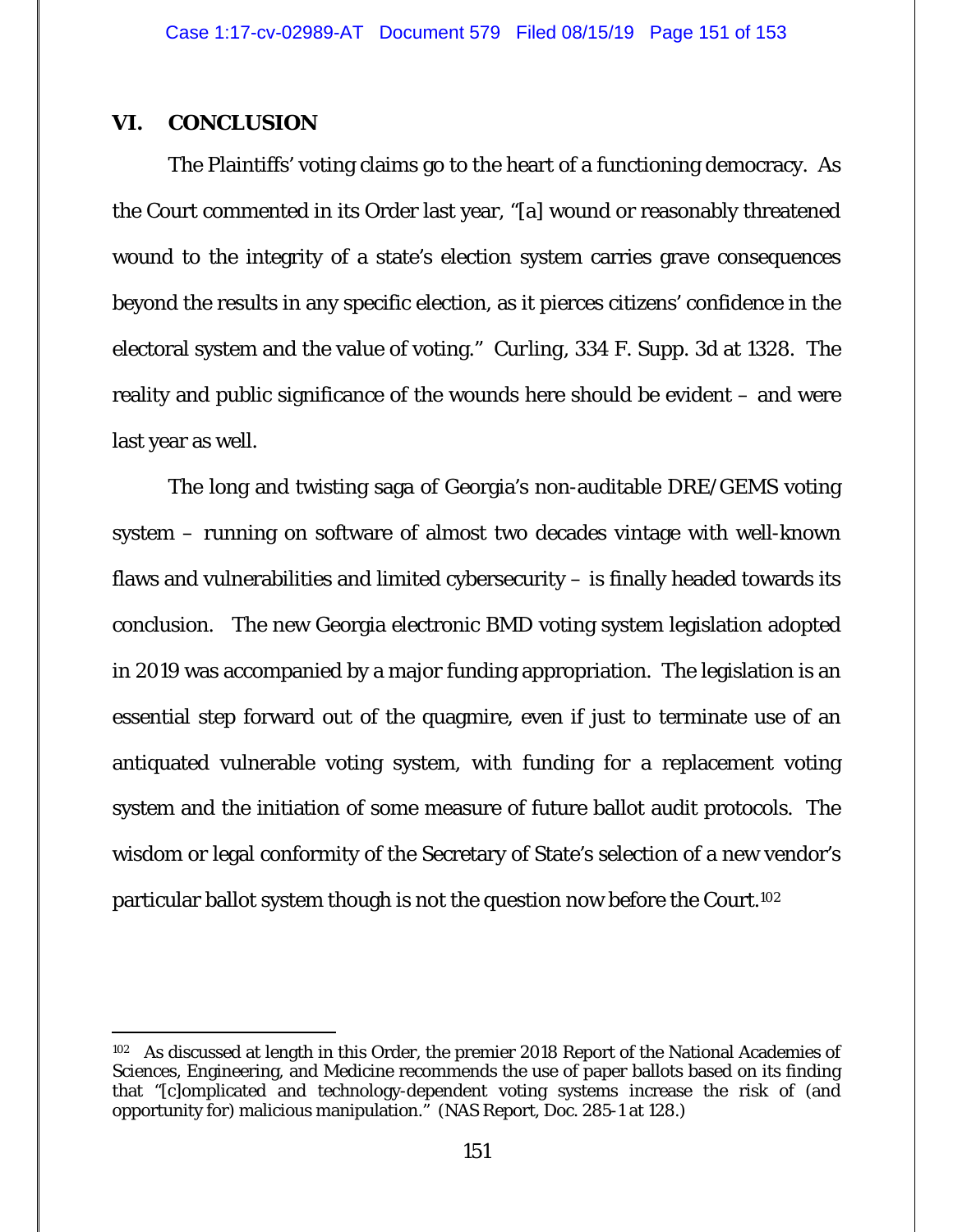The past may here be prologue anew – it may be *"like déjà vu all over again*."103 The Defendants have previously minimized, erased, or dodged the issues underlying this case. Thus, the Court has made sure that the past is recounted frankly in this Order, to ensure transparency for the future.

For the reasons discussed at length in this decision, the Court **GRANTS IN PART** and **DENIES IN PART** Plaintiffs' Motions for Preliminary Injunction [Docs. 387 and 419]. The Court **DENIES** Plaintiffs' request to enjoin the use of the GEMS/DRE system in the 2019 elections, but it **GRANTS** Plaintiffs' motion to the extent that the Court **PROHIBITS** any use of the GEMS/DRE system after 2019. The Court grants additional measures of relief, as described at the conclusion of Section V above. The Court specifically grants narrowly tailored relief measures to ensure that the GEMS/DRE system is not resorted to as a stopgap default system in the event the Secretary of State and its contractor are unable to fully and properly rollout the new BMD system in time for the 2020 Presidential Preference Primary or any of the ensuing elections. And it requires that the State Defendants promptly file with the Court all proposed and final audit requirements that the State Elections Board and Secretary of State's Office considers or approves in connection with elections to be held in 2020 or thereafter. Finally, the Court views the significant voter registration database and related ExpressPoll deficiencies and vulnerabilities demonstrated in this case as a major concern both relative to burdening or depriving voters' ability to

-

<sup>&</sup>lt;sup>103</sup> Quotation attributed to Yogi Berra.